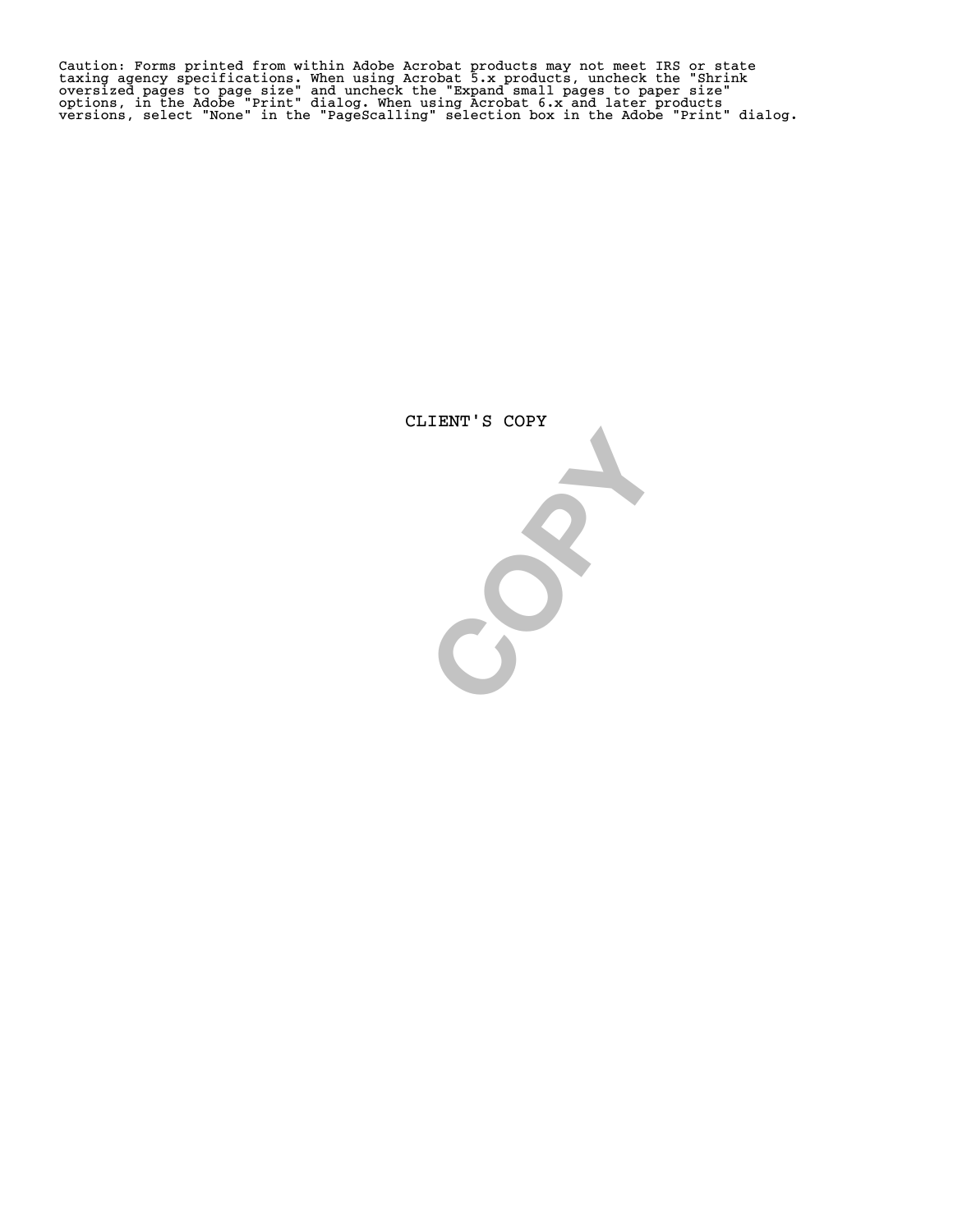

170 North Radnor-Chester Road, Suite 200 Radnor, PA 19087 Phone: 610.565.3930 Fax: 610.566.1040

www.wipfli.com

November 4, 2019

Special Olympics of Pennsylvania Inc 2750 Blvd of the Generals No. 124 Norristown, PA 19403 Attention: Susan Wyland

Dear Susan:

Enclosed are the original and one copy of the 2018 Exempt Organization returns, as follows...

2018 Form 990

2018 Pennsylvania Form BCO-10

Please review the return for completeness and accuracy.

2018 Exempt Organization returns<br>
d accuracy.<br>
furnished us without verification. L<br>
de for underlying data. We therefor<br>
upon to produce in connection with<br>
the vou. Please contact us if you h We prepared the return from information you furnished us without verification. Upon examination of the return by tax authorities, requests may be made for underlying data. We therefore recommend that you preserve all records which you may be called upon to produce in connection with such possible examinations.

We sincerely appreciate the opportunity to serve you. Please contact us if you have any questions concerning the tax return.

Sincerely,

John J Nihill, CPA Wipfli LLP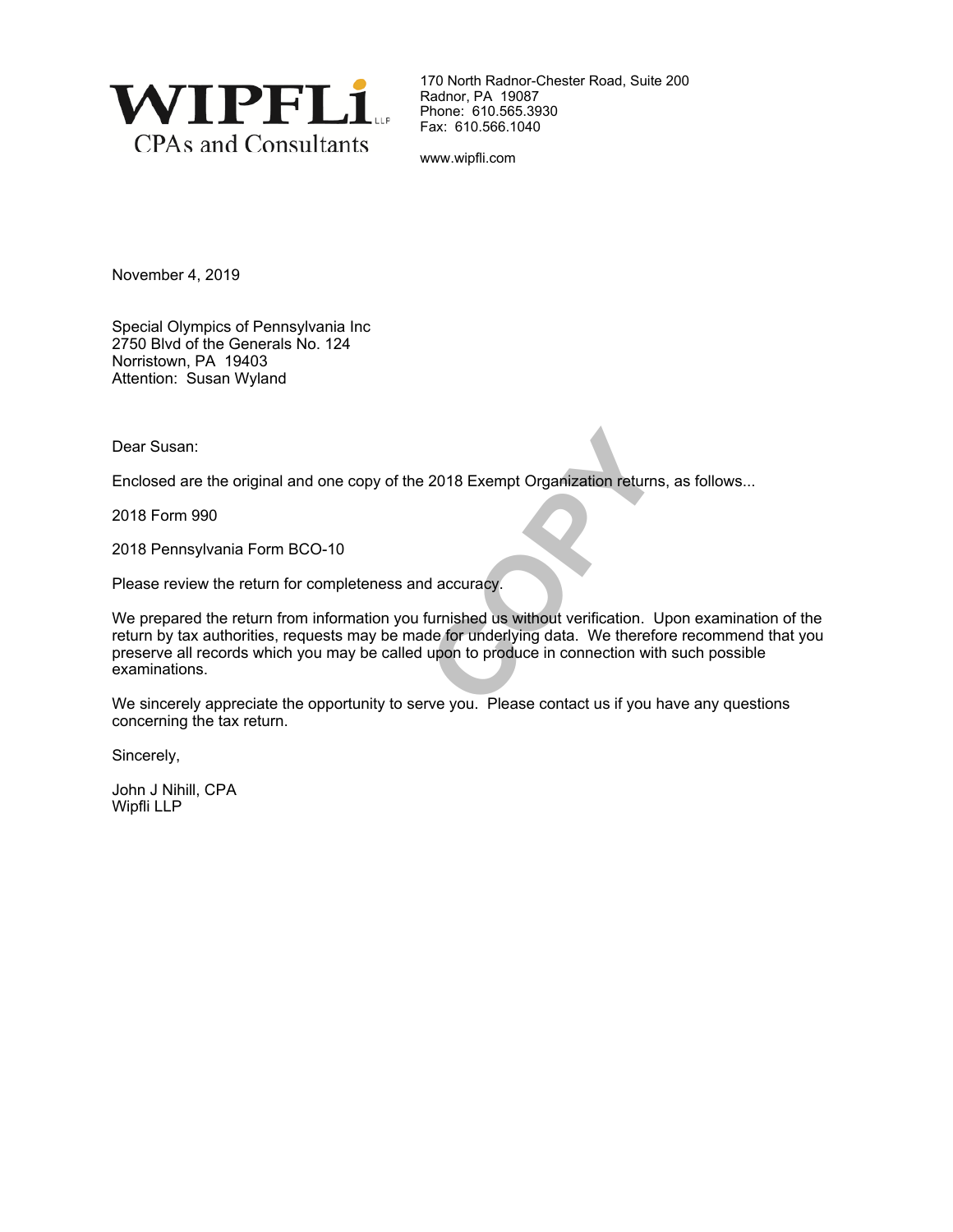## **TAX RETURN FILING INSTRUCTIONS**

FORM 990

#### **FOR THE YEAR ENDING**

December 31, 2018

#### **Prepared For:**

Special Olympics of Pennsylvania Inc 2750 Blvd of the Generals No. 124 Norristown, PA 19403

#### **Prepared By:**

Wipfli LLP 170 North Radnor-Chester Road, Suite 200 Radnor, PA 19087

#### **Amount Due or Refund:**

| Not applicable                                |  |
|-----------------------------------------------|--|
| <b>Make Check Payable To:</b>                 |  |
| Not applicable                                |  |
| Mail Tax Return and Check (if applicable) To: |  |
| Not applicable                                |  |
| <b>Return Must be Mailed On or Before:</b>    |  |
| Not applicable                                |  |
| <b>Special Instructions:</b>                  |  |

This return has qualified for electronic filing. After you have reviewed the return for completeness and accuracy, please sign, date and return Form 8879-EO to our office. We will transmit the return electronically to the IRS and no further action is required. Return Form 8879-EO to us by November 15, 2019

Internal Revenue Code Section 6104(d) requires that Form 990 should be made available for public inspection during regular business hours at the organization's principal office. The return must also be available for public inspection at any regional or district offices having three or more employees. Inspection of this return must be allowed for three years from the due date specified above. The inspection requirement applies to all portions of the return except for the names and addresses of any contributors to the organization. The inspection requirement also applies to your organization's application for tax-exempt status (Form 1023 or 1024) and the Internal Revenue Service determination letter approving exempt status.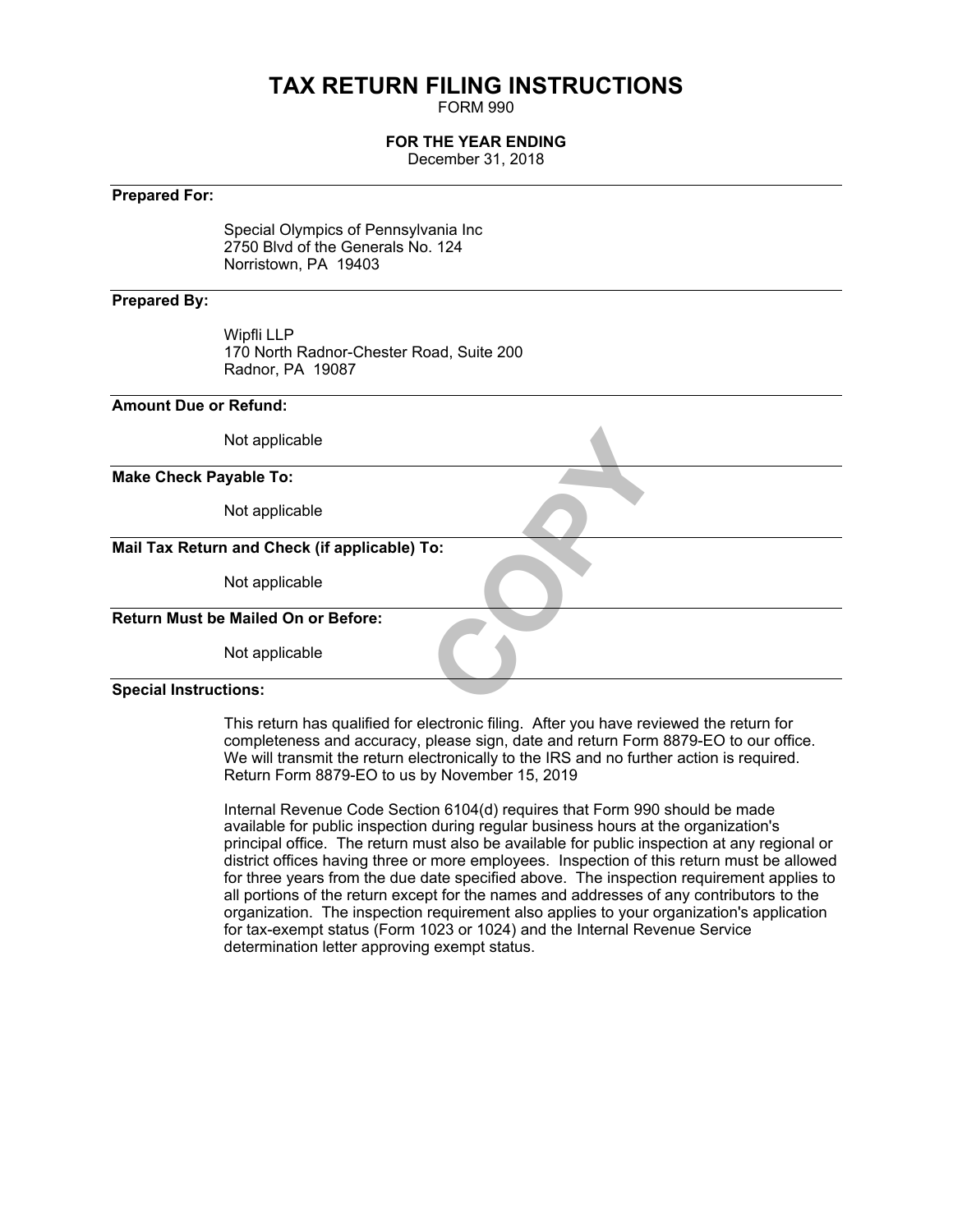|      | 8879-EO |  |  |
|------|---------|--|--|
| Form |         |  |  |

## **IRS e-file Signature Authorization for an Exempt Organization**

Department of the Treasury Internal Revenue Service

For calendar year 2018, or fiscal year beginning and the state of the state of 2018, and ending calendary pear of 20

**| Do not send to the IRS. Keep for your records. | Go to www.irs.gov/Form8879EO for the latest information.** **2018**

Name of exempt organization

**Employer identification number**

#### SPECIAL OLYMPICS OF PENNSYLVANIA INC 23-2078543

Name and title of officer

PRESIDENT & CEO MATTHEW B. AARON

**Part I** | Type of Return and Return Information (Whole Dollars Only)

on line **1a, 2a, 3a, 4a,** or **5a,** below, and the amount on that line for the return being filed with this form was blank, then leave line **1b, 2b, 3b, 4b,** or **5b,** whichever is applicable, blank (do not enter -0-). But, if you entered -0- on the return, then enter -0- on the applicable line below. **Do not** complete more Check the box for the return for which you are using this Form 8879-EO and enter the applicable amount, if any, from the return. If you check the box than one line in Part I.

| <b>1a</b> Form 990 check here $\blacktriangleright$ $\boxed{\text{X}}$<br><b>b Total revenue,</b> if any (Form 990, Part VIII, column (A), line 12) | 1b | 8,714,366. |
|-----------------------------------------------------------------------------------------------------------------------------------------------------|----|------------|
| 2a Form 990-EZ check here $\blacktriangleright$<br>b Total revenue, if any (Form 990-EZ, line 9)                                                    | 2b |            |
| 3a Form 1120-POL check here                                                                                                                         | 3b |            |
| 4a Form 990-PF check here $\blacktriangleright$<br><b>b</b> Tax based on investment income (Form 990-PF, Part VI, line 5) 4b                        |    |            |
| 5a Form 8868 check here $\blacktriangleright$                                                                                                       | 5b |            |
|                                                                                                                                                     |    |            |

#### **Part II Declaration and Signature Authorization of Officer**

**(a)** an acknowledgement of receipt or reason for rejection of the transmission, (b) the reason for any delay in processing the return or refund, and (c) Under penalties of perjury, I declare that I am an officer of the above organization and that I have examined a copy of the organization's 2018 electronic return and accompanying schedules and statements and to the best of my knowledge and belief, they are true, correct, and complete. I further declare that the amount in Part I above is the amount shown on the copy of the organization's electronic return. I consent to allow my intermediate service provider, transmitter, or electronic return originator (ERO) to send the organization's return to the IRS and to receive from the IRS the date of any refund. If applicable, I authorize the U.S. Treasury and its designated Financial Agent to initiate an electronic funds withdrawal (direct debit) entry to the financial institution account indicated in the tax preparation software for payment of the organization's federal taxes owed on this return, and the financial institution to debit the entry to this account. To revoke a payment, I must contact the U.S. Treasury Financial Agent at 1-888-353-4537 no later than 2 business days prior to the payment (settlement) date. I also authorize the financial institutions involved in the processing of the electronic payment of taxes to receive confidential information necessary to answer inquiries and resolve issues related to the payment. I have selected a personal identification number (PIN) as my signature for the organization's electronic return and, if applicable, the organization's consent to electronic funds withdrawal. **COPY AND THE CONSUMER CONSUMED THE CONSUMED CONSUMED CONSUMED CONSUMIDED**<br> **COPY** COPY AND COPY AND COPY AND CONSUMED A CONSUMED A CONSUMED TO SAFET A CONSUMED TO SET A CONSUMED TO SET A COPY AND THAT A COPY AND INTERPRET

#### **Officer's PIN: check one box only**

| lauthorize WIPFLI LLP<br>ΧI                                                                                                                                                                                                                                                                                                                                                      | to enter my PIN | 23207                                             |
|----------------------------------------------------------------------------------------------------------------------------------------------------------------------------------------------------------------------------------------------------------------------------------------------------------------------------------------------------------------------------------|-----------------|---------------------------------------------------|
| <b>ERO</b> firm name                                                                                                                                                                                                                                                                                                                                                             |                 | Enter five numbers, but<br>do not enter all zeros |
| as my signature on the organization's tax year 2018 electronically filed return. If I have indicated within this return that a copy of the return<br>is being filed with a state agency(ies) regulating charities as part of the IRS Fed/State program, I also authorize the aforementioned ERO to<br>enter my PIN on the return's disclosure consent screen.                    |                 |                                                   |
| As an officer of the organization, I will enter my PIN as my signature on the organization's tax year 2018 electronically filed return. If I have<br>indicated within this return that a copy of the return is being filed with a state agency(ies) regulating charities as part of the IRS Fed/State<br>program, I will enter my PIN on the return's disclosure consent screen. |                 |                                                   |
| Officer's signature $\blacktriangleright$<br>Date $\blacktriangleright$                                                                                                                                                                                                                                                                                                          |                 |                                                   |
| Part III<br><b>Certification and Authentication</b>                                                                                                                                                                                                                                                                                                                              |                 |                                                   |
| <b>ERO's EFIN/PIN.</b> Enter your six-digit electronic filing identification<br>24314654403<br>number (EFIN) followed by your five-digit self-selected PIN.<br>Do not enter all zeros                                                                                                                                                                                            |                 |                                                   |
| I certify that the above numeric entry is my PIN, which is my signature on the 2018 electronically filed return for the organization indicated above. I<br>confirm that I am submitting this return in accordance with the requirements of Pub. 4163, Modernized e-File (MeF) Information for Authorized IRS<br>e-file Providers for Business Returns.                           |                 |                                                   |
| Date $\triangleright$ 11/04/19<br>ERO's signature $\blacktriangleright$                                                                                                                                                                                                                                                                                                          |                 |                                                   |
| <b>ERO Must Retain This Form - See Instructions</b><br>Do Not Submit This Form to the IRS Unless Requested To Do So                                                                                                                                                                                                                                                              |                 |                                                   |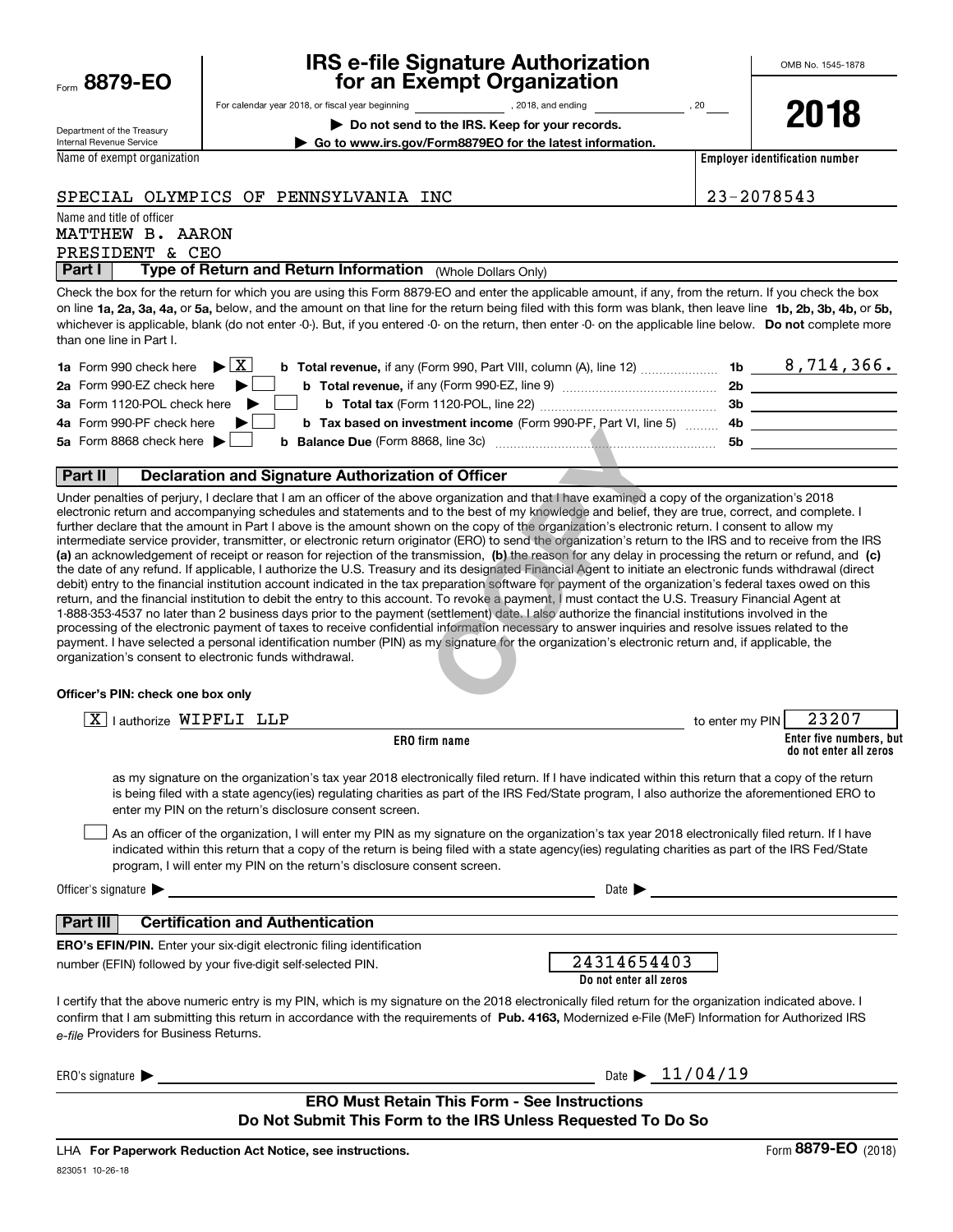|                                                 |                                                                                                    | EXTENDED TO NOVEMBER 15, 2019                                                                                                                  |                   |                                                           |                                                                  |
|-------------------------------------------------|----------------------------------------------------------------------------------------------------|------------------------------------------------------------------------------------------------------------------------------------------------|-------------------|-----------------------------------------------------------|------------------------------------------------------------------|
|                                                 |                                                                                                    | <b>Return of Organization Exempt From Income Tax</b>                                                                                           |                   |                                                           | OMB No. 1545-0047                                                |
| Form <b>990</b>                                 | Under section 501(c), 527, or 4947(a)(1) of the Internal Revenue Code (except private foundations) |                                                                                                                                                |                   |                                                           |                                                                  |
| Department of the Treasury                      |                                                                                                    | Do not enter social security numbers on this form as it may be made public.                                                                    |                   |                                                           | <b>Open to Public</b>                                            |
| Internal Revenue Service                        |                                                                                                    | ► Go to www.irs.gov/Form990 for instructions and the latest information.                                                                       |                   |                                                           | Inspection                                                       |
|                                                 |                                                                                                    | A For the 2018 calendar year, or tax year beginning                                                                                            | and ending        |                                                           |                                                                  |
| <b>B</b> Check if<br>applicable:                |                                                                                                    | C Name of organization                                                                                                                         |                   | D Employer identification number                          |                                                                  |
| Address                                         |                                                                                                    |                                                                                                                                                |                   |                                                           |                                                                  |
| change<br>Name                                  |                                                                                                    | SPECIAL OLYMPICS OF PENNSYLVANIA INC<br>SAME AS ABOVE                                                                                          |                   | 23-2078543                                                |                                                                  |
| change<br>Initial                               | Doing business as                                                                                  |                                                                                                                                                |                   |                                                           |                                                                  |
| return<br>Final                                 |                                                                                                    | Number and street (or P.O. box if mail is not delivered to street address)<br>2750 BLVD OF THE GENERALS                                        | Room/suite<br>124 | E Telephone number                                        | $610 - 630 - 9450$                                               |
| return/<br>termin-                              |                                                                                                    |                                                                                                                                                |                   | G Gross receipts \$                                       | 9,850,330.                                                       |
| ated<br>Amended                                 |                                                                                                    | City or town, state or province, country, and ZIP or foreign postal code<br>NORRISTOWN, PA<br>19403                                            |                   |                                                           |                                                                  |
| return<br>Applica-                              |                                                                                                    | F Name and address of principal officer: MATTHEW B. AARON                                                                                      |                   | H(a) Is this a group return<br>for subordinates?          | $\sqrt{}$ Yes $\sqrt{X}$ No                                      |
| tion<br>pending                                 |                                                                                                    | SAME AS C ABOVE                                                                                                                                |                   | $H(b)$ Are all subordinates included? $\Box$ Yes $\Box$   | ∣No                                                              |
|                                                 | Tax-exempt status: $\boxed{\mathbf{X}}$ 501(c)(3)                                                  | $501(c)$ (<br>$\sqrt{ }$ (insert no.)<br>$4947(a)(1)$ or                                                                                       | 527               |                                                           | If "No," attach a list. (see instructions)                       |
|                                                 |                                                                                                    | J Website: WWW.SPECIALOLYMPICSPA.ORG                                                                                                           |                   | $H(c)$ Group exemption number $\blacktriangleright$       |                                                                  |
|                                                 |                                                                                                    | K Form of organization: X Corporation<br>Trust<br>Association<br>Other $\blacktriangleright$                                                   |                   | L Year of formation: 1970   M State of legal domicile: PA |                                                                  |
| Part I                                          | <b>Summary</b>                                                                                     |                                                                                                                                                |                   |                                                           |                                                                  |
| 1.                                              |                                                                                                    | Briefly describe the organization's mission or most significant activities: SEE SCHEDULE O.                                                    |                   |                                                           |                                                                  |
|                                                 |                                                                                                    |                                                                                                                                                |                   |                                                           |                                                                  |
| 2                                               |                                                                                                    | Check this box $\triangleright$ $\blacksquare$ if the organization discontinued its operations or disposed of more than 25% of its net assets. |                   |                                                           |                                                                  |
| з                                               |                                                                                                    | Number of voting members of the governing body (Part VI, line 1a)                                                                              |                   | 3                                                         | 22                                                               |
| 4                                               |                                                                                                    | Number of independent voting members of the governing body (Part VI, line 1b)                                                                  |                   | $\overline{\mathbf{4}}$                                   | 21                                                               |
| 5                                               |                                                                                                    |                                                                                                                                                |                   | 5                                                         | 43                                                               |
|                                                 |                                                                                                    |                                                                                                                                                |                   | 6                                                         | 30000                                                            |
| Activities & Governance                         |                                                                                                    | 7 a Total unrelated business revenue from Part VIII, column (C), line 12                                                                       |                   | 7a                                                        | 0.                                                               |
|                                                 |                                                                                                    |                                                                                                                                                |                   | 7b                                                        | $\overline{0}$ .                                                 |
|                                                 |                                                                                                    |                                                                                                                                                |                   | <b>Prior Year</b>                                         | <b>Current Year</b>                                              |
| 8                                               |                                                                                                    | Contributions and grants (Part VIII, line 1h)                                                                                                  |                   | 7,627,352.                                                | 9,252,891.                                                       |
| Revenue<br>9                                    |                                                                                                    | Program service revenue (Part VIII, line 2g)                                                                                                   |                   | 2,882.                                                    | 25,232.                                                          |
| 10                                              |                                                                                                    | Investment income (Part VIII, column (A), lines 3, 4, and 7d)                                                                                  |                   | 80, 300.                                                  | 130,815.                                                         |
| 11                                              |                                                                                                    |                                                                                                                                                |                   | $-333,145.$                                               | $-694,572.$                                                      |
| 12                                              |                                                                                                    | Total revenue - add lines 8 through 11 (must equal Part VIII, column (A), line 12)                                                             |                   | 7,377,389.                                                | 8,714,366.                                                       |
| 13                                              |                                                                                                    | Grants and similar amounts paid (Part IX, column (A), lines 1-3)                                                                               |                   | Ο.                                                        | 0.                                                               |
| 14                                              |                                                                                                    | Benefits paid to or for members (Part IX, column (A), line 4)                                                                                  |                   | 0.                                                        | 0.                                                               |
|                                                 |                                                                                                    |                                                                                                                                                |                   | 2,696,516.                                                | 2,839,112.                                                       |
| Expenses                                        |                                                                                                    | 15 Salaries, other compensation, employee benefits (Part IX, column (A), lines 5-10)                                                           |                   | 242,978.                                                  | 229,382.                                                         |
|                                                 |                                                                                                    |                                                                                                                                                |                   |                                                           |                                                                  |
|                                                 |                                                                                                    |                                                                                                                                                |                   |                                                           |                                                                  |
|                                                 |                                                                                                    |                                                                                                                                                |                   | $\overline{4,505,465}$ .                                  |                                                                  |
| 18                                              |                                                                                                    | Total expenses. Add lines 13-17 (must equal Part IX, column (A), line 25) [                                                                    |                   | 7,444,959.                                                |                                                                  |
| 19                                              |                                                                                                    | Revenue less expenses. Subtract line 18 from line 12                                                                                           |                   | $-67,570.$                                                |                                                                  |
|                                                 |                                                                                                    |                                                                                                                                                |                   | <b>Beginning of Current Year</b>                          | <b>End of Year</b>                                               |
| 20                                              | Total assets (Part X, line 16)                                                                     |                                                                                                                                                |                   | 9,688,486.                                                | 5,000,316.<br>8,068,810.<br>$\overline{6}$ 45,556.<br>9,927,081. |
| 21                                              |                                                                                                    | Total liabilities (Part X, line 26)                                                                                                            |                   | 466, 109.                                                 | 346, 855.                                                        |
| Net Assets or<br>Fund Balances<br>22<br>Part II | <b>Signature Block</b>                                                                             |                                                                                                                                                |                   | 9,222,377.                                                | $\overline{9,580,226}$ .                                         |

true, correct, and complete. Declaration of preparer (other than officer) is based on all information of which preparer has any knowledge.

| Sign     | Signature of officer                                                                                         |                       | Date                                  |    |  |  |  |  |
|----------|--------------------------------------------------------------------------------------------------------------|-----------------------|---------------------------------------|----|--|--|--|--|
| Here     | MATTHEW<br>B. AARON,                                                                                         | PRESIDENT & CEO       |                                       |    |  |  |  |  |
|          | Type or print name and title                                                                                 |                       |                                       |    |  |  |  |  |
|          | Print/Type preparer's name                                                                                   | Preparer's signature  | Date<br><b>PTIN</b><br>Check          |    |  |  |  |  |
| Paid     | UOHN J NIHILL, CPA                                                                                           | J NIHILL, CPA<br>UOHN | P00844252<br>$11/04/19$ self-employed |    |  |  |  |  |
| Preparer | WIPFLI LLP<br>Firm's name<br>$\mathbf{K}$                                                                    |                       | 39-0758449<br>Firm's $EIN$            |    |  |  |  |  |
| Use Only | Firm's address 170 NORTH RADNOR-CHESTER ROAD, SUITE 200                                                      |                       |                                       |    |  |  |  |  |
|          | Phone no. $610 - 565 - 3930$<br><b>RADNOR, PA 19087</b>                                                      |                       |                                       |    |  |  |  |  |
|          | May the IRS discuss this return with the preparer shown above? (see instructions)                            |                       | X.<br>Yes                             | No |  |  |  |  |
|          | Form 990 (2018)<br>LHA For Paperwork Reduction Act Notice, see the separate instructions.<br>832001 12-31-18 |                       |                                       |    |  |  |  |  |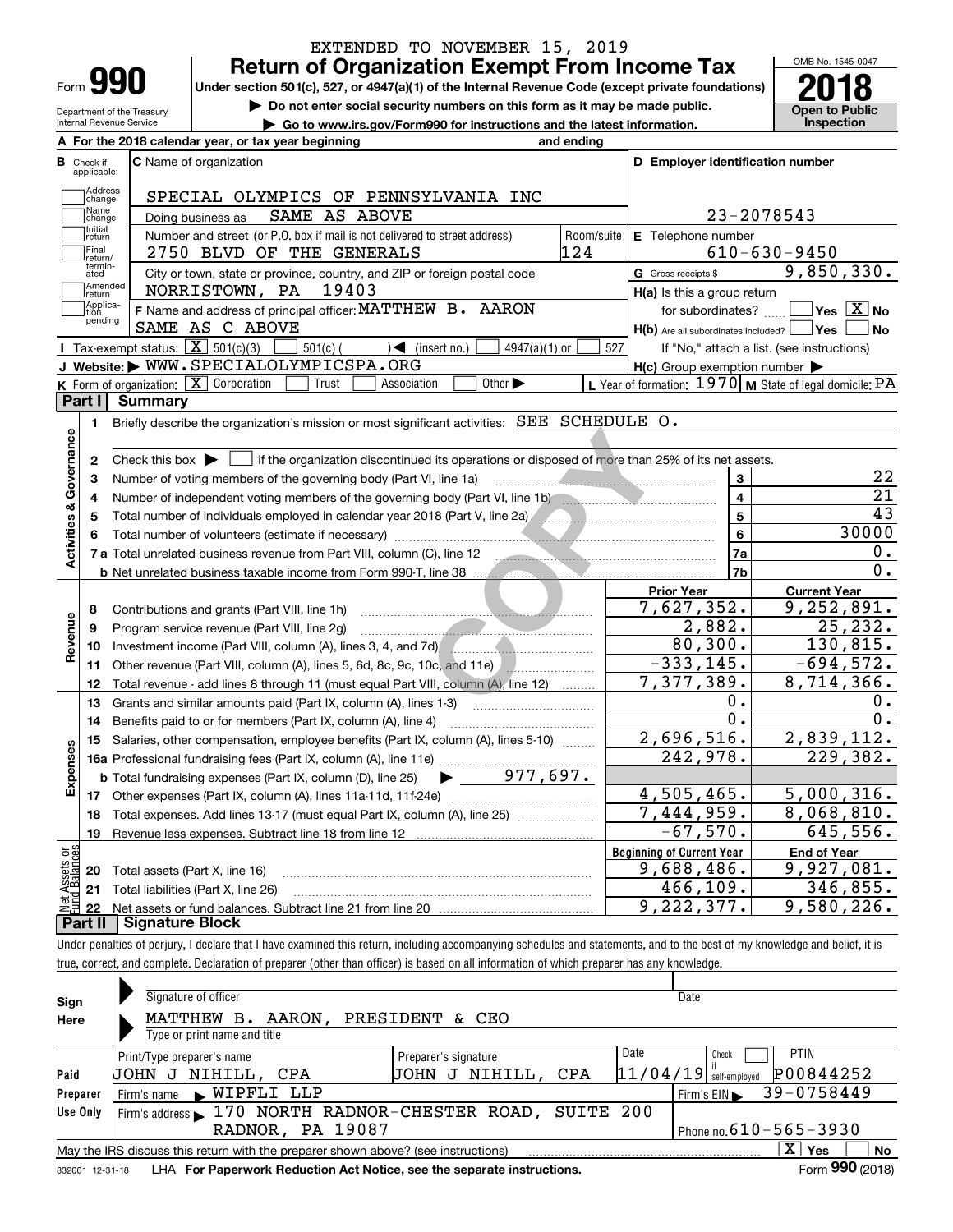|              | 23-2078543<br>SPECIAL OLYMPICS OF PENNSYLVANIA INC<br>Page 2<br>Form 990 (2018)                                                              |
|--------------|----------------------------------------------------------------------------------------------------------------------------------------------|
| Part III     | <b>Statement of Program Service Accomplishments</b>                                                                                          |
|              | $\overline{\mathbf{x}}$                                                                                                                      |
| 1            | Briefly describe the organization's mission:                                                                                                 |
|              | SEE SCHEDULE O.                                                                                                                              |
|              |                                                                                                                                              |
|              |                                                                                                                                              |
|              |                                                                                                                                              |
| $\mathbf{2}$ | Did the organization undertake any significant program services during the year which were not listed on the                                 |
|              | $Yes \quad X$ No<br>prior Form 990 or 990-EZ?                                                                                                |
|              | If "Yes," describe these new services on Schedule O.                                                                                         |
| 3            | $\Box$ Yes $\Box$ No<br>Did the organization cease conducting, or make significant changes in how it conducts, any program services?         |
|              | If "Yes," describe these changes on Schedule O.                                                                                              |
| 4            | Describe the organization's program service accomplishments for each of its three largest program services, as measured by expenses.         |
|              | Section 501(c)(3) and 501(c)(4) organizations are required to report the amount of grants and allocations to others, the total expenses, and |
|              | revenue, if any, for each program service reported.                                                                                          |
| 4a           | $\overline{28}$ , 780.<br>6, 266, 072. including grants of \$<br>(Expenses \$<br>) (Revenue \$<br>(Code:                                     |
|              | SPORTS TRAINING AND COMPETITION: SPECIAL OLYMPICS PENNSYLVANIA<br>(SOPA)                                                                     |
|              | OFFERS MORE THAN 665 COMPETITIONS IN 55 LOCAL PROGRAMS WITH 30,000 +                                                                         |
|              | COMPETITION IS OFFERED IN 21 OLYMPIC-TYPE SPORTS AND 3                                                                                       |
|              | VOLUNTEERS.                                                                                                                                  |
|              | EMERGING SPORTS FOR ATHLETES 8 YEARS OR OLDER. YOUNG ATHLETE IS A                                                                            |
|              | UNIQUE SPORT AND PLAY PROGRAM FOR CHILDREN AGES 2 TO<br>7 WITH                                                                               |
|              | INTELLECTUAL DISABILITIES. THE FOCUS IS ON FUN ACTIVITIES<br>THAT ARE                                                                        |
|              | IMPORTANT TO MENTAL AND PHYSICAL GROWTH.<br>ALL TRAINING AND COMPETITION                                                                     |
|              | OPPORTUNITIES ARE PROVIDED FREE OF CHARGE TO THE ATHLETES AND THEIR                                                                          |
|              | FAMILIES, ENABLING EVERYONE TO EXPERIENCE THE BENEFITS OF SPECIAL                                                                            |
|              | OLYMPICS THAT EXTEND WELL BEYOND THE PLAYING FIELD.<br>THE SPECIAL                                                                           |
|              | OLYMPICS EXPERIENCE FILLS A CRITICAL NEED IN THE LIVES OF PEOPLE WITH                                                                        |
|              | INTELLECTUAL DISABILITIES BY PROVIDING OPPORTUNITIES FOR PHYSICAL                                                                            |
| 4b.          | including grants of \$<br>) (Expenses \$<br>) (Revenue \$<br>(Code:                                                                          |
|              | SPECIAL OLYMPICS UNIFIED SPORTS CREATES AN OPPORTUNITY FOR PEOPLE                                                                            |
|              | WITHOUT INTELLECTUAL DISABILITIES TO JOIN IN THE SPORTS EXPERIENCE BY                                                                        |
|              | PLAYING ON A TEAM WITH ATHLETES WITH INTELLECTUAL DISABILITIES.<br>ΙN                                                                        |
|              | 279 UNIFIED COMPETITIONS.<br>2018, SOPA HOSTED<br>INTERSCHOLASTIC UNIFIED                                                                    |
|              | SPORTS IS A SCHOOL-BASED UNIFIED SPORTS PROGRAM WHERE STUDENTS WITH AND                                                                      |
|              | WITHOUT INTELLECTUAL DISABILITIES ARE COMBINED FOR SCHOOL ACTIVITIES,                                                                        |
|              |                                                                                                                                              |
|              | YOUTH LEADERSHIP PROGRAMS, AND ATHLETIC COMPETITIONS. IN 2018, SOPA WAS                                                                      |
|              | IN 130 SCHOOLS. SOPA'S GOAL IS TO EXPAND TO AT LEAST 180 SCHOOLS BY THE                                                                      |
|              | <b>END OF 2020.</b>                                                                                                                          |
|              |                                                                                                                                              |
|              |                                                                                                                                              |
|              |                                                                                                                                              |
| 4с           | ) (Expenses \$<br>) (Revenue \$<br>(Code:<br>including grants of \$                                                                          |
|              | HEALTHY ATHLETES IS DEDICATED TO PROVIDING HEALTH SERVICES AND                                                                               |
|              | EDUCATION TO SPECIAL OLYMPICS ATHLETES, AND CHANGING THE WAY HEALTH                                                                          |
|              | SYSTEMS INTERACT WITH PEOPLE WITH INTELLECTUAL DISABILITIES. VOLUNTEER                                                                       |
|              | HEALTH CARE PROFESSIONALS PROVIDE FREE HEALTH SCREENINGS AND EDUCATION                                                                       |
|              | TO OUR ATHLETES IN THE FORM OF EYE, EAR, DENTAL AND PODIATRY CARE, AS                                                                        |
|              | WELL AS PHYSICAL THERAPY AND HEALTH PROMOTION. SOPA CONDUCTED 1,896                                                                          |
|              | HEALTHY ATHLETE SCREENINGS AT COMPETITION EVENTS ACROSS THE STATE IN                                                                         |
|              | 2018.                                                                                                                                        |
|              |                                                                                                                                              |
|              |                                                                                                                                              |
|              |                                                                                                                                              |
|              |                                                                                                                                              |
|              |                                                                                                                                              |
|              | 4d Other program services (Describe in Schedule O.)                                                                                          |
|              | (Expenses \$<br>(Revenue \$<br>including grants of \$                                                                                        |
| 4e           | 6, 266, 072.<br>Total program service expenses                                                                                               |
|              | Form 990 (2018)                                                                                                                              |
|              | SEE SCHEDULE O FOR CONTINUATION(S)<br>832002 12-31-18                                                                                        |
|              |                                                                                                                                              |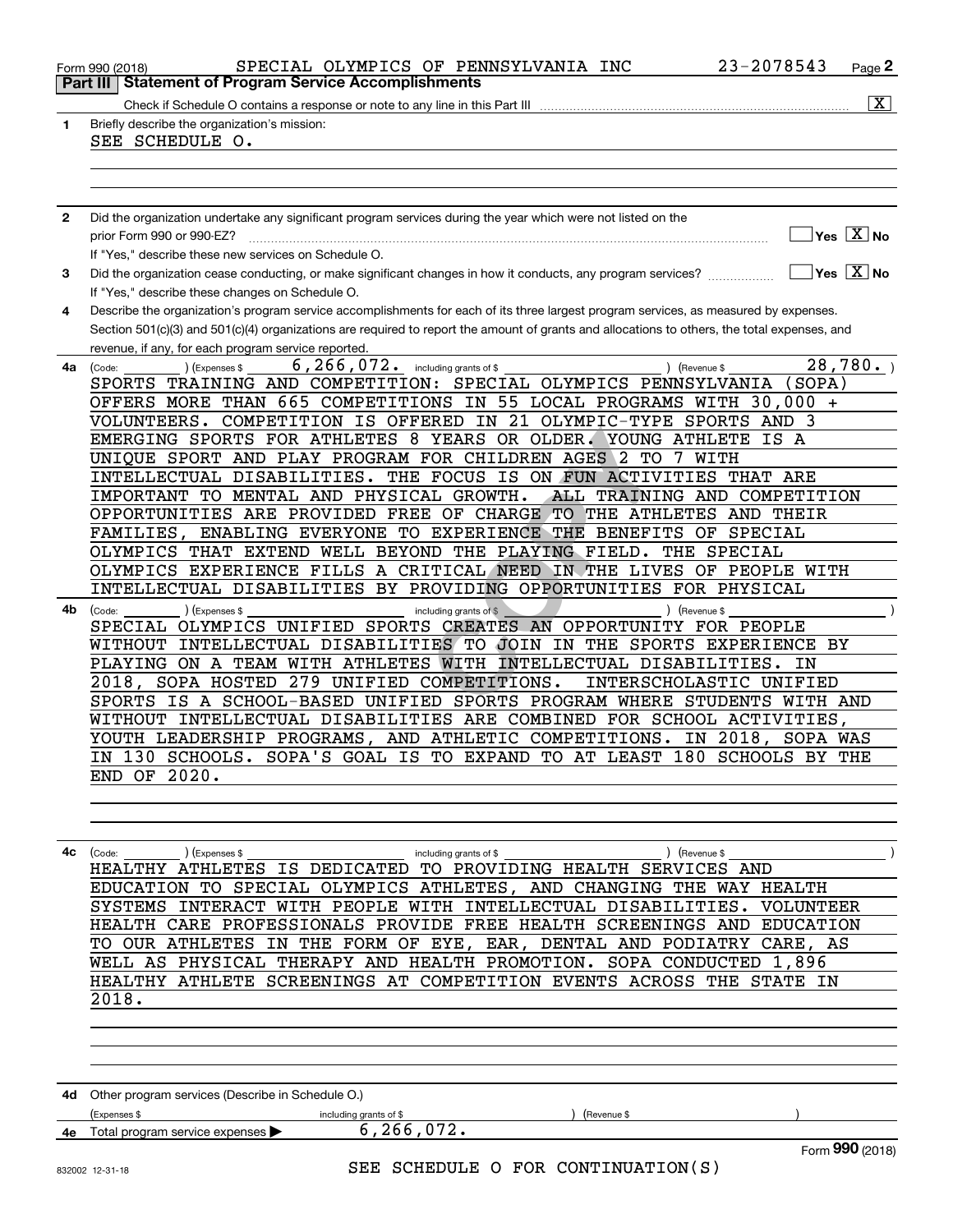|  | Form 990 (2018) |  |
|--|-----------------|--|

|     |                                                                                                                                  |                 | Yes                     | No                    |
|-----|----------------------------------------------------------------------------------------------------------------------------------|-----------------|-------------------------|-----------------------|
| 1.  | Is the organization described in section $501(c)(3)$ or $4947(a)(1)$ (other than a private foundation)?                          |                 |                         |                       |
|     |                                                                                                                                  | 1               | х                       |                       |
| 2   |                                                                                                                                  | $\mathbf{2}$    | $\overline{\mathbf{x}}$ |                       |
| 3   | Did the organization engage in direct or indirect political campaign activities on behalf of or in opposition to candidates for  |                 |                         |                       |
|     |                                                                                                                                  | 3               |                         | X.                    |
| 4   | Section 501(c)(3) organizations. Did the organization engage in lobbying activities, or have a section 501(h) election in effect |                 |                         |                       |
|     |                                                                                                                                  | 4               | х                       |                       |
| 5   | Is the organization a section 501(c)(4), 501(c)(5), or 501(c)(6) organization that receives membership dues, assessments, or     |                 |                         |                       |
|     |                                                                                                                                  | 5               |                         | X.                    |
| 6   | Did the organization maintain any donor advised funds or any similar funds or accounts for which donors have the right to        |                 |                         |                       |
|     | provide advice on the distribution or investment of amounts in such funds or accounts? If "Yes," complete Schedule D, Part I     | 6               |                         | X.                    |
| 7   | Did the organization receive or hold a conservation easement, including easements to preserve open space,                        |                 |                         |                       |
|     |                                                                                                                                  | $\overline{7}$  |                         | x                     |
| 8   | Did the organization maintain collections of works of art, historical treasures, or other similar assets? If "Yes," complete     |                 |                         |                       |
|     |                                                                                                                                  | 8               |                         | x                     |
| 9   | Did the organization report an amount in Part X, line 21, for escrow or custodial account liability, serve as a custodian for    |                 |                         |                       |
|     | amounts not listed in Part X; or provide credit counseling, debt management, credit repair, or debt negotiation services?        |                 |                         |                       |
|     | If "Yes." complete Schedule D. Part IV                                                                                           | 9               |                         | x                     |
| 10  | Did the organization, directly or through a related organization, hold assets in temporarily restricted endowments, permanent    |                 |                         |                       |
|     |                                                                                                                                  | 10              | х                       |                       |
| 11  | If the organization's answer to any of the following questions is "Yes," then complete Schedule D, Parts VI, VII, VIII, IX, or X |                 |                         |                       |
|     | as applicable.                                                                                                                   |                 |                         |                       |
| а   | Did the organization report an amount for land, buildings, and equipment in Part X, line 10? If "Yes," complete Schedule D,      |                 | x                       |                       |
|     |                                                                                                                                  | 11a             |                         |                       |
| b   | Did the organization report an amount for investments - other securities in Part X, line 12 that is 5% or more of its total      |                 |                         | x                     |
|     |                                                                                                                                  | 11b             |                         |                       |
| с   | Did the organization report an amount for investments - program related in Part X, line 13 that is 5% or more of its total       | 11c             |                         | X.                    |
| d   | Did the organization report an amount for other assets in Part X, line 15 that is 5% or more of its total assets reported in     |                 |                         |                       |
|     |                                                                                                                                  | 11d             |                         | X                     |
| е   | Did the organization report an amount for other liabilities in Part X, line 25? If "Yes," complete Schedule D, Part X            | <b>11e</b>      |                         | $\overline{\text{x}}$ |
| f   | Did the organization's separate or consolidated financial statements for the tax year include a footnote that addresses          |                 |                         |                       |
|     | the organization's liability for uncertain tax positions under FIN 48 (ASC 740)? If "Yes," complete Schedule D, Part X           | 11f             | x                       |                       |
|     | 12a Did the organization obtain separate, independent audited financial statements for the tax year? If "Yes," complete          |                 |                         |                       |
|     | Schedule D, Parts XI and XII                                                                                                     | 12a             | x                       |                       |
| b   | Was the organization included in consolidated, independent audited financial statements for the tax year?                        |                 |                         |                       |
|     | If "Yes," and if the organization answered "No" to line 12a, then completing Schedule D, Parts XI and XII is optional            | 12 <sub>b</sub> |                         | Χ                     |
| 13  |                                                                                                                                  | 13              |                         | X                     |
| 14a | Did the organization maintain an office, employees, or agents outside of the United States?                                      | 14a             |                         | X                     |
| b   | Did the organization have aggregate revenues or expenses of more than \$10,000 from grantmaking, fundraising, business,          |                 |                         |                       |
|     | investment, and program service activities outside the United States, or aggregate foreign investments valued at \$100,000       |                 |                         |                       |
|     |                                                                                                                                  | 14b             |                         | X.                    |
| 15  | Did the organization report on Part IX, column (A), line 3, more than \$5,000 of grants or other assistance to or for any        |                 |                         |                       |
|     |                                                                                                                                  | 15              |                         | X.                    |
| 16  | Did the organization report on Part IX, column (A), line 3, more than \$5,000 of aggregate grants or other assistance to         |                 |                         |                       |
|     |                                                                                                                                  | 16              |                         | X.                    |
| 17  | Did the organization report a total of more than \$15,000 of expenses for professional fundraising services on Part IX,          |                 |                         |                       |
|     |                                                                                                                                  | 17              | х                       |                       |
| 18  | Did the organization report more than \$15,000 total of fundraising event gross income and contributions on Part VIII, lines     |                 |                         |                       |
|     |                                                                                                                                  | 18              | x                       |                       |
| 19  | Did the organization report more than \$15,000 of gross income from gaming activities on Part VIII, line 9a? If "Yes."           |                 |                         |                       |
|     |                                                                                                                                  | 19              | х                       |                       |
| 20a |                                                                                                                                  | 20a             |                         | X                     |
| b   | If "Yes" to line 20a, did the organization attach a copy of its audited financial statements to this return?                     | 20b             |                         |                       |
| 21  | Did the organization report more than \$5,000 of grants or other assistance to any domestic organization or                      |                 |                         |                       |
|     |                                                                                                                                  | 21              |                         | x                     |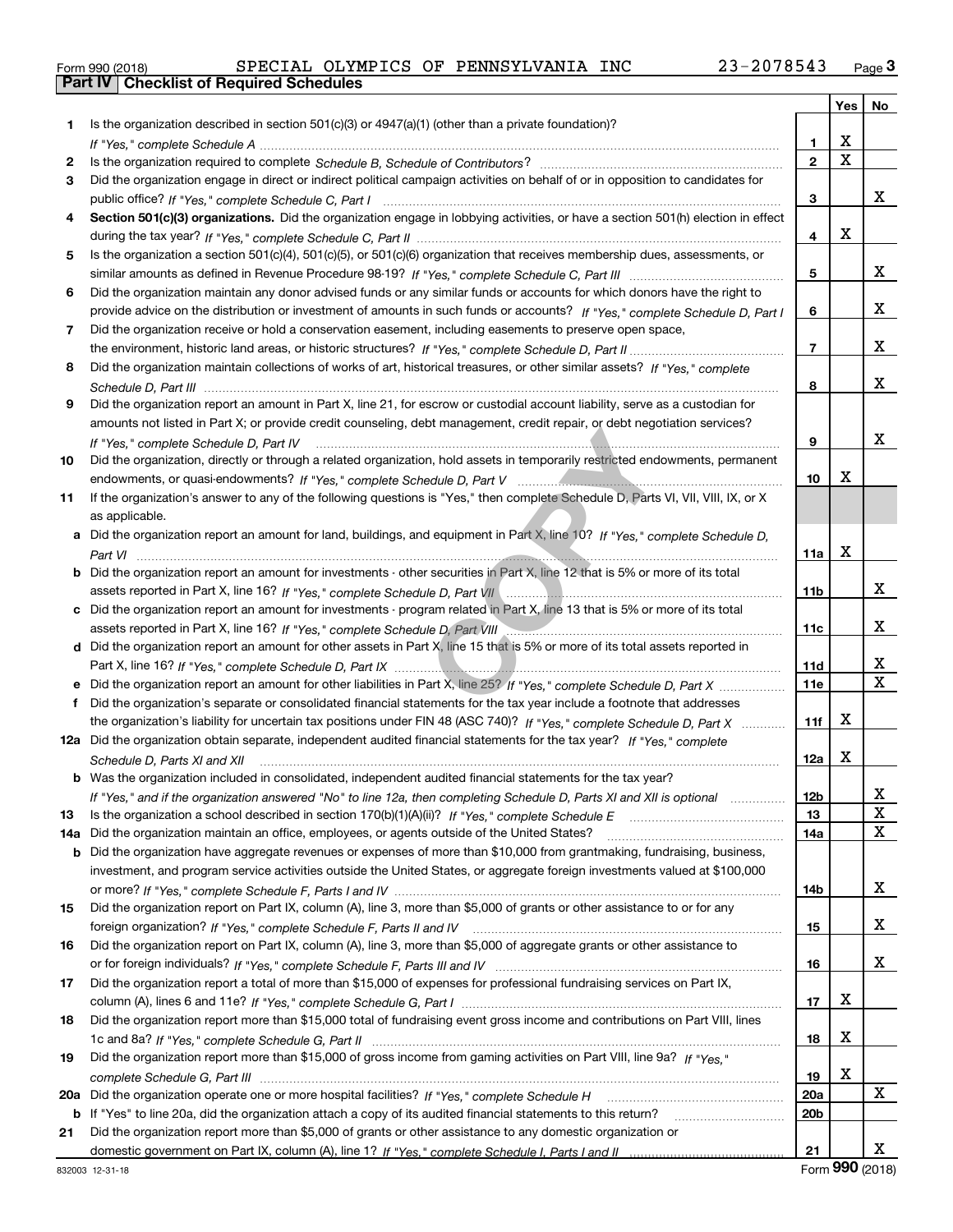|  | Form 990 (2018) |
|--|-----------------|
|  |                 |

*(continued)*

|               |                                                                                                                                   |                 | Yes | No               |
|---------------|-----------------------------------------------------------------------------------------------------------------------------------|-----------------|-----|------------------|
| 22            | Did the organization report more than \$5,000 of grants or other assistance to or for domestic individuals on                     |                 |     |                  |
|               |                                                                                                                                   | 22              |     | x                |
| 23            | Did the organization answer "Yes" to Part VII, Section A, line 3, 4, or 5 about compensation of the organization's current        |                 |     |                  |
|               | and former officers, directors, trustees, key employees, and highest compensated employees? If "Yes," complete                    |                 |     |                  |
|               |                                                                                                                                   | 23              | X   |                  |
|               | 24a Did the organization have a tax-exempt bond issue with an outstanding principal amount of more than \$100,000 as of the       |                 |     |                  |
|               | last day of the year, that was issued after December 31, 2002? If "Yes," answer lines 24b through 24d and complete                |                 |     |                  |
|               |                                                                                                                                   | 24a             |     | x                |
|               |                                                                                                                                   | 24 <sub>b</sub> |     |                  |
|               | c Did the organization maintain an escrow account other than a refunding escrow at any time during the year to defease            |                 |     |                  |
|               |                                                                                                                                   | 24c             |     |                  |
|               |                                                                                                                                   | 24d             |     |                  |
|               | 25a Section 501(c)(3), 501(c)(4), and 501(c)(29) organizations. Did the organization engage in an excess benefit                  |                 |     |                  |
|               |                                                                                                                                   | 25a             |     | x                |
|               | b Is the organization aware that it engaged in an excess benefit transaction with a disqualified person in a prior year, and      |                 |     |                  |
|               | that the transaction has not been reported on any of the organization's prior Forms 990 or 990-EZ? If "Yes," complete             |                 |     |                  |
|               | Schedule L. Part I                                                                                                                | 25b             |     | x                |
| 26            | Did the organization report any amount on Part X, line 5, 6, or 22 for receivables from or payables to any current or             |                 |     |                  |
|               | former officers, directors, trustees, key employees, highest compensated employees, or disqualified persons? If "Yes."            |                 |     |                  |
|               | complete Schedule L, Part II                                                                                                      | 26              |     | x                |
| 27            | Did the organization provide a grant or other assistance to an officer, director, trustee, key employee, substantial              |                 |     |                  |
|               | contributor or employee thereof, a grant selection committee member, or to a 35% controlled entity or family member               |                 |     |                  |
|               |                                                                                                                                   | 27              |     | x                |
| 28            | Was the organization a party to a business transaction with one of the following parties (see Schedule L, Part IV                 |                 |     |                  |
|               | instructions for applicable filing thresholds, conditions, and exceptions):                                                       |                 |     |                  |
|               | a A current or former officer, director, trustee, or key employee? If "Yes," complete Schedule L, Part IV                         | 28a             |     | х                |
|               | b A family member of a current or former officer, director, trustee, or key employee? If "Yes," complete Schedule L, Part IV      | 28 <sub>b</sub> |     | X                |
|               | c An entity of which a current or former officer, director, trustee, or key employee (or a family member thereof) was an officer, |                 |     |                  |
|               |                                                                                                                                   | <b>28c</b>      |     | x                |
| 29            |                                                                                                                                   | 29              | X   |                  |
| 30            | Did the organization receive contributions of art, historical treasures, or other similar assets, or qualified conservation       |                 |     |                  |
|               |                                                                                                                                   | 30              |     | x                |
| 31            | Did the organization liquidate, terminate, or dissolve and cease operations?                                                      |                 |     |                  |
|               | If "Yes," complete Schedule N, Part I                                                                                             | 31              |     | x                |
| 32            | Did the organization sell, exchange, dispose of, or transfer more than 25% of its net assets? If "Yes," complete                  |                 |     |                  |
|               |                                                                                                                                   | 32              |     | x                |
| 33            | Did the organization own 100% of an entity disregarded as separate from the organization under Regulations                        |                 |     |                  |
|               |                                                                                                                                   | 33              |     | x                |
| 34            | Was the organization related to any tax-exempt or taxable entity? If "Yes," complete Schedule R, Part II, III, or IV, and         |                 |     |                  |
|               |                                                                                                                                   | 34              |     | X<br>$\mathbf X$ |
|               | 35a Did the organization have a controlled entity within the meaning of section 512(b)(13)?                                       | 35a             |     |                  |
|               | b If "Yes" to line 35a, did the organization receive any payment from or engage in any transaction with a controlled entity       | 35 <sub>b</sub> |     |                  |
|               | Section 501(c)(3) organizations. Did the organization make any transfers to an exempt non-charitable related organization?        |                 |     |                  |
| 36            |                                                                                                                                   | 36              |     | x                |
| 37            | Did the organization conduct more than 5% of its activities through an entity that is not a related organization                  |                 |     |                  |
|               |                                                                                                                                   | 37              |     | х                |
| 38            | Did the organization complete Schedule O and provide explanations in Schedule O for Part VI, lines 11b and 19?                    |                 |     |                  |
|               |                                                                                                                                   | 38              | х   |                  |
| <b>Part V</b> | <b>Statements Regarding Other IRS Filings and Tax Compliance</b>                                                                  |                 |     |                  |
|               | Check if Schedule O contains a response or note to any line in this Part V                                                        |                 |     |                  |
|               |                                                                                                                                   |                 | Yes | No               |
|               | 22<br>1a                                                                                                                          |                 |     |                  |
| b             | 0<br>Enter the number of Forms W-2G included in line 1a. Enter -0- if not applicable<br>1b                                        |                 |     |                  |
| c             | Did the organization comply with backup withholding rules for reportable payments to vendors and reportable gaming                |                 |     |                  |
|               |                                                                                                                                   | 1c              | х   |                  |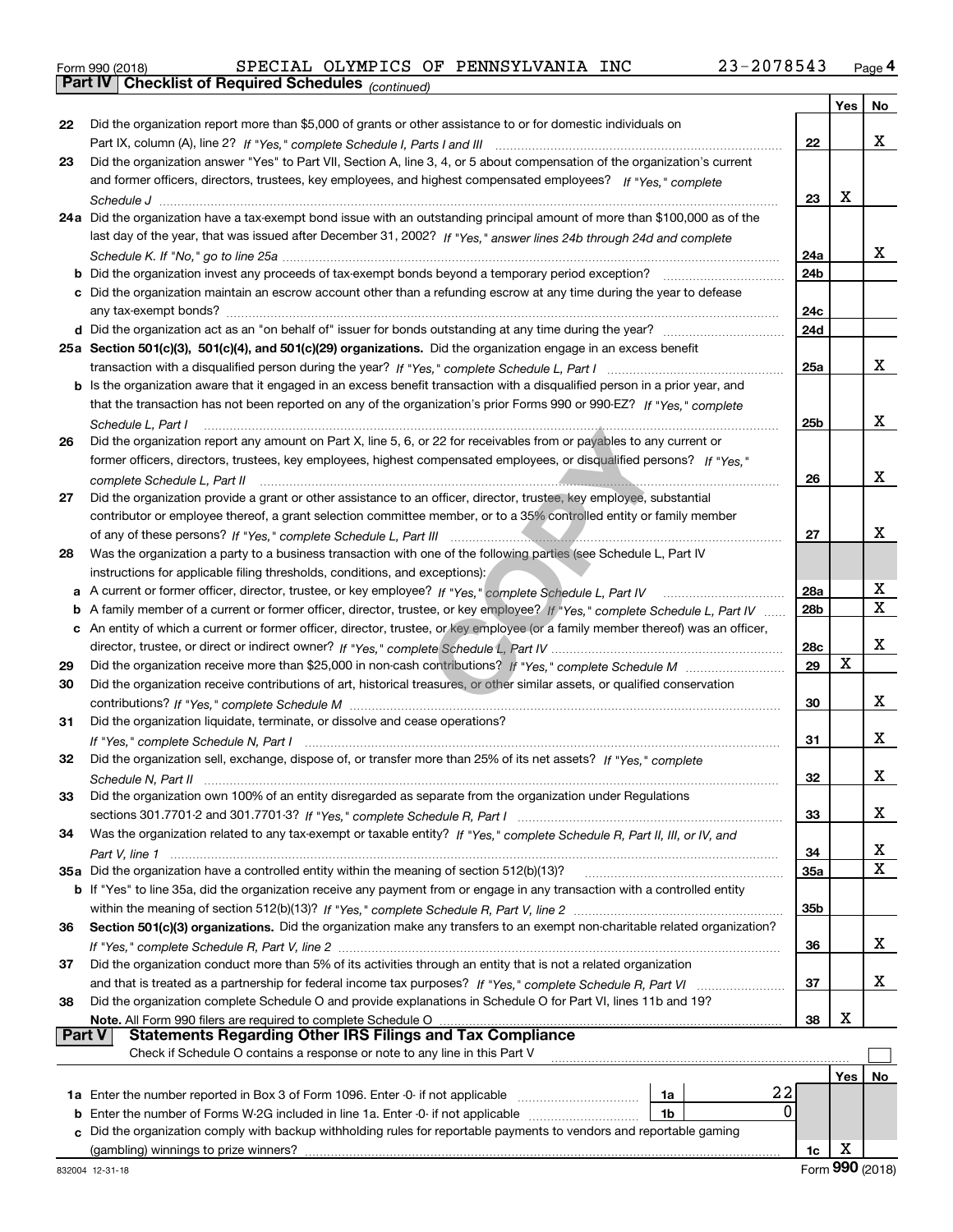|               | SPECIAL OLYMPICS OF PENNSYLVANIA INC<br>Form 990 (2018)                                                                                         | 23-2078543 |     | Page $5$ |
|---------------|-------------------------------------------------------------------------------------------------------------------------------------------------|------------|-----|----------|
| <b>Part V</b> | Statements Regarding Other IRS Filings and Tax Compliance (continued)                                                                           |            |     |          |
|               |                                                                                                                                                 |            | Yes | No       |
|               | 2a Enter the number of employees reported on Form W-3, Transmittal of Wage and Tax Statements,                                                  |            |     |          |
|               | filed for the calendar year ending with or within the year covered by this return [[[[[[[[[[[[[[[[[[[[[[[[[[[<br>2a                             | 43         |     |          |
|               |                                                                                                                                                 | 2b         | х   |          |
|               |                                                                                                                                                 |            |     |          |
|               | 3a Did the organization have unrelated business gross income of \$1,000 or more during the year?                                                | 3a         |     | X        |
| b             |                                                                                                                                                 | 3b         |     |          |
|               | 4a At any time during the calendar year, did the organization have an interest in, or a signature or other authority over, a                    |            |     |          |
|               |                                                                                                                                                 | 4a         |     | x        |
|               | <b>b</b> If "Yes," enter the name of the foreign country: $\blacktriangleright$                                                                 |            |     |          |
|               | See instructions for filing requirements for FinCEN Form 114, Report of Foreign Bank and Financial Accounts (FBAR).                             |            |     |          |
| 5a            | Was the organization a party to a prohibited tax shelter transaction at any time during the tax year?                                           | 5a         |     | х        |
| b             |                                                                                                                                                 | 5b         |     | X        |
| c             |                                                                                                                                                 | 5c         |     |          |
| 6а            | Does the organization have annual gross receipts that are normally greater than \$100,000, and did the organization solicit                     |            |     |          |
|               | any contributions that were not tax deductible as charitable contributions?                                                                     | 6a         |     | x        |
|               | <b>b</b> If "Yes," did the organization include with every solicitation an express statement that such contributions or gifts                   |            |     |          |
|               | were not tax deductible?                                                                                                                        | 6b         |     |          |
| 7             | Organizations that may receive deductible contributions under section 170(c).                                                                   |            |     |          |
| а             | Did the organization receive a payment in excess of \$75 made partly as a contribution and partly for goods and services provided to the payor? | 7a         | х   |          |
| b             | If "Yes," did the organization notify the donor of the value of the goods or services provided?                                                 | 7b         | x   |          |
|               | Did the organization sell, exchange, or otherwise dispose of tangible personal property for which it was required                               |            |     |          |
|               |                                                                                                                                                 | 7c         |     | х        |
| d             | 7d<br>If "Yes," indicate the number of Forms 8282 filed during the year manufactured material control of                                        |            |     |          |
| е             | Did the organization receive any funds, directly or indirectly, to pay premiums on a personal benefit contract?                                 | 7e         |     |          |
| f             | Did the organization, during the year, pay premiums, directly or indirectly, on a personal benefit contract?                                    | 7f         |     |          |
| g             | If the organization received a contribution of qualified intellectual property, did the organization file Form 8899 as required?                | 7g         |     |          |
| h             | If the organization received a contribution of cars, boats, airplanes, or other vehicles, did the organization file a Form 1098-C?              | 7h         |     |          |
| 8             | Sponsoring organizations maintaining donor advised funds. Did a donor advised fund maintained by the                                            |            |     |          |
|               | sponsoring organization have excess business holdings at any time during the year?                                                              | 8          |     |          |
| 9             | Sponsoring organizations maintaining donor advised funds.                                                                                       |            |     |          |
| a             | Did the sponsoring organization make any taxable distributions under section 4966?                                                              | 9а         |     |          |
| b             | Did the sponsoring organization make a distribution to a donor, donor advisor, or related person?                                               | 9b         |     |          |
| 10            | Section 501(c)(7) organizations. Enter:                                                                                                         |            |     |          |
|               | 10a<br> 10b                                                                                                                                     |            |     |          |
|               | Gross receipts, included on Form 990, Part VIII, line 12, for public use of club facilities                                                     |            |     |          |
| 11            | Section 501(c)(12) organizations. Enter:                                                                                                        |            |     |          |
| a<br>b        | 11a<br>Gross income from members or shareholders<br>Gross income from other sources (Do not net amounts due or paid to other sources against    |            |     |          |
|               | 11 <sub>b</sub><br>amounts due or received from them.)                                                                                          |            |     |          |
|               | 12a Section 4947(a)(1) non-exempt charitable trusts. Is the organization filing Form 990 in lieu of Form 1041?                                  | 12a        |     |          |
|               | <b>b</b> If "Yes," enter the amount of tax-exempt interest received or accrued during the year<br>12b                                           |            |     |          |
| 13            | Section 501(c)(29) qualified nonprofit health insurance issuers.                                                                                |            |     |          |
| a             | Is the organization licensed to issue qualified health plans in more than one state?                                                            | 13а        |     |          |
|               | Note. See the instructions for additional information the organization must report on Schedule O.                                               |            |     |          |
| b             | Enter the amount of reserves the organization is required to maintain by the states in which the                                                |            |     |          |
|               | 13 <sub>b</sub>                                                                                                                                 |            |     |          |
| c             | 13c                                                                                                                                             |            |     |          |
| 14a           | Did the organization receive any payments for indoor tanning services during the tax year?                                                      | 14a        |     | X        |
|               |                                                                                                                                                 | 14b        |     |          |
| 15            | Is the organization subject to the section 4960 tax on payment(s) of more than \$1,000,000 in remuneration or                                   |            |     |          |
|               |                                                                                                                                                 | 15         |     | x        |
|               | If "Yes," see instructions and file Form 4720, Schedule N.                                                                                      |            |     |          |
| 16            | Is the organization an educational institution subject to the section 4968 excise tax on net investment income?                                 | 16         |     | х        |
|               | If "Yes," complete Form 4720, Schedule O.                                                                                                       |            |     |          |
|               |                                                                                                                                                 |            | റററ |          |

Form (2018) **990**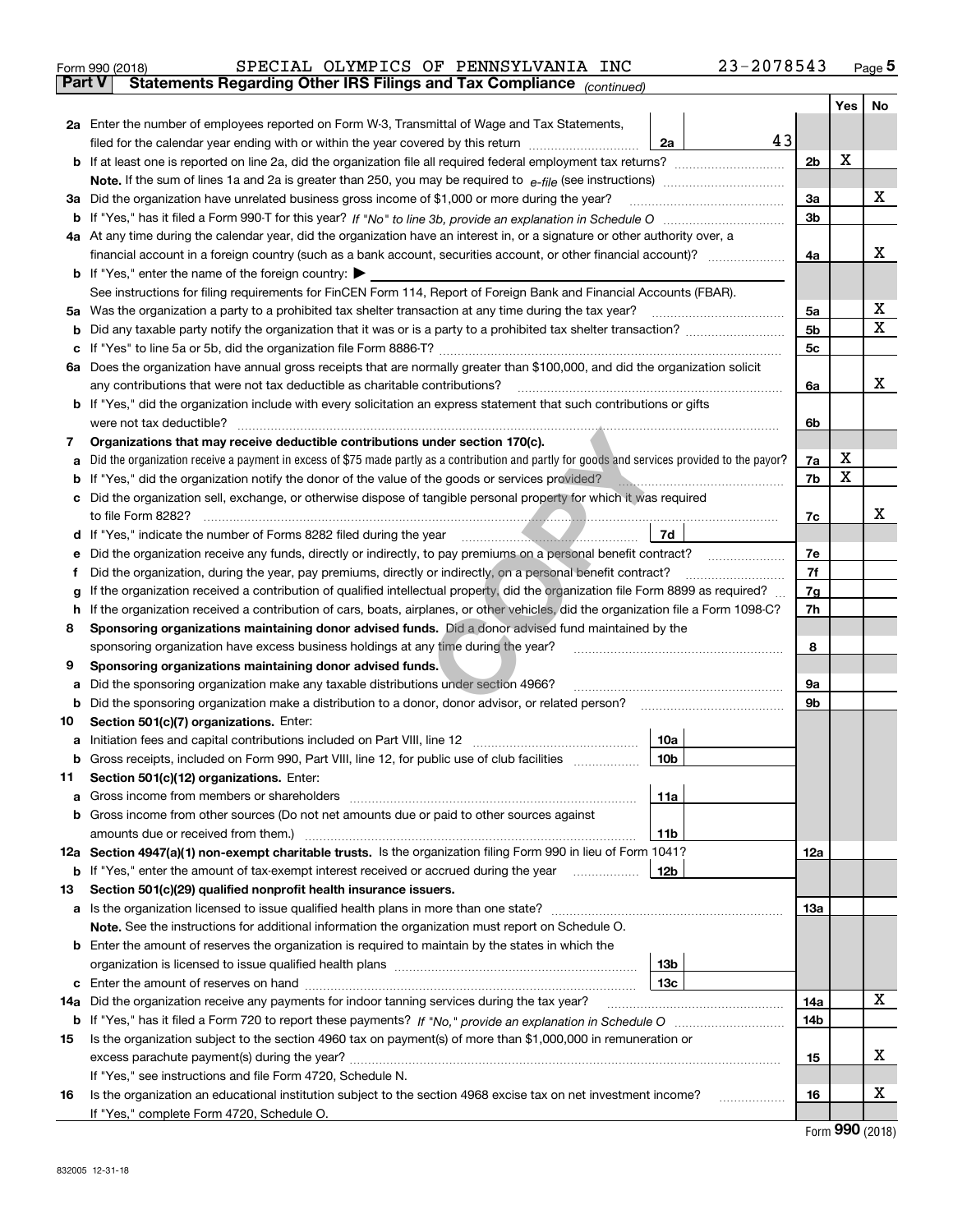|  | Form 990 (2018) |  |
|--|-----------------|--|
|  |                 |  |

| Form 990 (2018) |  |  | SPECIAL OLYMPICS OF PENNSYLVANIA INC                                                                             | 23-2078543                                                                                                                  | $P_{\text{aqe}}$ 6 |
|-----------------|--|--|------------------------------------------------------------------------------------------------------------------|-----------------------------------------------------------------------------------------------------------------------------|--------------------|
|                 |  |  |                                                                                                                  | Part VI Governance, Management, and Disclosure For each "Yes" response to lines 2 through 7b below, and for a "No" response |                    |
|                 |  |  | to line 8a, 8b, or 10b below, describe the circumstances, processes, or changes in Schedule O. See instructions. |                                                                                                                             |                    |

|     | Check if Schedule O contains a response or note to any line in this Part VI                                                                                                                                                    |    |       |                 |             | $\overline{\mathbf{x}}$ |
|-----|--------------------------------------------------------------------------------------------------------------------------------------------------------------------------------------------------------------------------------|----|-------|-----------------|-------------|-------------------------|
|     | <b>Section A. Governing Body and Management</b>                                                                                                                                                                                |    |       |                 |             |                         |
|     |                                                                                                                                                                                                                                |    |       |                 | Yes         | No                      |
|     | <b>1a</b> Enter the number of voting members of the governing body at the end of the tax year                                                                                                                                  | 1a |       | 22              |             |                         |
|     | If there are material differences in voting rights among members of the governing body, or if the governing                                                                                                                    |    |       |                 |             |                         |
|     | body delegated broad authority to an executive committee or similar committee, explain in Schedule O.                                                                                                                          |    |       |                 |             |                         |
| b   | Enter the number of voting members included in line 1a, above, who are independent                                                                                                                                             | 1b |       | 21              |             |                         |
| 2   | Did any officer, director, trustee, or key employee have a family relationship or a business relationship with any other                                                                                                       |    |       |                 |             |                         |
|     | officer, director, trustee, or key employee?                                                                                                                                                                                   |    |       | $\mathbf{2}$    |             | X                       |
| 3   | Did the organization delegate control over management duties customarily performed by or under the direct supervision                                                                                                          |    |       |                 |             |                         |
|     |                                                                                                                                                                                                                                |    |       | 3               |             | х                       |
| 4   | Did the organization make any significant changes to its governing documents since the prior Form 990 was filed?                                                                                                               |    |       | $\overline{4}$  |             | X                       |
| 5   |                                                                                                                                                                                                                                |    |       | 5               |             | $\mathbf X$             |
| 6   | Did the organization have members or stockholders?                                                                                                                                                                             |    |       | 6               |             | $\mathbf X$             |
| 7a  | Did the organization have members, stockholders, or other persons who had the power to elect or appoint one or                                                                                                                 |    |       |                 |             |                         |
|     | more members of the governing body?                                                                                                                                                                                            |    |       | 7a              |             | х                       |
| b   | Are any governance decisions of the organization reserved to (or subject to approval by) members, stockholders, or                                                                                                             |    |       |                 |             |                         |
|     | persons other than the governing body?                                                                                                                                                                                         |    |       | 7b              |             | x                       |
| 8   | Did the organization contemporaneously document the meetings held or written actions undertaken during the year by the following:                                                                                              |    |       |                 |             |                         |
| а   | The governing body? [11] matter contracts and contracts are contracted by the set of the set of the set of the set of the set of the set of the set of the set of the set of the set of the set of the set of the set of the s |    |       | 8a              | X           |                         |
| b   |                                                                                                                                                                                                                                |    |       | 8b              | $\mathbf X$ |                         |
| 9   | Is there any officer, director, trustee, or key employee listed in Part VII, Section A, who cannot be reached at the                                                                                                           |    |       |                 |             |                         |
|     |                                                                                                                                                                                                                                |    |       | 9               |             | х                       |
|     | Section B. Policies <sub>(This Section B requests information about policies not required by the Internal Revenue Code.)</sub>                                                                                                 |    |       |                 |             |                         |
|     |                                                                                                                                                                                                                                |    |       |                 | Yes         | No                      |
|     |                                                                                                                                                                                                                                |    |       | 10a             | X           |                         |
|     | <b>b</b> If "Yes," did the organization have written policies and procedures governing the activities of such chapters, affiliates,                                                                                            |    |       |                 |             |                         |
|     | and branches to ensure their operations are consistent with the organization's exempt purposes?                                                                                                                                |    |       | 10 <sub>b</sub> | X           |                         |
| 11a | Has the organization provided a complete copy of this Form 990 to all members of its governing body before filing the form?                                                                                                    |    |       | 11a             | X           |                         |
| b   | Describe in Schedule O the process, if any, used by the organization to review this Form 990.                                                                                                                                  |    |       |                 |             |                         |
| 12a | Did the organization have a written conflict of interest policy? If "No," go to line 13                                                                                                                                        |    |       | 12a             | X           |                         |
| b   |                                                                                                                                                                                                                                |    |       |                 |             |                         |
| с   | Did the organization regularly and consistently monitor and enforce compliance with the policy? If "Yes." describe                                                                                                             |    |       |                 |             |                         |
|     | in Schedule O how this was done <i>manually chedule O</i> how this was done                                                                                                                                                    |    |       | 12c             | X           |                         |
| 13  | Did the organization have a written whistleblower policy?                                                                                                                                                                      |    |       | 13              |             | X                       |
| 14  | Did the organization have a written document retention and destruction policy?                                                                                                                                                 |    |       | 14              | X           |                         |
| 15  | Did the process for determining compensation of the following persons include a review and approval by independent                                                                                                             |    |       |                 |             |                         |
|     | persons, comparability data, and contemporaneous substantiation of the deliberation and decision?                                                                                                                              |    |       |                 |             |                         |
| а   | The organization's CEO, Executive Director, or top management official manufactured content of the organization's CEO, Executive Director, or top management official                                                          |    |       | 15a             | х           |                         |
| b   | Other officers or key employees of the organization                                                                                                                                                                            |    |       | 15b             | X           |                         |
|     | If "Yes" to line 15a or 15b, describe the process in Schedule O (see instructions).                                                                                                                                            |    |       |                 |             |                         |
|     | 16a Did the organization invest in, contribute assets to, or participate in a joint venture or similar arrangement with a                                                                                                      |    |       |                 |             |                         |
|     | taxable entity during the year?                                                                                                                                                                                                |    |       | 16a             |             | х                       |
|     | b If "Yes," did the organization follow a written policy or procedure requiring the organization to evaluate its participation                                                                                                 |    |       |                 |             |                         |
|     | in joint venture arrangements under applicable federal tax law, and take steps to safeguard the organization's                                                                                                                 |    |       |                 |             |                         |
|     | exempt status with respect to such arrangements?                                                                                                                                                                               |    |       | 16b             |             |                         |
|     | <b>Section C. Disclosure</b>                                                                                                                                                                                                   |    |       |                 |             |                         |
| 17  | List the states with which a copy of this Form 990 is required to be filed $\blacktriangleright$ PA                                                                                                                            |    |       |                 |             |                         |
| 18  | Section 6104 requires an organization to make its Forms 1023 (1024 or 1024-A if applicable), 990, and 990-T (Section 501(c)(3)s only) available                                                                                |    |       |                 |             |                         |
|     | for public inspection. Indicate how you made these available. Check all that apply.                                                                                                                                            |    |       |                 |             |                         |
|     | $X$ Own website<br>$X$ Another's website<br>$X$ Upon request<br>Other (explain in Schedule O)                                                                                                                                  |    |       |                 |             |                         |
| 19  | Describe in Schedule O whether (and if so, how) the organization made its governing documents, conflict of interest policy, and financial                                                                                      |    |       |                 |             |                         |
|     | statements available to the public during the tax year.                                                                                                                                                                        |    |       |                 |             |                         |
| 20  | State the name, address, and telephone number of the person who possesses the organization's books and records                                                                                                                 |    |       |                 |             |                         |
|     | THE ORGANIZATION $-610-630-9450$                                                                                                                                                                                               |    |       |                 |             |                         |
|     | 2750 BLVD OF THE GENERALS, NO. 124, NORRISTOWN, PA                                                                                                                                                                             |    | 19403 |                 | ^^^         |                         |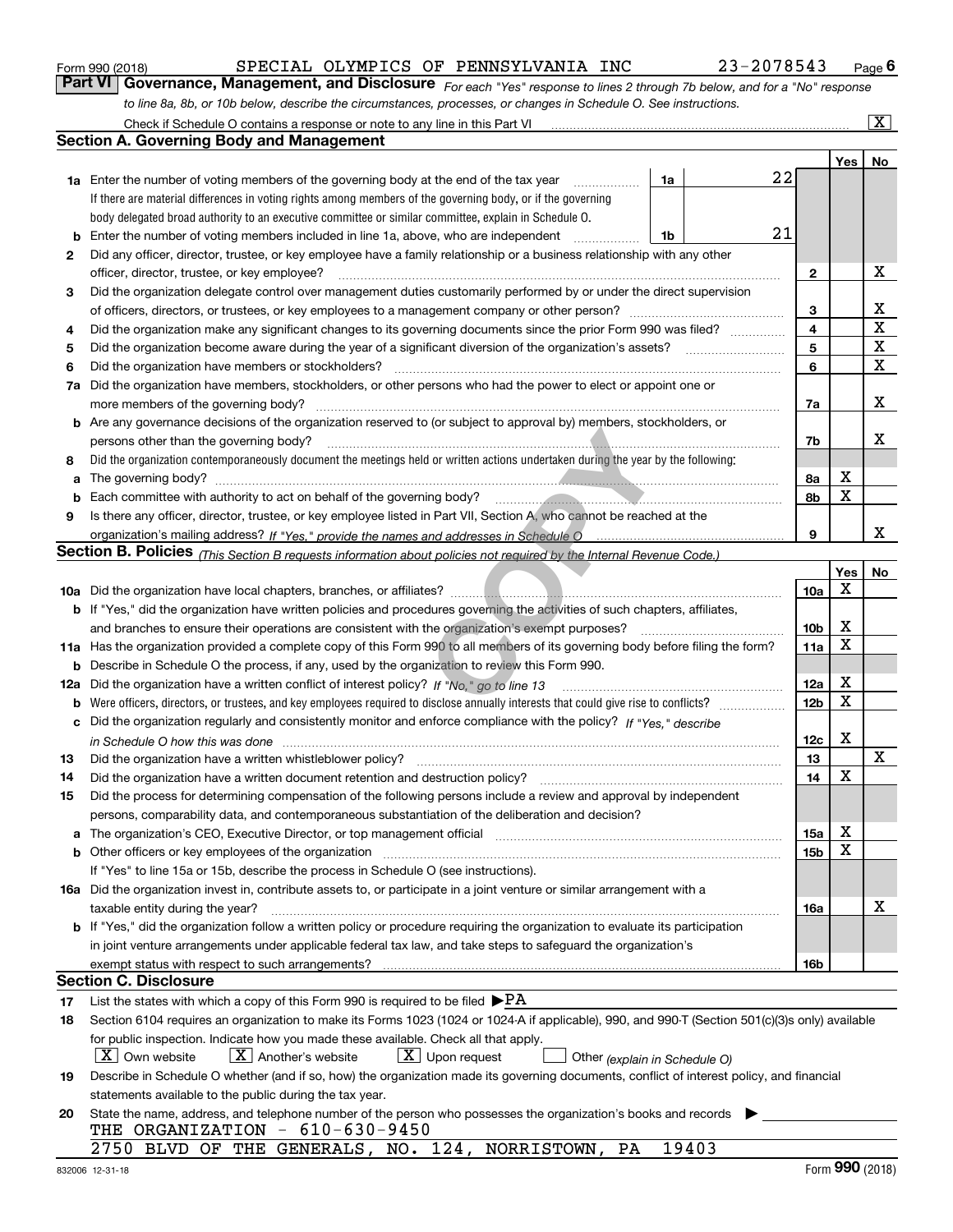$\mathcal{L}^{\text{max}}$ 

**7Part VII Compensation of Officers, Directors, Trustees, Key Employees, Highest Compensated Employees, and Independent Contractors**

Check if Schedule O contains a response or note to any line in this Part VII

**Section A. Officers, Directors, Trustees, Key Employees, and Highest Compensated Employees**

**1a**  Complete this table for all persons required to be listed. Report compensation for the calendar year ending with or within the organization's tax year.

**•** List all of the organization's current officers, directors, trustees (whether individuals or organizations), regardless of amount of compensation. Enter -0- in columns (D), (E), and (F) if no compensation was paid.

● List all of the organization's **current** key employees, if any. See instructions for definition of "key employee."

**•** List the organization's five current highest compensated employees (other than an officer, director, trustee, or key employee) who received reportable compensation (Box 5 of Form W-2 and/or Box 7 of Form 1099-MISC) of more than \$100,000 from the organization and any related organizations.

 $\bullet$  List all of the organization's **former** officers, key employees, and highest compensated employees who received more than \$100,000 of reportable compensation from the organization and any related organizations.

**•** List all of the organization's former directors or trustees that received, in the capacity as a former director or trustee of the organization, more than \$10,000 of reportable compensation from the organization and any related organizations.

List persons in the following order: individual trustees or directors; institutional trustees; officers; key employees; highest compensated employees; and former such persons.

Check this box if neither the organization nor any related organization compensated any current officer, director, or trustee.  $\mathcal{L}^{\text{max}}$ 

| (A)                          | (B)                                                                                 |                               |                      | (C)                             |              |                                 |        | (D)                  | (E)                          | (F)                |  |  |
|------------------------------|-------------------------------------------------------------------------------------|-------------------------------|----------------------|---------------------------------|--------------|---------------------------------|--------|----------------------|------------------------------|--------------------|--|--|
| Name and Title               | Position<br>Average<br>(do not check more than one<br>box, unless person is both an |                               |                      |                                 |              |                                 |        | Reportable           | Reportable                   | Estimated          |  |  |
|                              | hours per<br>week                                                                   |                               |                      | officer and a director/trustee) |              |                                 |        | compensation<br>from | compensation<br>from related | amount of<br>other |  |  |
|                              | (list any                                                                           |                               |                      |                                 |              |                                 |        | the                  | organizations                | compensation       |  |  |
|                              | hours for                                                                           |                               |                      |                                 |              |                                 |        | organization         | (W-2/1099-MISC)              | from the           |  |  |
|                              | related                                                                             |                               |                      |                                 |              |                                 |        | (W-2/1099-MISC)      |                              | organization       |  |  |
|                              | organizations                                                                       |                               |                      |                                 |              |                                 |        |                      |                              | and related        |  |  |
|                              | below                                                                               | ndividual trustee or director | nstitutional trustee | Officer                         | Key employee | Highest compensated<br>employee | Former |                      |                              | organizations      |  |  |
| (1)<br><b>JAMES WENNER</b>   | line)<br>5.00                                                                       |                               |                      |                                 |              |                                 |        |                      |                              |                    |  |  |
| <b>CHAIRMAN</b>              | 0.00                                                                                | $\mathbf X$                   |                      | X                               |              |                                 |        | $\mathbf 0$ .        | $\mathbf 0$ .                | $0$ .              |  |  |
| <b>BOB LOPEZ</b><br>(2)      | $\overline{5.00}$                                                                   |                               |                      |                                 |              |                                 |        |                      |                              |                    |  |  |
| VICE CHAIR                   | 0.00                                                                                | $\mathbf X$                   |                      | X                               |              |                                 |        | $\mathbf 0$ .        | $\mathbf 0$ .                | $\mathbf 0$ .      |  |  |
| (3)<br>TOM HINDMAN           | $\overline{5.00}$                                                                   |                               |                      |                                 |              |                                 |        |                      |                              |                    |  |  |
| <b>TREASURER</b>             | 0.00                                                                                | $\mathbf X$                   |                      | Χ                               |              |                                 |        | $\mathbf 0$ .        | $\mathbf 0$ .                | $\mathbf 0$ .      |  |  |
| JOHANNA SCHOENECK<br>(4)     | $\overline{5.00}$                                                                   |                               |                      |                                 |              |                                 |        |                      |                              |                    |  |  |
| <b>SECRETARY</b>             | 0.00                                                                                | $\mathbf X$                   |                      | $\mathbf X$                     |              |                                 |        | $\mathbf 0$ .        | $\mathbf 0$ .                | $\mathbf 0$ .      |  |  |
| STEVE NOLDER<br>(5)          | $\overline{5.00}$                                                                   |                               |                      |                                 |              |                                 |        |                      |                              |                    |  |  |
| <b>BOARD MEMBER</b>          | 0.00                                                                                | $\mathbf X$                   |                      |                                 |              |                                 |        | $\mathbf 0$ .        | $\mathbf 0$ .                | $\mathbf 0$ .      |  |  |
| ALICIA HICKOK<br>(6)         | $\overline{5.00}$                                                                   |                               |                      |                                 |              |                                 |        |                      |                              |                    |  |  |
| <b>BOARD MEMBER</b>          | 0.00                                                                                | $\mathbf X$                   |                      |                                 |              |                                 |        | $\mathbf 0$ .        | $\mathbf 0$ .                | $\mathbf 0$ .      |  |  |
| (7)<br><b>JAKE ARMSTRONG</b> | 5.00                                                                                |                               |                      |                                 |              |                                 |        |                      |                              |                    |  |  |
| <b>BOARD MEMBER</b>          | 0.00                                                                                | $\mathbf X$                   |                      |                                 |              |                                 |        | $\mathbf 0$ .        | $\mathbf 0$ .                | $\mathbf 0$ .      |  |  |
| TONY GILLESPIE<br>(8)        | $\overline{5.00}$                                                                   |                               |                      |                                 |              |                                 |        |                      |                              |                    |  |  |
| <b>BOARD MEMBER</b>          | 0.00                                                                                | $\overline{\textbf{X}}$       |                      |                                 |              |                                 |        | $\mathbf 0$ .        | $\mathbf 0$ .                | $\mathbf 0$ .      |  |  |
| CARL BURGESS<br>(9)          | $\overline{5.00}$                                                                   |                               |                      |                                 |              |                                 |        |                      |                              |                    |  |  |
| <b>BOARD MEMBER</b>          | 0.00                                                                                | $\mathbf X$                   |                      |                                 |              |                                 |        | $\mathbf 0$ .        | $\mathbf 0$ .                | $\mathbf 0$ .      |  |  |
| (10) BRAD CAVEN              | $\overline{5.00}$                                                                   |                               |                      |                                 |              |                                 |        |                      |                              |                    |  |  |
| <b>BOARD MEMBER</b>          | 0.00                                                                                | $\overline{\textbf{X}}$       |                      |                                 |              |                                 |        | $\mathbf 0$ .        | $\mathbf 0$ .                | $0$ .              |  |  |
| (11) MARGARET GRAY           | 5.00                                                                                |                               |                      |                                 |              |                                 |        |                      |                              |                    |  |  |
| <b>BOARD MEMBER</b>          | 0.00                                                                                | $\mathbf X$                   |                      |                                 |              |                                 |        | $\mathbf 0$ .        | $\mathbf 0$ .                | $\mathbf 0$ .      |  |  |
| (12) MARY MEDER              | $\overline{5.00}$                                                                   |                               |                      |                                 |              |                                 |        |                      |                              |                    |  |  |
| <b>BOARD MEMBER</b>          | 0.00                                                                                | $\mathbf X$                   |                      |                                 |              |                                 |        | $\mathbf 0$ .        | $\mathbf 0$ .                | $\mathbf 0$ .      |  |  |
| (13) MARC BRUNO              | 5.00                                                                                |                               |                      |                                 |              |                                 |        |                      |                              |                    |  |  |
| <b>BOARD MEMBER</b>          | 0.00                                                                                | $\mathbf X$                   |                      |                                 |              |                                 |        | $\mathbf 0$ .        | $\mathbf 0$ .                | 0.                 |  |  |
| (14) C SHANNON BARRY         | $\overline{5.00}$                                                                   |                               |                      |                                 |              |                                 |        |                      |                              |                    |  |  |
| <b>BOARD MEMBER</b>          | 0.00                                                                                | $\mathbf X$                   |                      |                                 |              |                                 |        | $0$ .                | $\mathbf 0$ .                | $\mathbf 0$ .      |  |  |
| (15) JAMES PETERS            | $\overline{5.00}$                                                                   |                               |                      |                                 |              |                                 |        |                      |                              |                    |  |  |
| <b>BOARD MEMBER</b>          | 0.00                                                                                | $\mathbf X$                   |                      |                                 |              |                                 |        | $\mathbf 0$ .        | $\mathbf 0$ .                | $\mathbf 0$ .      |  |  |
| (16) DAVID ROSENBERG         | $\overline{5.00}$                                                                   |                               |                      |                                 |              |                                 |        |                      |                              |                    |  |  |
| <b>BOARD MEMBER</b>          | 0.00                                                                                | $\mathbf X$                   |                      |                                 |              |                                 |        | $\mathbf 0$ .        | $\mathbf 0$ .                | 0.                 |  |  |
| (17) SCOTT SCHUBERT          | 5.00                                                                                |                               |                      |                                 |              |                                 |        |                      |                              |                    |  |  |
| <b>BOARD MEMBER</b>          | 0.00                                                                                | $\mathbf X$                   |                      |                                 |              |                                 |        | $\mathbf 0$ .        | $\mathbf 0$ .                | $\mathbf 0$ .      |  |  |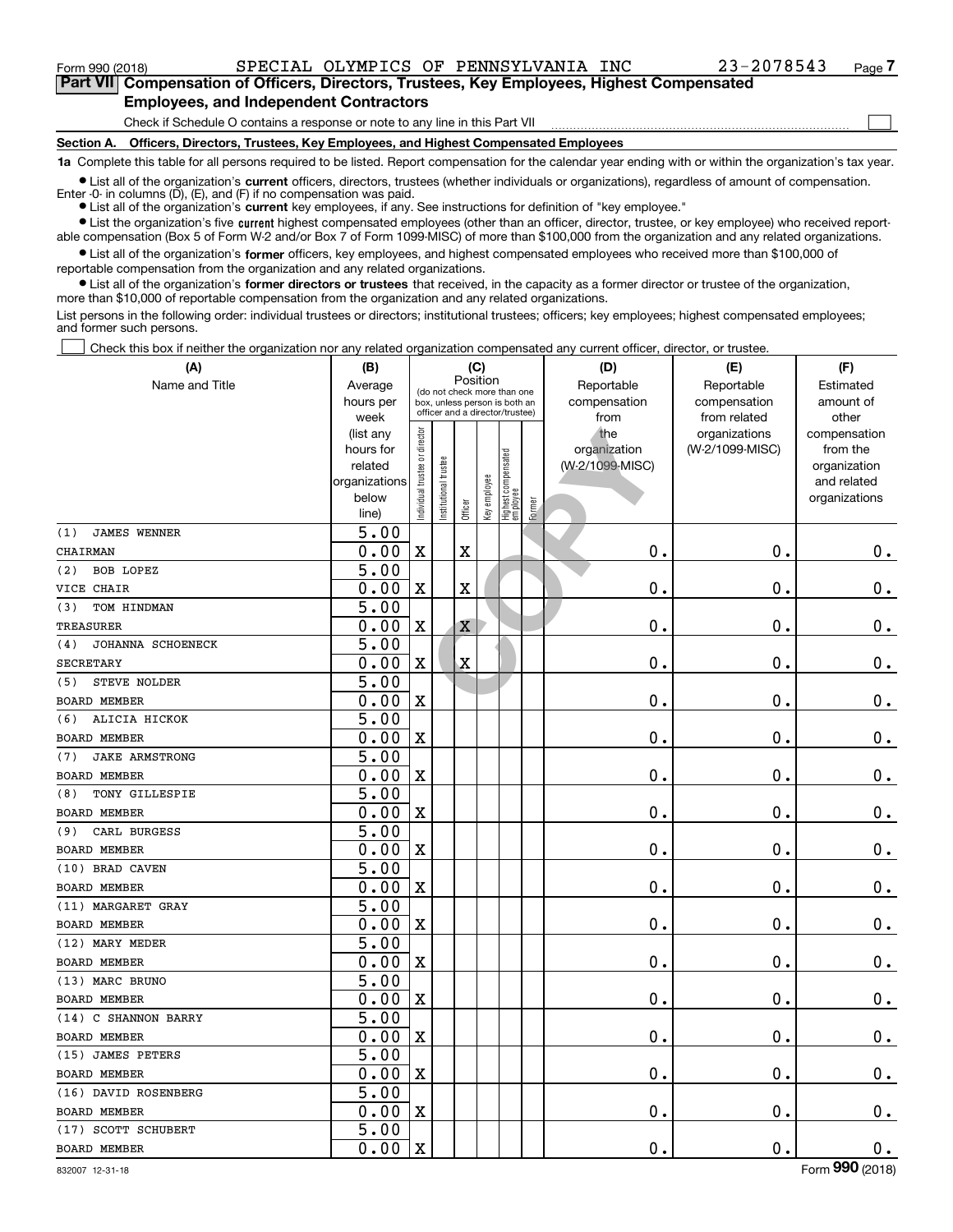| Form 990 (2018) |  |
|-----------------|--|
| n. 100          |  |

Form 990 (2018) SPECIAL OLYMPICS OF PENNSYLVANIA INC 23-2078543 Page

**8** 23-2078543

| <b>Part VII</b><br>Section A. Officers, Directors, Trustees, Key Employees, and Highest Compensated Employees (continued)                                                                                                                                                |                      |                                |                       |             |              |                                  |                       |                         |                 |                  |                             |                |
|--------------------------------------------------------------------------------------------------------------------------------------------------------------------------------------------------------------------------------------------------------------------------|----------------------|--------------------------------|-----------------------|-------------|--------------|----------------------------------|-----------------------|-------------------------|-----------------|------------------|-----------------------------|----------------|
| (A)                                                                                                                                                                                                                                                                      | (B)                  |                                |                       |             | (C)          |                                  |                       | (D)                     | (E)             |                  | (F)                         |                |
| Name and title                                                                                                                                                                                                                                                           | Average              |                                |                       | Position    |              | (do not check more than one      |                       | Reportable              | Reportable      |                  | Estimated                   |                |
|                                                                                                                                                                                                                                                                          | hours per            |                                |                       |             |              | box, unless person is both an    |                       | compensation            | compensation    |                  | amount of                   |                |
|                                                                                                                                                                                                                                                                          | week                 |                                |                       |             |              | officer and a director/trustee)  |                       | from                    | from related    |                  | other                       |                |
|                                                                                                                                                                                                                                                                          | (list any            |                                |                       |             |              |                                  |                       | the                     | organizations   |                  | compensation                |                |
|                                                                                                                                                                                                                                                                          | hours for<br>related |                                |                       |             |              |                                  |                       | organization            | (W-2/1099-MISC) |                  | from the                    |                |
|                                                                                                                                                                                                                                                                          | organizations        |                                |                       |             |              |                                  |                       | (W-2/1099-MISC)         |                 |                  | organization<br>and related |                |
|                                                                                                                                                                                                                                                                          | below                |                                |                       |             |              |                                  |                       |                         |                 |                  | organizations               |                |
|                                                                                                                                                                                                                                                                          | line)                | Individual trustee or director | Institutional trustee | Officer     | Key employee | Highest compensated<br> employee | Former                |                         |                 |                  |                             |                |
| (18) PETER SEIDENBERG, MD                                                                                                                                                                                                                                                | 5.00                 |                                |                       |             |              |                                  |                       |                         |                 |                  |                             |                |
| <b>BOARD MEMBER</b>                                                                                                                                                                                                                                                      | 0.00                 | $\mathbf X$                    |                       |             |              |                                  |                       | $\mathbf 0$ .           |                 | 0.               |                             | 0.             |
| (19) SUE PATERNO                                                                                                                                                                                                                                                         | 5.00                 |                                |                       |             |              |                                  |                       |                         |                 |                  |                             |                |
| BOARD MEMBER                                                                                                                                                                                                                                                             | 0.00                 | $\mathbf X$                    |                       |             |              |                                  |                       | $\mathbf 0$ .           |                 | 0.               |                             | 0.             |
| (20) MICHAEL TRETTEL                                                                                                                                                                                                                                                     | 5.00                 |                                |                       |             |              |                                  |                       |                         |                 |                  |                             |                |
| BOARD MEMBER                                                                                                                                                                                                                                                             | 0.00                 | $\mathbf X$                    |                       |             |              |                                  |                       | $\mathbf 0$ .           |                 | 0.               |                             | 0.             |
| (21) ERNIE ROUNDTREE                                                                                                                                                                                                                                                     | 5.00                 |                                |                       |             |              |                                  |                       |                         |                 |                  |                             |                |
| BOARD MEMBER                                                                                                                                                                                                                                                             | 0.00                 | $\mathbf X$                    |                       |             |              |                                  |                       | $\mathbf 0$ .           |                 | $0$ .            |                             | 0.             |
| (22) MATTHEW B. AARON                                                                                                                                                                                                                                                    | 40.00                |                                |                       |             |              |                                  |                       |                         |                 |                  |                             |                |
| PRESIDENT & CEO                                                                                                                                                                                                                                                          | 0.00                 |                                |                       | $\mathbf X$ |              |                                  |                       | 197,675.                |                 | $0$ .            |                             | <u>34,562.</u> |
| (23) CLARE WALSH MILLER                                                                                                                                                                                                                                                  | 40.00                |                                |                       |             |              |                                  |                       |                         |                 |                  |                             |                |
| SENIOR VP OF PROGRAMMING                                                                                                                                                                                                                                                 | 0.00                 |                                |                       |             |              | $\mathbf X$                      |                       | 113,226.                |                 | 0.               |                             | 15,884.        |
| (24) SUSAN WYLAND                                                                                                                                                                                                                                                        | 40.00                |                                |                       |             |              |                                  |                       |                         |                 |                  |                             |                |
| VP OF FINANCE AND ADMINIST                                                                                                                                                                                                                                               | 0.00                 |                                |                       |             |              | $\overline{\textbf{X}}$          |                       | 119,797.                |                 | 0.               |                             | 15,662.        |
| (25) ERIC CUSHING                                                                                                                                                                                                                                                        | 40.00                |                                |                       |             |              |                                  |                       |                         |                 |                  |                             |                |
| VP OF MARKETING AND DEVELO                                                                                                                                                                                                                                               | 0.00                 |                                |                       |             |              | $\mathbf x$                      |                       | 128,597.                |                 | $0$ .            |                             | 18,406.        |
|                                                                                                                                                                                                                                                                          |                      |                                |                       |             |              |                                  |                       |                         |                 |                  |                             |                |
|                                                                                                                                                                                                                                                                          |                      |                                |                       |             |              |                                  |                       |                         |                 |                  |                             |                |
|                                                                                                                                                                                                                                                                          |                      |                                |                       |             |              |                                  | $\blacktriangleright$ | 559,295.                |                 | 0.               |                             | 84,514.        |
|                                                                                                                                                                                                                                                                          |                      |                                |                       |             |              |                                  | $\blacktriangleright$ | 0.                      |                 | $\overline{0}$ . |                             | 0.             |
| c Total from continuation sheets to Part VII, Section A manuscription of                                                                                                                                                                                                 |                      |                                |                       |             |              |                                  |                       | 559,295.                |                 | $\overline{0}$ . |                             | 84,514.        |
| Total number of individuals (including but not limited to those listed above) who received more than \$100,000 of reportable<br>$\mathbf{2}$                                                                                                                             |                      |                                |                       |             |              |                                  |                       |                         |                 |                  |                             |                |
| compensation from the organization $\blacktriangleright$                                                                                                                                                                                                                 |                      |                                |                       |             |              |                                  |                       |                         |                 |                  |                             | 4              |
|                                                                                                                                                                                                                                                                          |                      |                                |                       |             |              |                                  |                       |                         |                 |                  | Yes                         | No             |
| 3<br>Did the organization list any former officer, director, or trustee, key employee, or highest compensated employee on                                                                                                                                                |                      |                                |                       |             |              |                                  |                       |                         |                 |                  |                             |                |
|                                                                                                                                                                                                                                                                          |                      |                                |                       |             |              |                                  |                       |                         |                 |                  | 3                           | х              |
| line 1a? If "Yes," complete Schedule J for such individual manufactured contained and the Yes," complete Schedule J for such individual<br>For any individual listed on line 1a, is the sum of reportable compensation and other compensation from the organization<br>4 |                      |                                |                       |             |              |                                  |                       |                         |                 |                  |                             |                |
|                                                                                                                                                                                                                                                                          |                      |                                |                       |             |              |                                  |                       |                         |                 |                  | $\mathbf X$<br>4            |                |
| Did any person listed on line 1a receive or accrue compensation from any unrelated organization or individual for services                                                                                                                                               |                      |                                |                       |             |              |                                  |                       |                         |                 |                  |                             |                |
| 5                                                                                                                                                                                                                                                                        |                      |                                |                       |             |              |                                  |                       |                         |                 |                  | 5                           | x              |
| rendered to the organization? If "Yes." complete Schedule J for such person<br><b>Section B. Independent Contractors</b>                                                                                                                                                 |                      |                                |                       |             |              |                                  |                       |                         |                 |                  |                             |                |
| Complete this table for your five highest compensated independent contractors that received more than \$100,000 of compensation from<br>1                                                                                                                                |                      |                                |                       |             |              |                                  |                       |                         |                 |                  |                             |                |
| the organization. Report compensation for the calendar year ending with or within the organization's tax year.                                                                                                                                                           |                      |                                |                       |             |              |                                  |                       |                         |                 |                  |                             |                |
| (A)                                                                                                                                                                                                                                                                      |                      |                                |                       |             |              |                                  |                       | (B)                     |                 |                  | (C)                         |                |
| Name and business address                                                                                                                                                                                                                                                |                      |                                |                       |             |              |                                  |                       | Description of services |                 |                  | Compensation                |                |
| THE HERITAGE COMPANY                                                                                                                                                                                                                                                     |                      |                                |                       |             |              |                                  |                       | TELEMARKETING           |                 |                  |                             |                |
| 2402 WILDWOOD AVE, LITTLE ROCK, AR 72120                                                                                                                                                                                                                                 |                      |                                |                       |             |              |                                  |                       | SERVICES & EDUCATION    |                 |                  |                             | 111,921.       |
|                                                                                                                                                                                                                                                                          |                      |                                |                       |             |              |                                  |                       |                         |                 |                  |                             |                |
|                                                                                                                                                                                                                                                                          |                      |                                |                       |             |              |                                  |                       |                         |                 |                  |                             |                |
|                                                                                                                                                                                                                                                                          |                      |                                |                       |             |              |                                  |                       |                         |                 |                  |                             |                |
|                                                                                                                                                                                                                                                                          |                      |                                |                       |             |              |                                  |                       |                         |                 |                  |                             |                |
|                                                                                                                                                                                                                                                                          |                      |                                |                       |             |              |                                  |                       |                         |                 |                  |                             |                |
|                                                                                                                                                                                                                                                                          |                      |                                |                       |             |              |                                  |                       |                         |                 |                  |                             |                |
|                                                                                                                                                                                                                                                                          |                      |                                |                       |             |              |                                  |                       |                         |                 |                  |                             |                |
|                                                                                                                                                                                                                                                                          |                      |                                |                       |             |              |                                  |                       |                         |                 |                  |                             |                |
| if independent contractors (including but not limited to these ligted above) who resolved                                                                                                                                                                                |                      |                                |                       |             |              |                                  |                       |                         |                 |                  |                             |                |

**2**Total number of independent contractors (including but not limited to those listed above) who received more than \$100,000 of compensation from the organization  $\blacktriangleright$ 1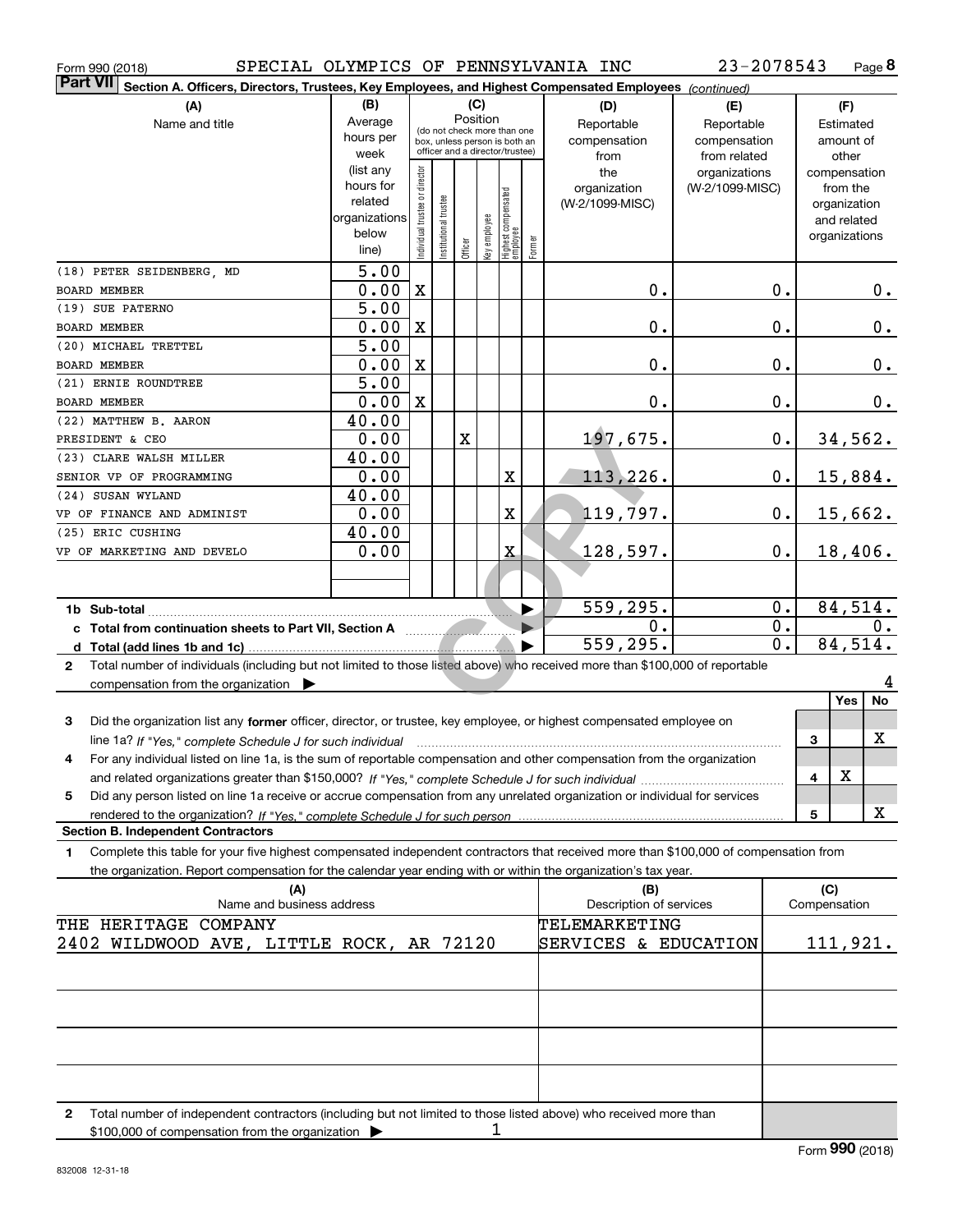|                                                           | Form 990 (2018)  |                                                                               |                |                                | SPECIAL OLYMPICS OF PENNSYLVANIA INC |                                                 | 23-2078543                                           | Page 9                                                             |
|-----------------------------------------------------------|------------------|-------------------------------------------------------------------------------|----------------|--------------------------------|--------------------------------------|-------------------------------------------------|------------------------------------------------------|--------------------------------------------------------------------|
|                                                           | <b>Part VIII</b> | <b>Statement of Revenue</b>                                                   |                |                                |                                      |                                                 |                                                      |                                                                    |
|                                                           |                  | Check if Schedule O contains a response or note to any line in this Part VIII |                |                                |                                      |                                                 |                                                      |                                                                    |
|                                                           |                  |                                                                               |                |                                | (A)<br>Total revenue                 | (B)<br>Related or<br>exempt function<br>revenue | $\overline{(C)}$<br>Unrelated<br>business<br>revenue | (D)<br>Revenue excluded<br>from tax under<br>sections<br>512 - 514 |
|                                                           |                  | 1 a Federated campaigns                                                       | 1a             | 132,121.                       |                                      |                                                 |                                                      |                                                                    |
| Contributions, Gifts, Grants<br>and Other Similar Amounts |                  | <b>b</b> Membership dues                                                      | 1 <sub>b</sub> |                                |                                      |                                                 |                                                      |                                                                    |
|                                                           |                  | c Fundraising events                                                          | 1 <sub>c</sub> | 2,453,755.                     |                                      |                                                 |                                                      |                                                                    |
|                                                           |                  | d Related organizations                                                       | 1 <sub>d</sub> |                                |                                      |                                                 |                                                      |                                                                    |
|                                                           |                  | e Government grants (contributions)                                           | 1e             |                                |                                      |                                                 |                                                      |                                                                    |
|                                                           |                  | f All other contributions, gifts, grants, and                                 |                |                                |                                      |                                                 |                                                      |                                                                    |
|                                                           |                  | similar amounts not included above                                            | l 1f           | 6,667,015.                     |                                      |                                                 |                                                      |                                                                    |
|                                                           |                  | <b>g</b> Noncash contributions included in lines 1a-1f: \$                    |                | 116,893.                       |                                      |                                                 |                                                      |                                                                    |
|                                                           |                  |                                                                               |                |                                | 9,252,891.                           |                                                 |                                                      |                                                                    |
|                                                           |                  |                                                                               |                | <b>Business Code</b>           |                                      |                                                 |                                                      |                                                                    |
|                                                           |                  | 2 a REGISTRATION                                                              |                | 900099                         | 25,232.                              | 25,232.                                         |                                                      |                                                                    |
|                                                           | b                |                                                                               |                |                                |                                      |                                                 |                                                      |                                                                    |
|                                                           | c                |                                                                               |                |                                |                                      |                                                 |                                                      |                                                                    |
| Program Service<br>Revenue                                | d                |                                                                               |                |                                |                                      |                                                 |                                                      |                                                                    |
|                                                           | е                |                                                                               |                |                                |                                      |                                                 |                                                      |                                                                    |
|                                                           |                  |                                                                               |                |                                |                                      |                                                 |                                                      |                                                                    |
|                                                           |                  |                                                                               |                | ▶                              | 25, 232.                             |                                                 |                                                      |                                                                    |
|                                                           | З                | Investment income (including dividends, interest, and                         |                |                                |                                      |                                                 |                                                      |                                                                    |
|                                                           |                  |                                                                               |                |                                | 94,394.                              |                                                 |                                                      | 94,394.                                                            |
|                                                           | 4                | Income from investment of tax-exempt bond proceeds                            |                |                                |                                      |                                                 |                                                      |                                                                    |
|                                                           | 5                |                                                                               |                |                                |                                      |                                                 |                                                      |                                                                    |
|                                                           |                  |                                                                               | (i) Real       | (ii) Personal                  |                                      |                                                 |                                                      |                                                                    |
|                                                           |                  |                                                                               |                |                                |                                      |                                                 |                                                      |                                                                    |
|                                                           |                  | <b>b</b> Less: rental expenses<br>c Rental income or (loss)                   |                |                                |                                      |                                                 |                                                      |                                                                    |
|                                                           |                  | <b>d</b> Net rental income or (loss)                                          |                |                                |                                      |                                                 |                                                      |                                                                    |
|                                                           |                  | 7 a Gross amount from sales of                                                | (i) Securities | (ii) Other                     |                                      |                                                 |                                                      |                                                                    |
|                                                           |                  | assets other than inventory                                                   | 281,043.       |                                |                                      |                                                 |                                                      |                                                                    |
|                                                           |                  | <b>b</b> Less: cost or other basis                                            |                |                                |                                      |                                                 |                                                      |                                                                    |
|                                                           |                  | and sales expenses                                                            | 244,622.       |                                |                                      |                                                 |                                                      |                                                                    |
|                                                           |                  | c Gain or (loss)                                                              | 36,421.        |                                |                                      |                                                 |                                                      |                                                                    |
|                                                           |                  |                                                                               |                |                                | 36,421.                              |                                                 |                                                      | 36,421.                                                            |
|                                                           |                  | 8 a Gross income from fundraising events (not                                 |                |                                |                                      |                                                 |                                                      |                                                                    |
|                                                           |                  | 2,453,755. of<br>including \$                                                 |                |                                |                                      |                                                 |                                                      |                                                                    |
|                                                           |                  | contributions reported on line 1c). See                                       |                |                                |                                      |                                                 |                                                      |                                                                    |
|                                                           |                  |                                                                               |                | 108,176.                       |                                      |                                                 |                                                      |                                                                    |
| <b>Other Revenue</b>                                      |                  |                                                                               |                | 827,151.                       |                                      |                                                 |                                                      |                                                                    |
|                                                           |                  | c Net income or (loss) from fundraising events                                |                | ▶                              | $-718,975.$                          |                                                 |                                                      | $-718,975.$                                                        |
|                                                           |                  | 9 a Gross income from gaming activities. See                                  |                |                                |                                      |                                                 |                                                      |                                                                    |
|                                                           |                  |                                                                               |                | 66,158.                        |                                      |                                                 |                                                      |                                                                    |
|                                                           |                  |                                                                               | b              | 20,015.                        |                                      |                                                 |                                                      |                                                                    |
|                                                           |                  | c Net income or (loss) from gaming activities                                 |                |                                | 46, 143.                             |                                                 |                                                      | 46, 143.                                                           |
|                                                           |                  | 10 a Gross sales of inventory, less returns                                   |                |                                |                                      |                                                 |                                                      |                                                                    |
|                                                           |                  |                                                                               |                | 18,888.                        |                                      |                                                 |                                                      |                                                                    |
|                                                           |                  |                                                                               | $\mathbf b$    | 44,176.                        |                                      |                                                 |                                                      |                                                                    |
|                                                           |                  | c Net income or (loss) from sales of inventory                                |                |                                | $-25, 288.$                          |                                                 |                                                      | $-25, 288.$                                                        |
|                                                           |                  | Miscellaneous Revenue<br>11 a OTHER INCOME                                    |                | <b>Business Code</b><br>900099 | 3,548.                               | 3,548.                                          |                                                      |                                                                    |
|                                                           |                  |                                                                               |                |                                |                                      |                                                 |                                                      |                                                                    |
|                                                           | b                |                                                                               |                |                                |                                      |                                                 |                                                      |                                                                    |
|                                                           | c                |                                                                               |                |                                |                                      |                                                 |                                                      |                                                                    |
|                                                           | d                |                                                                               |                | $\blacktriangleright$          | 3,548.                               |                                                 |                                                      |                                                                    |
|                                                           | 12               |                                                                               |                |                                | 8,714,366.                           | 28,780.                                         | 0.                                                   | $-567, 305.$                                                       |
|                                                           |                  |                                                                               |                |                                |                                      |                                                 |                                                      |                                                                    |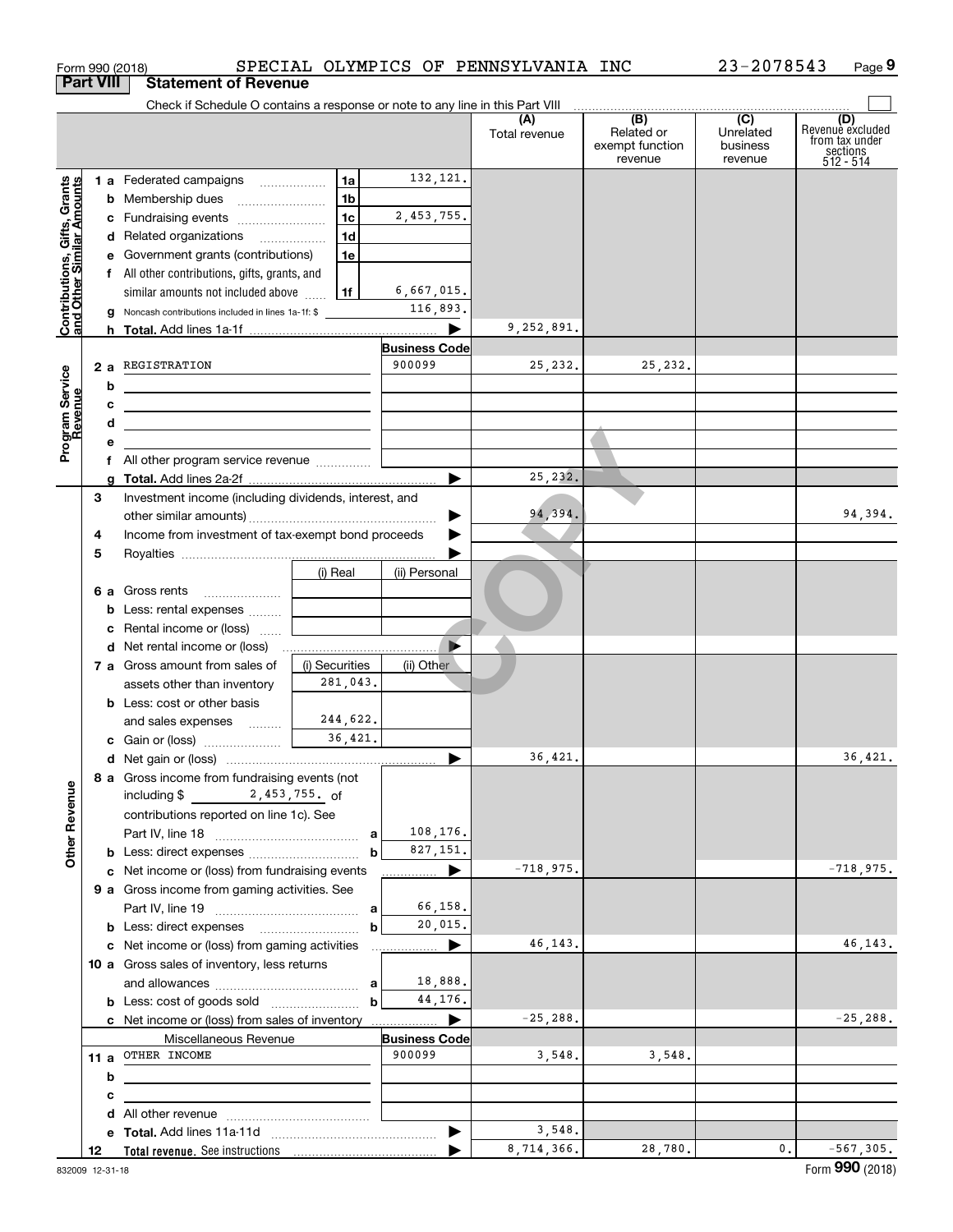#### Form 990 (2018) Page **Part IX Statement of Functional Expenses** SPECIAL OLYMPICS OF PENNSYLVANIA INC 23-2078543

*Section 501(c)(3) and 501(c)(4) organizations must complete all columns. All other organizations must complete column (A).*

|              | Do not include amounts reported on lines 6b,<br>7b, 8b, 9b, and 10b of Part VIII.                                                                         | (A)<br>Total expenses | (B)<br>Program service<br>expenses | $\overline{C}$<br>Management and<br>general expenses | (D)<br>Fundraising<br>expenses |
|--------------|-----------------------------------------------------------------------------------------------------------------------------------------------------------|-----------------------|------------------------------------|------------------------------------------------------|--------------------------------|
| 1.           | Grants and other assistance to domestic organizations                                                                                                     |                       |                                    |                                                      |                                |
|              | and domestic governments. See Part IV, line 21                                                                                                            |                       |                                    |                                                      |                                |
| $\mathbf{2}$ | Grants and other assistance to domestic                                                                                                                   |                       |                                    |                                                      |                                |
|              | individuals. See Part IV, line 22                                                                                                                         |                       |                                    |                                                      |                                |
| 3            | Grants and other assistance to foreign                                                                                                                    |                       |                                    |                                                      |                                |
|              | organizations, foreign governments, and foreign                                                                                                           |                       |                                    |                                                      |                                |
|              | individuals. See Part IV, lines 15 and 16                                                                                                                 |                       |                                    |                                                      |                                |
| 4            | Benefits paid to or for members                                                                                                                           |                       |                                    |                                                      |                                |
| 5            | Compensation of current officers, directors,                                                                                                              |                       |                                    |                                                      |                                |
|              | trustees, and key employees                                                                                                                               | 232, 237.             | 156,518.                           | 37,344.                                              | 38,375.                        |
| 6            | Compensation not included above, to disqualified                                                                                                          |                       |                                    |                                                      |                                |
|              | persons (as defined under section 4958(f)(1)) and                                                                                                         |                       |                                    |                                                      |                                |
|              | persons described in section 4958(c)(3)(B)                                                                                                                |                       |                                    |                                                      |                                |
| 7            |                                                                                                                                                           | 2,142,462.            | 1,424,660.                         | 367,862.                                             | 349,940.                       |
| 8            | Pension plan accruals and contributions (include                                                                                                          |                       |                                    |                                                      |                                |
|              | section 401(k) and 403(b) employer contributions)                                                                                                         | 79, 353.<br>228, 234. | 57, 561.<br>165, 531.              | 7,814.<br>22,467.                                    | 13,978.<br>40, 236.            |
| 9            |                                                                                                                                                           | 156,826.              | 113,815.                           | 15,464.                                              | 27,547.                        |
| 10           |                                                                                                                                                           |                       |                                    |                                                      |                                |
| 11           | Fees for services (non-employees):                                                                                                                        |                       |                                    |                                                      |                                |
| a<br>b       |                                                                                                                                                           |                       |                                    |                                                      |                                |
| c            |                                                                                                                                                           |                       |                                    |                                                      |                                |
| d            |                                                                                                                                                           | 60,000.               |                                    | 60,000.                                              |                                |
| е            | Professional fundraising services. See Part IV, line 17                                                                                                   | 229,382.              |                                    |                                                      | $\overline{229,382}$ .         |
| f            | Investment management fees                                                                                                                                |                       |                                    |                                                      |                                |
| $\mathbf{q}$ | Other. (If line 11g amount exceeds 10% of line 25,                                                                                                        |                       |                                    |                                                      |                                |
|              | column (A) amount, list line 11g expenses on Sch 0.)                                                                                                      | 551,310.              | 382,117.                           | 4,774.                                               | 164,419.                       |
| 12           |                                                                                                                                                           | 2,475.                | 1,063.                             | 1,412.                                               |                                |
| 13           |                                                                                                                                                           | 380, 794.             | 290, 398.                          | 73,545.                                              | 16,851.                        |
| 14           |                                                                                                                                                           | 23,425.               | $\overline{2,918}$ .               | 15,756.                                              | 4,751.                         |
| 15           |                                                                                                                                                           |                       |                                    |                                                      |                                |
| 16           |                                                                                                                                                           | 662,973.              | 585,479.                           | 72,541.                                              | 4,953.                         |
| 17           | Travel                                                                                                                                                    | 1,623,875.            | 1,594,446.                         | 45, 143.                                             | $-15, 714.$                    |
| 18           | Payments of travel or entertainment expenses                                                                                                              |                       |                                    |                                                      |                                |
|              | for any federal, state, or local public officials                                                                                                         |                       |                                    |                                                      |                                |
| 19           | Conferences, conventions, and meetings                                                                                                                    |                       |                                    |                                                      |                                |
| 20           | Interest                                                                                                                                                  |                       |                                    |                                                      |                                |
| 21           |                                                                                                                                                           | 130,931.              | 130,931.                           |                                                      |                                |
| 22           | Depreciation, depletion, and amortization                                                                                                                 | 78,976.               | 48,482.                            | 19,646.                                              | 10,848.                        |
| 23           | Insurance                                                                                                                                                 | 115,787.              | 109,693.                           | 5,694.                                               | 400.                           |
| 24           | Other expenses. Itemize expenses not covered<br>above. (List miscellaneous expenses in line 24e. If line<br>24e amount exceeds 10% of line 25, column (A) |                       |                                    |                                                      |                                |
|              | amount, list line 24e expenses on Schedule 0.)<br>EDUCATION MATERIALS                                                                                     | 426,643.              | 426,643.                           |                                                      |                                |
| a            | <b>UNIFORMS</b>                                                                                                                                           | 305,835.              | 323,795.                           | 4,176.                                               | $-22,136.$                     |
| b            | SPORTS EQUIPMENT                                                                                                                                          | 132,942.              | 86,685.                            |                                                      | 46, 257.                       |
| c<br>d       | IN KIND EXPENSE<br>FOOD<br>$\overline{\phantom{0}}$                                                                                                       | 94,584.               | 90,047.                            |                                                      | 4,537.                         |
|              | e All other expenses                                                                                                                                      | 409,766.              | 275, 290.                          | 71,403.                                              | 63,073.                        |
| 25           | Total functional expenses. Add lines 1 through 24e                                                                                                        | 8,068,810.            | 6, 266, 072.                       | 825,041.                                             | 977,697.                       |
| 26           | Joint costs. Complete this line only if the organization                                                                                                  |                       |                                    |                                                      |                                |
|              | reported in column (B) joint costs from a combined                                                                                                        |                       |                                    |                                                      |                                |
|              | educational campaign and fundraising solicitation.                                                                                                        |                       |                                    |                                                      |                                |
|              | Check here $\blacktriangleright \boxed{\mathbf{X}}$ if following SOP 98-2 (ASC 958-720)                                                                   | 656,023.              | 426,641.                           | 0.                                                   | 229,382.                       |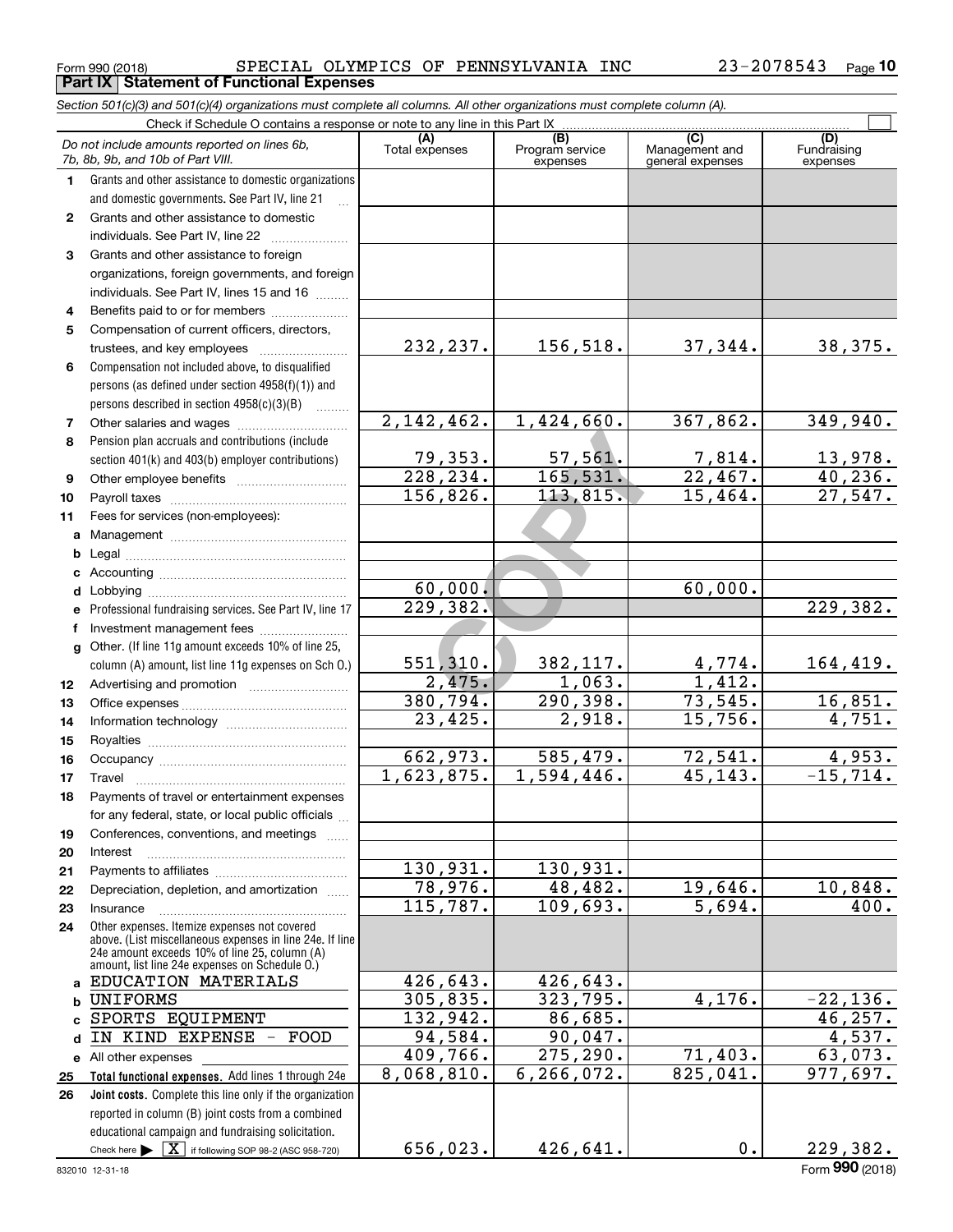| 2078543<br>ົດ 2 —<br><b>INC</b><br>OLYMPICS<br>PENNSYLVANIA<br>SPECIAL<br>OF<br>Form 990 (2018)<br>ر ط | $P$ age |
|--------------------------------------------------------------------------------------------------------|---------|
|--------------------------------------------------------------------------------------------------------|---------|

|                             |    |                                                                                                                                                                                                                                      |          |                 | (A)<br>Beginning of year |                         | (B)<br>End of year |
|-----------------------------|----|--------------------------------------------------------------------------------------------------------------------------------------------------------------------------------------------------------------------------------------|----------|-----------------|--------------------------|-------------------------|--------------------|
|                             | 1  |                                                                                                                                                                                                                                      |          |                 | 2,765,609.               | $\mathbf{1}$            | 3,308,582.         |
|                             | 2  |                                                                                                                                                                                                                                      |          |                 | 2,980,095.               | $\mathbf{2}$            | 2,769,868.         |
|                             | 3  |                                                                                                                                                                                                                                      |          |                 |                          | 3                       |                    |
|                             | 4  |                                                                                                                                                                                                                                      |          |                 | 587,445.                 | $\overline{\mathbf{4}}$ | 834,790.           |
|                             | 5  | Loans and other receivables from current and former officers, directors,                                                                                                                                                             |          |                 |                          |                         |                    |
|                             |    | trustees, key employees, and highest compensated employees. Complete                                                                                                                                                                 |          |                 |                          |                         |                    |
|                             |    |                                                                                                                                                                                                                                      |          |                 |                          | 5                       |                    |
|                             | 6  | Loans and other receivables from other disqualified persons (as defined under                                                                                                                                                        |          |                 |                          |                         |                    |
|                             |    | section 4958(f)(1)), persons described in section 4958(c)(3)(B), and contributing                                                                                                                                                    |          |                 |                          |                         |                    |
|                             |    | employers and sponsoring organizations of section 501(c)(9) voluntary                                                                                                                                                                |          |                 |                          |                         |                    |
|                             |    | employees' beneficiary organizations (see instr). Complete Part II of Sch L                                                                                                                                                          |          |                 |                          | 6                       |                    |
| Assets                      | 7  |                                                                                                                                                                                                                                      |          |                 |                          | 7                       |                    |
|                             | 8  |                                                                                                                                                                                                                                      |          |                 | 70,326.                  | 8                       | 80, 367.           |
|                             | 9  | Prepaid expenses and deferred charges                                                                                                                                                                                                |          |                 | 34,194.                  | 9                       | 45,584.            |
|                             |    | <b>10a</b> Land, buildings, and equipment: cost or other                                                                                                                                                                             |          |                 |                          |                         |                    |
|                             |    | basis. Complete Part VI of Schedule D  10a                                                                                                                                                                                           |          | <u>627,661.</u> |                          |                         |                    |
|                             |    | <b>b</b> Less: accumulated depreciation                                                                                                                                                                                              | 10b l    | 527,360.        | 96,531.                  | 10 <sub>c</sub>         | 100, 301.          |
|                             | 11 |                                                                                                                                                                                                                                      |          |                 | 3,154,286.               | 11                      | 2,787,589.         |
|                             | 12 |                                                                                                                                                                                                                                      |          |                 |                          | 12                      |                    |
|                             | 13 |                                                                                                                                                                                                                                      |          |                 |                          | 13                      |                    |
|                             | 14 |                                                                                                                                                                                                                                      |          |                 |                          | 14                      |                    |
|                             | 15 |                                                                                                                                                                                                                                      |          |                 |                          | 15                      |                    |
|                             | 16 |                                                                                                                                                                                                                                      |          |                 | 9,688,486.               | 16                      | 9,927,081.         |
|                             | 17 |                                                                                                                                                                                                                                      | 466,109. | 17              | 346,855.                 |                         |                    |
|                             | 18 |                                                                                                                                                                                                                                      |          |                 | 18                       |                         |                    |
|                             | 19 | Deferred revenue <b>contract and the contract of the contract of the contract of the contract of the contract of the contract of the contract of the contract of the contract of the contract of the contract of the contract of</b> |          |                 |                          | 19                      |                    |
|                             | 20 |                                                                                                                                                                                                                                      |          |                 |                          | 20                      |                    |
|                             | 21 | Escrow or custodial account liability. Complete Part IV of Schedule D                                                                                                                                                                |          |                 |                          | 21                      |                    |
|                             | 22 | Loans and other payables to current and former officers, directors, trustees,                                                                                                                                                        |          |                 |                          |                         |                    |
| Liabilities                 |    | key employees, highest compensated employees, and disqualified persons.                                                                                                                                                              |          |                 |                          | 22                      |                    |
|                             | 23 |                                                                                                                                                                                                                                      |          |                 |                          | 23                      |                    |
|                             | 24 |                                                                                                                                                                                                                                      |          |                 |                          | 24                      |                    |
|                             | 25 | Other liabilities (including federal income tax, payables to related third                                                                                                                                                           |          |                 |                          |                         |                    |
|                             |    | parties, and other liabilities not included on lines 17-24). Complete Part X of                                                                                                                                                      |          |                 |                          |                         |                    |
|                             |    | Schedule D                                                                                                                                                                                                                           |          |                 |                          | 25                      |                    |
|                             | 26 |                                                                                                                                                                                                                                      |          |                 | 466,109.                 | 26                      | 346,855.           |
|                             |    | Organizations that follow SFAS 117 (ASC 958), check here $\blacktriangleright \boxed{X}$ and                                                                                                                                         |          |                 |                          |                         |                    |
|                             |    | complete lines 27 through 29, and lines 33 and 34.                                                                                                                                                                                   |          |                 |                          |                         |                    |
|                             | 27 |                                                                                                                                                                                                                                      |          |                 | 8,542,483.               | 27                      | 8,409,932.         |
|                             | 28 |                                                                                                                                                                                                                                      |          |                 | 679,894.                 | 28                      | 1,170,294.         |
|                             | 29 | Permanently restricted net assets                                                                                                                                                                                                    |          |                 |                          | 29                      |                    |
|                             |    | Organizations that do not follow SFAS 117 (ASC 958), check here ▶ □                                                                                                                                                                  |          |                 |                          |                         |                    |
|                             |    | and complete lines 30 through 34.                                                                                                                                                                                                    |          |                 |                          |                         |                    |
|                             | 30 |                                                                                                                                                                                                                                      |          |                 |                          | 30                      |                    |
| Net Assets or Fund Balances | 31 | Paid-in or capital surplus, or land, building, or equipment fund                                                                                                                                                                     |          |                 |                          | 31                      |                    |
|                             | 32 | Retained earnings, endowment, accumulated income, or other funds                                                                                                                                                                     |          |                 |                          | 32                      |                    |
|                             | 33 |                                                                                                                                                                                                                                      |          |                 | 9,222,377.               | 33                      | 9,580,226.         |
|                             | 34 |                                                                                                                                                                                                                                      |          |                 | 9,688,486.               | 34                      | 9,927,081.         |

Form (2018) **990**

## **Part X Balance Sheet**

| Form 990 (2018 |  |  |
|----------------|--|--|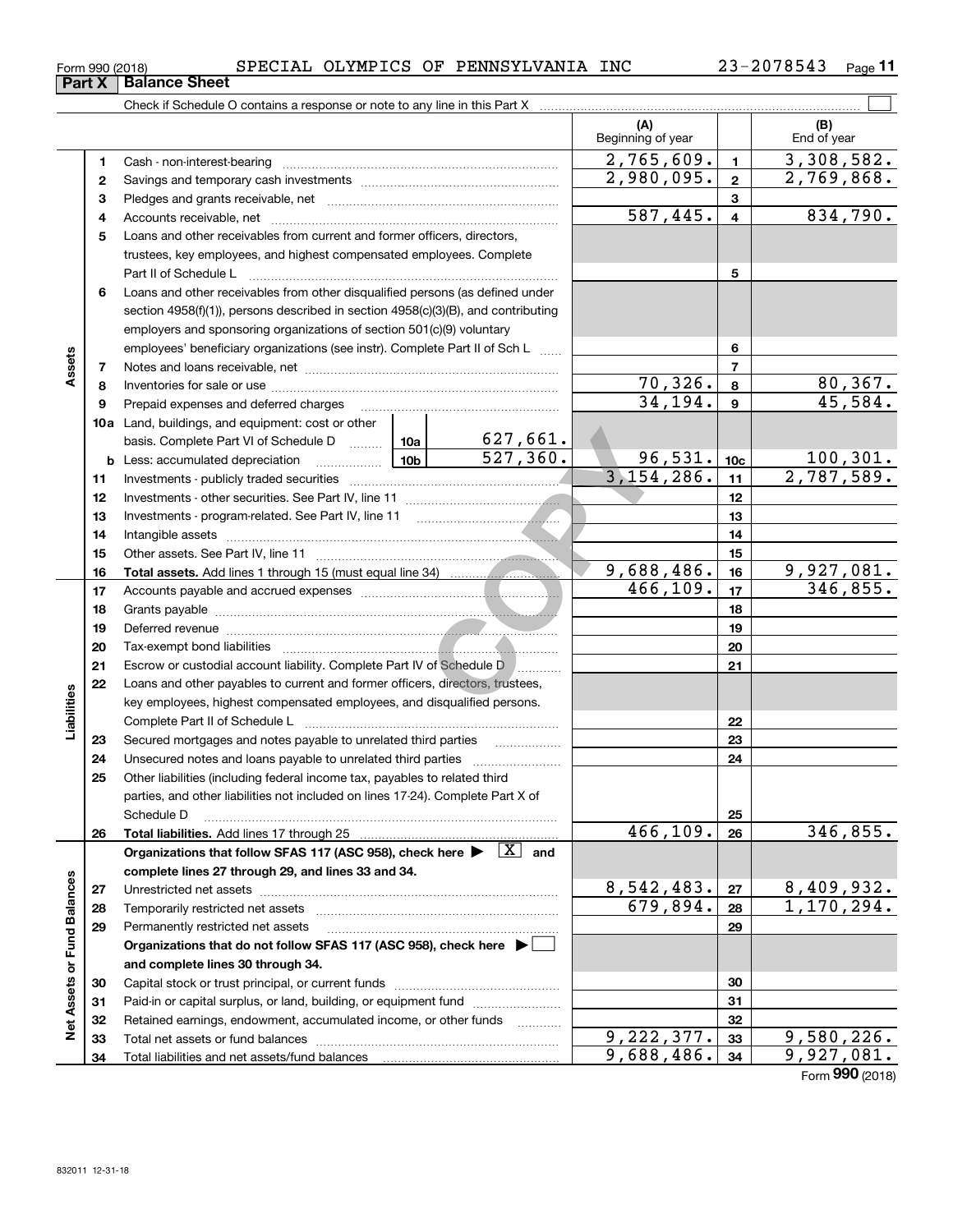|    | SPECIAL OLYMPICS OF PENNSYLVANIA INC<br>Form 990 (2018)                                                                         |                         | 23-2078543     |      | Page 12  |
|----|---------------------------------------------------------------------------------------------------------------------------------|-------------------------|----------------|------|----------|
|    | Part XI<br><b>Reconciliation of Net Assets</b>                                                                                  |                         |                |      |          |
|    | Check if Schedule O contains a response or note to any line in this Part XI                                                     |                         |                |      |          |
|    |                                                                                                                                 |                         |                |      |          |
| 1  |                                                                                                                                 | 1                       | 8,714,366.     |      |          |
| 2  | Total expenses (must equal Part IX, column (A), line 25)                                                                        | $\overline{2}$          | 8,068,810.     |      |          |
| з  | Revenue less expenses. Subtract line 2 from line 1                                                                              | 3                       |                |      | 645,556. |
| 4  |                                                                                                                                 | $\overline{\mathbf{4}}$ | 9,222,377.     |      |          |
| 5  | Net unrealized gains (losses) on investments                                                                                    | 5                       | $-287,707.$    |      |          |
| 6  | Donated services and use of facilities                                                                                          | 6                       |                |      |          |
| 7  | Investment expenses                                                                                                             | $\overline{7}$          |                |      |          |
| 8  | Prior period adjustments                                                                                                        | 8                       |                |      |          |
| 9  | Other changes in net assets or fund balances (explain in Schedule O)                                                            | 9                       |                |      | 0.       |
| 10 | Net assets or fund balances at end of year. Combine lines 3 through 9 (must equal Part X, line 33,                              |                         |                |      |          |
|    | column (B))                                                                                                                     | 10                      | 9,580,226.     |      |          |
|    | Part XII Financial Statements and Reporting                                                                                     |                         |                |      |          |
|    |                                                                                                                                 |                         |                |      |          |
|    |                                                                                                                                 |                         |                | Yes  | No       |
| 1. | $\boxed{\mathbf{X}}$ Accrual<br>Accounting method used to prepare the Form 990: <u>[</u> Cash<br>Other                          |                         |                |      |          |
|    | If the organization changed its method of accounting from a prior year or checked "Other," explain in Schedule O.               |                         |                |      |          |
|    | 2a Were the organization's financial statements compiled or reviewed by an independent accountant?                              |                         | 2a             |      | х        |
|    | If "Yes," check a box below to indicate whether the financial statements for the year were compiled or reviewed on a            |                         |                |      |          |
|    | separate basis, consolidated basis, or both:                                                                                    |                         |                |      |          |
|    | Separate basis<br>Consolidated basis<br>Both consolidated and separate basis                                                    |                         |                |      |          |
|    | <b>b</b> Were the organization's financial statements audited by an independent accountant?                                     |                         | 2 <sub>b</sub> | X    |          |
|    | If "Yes," check a box below to indicate whether the financial statements for the year were audited on a separate basis,         |                         |                |      |          |
|    | consolidated basis, or both:                                                                                                    |                         |                |      |          |
|    | $X$ Separate basis<br>Consolidated basis<br>Both consolidated and separate basis                                                |                         |                |      |          |
|    | c If "Yes" to line 2a or 2b, does the organization have a committee that assumes responsibility for oversight of the audit,     |                         |                |      |          |
|    |                                                                                                                                 |                         | 2c             | х    |          |
|    | If the organization changed either its oversight process or selection process during the tax year, explain in Schedule O.       |                         |                |      |          |
|    | 3a As a result of a federal award, was the organization required to undergo an audit or audits as set forth in the Single Audit |                         |                |      |          |
|    | Act and OMB Circular A-133?                                                                                                     |                         | За             |      | x        |
|    | b If "Yes," did the organization undergo the required audit or audits? If the organization did not undergo the required audit   |                         |                |      |          |
|    | or audits, explain why in Schedule O and describe any steps taken to undergo such audits matures and the matur                  |                         | 3b             | nnn. |          |

Form (2018) **990**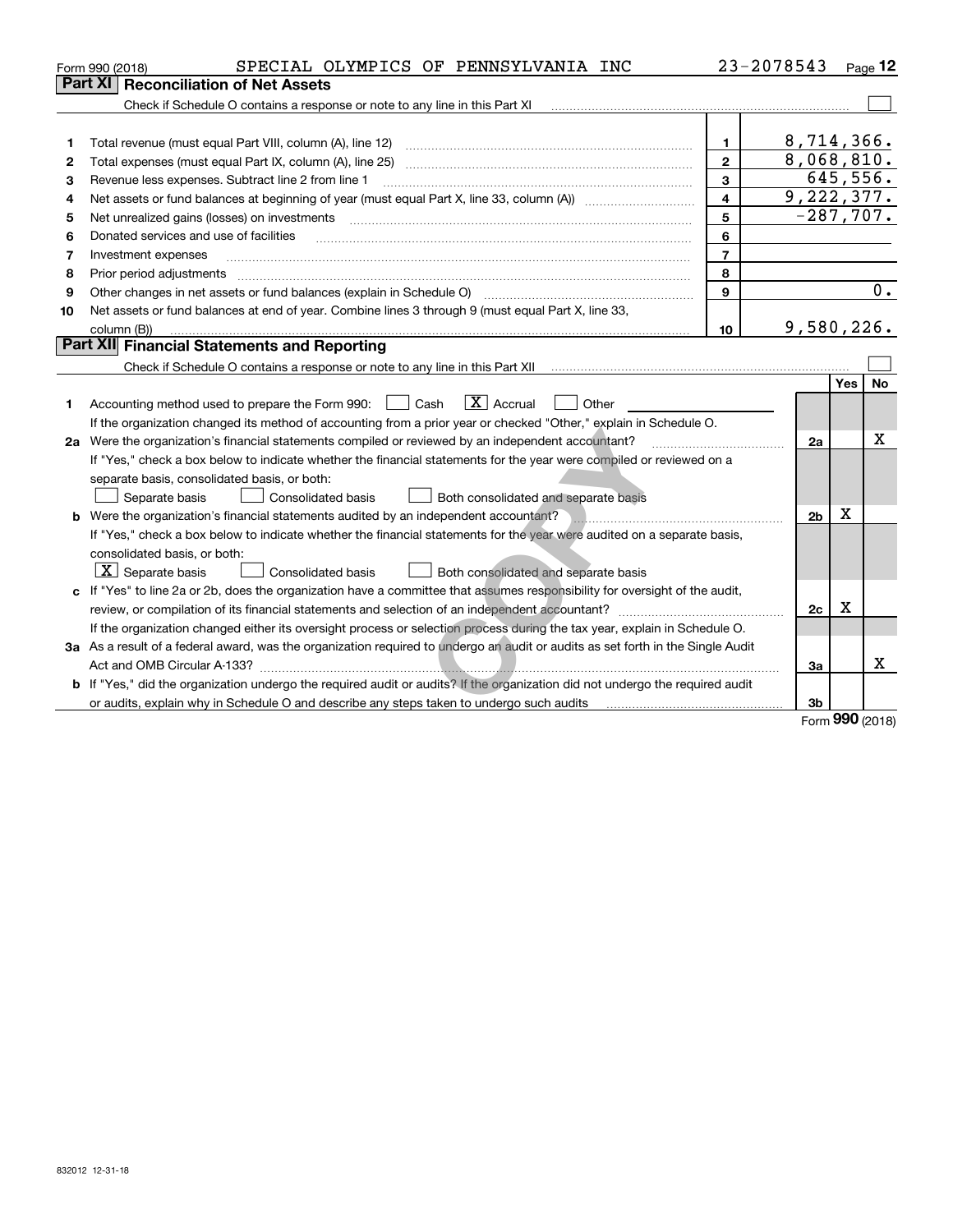|  | <b>SCHEDULE A</b> |
|--|-------------------|
|--|-------------------|

**(Form 990 or 990-EZ)**

## **Public Charity Status and Public Support**

**Complete if the organization is a section 501(c)(3) organization or a section 4947(a)(1) nonexempt charitable trust. | Attach to Form 990 or Form 990-EZ.** 

| OMB No. 1545-0047            |
|------------------------------|
| 2018                         |
| Open to Public<br>Inspection |

| Department of the Treasury<br>Internal Revenue Service |                                                                                                                         |                                                                                                                                            |                                               |                                                                                      | Attach to Form 990 or Form 990-EZ.<br>Go to www.irs.gov/Form990 for instructions and the latest information.                                                                                                                                    |     |                                   |                            |  | <b>Open to Public</b><br>Inspection   |
|--------------------------------------------------------|-------------------------------------------------------------------------------------------------------------------------|--------------------------------------------------------------------------------------------------------------------------------------------|-----------------------------------------------|--------------------------------------------------------------------------------------|-------------------------------------------------------------------------------------------------------------------------------------------------------------------------------------------------------------------------------------------------|-----|-----------------------------------|----------------------------|--|---------------------------------------|
|                                                        |                                                                                                                         | Name of the organization                                                                                                                   |                                               |                                                                                      |                                                                                                                                                                                                                                                 |     |                                   |                            |  | <b>Employer identification number</b> |
|                                                        |                                                                                                                         |                                                                                                                                            |                                               |                                                                                      | SPECIAL OLYMPICS OF PENNSYLVANIA INC                                                                                                                                                                                                            |     |                                   |                            |  | 23-2078543                            |
|                                                        | Part I                                                                                                                  |                                                                                                                                            |                                               |                                                                                      | Reason for Public Charity Status (All organizations must complete this part.) See instructions.                                                                                                                                                 |     |                                   |                            |  |                                       |
|                                                        | The organization is not a private foundation because it is: (For lines 1 through 12, check only one box.)               |                                                                                                                                            |                                               |                                                                                      |                                                                                                                                                                                                                                                 |     |                                   |                            |  |                                       |
| 1                                                      |                                                                                                                         |                                                                                                                                            |                                               |                                                                                      | A church, convention of churches, or association of churches described in section 170(b)(1)(A)(i).                                                                                                                                              |     |                                   |                            |  |                                       |
| 2                                                      |                                                                                                                         |                                                                                                                                            |                                               |                                                                                      | A school described in section 170(b)(1)(A)(ii). (Attach Schedule E (Form 990 or 990-EZ).)                                                                                                                                                       |     |                                   |                            |  |                                       |
| 3                                                      |                                                                                                                         |                                                                                                                                            |                                               |                                                                                      | A hospital or a cooperative hospital service organization described in section 170(b)(1)(A)(iii).                                                                                                                                               |     |                                   |                            |  |                                       |
| 4                                                      |                                                                                                                         | A medical research organization operated in conjunction with a hospital described in section 170(b)(1)(A)(iii). Enter the hospital's name, |                                               |                                                                                      |                                                                                                                                                                                                                                                 |     |                                   |                            |  |                                       |
|                                                        |                                                                                                                         | city, and state:                                                                                                                           |                                               |                                                                                      |                                                                                                                                                                                                                                                 |     |                                   |                            |  |                                       |
| 5                                                      |                                                                                                                         |                                                                                                                                            |                                               |                                                                                      | An organization operated for the benefit of a college or university owned or operated by a governmental unit described in                                                                                                                       |     |                                   |                            |  |                                       |
|                                                        |                                                                                                                         |                                                                                                                                            |                                               | section 170(b)(1)(A)(iv). (Complete Part II.)                                        |                                                                                                                                                                                                                                                 |     |                                   |                            |  |                                       |
| 6                                                      |                                                                                                                         |                                                                                                                                            |                                               |                                                                                      | A federal, state, or local government or governmental unit described in section 170(b)(1)(A)(v).                                                                                                                                                |     |                                   |                            |  |                                       |
|                                                        | $7 \times$                                                                                                              |                                                                                                                                            |                                               |                                                                                      | An organization that normally receives a substantial part of its support from a governmental unit or from the general public described in                                                                                                       |     |                                   |                            |  |                                       |
|                                                        |                                                                                                                         |                                                                                                                                            |                                               | section 170(b)(1)(A)(vi). (Complete Part II.)                                        |                                                                                                                                                                                                                                                 |     |                                   |                            |  |                                       |
| 8                                                      |                                                                                                                         |                                                                                                                                            |                                               |                                                                                      | A community trust described in section 170(b)(1)(A)(vi). (Complete Part II.)                                                                                                                                                                    |     |                                   |                            |  |                                       |
| 9                                                      |                                                                                                                         |                                                                                                                                            |                                               |                                                                                      | An agricultural research organization described in section 170(b)(1)(A)(ix) operated in conjunction with a land-grant college                                                                                                                   |     |                                   |                            |  |                                       |
|                                                        |                                                                                                                         | university:                                                                                                                                |                                               |                                                                                      | or university or a non-land-grant college of agriculture (see instructions). Enter the name, city, and state of the college or                                                                                                                  |     |                                   |                            |  |                                       |
| 10                                                     |                                                                                                                         |                                                                                                                                            |                                               |                                                                                      | An organization that normally receives: (1) more than 33 1/3% of its support from contributions, membership fees, and gross receipts from                                                                                                       |     |                                   |                            |  |                                       |
|                                                        |                                                                                                                         |                                                                                                                                            |                                               |                                                                                      | activities related to its exempt functions - subject to certain exceptions, and (2) no more than 33 1/3% of its support from gross investment                                                                                                   |     |                                   |                            |  |                                       |
|                                                        |                                                                                                                         |                                                                                                                                            |                                               |                                                                                      | income and unrelated business taxable income (less section 511 tax) from businesses acquired by the organization after June 30, 1975.                                                                                                           |     |                                   |                            |  |                                       |
|                                                        |                                                                                                                         |                                                                                                                                            |                                               | See section 509(a)(2). (Complete Part III.)                                          |                                                                                                                                                                                                                                                 |     |                                   |                            |  |                                       |
| 11                                                     |                                                                                                                         |                                                                                                                                            |                                               |                                                                                      | An organization organized and operated exclusively to test for public safety. See section 509(a)(4).                                                                                                                                            |     |                                   |                            |  |                                       |
| 12                                                     |                                                                                                                         |                                                                                                                                            |                                               |                                                                                      | An organization organized and operated exclusively for the benefit of, to perform the functions of, or to carry out the purposes of one or                                                                                                      |     |                                   |                            |  |                                       |
|                                                        |                                                                                                                         |                                                                                                                                            |                                               |                                                                                      | more publicly supported organizations described in section 509(a)(1) or section 509(a)(2). See section 509(a)(3). Check the box in                                                                                                              |     |                                   |                            |  |                                       |
|                                                        |                                                                                                                         |                                                                                                                                            |                                               |                                                                                      | lines 12a through 12d that describes the type of supporting organization and complete lines 12e, 12f, and 12g.                                                                                                                                  |     |                                   |                            |  |                                       |
| а                                                      |                                                                                                                         |                                                                                                                                            |                                               |                                                                                      | Type I. A supporting organization operated, supervised, or controlled by its supported organization(s), typically by giving                                                                                                                     |     |                                   |                            |  |                                       |
|                                                        |                                                                                                                         |                                                                                                                                            |                                               |                                                                                      | the supported organization(s) the power to regularly appoint or elect a majority of the directors or trustees of the supporting                                                                                                                 |     |                                   |                            |  |                                       |
|                                                        |                                                                                                                         |                                                                                                                                            |                                               | organization. You must complete Part IV, Sections A and B.                           |                                                                                                                                                                                                                                                 |     |                                   |                            |  |                                       |
| b                                                      |                                                                                                                         |                                                                                                                                            |                                               |                                                                                      | Type II. A supporting organization supervised or controlled in connection with its supported organization(s), by having<br>control or management of the supporting organization vested in the same persons that control or manage the supported |     |                                   |                            |  |                                       |
|                                                        |                                                                                                                         |                                                                                                                                            |                                               | organization(s). You must complete Part IV, Sections A and C.                        |                                                                                                                                                                                                                                                 |     |                                   |                            |  |                                       |
| с                                                      |                                                                                                                         |                                                                                                                                            |                                               |                                                                                      | Type III functionally integrated. A supporting organization operated in connection with, and functionally integrated with,                                                                                                                      |     |                                   |                            |  |                                       |
|                                                        |                                                                                                                         |                                                                                                                                            |                                               |                                                                                      | its supported organization(s) (see instructions). You must complete Part IV, Sections A, D, and E.                                                                                                                                              |     |                                   |                            |  |                                       |
| d                                                      |                                                                                                                         |                                                                                                                                            |                                               |                                                                                      | Type III non-functionally integrated. A supporting organization operated in connection with its supported organization(s)                                                                                                                       |     |                                   |                            |  |                                       |
|                                                        |                                                                                                                         |                                                                                                                                            |                                               |                                                                                      | that is not functionally integrated. The organization generally must satisfy a distribution requirement and an attentiveness                                                                                                                    |     |                                   |                            |  |                                       |
|                                                        |                                                                                                                         |                                                                                                                                            |                                               |                                                                                      | requirement (see instructions). You must complete Part IV, Sections A and D, and Part V.                                                                                                                                                        |     |                                   |                            |  |                                       |
| е                                                      | Check this box if the organization received a written determination from the IRS that it is a Type I, Type II, Type III |                                                                                                                                            |                                               |                                                                                      |                                                                                                                                                                                                                                                 |     |                                   |                            |  |                                       |
|                                                        | functionally integrated, or Type III non-functionally integrated supporting organization.                               |                                                                                                                                            |                                               |                                                                                      |                                                                                                                                                                                                                                                 |     |                                   |                            |  |                                       |
|                                                        |                                                                                                                         |                                                                                                                                            | f Enter the number of supported organizations |                                                                                      |                                                                                                                                                                                                                                                 |     |                                   |                            |  |                                       |
|                                                        |                                                                                                                         | (i) Name of supported                                                                                                                      |                                               | g Provide the following information about the supported organization(s).<br>(ii) EIN | (iii) Type of organization                                                                                                                                                                                                                      |     | (iv) Is the organization listed   | (v) Amount of monetary     |  | (vi) Amount of other                  |
|                                                        |                                                                                                                         | organization                                                                                                                               |                                               |                                                                                      | (described on lines 1-10                                                                                                                                                                                                                        | Yes | in your governing document?<br>No | support (see instructions) |  | support (see instructions)            |
|                                                        |                                                                                                                         |                                                                                                                                            |                                               |                                                                                      | above (see instructions))                                                                                                                                                                                                                       |     |                                   |                            |  |                                       |
|                                                        |                                                                                                                         |                                                                                                                                            |                                               |                                                                                      |                                                                                                                                                                                                                                                 |     |                                   |                            |  |                                       |
|                                                        |                                                                                                                         |                                                                                                                                            |                                               |                                                                                      |                                                                                                                                                                                                                                                 |     |                                   |                            |  |                                       |
|                                                        |                                                                                                                         |                                                                                                                                            |                                               |                                                                                      |                                                                                                                                                                                                                                                 |     |                                   |                            |  |                                       |
|                                                        |                                                                                                                         |                                                                                                                                            |                                               |                                                                                      |                                                                                                                                                                                                                                                 |     |                                   |                            |  |                                       |
|                                                        |                                                                                                                         |                                                                                                                                            |                                               |                                                                                      |                                                                                                                                                                                                                                                 |     |                                   |                            |  |                                       |
|                                                        |                                                                                                                         |                                                                                                                                            |                                               |                                                                                      |                                                                                                                                                                                                                                                 |     |                                   |                            |  |                                       |
|                                                        |                                                                                                                         |                                                                                                                                            |                                               |                                                                                      |                                                                                                                                                                                                                                                 |     |                                   |                            |  |                                       |
|                                                        |                                                                                                                         |                                                                                                                                            |                                               |                                                                                      |                                                                                                                                                                                                                                                 |     |                                   |                            |  |                                       |
|                                                        |                                                                                                                         |                                                                                                                                            |                                               |                                                                                      |                                                                                                                                                                                                                                                 |     |                                   |                            |  |                                       |
| Total                                                  |                                                                                                                         |                                                                                                                                            |                                               |                                                                                      |                                                                                                                                                                                                                                                 |     |                                   |                            |  |                                       |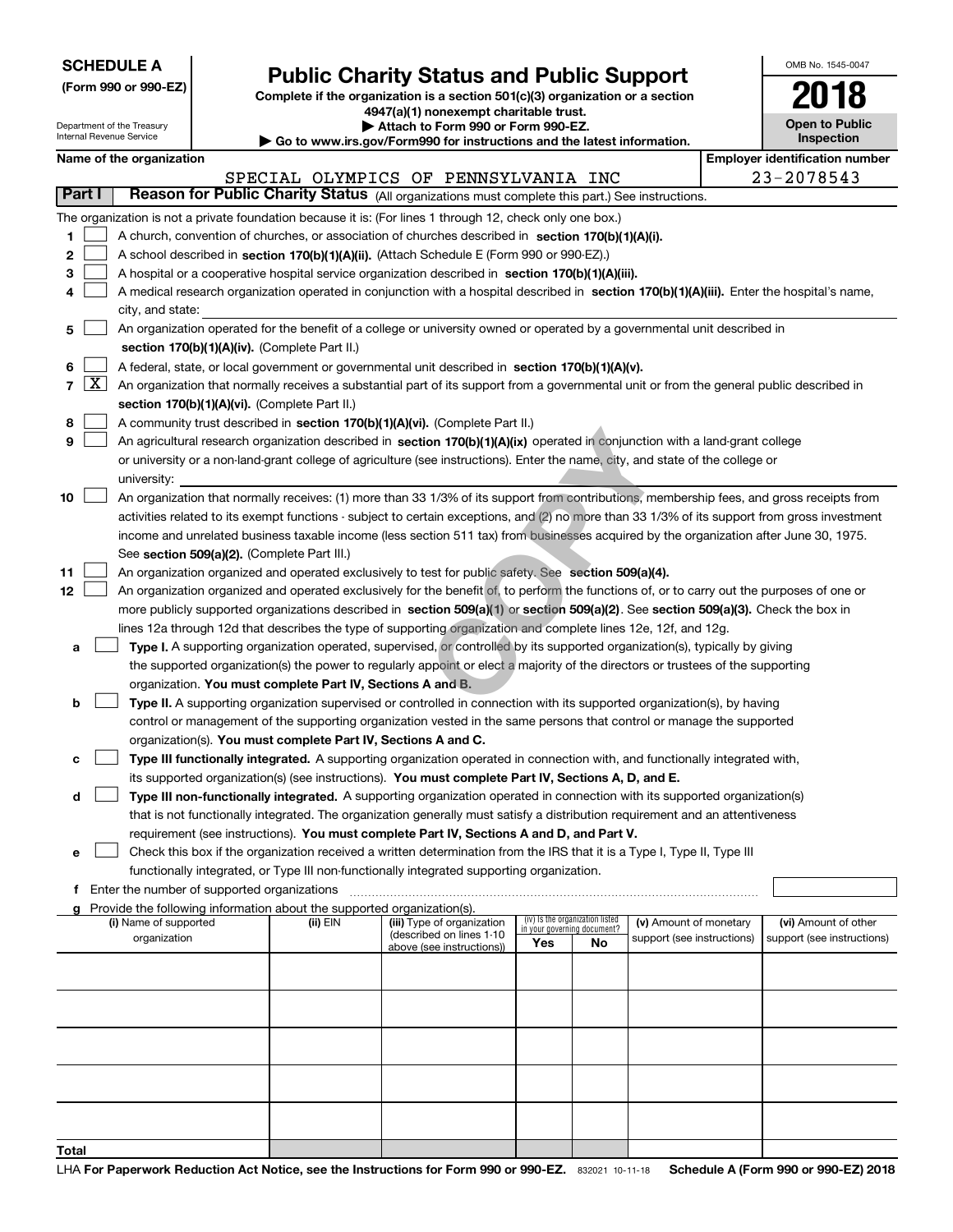#### **2** Schedule A (Form 990 or 990-EZ) 2018  ${\tt SPECIAL}$   ${\tt OLYMPICS}$   ${\tt OF}$   ${\tt PENNSYLVANIA}$   ${\tt INC}$   $23$  –  $2078543$   ${\tt Page}$ **Part II Support Schedule for Organizations Described in Sections 170(b)(1)(A)(iv) and 170(b)(1)(A)(vi)**

(Complete only if you checked the box on line 5, 7, or 8 of Part I or if the organization failed to qualify under Part III. If the organization fails to qualify under the tests listed below, please complete Part III.)

|    | <b>Section A. Public Support</b>                                                                                                               |          |            |            |            |          |                         |  |  |
|----|------------------------------------------------------------------------------------------------------------------------------------------------|----------|------------|------------|------------|----------|-------------------------|--|--|
|    | Calendar year (or fiscal year beginning in)                                                                                                    | (a) 2014 | $(b)$ 2015 | $(c)$ 2016 | $(d)$ 2017 | (e) 2018 | (f) Total               |  |  |
|    | 1 Gifts, grants, contributions, and                                                                                                            |          |            |            |            |          |                         |  |  |
|    | membership fees received. (Do not                                                                                                              |          |            |            |            |          |                         |  |  |
|    | include any "unusual grants.")                                                                                                                 | 4738995. | 7190484.   | 8015479.   | 7627352.   |          | 9252891. 36825201.      |  |  |
|    | 2 Tax revenues levied for the organ-                                                                                                           |          |            |            |            |          |                         |  |  |
|    | ization's benefit and either paid to                                                                                                           |          |            |            |            |          |                         |  |  |
|    | or expended on its behalf                                                                                                                      |          |            |            |            |          |                         |  |  |
|    | 3 The value of services or facilities                                                                                                          |          |            |            |            |          |                         |  |  |
|    | furnished by a governmental unit to                                                                                                            |          |            |            |            |          |                         |  |  |
|    | the organization without charge                                                                                                                |          |            |            |            |          |                         |  |  |
|    | 4 Total. Add lines 1 through 3                                                                                                                 | 4738995. | 7190484.   | 8015479.   | 7627352.   |          | 9252891.36825201.       |  |  |
| 5. | The portion of total contributions                                                                                                             |          |            |            |            |          |                         |  |  |
|    | by each person (other than a                                                                                                                   |          |            |            |            |          |                         |  |  |
|    | governmental unit or publicly                                                                                                                  |          |            |            |            |          |                         |  |  |
|    | supported organization) included                                                                                                               |          |            |            |            |          |                         |  |  |
|    | on line 1 that exceeds 2% of the                                                                                                               |          |            |            |            |          |                         |  |  |
|    | amount shown on line 11,                                                                                                                       |          |            |            |            |          |                         |  |  |
|    | column (f)                                                                                                                                     |          |            |            |            |          | 1951269.                |  |  |
|    | 6 Public support. Subtract line 5 from line 4.                                                                                                 |          |            |            |            |          | 34873932.               |  |  |
|    | <b>Section B. Total Support</b>                                                                                                                |          |            |            |            |          |                         |  |  |
|    | Calendar year (or fiscal year beginning in)                                                                                                    | (a) 2014 | $(b)$ 2015 | (c) 2016   | $(d)$ 2017 | (e) 2018 | (f) Total               |  |  |
|    | <b>7</b> Amounts from line 4                                                                                                                   | 4738995. | 7190484.   | 8015479.   | 7627352.   |          | 9252891.36825201.       |  |  |
| 8  | Gross income from interest,                                                                                                                    |          |            |            |            |          |                         |  |  |
|    | dividends, payments received on                                                                                                                |          |            |            |            |          |                         |  |  |
|    | securities loans, rents, royalties,                                                                                                            |          |            |            |            |          |                         |  |  |
|    | and income from similar sources                                                                                                                | 22,377.  | 30,757.    | 32,374.    | 75, 250.   | 94,394.  | 255, 152.               |  |  |
|    | 9 Net income from unrelated business                                                                                                           |          |            |            |            |          |                         |  |  |
|    | activities, whether or not the                                                                                                                 |          |            |            |            |          |                         |  |  |
|    | business is regularly carried on                                                                                                               |          |            |            |            |          |                         |  |  |
|    | 10 Other income. Do not include gain                                                                                                           |          |            |            |            |          |                         |  |  |
|    | or loss from the sale of capital                                                                                                               |          |            |            |            |          |                         |  |  |
|    | assets (Explain in Part VI.)                                                                                                                   | 350.     | 179.       | 104.       | 5,375.     | 3,548.   | 9,556.                  |  |  |
|    | 11 Total support. Add lines 7 through 10                                                                                                       |          |            |            |            |          | 37089909.               |  |  |
|    | 12 Gross receipts from related activities, etc. (see instructions)                                                                             |          |            |            |            | 12       | $\overline{1,151},630.$ |  |  |
|    | 13 First five years. If the Form 990 is for the organization's first, second, third, fourth, or fifth tax year as a section 501(c)(3)          |          |            |            |            |          |                         |  |  |
|    | organization, check this box and stop here                                                                                                     |          |            |            |            |          |                         |  |  |
|    | Section C. Computation of Public Support Percentage                                                                                            |          |            |            |            |          |                         |  |  |
|    | 14 Public support percentage for 2018 (line 6, column (f) divided by line 11, column (f) <i>mummumumumum</i>                                   |          |            |            |            | 14       | 94.03<br>%              |  |  |
|    |                                                                                                                                                |          |            |            |            | 15       | 94.01<br>%              |  |  |
|    | 16a 33 1/3% support test - 2018. If the organization did not check the box on line 13, and line 14 is 33 1/3% or more, check this box and      |          |            |            |            |          |                         |  |  |
|    | $\blacktriangleright$ $\boxed{\text{X}}$<br>stop here. The organization qualifies as a publicly supported organization                         |          |            |            |            |          |                         |  |  |
|    | b 33 1/3% support test - 2017. If the organization did not check a box on line 13 or 16a, and line 15 is 33 1/3% or more, check this box       |          |            |            |            |          |                         |  |  |
|    | and stop here. The organization qualifies as a publicly supported organization                                                                 |          |            |            |            |          |                         |  |  |
|    | 17a 10% -facts-and-circumstances test - 2018. If the organization did not check a box on line 13, 16a, or 16b, and line 14 is 10% or more,     |          |            |            |            |          |                         |  |  |
|    | and if the organization meets the "facts-and-circumstances" test, check this box and stop here. Explain in Part VI how the organization        |          |            |            |            |          |                         |  |  |
|    |                                                                                                                                                |          |            |            |            |          |                         |  |  |
|    | <b>b 10% -facts-and-circumstances test - 2017.</b> If the organization did not check a box on line 13, 16a, 16b, or 17a, and line 15 is 10% or |          |            |            |            |          |                         |  |  |
|    | more, and if the organization meets the "facts-and-circumstances" test, check this box and stop here. Explain in Part VI how the               |          |            |            |            |          |                         |  |  |
|    | organization meets the "facts-and-circumstances" test. The organization qualifies as a publicly supported organization                         |          |            |            |            |          |                         |  |  |
|    | 18 Private foundation. If the organization did not check a box on line 13, 16a, 16b, 17a, or 17b, check this box and see instructions          |          |            |            |            |          |                         |  |  |

**Schedule A (Form 990 or 990-EZ) 2018**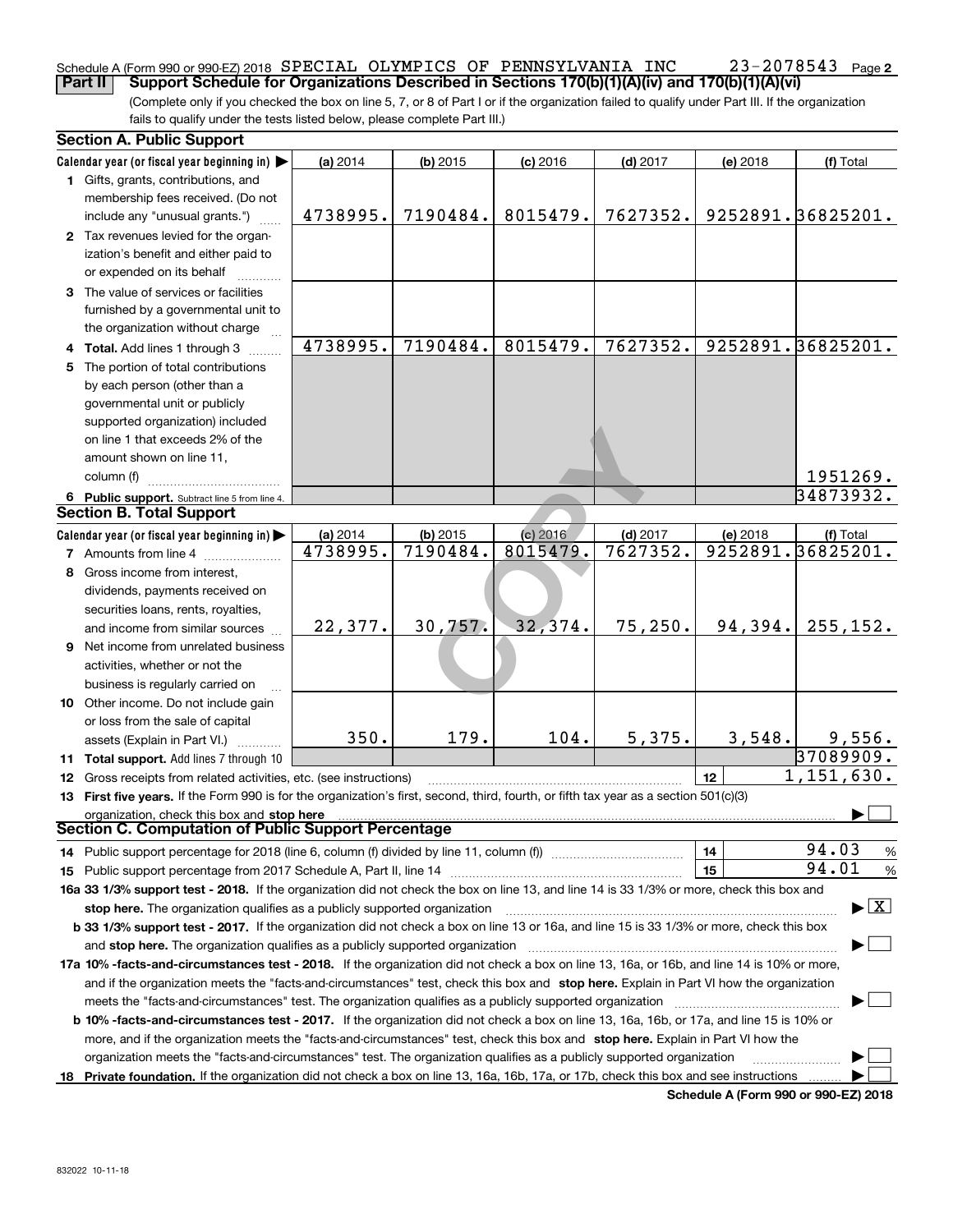#### Schedule A (Form 990 or 990-EZ) 2018  ${\tt SPECIAL}$   ${\tt OLYMPICS}$   ${\tt OF}$   ${\tt PENNSYLVANIA}$   ${\tt INC}$   $23$  –  $2078543$   ${\tt Page}$ **Part III** | Support Schedule for Organizations Described in Section 509(a)(2)

(Complete only if you checked the box on line 10 of Part I or if the organization failed to qualify under Part II. If the organization fails to qualify under the tests listed below, please complete Part II.)

|    | <b>Section A. Public Support</b>                                                                                                                                                                                               |          |            |            |            |    |          |             |
|----|--------------------------------------------------------------------------------------------------------------------------------------------------------------------------------------------------------------------------------|----------|------------|------------|------------|----|----------|-------------|
|    | Calendar year (or fiscal year beginning in) $\blacktriangleright$                                                                                                                                                              | (a) 2014 | (b) 2015   | $(c)$ 2016 | $(d)$ 2017 |    | (e) 2018 | (f) Total   |
|    | 1 Gifts, grants, contributions, and                                                                                                                                                                                            |          |            |            |            |    |          |             |
|    | membership fees received. (Do not                                                                                                                                                                                              |          |            |            |            |    |          |             |
|    | include any "unusual grants.")                                                                                                                                                                                                 |          |            |            |            |    |          |             |
|    | <b>2</b> Gross receipts from admissions,                                                                                                                                                                                       |          |            |            |            |    |          |             |
|    | merchandise sold or services per-                                                                                                                                                                                              |          |            |            |            |    |          |             |
|    | formed, or facilities furnished in                                                                                                                                                                                             |          |            |            |            |    |          |             |
|    | any activity that is related to the                                                                                                                                                                                            |          |            |            |            |    |          |             |
|    | organization's tax-exempt purpose                                                                                                                                                                                              |          |            |            |            |    |          |             |
|    | 3 Gross receipts from activities that                                                                                                                                                                                          |          |            |            |            |    |          |             |
|    | are not an unrelated trade or bus-                                                                                                                                                                                             |          |            |            |            |    |          |             |
|    | iness under section 513                                                                                                                                                                                                        |          |            |            |            |    |          |             |
|    | 4 Tax revenues levied for the organ-                                                                                                                                                                                           |          |            |            |            |    |          |             |
|    | ization's benefit and either paid to                                                                                                                                                                                           |          |            |            |            |    |          |             |
|    | or expended on its behalf<br>.                                                                                                                                                                                                 |          |            |            |            |    |          |             |
|    | 5 The value of services or facilities                                                                                                                                                                                          |          |            |            |            |    |          |             |
|    | furnished by a governmental unit to                                                                                                                                                                                            |          |            |            |            |    |          |             |
|    | the organization without charge                                                                                                                                                                                                |          |            |            |            |    |          |             |
|    | <b>6 Total.</b> Add lines 1 through 5                                                                                                                                                                                          |          |            |            |            |    |          |             |
|    | 7a Amounts included on lines 1, 2, and                                                                                                                                                                                         |          |            |            |            |    |          |             |
|    |                                                                                                                                                                                                                                |          |            |            |            |    |          |             |
|    | 3 received from disqualified persons                                                                                                                                                                                           |          |            |            |            |    |          |             |
|    | <b>b</b> Amounts included on lines 2 and 3 received<br>from other than disqualified persons that                                                                                                                               |          |            |            |            |    |          |             |
|    | exceed the greater of \$5,000 or 1% of the                                                                                                                                                                                     |          |            |            |            |    |          |             |
|    | amount on line 13 for the year                                                                                                                                                                                                 |          |            |            |            |    |          |             |
|    | c Add lines 7a and 7b                                                                                                                                                                                                          |          |            |            |            |    |          |             |
|    | 8 Public support. (Subtract line 7c from line 6.)                                                                                                                                                                              |          |            |            |            |    |          |             |
|    | <b>Section B. Total Support</b>                                                                                                                                                                                                |          |            |            |            |    |          |             |
|    | Calendar year (or fiscal year beginning in)                                                                                                                                                                                    | (a) 2014 | $(b)$ 2015 | $(c)$ 2016 | $(d)$ 2017 |    | (e) 2018 | (f) Total   |
|    | 9 Amounts from line 6                                                                                                                                                                                                          |          |            |            |            |    |          |             |
|    | <b>10a</b> Gross income from interest,                                                                                                                                                                                         |          |            |            |            |    |          |             |
|    | dividends, payments received on                                                                                                                                                                                                |          |            |            |            |    |          |             |
|    | securities loans, rents, royalties,<br>and income from similar sources                                                                                                                                                         |          |            |            |            |    |          |             |
|    | <b>b</b> Unrelated business taxable income                                                                                                                                                                                     |          |            |            |            |    |          |             |
|    |                                                                                                                                                                                                                                |          |            |            |            |    |          |             |
|    | (less section 511 taxes) from businesses                                                                                                                                                                                       |          |            |            |            |    |          |             |
|    | acquired after June 30, 1975                                                                                                                                                                                                   |          |            |            |            |    |          |             |
|    | c Add lines 10a and 10b                                                                                                                                                                                                        |          |            |            |            |    |          |             |
|    | 11 Net income from unrelated business<br>activities not included in line 10b,                                                                                                                                                  |          |            |            |            |    |          |             |
|    | whether or not the business is                                                                                                                                                                                                 |          |            |            |            |    |          |             |
|    | regularly carried on                                                                                                                                                                                                           |          |            |            |            |    |          |             |
|    | <b>12</b> Other income. Do not include gain                                                                                                                                                                                    |          |            |            |            |    |          |             |
|    | or loss from the sale of capital<br>assets (Explain in Part VI.)                                                                                                                                                               |          |            |            |            |    |          |             |
|    | <b>13</b> Total support. (Add lines 9, 10c, 11, and 12.)                                                                                                                                                                       |          |            |            |            |    |          |             |
|    | 14 First five years. If the Form 990 is for the organization's first, second, third, fourth, or fifth tax year as a section 501(c)(3) organization,                                                                            |          |            |            |            |    |          |             |
|    | check this box and stop here measurements are all the state of the state of the state of the state of the state of the state of the state of the state of the state of the state of the state of the state of the state of the |          |            |            |            |    |          |             |
|    | <b>Section C. Computation of Public Support Percentage</b>                                                                                                                                                                     |          |            |            |            |    |          |             |
|    | 15 Public support percentage for 2018 (line 8, column (f), divided by line 13, column (f))                                                                                                                                     |          |            |            |            | 15 |          | %           |
|    |                                                                                                                                                                                                                                |          |            |            |            | 16 |          | %           |
|    | 16 Public support percentage from 2017 Schedule A, Part III, line 15<br><b>Section D. Computation of Investment Income Percentage</b>                                                                                          |          |            |            |            |    |          |             |
|    |                                                                                                                                                                                                                                |          |            |            |            |    |          |             |
|    | 17 Investment income percentage for 2018 (line 10c, column (f), divided by line 13, column (f))                                                                                                                                |          |            |            |            | 17 |          | %           |
|    | <b>18</b> Investment income percentage from <b>2017</b> Schedule A, Part III, line 17                                                                                                                                          |          |            |            |            | 18 |          | %           |
|    | 19a 33 1/3% support tests - 2018. If the organization did not check the box on line 14, and line 15 is more than 33 1/3%, and line 17 is not                                                                                   |          |            |            |            |    |          |             |
|    | more than 33 1/3%, check this box and stop here. The organization qualifies as a publicly supported organization                                                                                                               |          |            |            |            |    |          | $\sim$<br>▶ |
|    | b 33 1/3% support tests - 2017. If the organization did not check a box on line 14 or line 19a, and line 16 is more than 33 1/3%, and                                                                                          |          |            |            |            |    |          |             |
|    | line 18 is not more than 33 1/3%, check this box and stop here. The organization qualifies as a publicly supported organization                                                                                                |          |            |            |            |    |          |             |
| 20 |                                                                                                                                                                                                                                |          |            |            |            |    |          |             |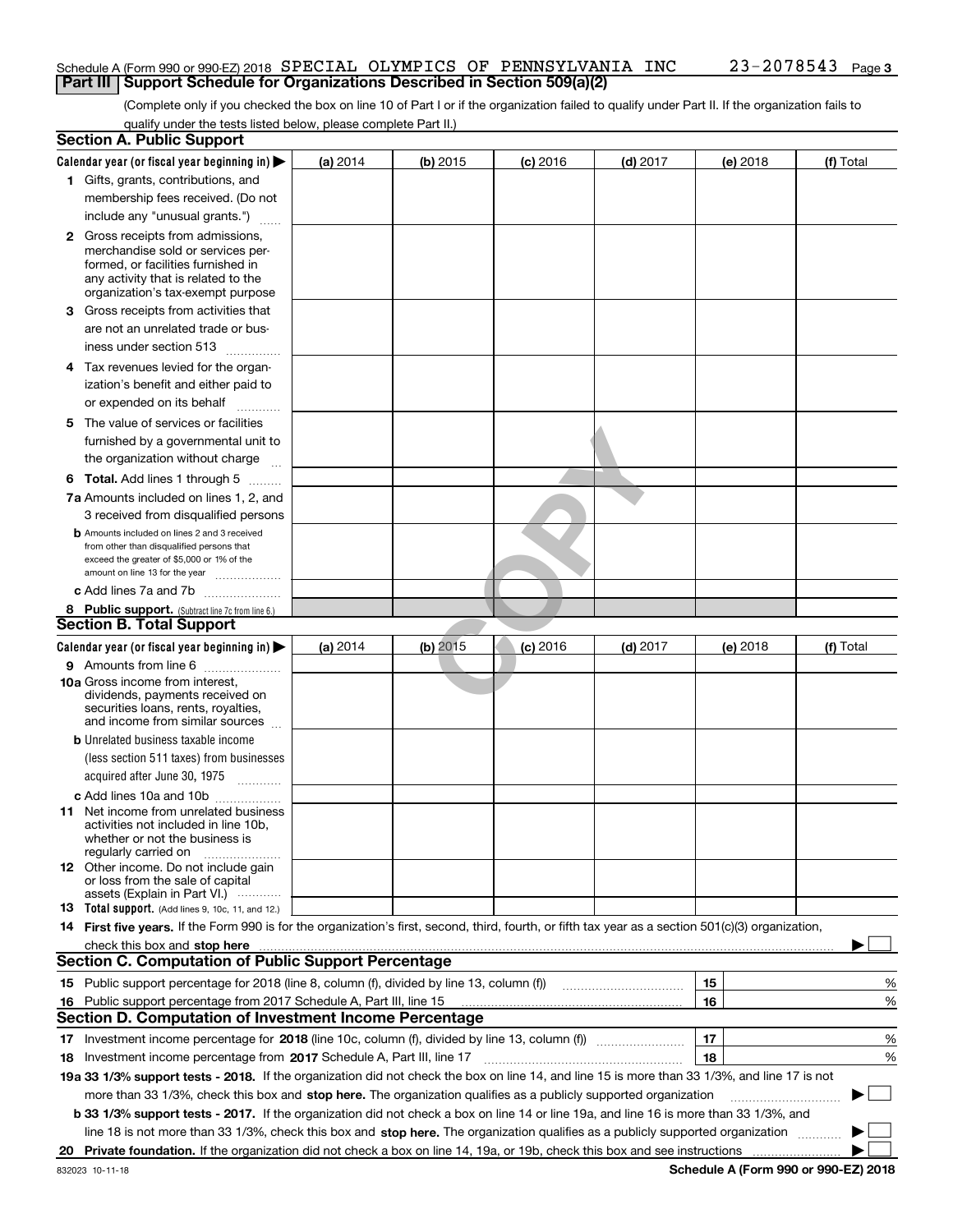**1**

**2**

**3a**

**3b**

**3c**

**4a**

**4b**

**4c**

**5a**

**5b5c**

**6**

**7**

**8**

**9a**

**9b**

**9c**

**10a**

**10b**

**YesNo**

## **Part IV Supporting Organizations**

(Complete only if you checked a box in line 12 on Part I. If you checked 12a of Part I, complete Sections A and B. If you checked 12b of Part I, complete Sections A and C. If you checked 12c of Part I, complete Sections A, D, and E. If you checked 12d of Part I, complete Sections A and D, and complete Part V.)

#### **Section A. All Supporting Organizations**

- **1** Are all of the organization's supported organizations listed by name in the organization's governing documents? If "No," describe in **Part VI** how the supported organizations are designated. If designated by *class or purpose, describe the designation. If historic and continuing relationship, explain.*
- **2** Did the organization have any supported organization that does not have an IRS determination of status under section 509(a)(1) or (2)? If "Yes," explain in Part VI how the organization determined that the supported *organization was described in section 509(a)(1) or (2).*
- **3a** Did the organization have a supported organization described in section 501(c)(4), (5), or (6)? If "Yes," answer *(b) and (c) below.*
- **b** Did the organization confirm that each supported organization qualified under section 501(c)(4), (5), or (6) and satisfied the public support tests under section 509(a)(2)? If "Yes," describe in **Part VI** when and how the *organization made the determination.*
- **c**Did the organization ensure that all support to such organizations was used exclusively for section 170(c)(2)(B) purposes? If "Yes," explain in **Part VI** what controls the organization put in place to ensure such use.
- **4a***If* Was any supported organization not organized in the United States ("foreign supported organization")? *"Yes," and if you checked 12a or 12b in Part I, answer (b) and (c) below.*
- **b** Did the organization have ultimate control and discretion in deciding whether to make grants to the foreign supported organization? If "Yes," describe in **Part VI** how the organization had such control and discretion *despite being controlled or supervised by or in connection with its supported organizations.*
- **c** Did the organization support any foreign supported organization that does not have an IRS determination under sections 501(c)(3) and 509(a)(1) or (2)? If "Yes," explain in **Part VI** what controls the organization used *to ensure that all support to the foreign supported organization was used exclusively for section 170(c)(2)(B) purposes.*
- **5a***If "Yes,"* Did the organization add, substitute, or remove any supported organizations during the tax year? answer (b) and (c) below (if applicable). Also, provide detail in **Part VI,** including (i) the names and EIN *numbers of the supported organizations added, substituted, or removed; (ii) the reasons for each such action; (iii) the authority under the organization's organizing document authorizing such action; and (iv) how the action was accomplished (such as by amendment to the organizing document).* Inization put in place to ensure such use.<br>
States ("foreign supported organization")?<br>
If (c) below.<br>
deciding whether to make grants to the fore<br>
e organization had such control and discreti<br>
th its supported organizatio
- **b** Type I or Type II only. Was any added or substituted supported organization part of a class already designated in the organization's organizing document?
- **cSubstitutions only.**  Was the substitution the result of an event beyond the organization's control?
- **6** Did the organization provide support (whether in the form of grants or the provision of services or facilities) to **Part VI.** *If "Yes," provide detail in* support or benefit one or more of the filing organization's supported organizations? anyone other than (i) its supported organizations, (ii) individuals that are part of the charitable class benefited by one or more of its supported organizations, or (iii) other supporting organizations that also
- **7**Did the organization provide a grant, loan, compensation, or other similar payment to a substantial contributor *If "Yes," complete Part I of Schedule L (Form 990 or 990-EZ).* regard to a substantial contributor? (as defined in section 4958(c)(3)(C)), a family member of a substantial contributor, or a 35% controlled entity with
- **8** Did the organization make a loan to a disqualified person (as defined in section 4958) not described in line 7? *If "Yes," complete Part I of Schedule L (Form 990 or 990-EZ).*
- **9a** Was the organization controlled directly or indirectly at any time during the tax year by one or more in section 509(a)(1) or (2))? If "Yes," *provide detail in* <code>Part VI.</code> disqualified persons as defined in section 4946 (other than foundation managers and organizations described
- **b** Did one or more disqualified persons (as defined in line 9a) hold a controlling interest in any entity in which the supporting organization had an interest? If "Yes," provide detail in P**art VI**.
- **c**Did a disqualified person (as defined in line 9a) have an ownership interest in, or derive any personal benefit from, assets in which the supporting organization also had an interest? If "Yes," provide detail in P**art VI.**
- **10a** Was the organization subject to the excess business holdings rules of section 4943 because of section supporting organizations)? If "Yes," answer 10b below. 4943(f) (regarding certain Type II supporting organizations, and all Type III non-functionally integrated
- **b** Did the organization have any excess business holdings in the tax year? (Use Schedule C, Form 4720, to *determine whether the organization had excess business holdings.)*

832024 10-11-18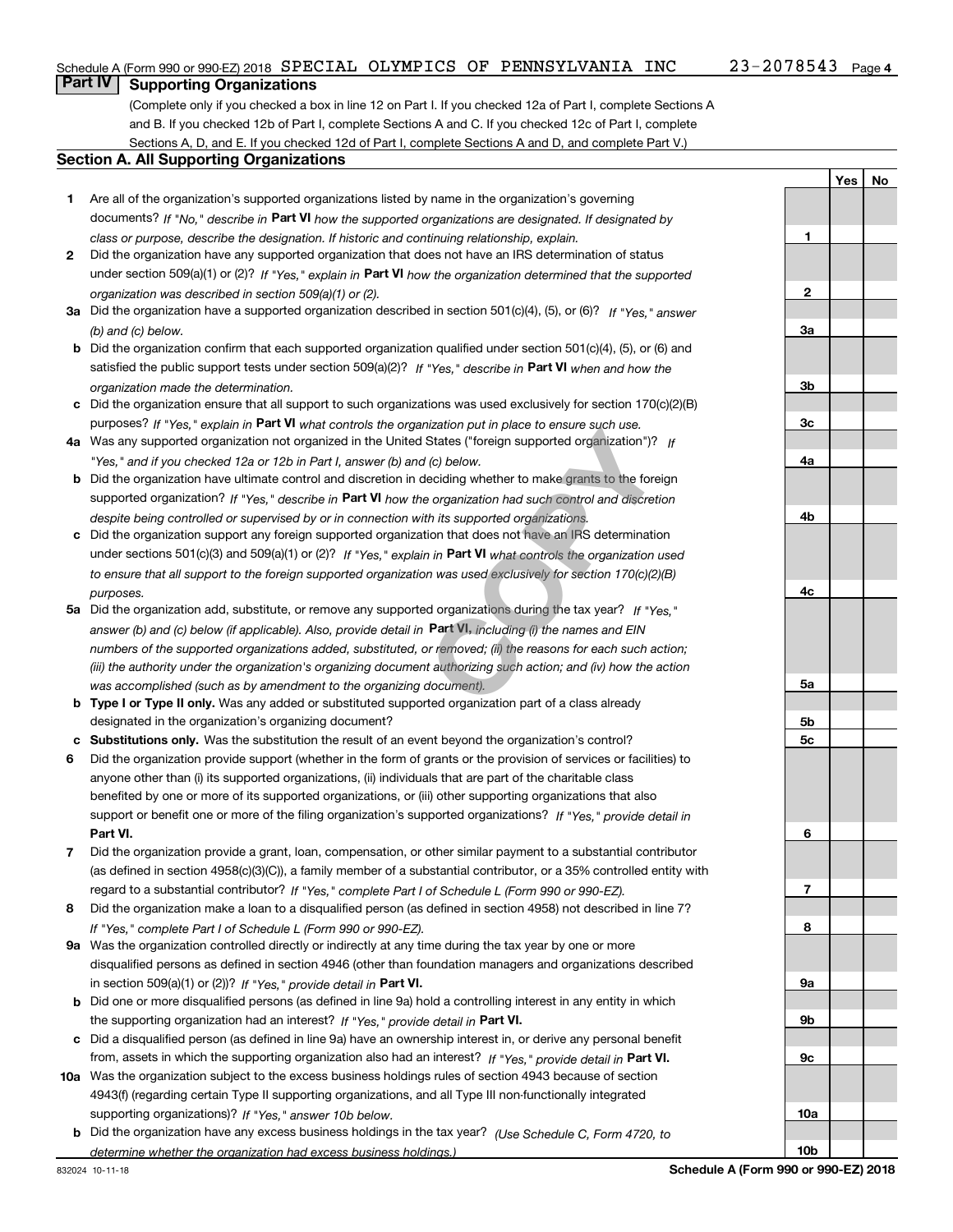#### Schedule A (Form 990 or 990-EZ) 2018  ${\tt SPECIAL}$   ${\tt OLYMPICS}$   ${\tt OF}$   ${\tt PENNSYLVANIA}$   ${\tt INC}$   $23$  –  $2078543$   ${\tt Page}$ **Part IV** Supporting Organizations (continued)

|    |                                                                                                                                                                                                                                        |                 | Yes | No |
|----|----------------------------------------------------------------------------------------------------------------------------------------------------------------------------------------------------------------------------------------|-----------------|-----|----|
| 11 | Has the organization accepted a gift or contribution from any of the following persons?                                                                                                                                                |                 |     |    |
|    | a A person who directly or indirectly controls, either alone or together with persons described in (b) and (c)                                                                                                                         |                 |     |    |
|    | below, the governing body of a supported organization?                                                                                                                                                                                 | 11a             |     |    |
|    | <b>b</b> A family member of a person described in (a) above?                                                                                                                                                                           | 11 <sub>b</sub> |     |    |
|    | c A 35% controlled entity of a person described in (a) or (b) above? If "Yes" to a, b, or c, provide detail in Part VI.                                                                                                                | 11c             |     |    |
|    | <b>Section B. Type I Supporting Organizations</b>                                                                                                                                                                                      |                 |     |    |
|    |                                                                                                                                                                                                                                        |                 | Yes | No |
| 1  | Did the directors, trustees, or membership of one or more supported organizations have the power to                                                                                                                                    |                 |     |    |
|    | regularly appoint or elect at least a majority of the organization's directors or trustees at all times during the                                                                                                                     |                 |     |    |
|    | tax year? If "No," describe in Part VI how the supported organization(s) effectively operated, supervised, or                                                                                                                          |                 |     |    |
|    | controlled the organization's activities. If the organization had more than one supported organization,                                                                                                                                |                 |     |    |
|    | describe how the powers to appoint and/or remove directors or trustees were allocated among the supported                                                                                                                              |                 |     |    |
|    | organizations and what conditions or restrictions, if any, applied to such powers during the tax year.                                                                                                                                 | 1               |     |    |
| 2  | Did the organization operate for the benefit of any supported organization other than the supported                                                                                                                                    |                 |     |    |
|    | organization(s) that operated, supervised, or controlled the supporting organization? If "Yes," explain in                                                                                                                             |                 |     |    |
|    | Part VI how providing such benefit carried out the purposes of the supported organization(s) that operated,                                                                                                                            |                 |     |    |
|    | supervised, or controlled the supporting organization.                                                                                                                                                                                 | $\mathbf{2}$    |     |    |
|    | <b>Section C. Type II Supporting Organizations</b>                                                                                                                                                                                     |                 |     |    |
|    |                                                                                                                                                                                                                                        |                 | Yes | No |
| 1. | Were a majority of the organization's directors or trustees during the tax year also a majority of the directors                                                                                                                       |                 |     |    |
|    | or trustees of each of the organization's supported organization(s)? If "No," describe in Part VI how control                                                                                                                          |                 |     |    |
|    | or management of the supporting organization was vested in the same persons that controlled or managed                                                                                                                                 |                 |     |    |
|    | the supported organization(s).                                                                                                                                                                                                         | 1               |     |    |
|    | <b>Section D. All Type III Supporting Organizations</b>                                                                                                                                                                                |                 |     |    |
|    |                                                                                                                                                                                                                                        |                 | Yes | No |
| 1  | Did the organization provide to each of its supported organizations, by the last day of the fifth month of the                                                                                                                         |                 |     |    |
|    | organization's tax year, (i) a written notice describing the type and amount of support provided during the prior tax                                                                                                                  |                 |     |    |
|    | year, (ii) a copy of the Form 990 that was most recently filed as of the date of notification, and (iii) copies of the                                                                                                                 |                 |     |    |
|    | organization's governing documents in effect on the date of notification, to the extent not previously provided?                                                                                                                       | 1               |     |    |
| 2  | Were any of the organization's officers, directors, or trustees either (i) appointed or elected by the supported<br>organization(s) or (ii) serving on the governing body of a supported organization? If "No," explain in Part VI how |                 |     |    |
|    |                                                                                                                                                                                                                                        | $\mathbf{2}$    |     |    |
| 3  | the organization maintained a close and continuous working relationship with the supported organization(s).<br>By reason of the relationship described in (2), did the organization's supported organizations have a                   |                 |     |    |
|    | significant voice in the organization's investment policies and in directing the use of the organization's                                                                                                                             |                 |     |    |
|    | income or assets at all times during the tax year? If "Yes," describe in Part VI the role the organization's                                                                                                                           |                 |     |    |
|    | supported organizations played in this regard.                                                                                                                                                                                         | з               |     |    |
|    | Section E. Type III Functionally Integrated Supporting Organizations                                                                                                                                                                   |                 |     |    |
| 1  | Check the box next to the method that the organization used to satisfy the Integral Part Test during the year (see instructions).                                                                                                      |                 |     |    |
| а  | The organization satisfied the Activities Test. Complete line 2 below.                                                                                                                                                                 |                 |     |    |
| b  | The organization is the parent of each of its supported organizations. Complete line 3 below.                                                                                                                                          |                 |     |    |
| c  | The organization supported a governmental entity. Describe in Part VI how you supported a government entity (see instructions),                                                                                                        |                 |     |    |
| 2  | Activities Test. Answer (a) and (b) below.                                                                                                                                                                                             |                 | Yes | No |
| а  | Did substantially all of the organization's activities during the tax year directly further the exempt purposes of                                                                                                                     |                 |     |    |
|    | the supported organization(s) to which the organization was responsive? If "Yes," then in Part VI identify                                                                                                                             |                 |     |    |
|    | those supported organizations and explain how these activities directly furthered their exempt purposes,                                                                                                                               |                 |     |    |
|    | how the organization was responsive to those supported organizations, and how the organization determined                                                                                                                              |                 |     |    |
|    | that these activities constituted substantially all of its activities.                                                                                                                                                                 | 2a              |     |    |
| b  | Did the activities described in (a) constitute activities that, but for the organization's involvement, one or more                                                                                                                    |                 |     |    |
|    | of the organization's supported organization(s) would have been engaged in? If "Yes," explain in Part VI the                                                                                                                           |                 |     |    |
|    | reasons for the organization's position that its supported organization(s) would have engaged in these                                                                                                                                 |                 |     |    |
|    | activities but for the organization's involvement.                                                                                                                                                                                     | 2 <sub>b</sub>  |     |    |
| з  | Parent of Supported Organizations. Answer (a) and (b) below.                                                                                                                                                                           |                 |     |    |
| а  | Did the organization have the power to regularly appoint or elect a majority of the officers, directors, or                                                                                                                            |                 |     |    |
|    | trustees of each of the supported organizations? Provide details in Part VI.                                                                                                                                                           | За              |     |    |
|    | <b>b</b> Did the organization exercise a substantial degree of direction over the policies, programs, and activities of each                                                                                                           |                 |     |    |
|    | of its supported organizations? If "Yes." describe in Part VI the role played by the organization in this regard.                                                                                                                      | 3b              |     |    |

**Schedule A (Form 990 or 990-EZ) 2018**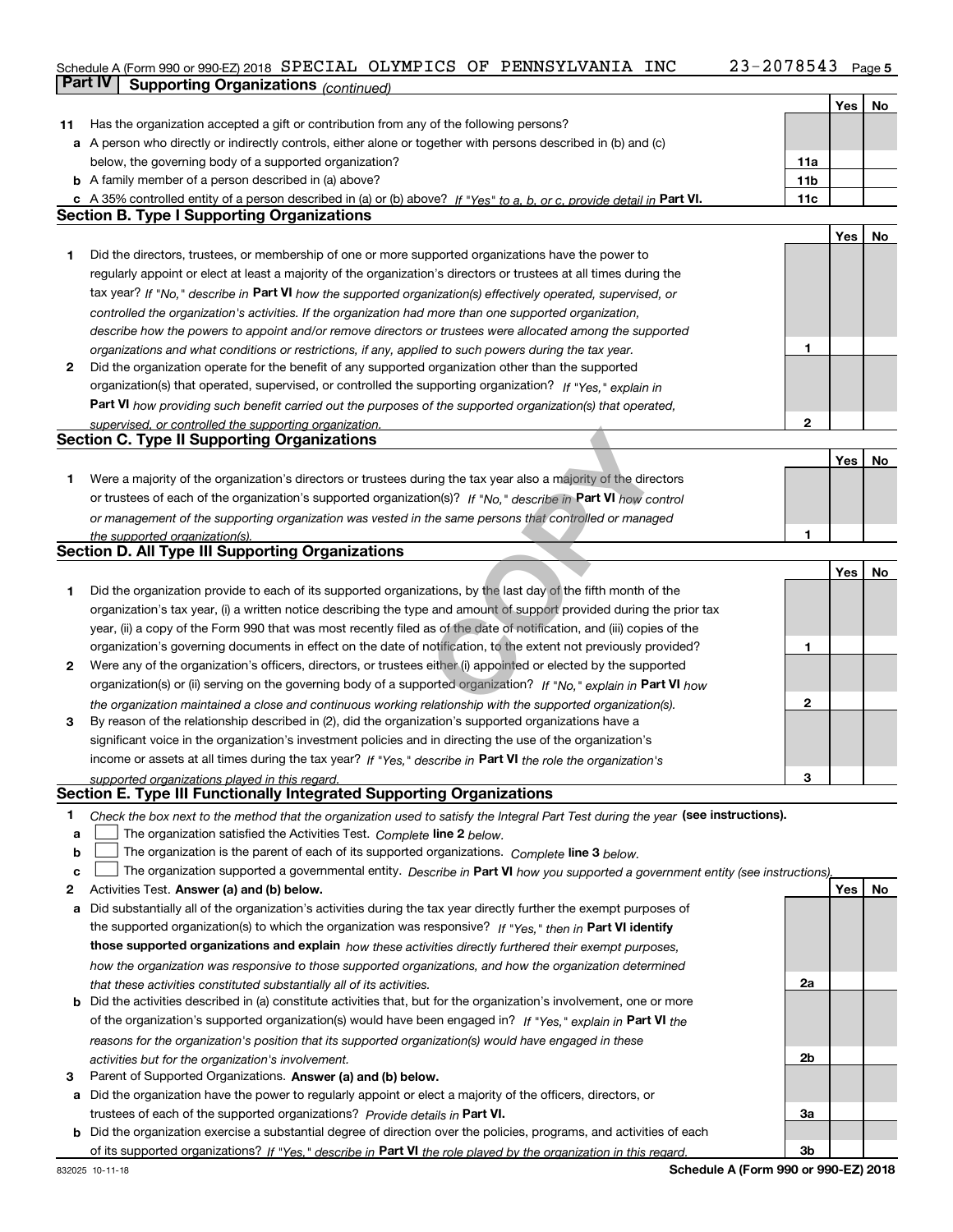|              | Part V<br>Type III Non-Functionally Integrated 509(a)(3) Supporting Organizations                                                                  |                |                                |                                |
|--------------|----------------------------------------------------------------------------------------------------------------------------------------------------|----------------|--------------------------------|--------------------------------|
| 1.           | Check here if the organization satisfied the Integral Part Test as a qualifying trust on Nov. 20, 1970 (explain in Part VI.) See instructions. All |                |                                |                                |
|              | other Type III non-functionally integrated supporting organizations must complete Sections A through E.                                            |                |                                |                                |
|              | Section A - Adjusted Net Income                                                                                                                    | (A) Prior Year | (B) Current Year<br>(optional) |                                |
| 1            | Net short-term capital gain                                                                                                                        | 1              |                                |                                |
| 2            | Recoveries of prior-year distributions                                                                                                             | $\overline{2}$ |                                |                                |
| 3            | Other gross income (see instructions)                                                                                                              | 3              |                                |                                |
| 4            | Add lines 1 through 3                                                                                                                              | 4              |                                |                                |
| 5            | Depreciation and depletion                                                                                                                         | 5              |                                |                                |
| 6            | Portion of operating expenses paid or incurred for production or                                                                                   |                |                                |                                |
|              | collection of gross income or for management, conservation, or                                                                                     |                |                                |                                |
|              | maintenance of property held for production of income (see instructions)                                                                           | 6              |                                |                                |
| 7            | Other expenses (see instructions)                                                                                                                  | $\overline{7}$ |                                |                                |
| 8            | <b>Adjusted Net Income</b> (subtract lines 5, 6, and 7 from line 4)                                                                                | 8              |                                |                                |
|              | <b>Section B - Minimum Asset Amount</b>                                                                                                            |                | (A) Prior Year                 | (B) Current Year<br>(optional) |
| 1.           | Aggregate fair market value of all non-exempt-use assets (see                                                                                      |                |                                |                                |
|              | instructions for short tax year or assets held for part of year):                                                                                  |                |                                |                                |
|              | a Average monthly value of securities                                                                                                              | 1a             |                                |                                |
|              | <b>b</b> Average monthly cash balances                                                                                                             | 1 <sub>b</sub> |                                |                                |
|              | c Fair market value of other non-exempt-use assets                                                                                                 | 1 <sub>c</sub> |                                |                                |
|              | <b>d</b> Total (add lines 1a, 1b, and 1c)                                                                                                          | 1d             |                                |                                |
|              | <b>e</b> Discount claimed for blockage or other                                                                                                    |                |                                |                                |
|              | factors (explain in detail in Part VI):                                                                                                            |                |                                |                                |
| 2            | Acquisition indebtedness applicable to non-exempt-use assets                                                                                       | $2^{\circ}$    |                                |                                |
| 3            | Subtract line 2 from line 1d                                                                                                                       | $\bar{3}$      |                                |                                |
| 4            | Cash deemed held for exempt use. Enter 1-1/2% of line 3 (for greater amount,                                                                       |                |                                |                                |
|              | see instructions)                                                                                                                                  | 4              |                                |                                |
| 5            | Net value of non-exempt-use assets (subtract line 4 from line 3)                                                                                   | 5              |                                |                                |
| 6            | Multiply line 5 by .035                                                                                                                            | 6              |                                |                                |
| 7            | Recoveries of prior-year distributions                                                                                                             | 7              |                                |                                |
| 8            | <b>Minimum Asset Amount</b> (add line 7 to line 6)                                                                                                 | 8              |                                |                                |
|              | <b>Section C - Distributable Amount</b>                                                                                                            |                |                                | <b>Current Year</b>            |
| 1            | Adjusted net income for prior year (from Section A, line 8, Column A)                                                                              | 1              |                                |                                |
| $\mathbf{2}$ | Enter 85% of line 1                                                                                                                                | $\mathbf{2}$   |                                |                                |
| 3            | Minimum asset amount for prior year (from Section B, line 8, Column A)                                                                             | 3              |                                |                                |
| 4            | Enter greater of line 2 or line 3                                                                                                                  | 4              |                                |                                |
| 5            | Income tax imposed in prior year                                                                                                                   | 5              |                                |                                |
| 6            | <b>Distributable Amount.</b> Subtract line 5 from line 4, unless subject to                                                                        |                |                                |                                |
|              | emergency temporary reduction (see instructions)                                                                                                   | 6              |                                |                                |
| 7            | Check here if the current year is the organization's first as a non-functionally integrated Type III supporting organization (see                  |                |                                |                                |

Schedule A (Form 990 or 990-EZ) 2018 SPECIAL OLYMPICS OF PENNSYLVANIA INC 23-2078543 Page

SPECIAL OLYMPICS OF PENNSYLVANIA INC 23-2078543

instructions).

**Schedule A (Form 990 or 990-EZ) 2018**

**6**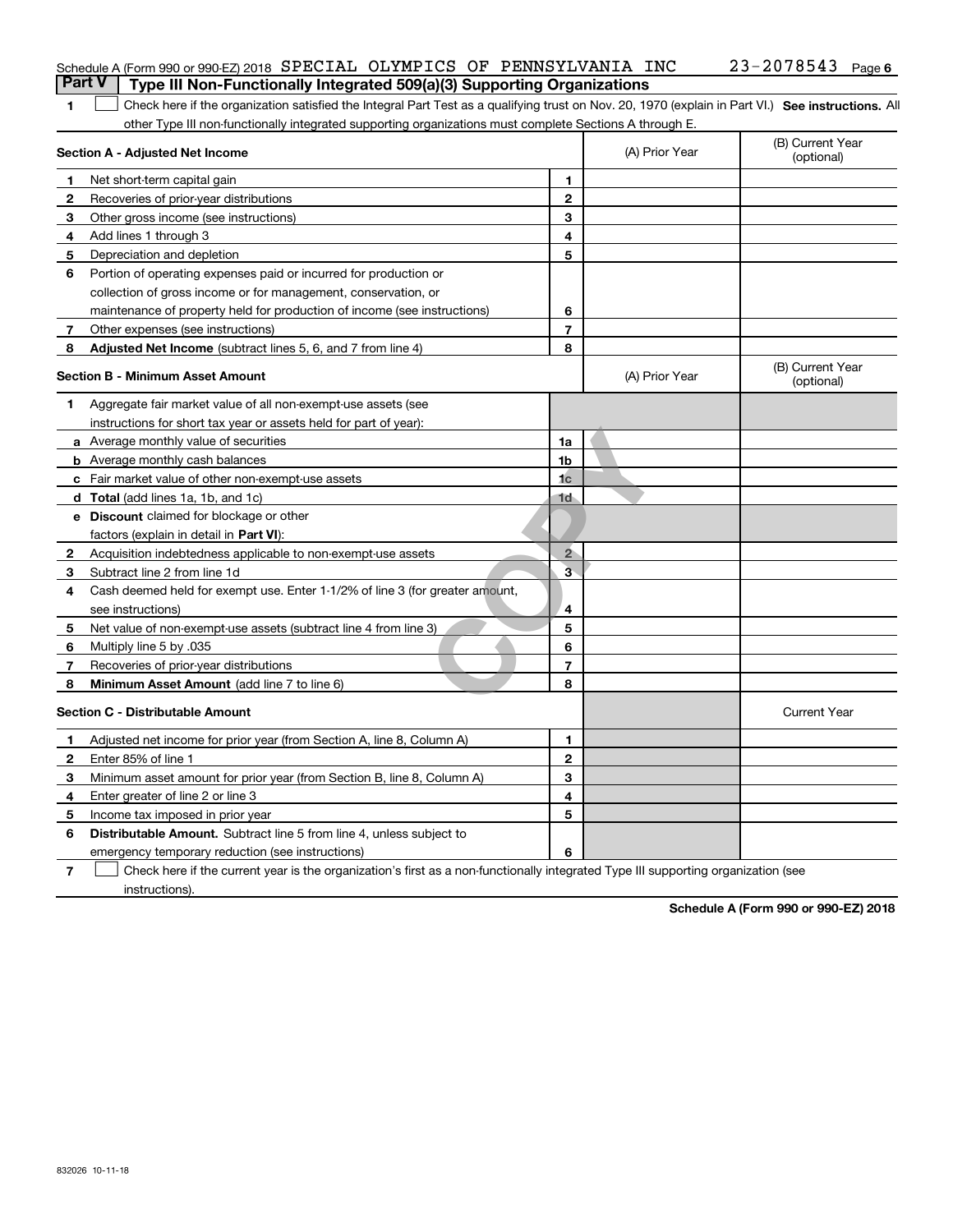#### Schedule A (Form 990 or 990-EZ) 2018 SPECIAL OLYMPICS OF PENNSYLVANIA INC 23-2078543 Page SPECIAL OLYMPICS OF PENNSYLVANIA INC 23-2078543

| <b>Section D - Distributions</b><br>Amounts paid to supported organizations to accomplish exempt purposes<br>1<br>2<br>Amounts paid to perform activity that directly furthers exempt purposes of supported<br>organizations, in excess of income from activity<br>Administrative expenses paid to accomplish exempt purposes of supported organizations<br>з<br>Amounts paid to acquire exempt-use assets<br>4<br>Qualified set-aside amounts (prior IRS approval required)<br>5<br>Other distributions (describe in Part VI). See instructions.<br>6<br>Total annual distributions. Add lines 1 through 6.<br>7<br>8<br>Distributions to attentive supported organizations to which the organization is responsive<br>(provide details in Part VI). See instructions.<br>Distributable amount for 2018 from Section C, line 6<br>9<br>10<br>Line 8 amount divided by line 9 amount<br>(i)<br>(iii)<br><b>Underdistributions</b><br><b>Excess Distributions</b><br>Section E - Distribution Allocations (see instructions)<br>Pre-2018<br>Distributable amount for 2018 from Section C, line 6<br>1<br>2<br>Underdistributions, if any, for years prior to 2018 (reason-<br>able cause required- explain in Part VI). See instructions.<br>Excess distributions carryover, if any, to 2018<br>з<br><b>a</b> From 2013<br><b>b</b> From 2014<br>c From 2015<br>d From 2016<br>e From 2017<br>Total of lines 3a through e<br><b>g</b> Applied to underdistributions of prior years<br><b>h</b> Applied to 2018 distributable amount<br>Carryover from 2013 not applied (see instructions)<br>Remainder. Subtract lines 3g, 3h, and 3i from 3f.<br>Distributions for 2018 from Section D,<br>4<br>line $7:$<br>a Applied to underdistributions of prior years<br><b>b</b> Applied to 2018 distributable amount<br>Remainder. Subtract lines 4a and 4b from 4.<br>c<br>Remaining underdistributions for years prior to 2018, if<br>5 |                                         |  |  |  |  |  |  |  |
|-----------------------------------------------------------------------------------------------------------------------------------------------------------------------------------------------------------------------------------------------------------------------------------------------------------------------------------------------------------------------------------------------------------------------------------------------------------------------------------------------------------------------------------------------------------------------------------------------------------------------------------------------------------------------------------------------------------------------------------------------------------------------------------------------------------------------------------------------------------------------------------------------------------------------------------------------------------------------------------------------------------------------------------------------------------------------------------------------------------------------------------------------------------------------------------------------------------------------------------------------------------------------------------------------------------------------------------------------------------------------------------------------------------------------------------------------------------------------------------------------------------------------------------------------------------------------------------------------------------------------------------------------------------------------------------------------------------------------------------------------------------------------------------------------------------------------------------------------------------------------------------------------------------------------------------|-----------------------------------------|--|--|--|--|--|--|--|
|                                                                                                                                                                                                                                                                                                                                                                                                                                                                                                                                                                                                                                                                                                                                                                                                                                                                                                                                                                                                                                                                                                                                                                                                                                                                                                                                                                                                                                                                                                                                                                                                                                                                                                                                                                                                                                                                                                                                   | <b>Current Year</b>                     |  |  |  |  |  |  |  |
|                                                                                                                                                                                                                                                                                                                                                                                                                                                                                                                                                                                                                                                                                                                                                                                                                                                                                                                                                                                                                                                                                                                                                                                                                                                                                                                                                                                                                                                                                                                                                                                                                                                                                                                                                                                                                                                                                                                                   |                                         |  |  |  |  |  |  |  |
|                                                                                                                                                                                                                                                                                                                                                                                                                                                                                                                                                                                                                                                                                                                                                                                                                                                                                                                                                                                                                                                                                                                                                                                                                                                                                                                                                                                                                                                                                                                                                                                                                                                                                                                                                                                                                                                                                                                                   |                                         |  |  |  |  |  |  |  |
|                                                                                                                                                                                                                                                                                                                                                                                                                                                                                                                                                                                                                                                                                                                                                                                                                                                                                                                                                                                                                                                                                                                                                                                                                                                                                                                                                                                                                                                                                                                                                                                                                                                                                                                                                                                                                                                                                                                                   |                                         |  |  |  |  |  |  |  |
|                                                                                                                                                                                                                                                                                                                                                                                                                                                                                                                                                                                                                                                                                                                                                                                                                                                                                                                                                                                                                                                                                                                                                                                                                                                                                                                                                                                                                                                                                                                                                                                                                                                                                                                                                                                                                                                                                                                                   |                                         |  |  |  |  |  |  |  |
|                                                                                                                                                                                                                                                                                                                                                                                                                                                                                                                                                                                                                                                                                                                                                                                                                                                                                                                                                                                                                                                                                                                                                                                                                                                                                                                                                                                                                                                                                                                                                                                                                                                                                                                                                                                                                                                                                                                                   |                                         |  |  |  |  |  |  |  |
|                                                                                                                                                                                                                                                                                                                                                                                                                                                                                                                                                                                                                                                                                                                                                                                                                                                                                                                                                                                                                                                                                                                                                                                                                                                                                                                                                                                                                                                                                                                                                                                                                                                                                                                                                                                                                                                                                                                                   |                                         |  |  |  |  |  |  |  |
|                                                                                                                                                                                                                                                                                                                                                                                                                                                                                                                                                                                                                                                                                                                                                                                                                                                                                                                                                                                                                                                                                                                                                                                                                                                                                                                                                                                                                                                                                                                                                                                                                                                                                                                                                                                                                                                                                                                                   |                                         |  |  |  |  |  |  |  |
|                                                                                                                                                                                                                                                                                                                                                                                                                                                                                                                                                                                                                                                                                                                                                                                                                                                                                                                                                                                                                                                                                                                                                                                                                                                                                                                                                                                                                                                                                                                                                                                                                                                                                                                                                                                                                                                                                                                                   |                                         |  |  |  |  |  |  |  |
|                                                                                                                                                                                                                                                                                                                                                                                                                                                                                                                                                                                                                                                                                                                                                                                                                                                                                                                                                                                                                                                                                                                                                                                                                                                                                                                                                                                                                                                                                                                                                                                                                                                                                                                                                                                                                                                                                                                                   |                                         |  |  |  |  |  |  |  |
|                                                                                                                                                                                                                                                                                                                                                                                                                                                                                                                                                                                                                                                                                                                                                                                                                                                                                                                                                                                                                                                                                                                                                                                                                                                                                                                                                                                                                                                                                                                                                                                                                                                                                                                                                                                                                                                                                                                                   |                                         |  |  |  |  |  |  |  |
|                                                                                                                                                                                                                                                                                                                                                                                                                                                                                                                                                                                                                                                                                                                                                                                                                                                                                                                                                                                                                                                                                                                                                                                                                                                                                                                                                                                                                                                                                                                                                                                                                                                                                                                                                                                                                                                                                                                                   |                                         |  |  |  |  |  |  |  |
|                                                                                                                                                                                                                                                                                                                                                                                                                                                                                                                                                                                                                                                                                                                                                                                                                                                                                                                                                                                                                                                                                                                                                                                                                                                                                                                                                                                                                                                                                                                                                                                                                                                                                                                                                                                                                                                                                                                                   |                                         |  |  |  |  |  |  |  |
|                                                                                                                                                                                                                                                                                                                                                                                                                                                                                                                                                                                                                                                                                                                                                                                                                                                                                                                                                                                                                                                                                                                                                                                                                                                                                                                                                                                                                                                                                                                                                                                                                                                                                                                                                                                                                                                                                                                                   | (iii)                                   |  |  |  |  |  |  |  |
|                                                                                                                                                                                                                                                                                                                                                                                                                                                                                                                                                                                                                                                                                                                                                                                                                                                                                                                                                                                                                                                                                                                                                                                                                                                                                                                                                                                                                                                                                                                                                                                                                                                                                                                                                                                                                                                                                                                                   | <b>Distributable</b><br>Amount for 2018 |  |  |  |  |  |  |  |
|                                                                                                                                                                                                                                                                                                                                                                                                                                                                                                                                                                                                                                                                                                                                                                                                                                                                                                                                                                                                                                                                                                                                                                                                                                                                                                                                                                                                                                                                                                                                                                                                                                                                                                                                                                                                                                                                                                                                   |                                         |  |  |  |  |  |  |  |
|                                                                                                                                                                                                                                                                                                                                                                                                                                                                                                                                                                                                                                                                                                                                                                                                                                                                                                                                                                                                                                                                                                                                                                                                                                                                                                                                                                                                                                                                                                                                                                                                                                                                                                                                                                                                                                                                                                                                   |                                         |  |  |  |  |  |  |  |
|                                                                                                                                                                                                                                                                                                                                                                                                                                                                                                                                                                                                                                                                                                                                                                                                                                                                                                                                                                                                                                                                                                                                                                                                                                                                                                                                                                                                                                                                                                                                                                                                                                                                                                                                                                                                                                                                                                                                   |                                         |  |  |  |  |  |  |  |
|                                                                                                                                                                                                                                                                                                                                                                                                                                                                                                                                                                                                                                                                                                                                                                                                                                                                                                                                                                                                                                                                                                                                                                                                                                                                                                                                                                                                                                                                                                                                                                                                                                                                                                                                                                                                                                                                                                                                   |                                         |  |  |  |  |  |  |  |
|                                                                                                                                                                                                                                                                                                                                                                                                                                                                                                                                                                                                                                                                                                                                                                                                                                                                                                                                                                                                                                                                                                                                                                                                                                                                                                                                                                                                                                                                                                                                                                                                                                                                                                                                                                                                                                                                                                                                   |                                         |  |  |  |  |  |  |  |
|                                                                                                                                                                                                                                                                                                                                                                                                                                                                                                                                                                                                                                                                                                                                                                                                                                                                                                                                                                                                                                                                                                                                                                                                                                                                                                                                                                                                                                                                                                                                                                                                                                                                                                                                                                                                                                                                                                                                   |                                         |  |  |  |  |  |  |  |
|                                                                                                                                                                                                                                                                                                                                                                                                                                                                                                                                                                                                                                                                                                                                                                                                                                                                                                                                                                                                                                                                                                                                                                                                                                                                                                                                                                                                                                                                                                                                                                                                                                                                                                                                                                                                                                                                                                                                   |                                         |  |  |  |  |  |  |  |
|                                                                                                                                                                                                                                                                                                                                                                                                                                                                                                                                                                                                                                                                                                                                                                                                                                                                                                                                                                                                                                                                                                                                                                                                                                                                                                                                                                                                                                                                                                                                                                                                                                                                                                                                                                                                                                                                                                                                   |                                         |  |  |  |  |  |  |  |
|                                                                                                                                                                                                                                                                                                                                                                                                                                                                                                                                                                                                                                                                                                                                                                                                                                                                                                                                                                                                                                                                                                                                                                                                                                                                                                                                                                                                                                                                                                                                                                                                                                                                                                                                                                                                                                                                                                                                   |                                         |  |  |  |  |  |  |  |
|                                                                                                                                                                                                                                                                                                                                                                                                                                                                                                                                                                                                                                                                                                                                                                                                                                                                                                                                                                                                                                                                                                                                                                                                                                                                                                                                                                                                                                                                                                                                                                                                                                                                                                                                                                                                                                                                                                                                   |                                         |  |  |  |  |  |  |  |
|                                                                                                                                                                                                                                                                                                                                                                                                                                                                                                                                                                                                                                                                                                                                                                                                                                                                                                                                                                                                                                                                                                                                                                                                                                                                                                                                                                                                                                                                                                                                                                                                                                                                                                                                                                                                                                                                                                                                   |                                         |  |  |  |  |  |  |  |
|                                                                                                                                                                                                                                                                                                                                                                                                                                                                                                                                                                                                                                                                                                                                                                                                                                                                                                                                                                                                                                                                                                                                                                                                                                                                                                                                                                                                                                                                                                                                                                                                                                                                                                                                                                                                                                                                                                                                   |                                         |  |  |  |  |  |  |  |
|                                                                                                                                                                                                                                                                                                                                                                                                                                                                                                                                                                                                                                                                                                                                                                                                                                                                                                                                                                                                                                                                                                                                                                                                                                                                                                                                                                                                                                                                                                                                                                                                                                                                                                                                                                                                                                                                                                                                   |                                         |  |  |  |  |  |  |  |
|                                                                                                                                                                                                                                                                                                                                                                                                                                                                                                                                                                                                                                                                                                                                                                                                                                                                                                                                                                                                                                                                                                                                                                                                                                                                                                                                                                                                                                                                                                                                                                                                                                                                                                                                                                                                                                                                                                                                   |                                         |  |  |  |  |  |  |  |
|                                                                                                                                                                                                                                                                                                                                                                                                                                                                                                                                                                                                                                                                                                                                                                                                                                                                                                                                                                                                                                                                                                                                                                                                                                                                                                                                                                                                                                                                                                                                                                                                                                                                                                                                                                                                                                                                                                                                   |                                         |  |  |  |  |  |  |  |
|                                                                                                                                                                                                                                                                                                                                                                                                                                                                                                                                                                                                                                                                                                                                                                                                                                                                                                                                                                                                                                                                                                                                                                                                                                                                                                                                                                                                                                                                                                                                                                                                                                                                                                                                                                                                                                                                                                                                   |                                         |  |  |  |  |  |  |  |
|                                                                                                                                                                                                                                                                                                                                                                                                                                                                                                                                                                                                                                                                                                                                                                                                                                                                                                                                                                                                                                                                                                                                                                                                                                                                                                                                                                                                                                                                                                                                                                                                                                                                                                                                                                                                                                                                                                                                   |                                         |  |  |  |  |  |  |  |
|                                                                                                                                                                                                                                                                                                                                                                                                                                                                                                                                                                                                                                                                                                                                                                                                                                                                                                                                                                                                                                                                                                                                                                                                                                                                                                                                                                                                                                                                                                                                                                                                                                                                                                                                                                                                                                                                                                                                   |                                         |  |  |  |  |  |  |  |
|                                                                                                                                                                                                                                                                                                                                                                                                                                                                                                                                                                                                                                                                                                                                                                                                                                                                                                                                                                                                                                                                                                                                                                                                                                                                                                                                                                                                                                                                                                                                                                                                                                                                                                                                                                                                                                                                                                                                   |                                         |  |  |  |  |  |  |  |
|                                                                                                                                                                                                                                                                                                                                                                                                                                                                                                                                                                                                                                                                                                                                                                                                                                                                                                                                                                                                                                                                                                                                                                                                                                                                                                                                                                                                                                                                                                                                                                                                                                                                                                                                                                                                                                                                                                                                   |                                         |  |  |  |  |  |  |  |
| any. Subtract lines 3g and 4a from line 2. For result greater                                                                                                                                                                                                                                                                                                                                                                                                                                                                                                                                                                                                                                                                                                                                                                                                                                                                                                                                                                                                                                                                                                                                                                                                                                                                                                                                                                                                                                                                                                                                                                                                                                                                                                                                                                                                                                                                     |                                         |  |  |  |  |  |  |  |
| than zero, explain in Part VI. See instructions.                                                                                                                                                                                                                                                                                                                                                                                                                                                                                                                                                                                                                                                                                                                                                                                                                                                                                                                                                                                                                                                                                                                                                                                                                                                                                                                                                                                                                                                                                                                                                                                                                                                                                                                                                                                                                                                                                  |                                         |  |  |  |  |  |  |  |
| Remaining underdistributions for 2018. Subtract lines 3h<br>6                                                                                                                                                                                                                                                                                                                                                                                                                                                                                                                                                                                                                                                                                                                                                                                                                                                                                                                                                                                                                                                                                                                                                                                                                                                                                                                                                                                                                                                                                                                                                                                                                                                                                                                                                                                                                                                                     |                                         |  |  |  |  |  |  |  |
| and 4b from line 1. For result greater than zero, explain in                                                                                                                                                                                                                                                                                                                                                                                                                                                                                                                                                                                                                                                                                                                                                                                                                                                                                                                                                                                                                                                                                                                                                                                                                                                                                                                                                                                                                                                                                                                                                                                                                                                                                                                                                                                                                                                                      |                                         |  |  |  |  |  |  |  |
| Part VI. See instructions.                                                                                                                                                                                                                                                                                                                                                                                                                                                                                                                                                                                                                                                                                                                                                                                                                                                                                                                                                                                                                                                                                                                                                                                                                                                                                                                                                                                                                                                                                                                                                                                                                                                                                                                                                                                                                                                                                                        |                                         |  |  |  |  |  |  |  |
| Excess distributions carryover to 2019. Add lines 3j<br>7                                                                                                                                                                                                                                                                                                                                                                                                                                                                                                                                                                                                                                                                                                                                                                                                                                                                                                                                                                                                                                                                                                                                                                                                                                                                                                                                                                                                                                                                                                                                                                                                                                                                                                                                                                                                                                                                         |                                         |  |  |  |  |  |  |  |
| and 4c.                                                                                                                                                                                                                                                                                                                                                                                                                                                                                                                                                                                                                                                                                                                                                                                                                                                                                                                                                                                                                                                                                                                                                                                                                                                                                                                                                                                                                                                                                                                                                                                                                                                                                                                                                                                                                                                                                                                           |                                         |  |  |  |  |  |  |  |
| Breakdown of line 7:<br>8                                                                                                                                                                                                                                                                                                                                                                                                                                                                                                                                                                                                                                                                                                                                                                                                                                                                                                                                                                                                                                                                                                                                                                                                                                                                                                                                                                                                                                                                                                                                                                                                                                                                                                                                                                                                                                                                                                         |                                         |  |  |  |  |  |  |  |
| a Excess from 2014                                                                                                                                                                                                                                                                                                                                                                                                                                                                                                                                                                                                                                                                                                                                                                                                                                                                                                                                                                                                                                                                                                                                                                                                                                                                                                                                                                                                                                                                                                                                                                                                                                                                                                                                                                                                                                                                                                                |                                         |  |  |  |  |  |  |  |
| <b>b</b> Excess from 2015                                                                                                                                                                                                                                                                                                                                                                                                                                                                                                                                                                                                                                                                                                                                                                                                                                                                                                                                                                                                                                                                                                                                                                                                                                                                                                                                                                                                                                                                                                                                                                                                                                                                                                                                                                                                                                                                                                         |                                         |  |  |  |  |  |  |  |
| c Excess from 2016                                                                                                                                                                                                                                                                                                                                                                                                                                                                                                                                                                                                                                                                                                                                                                                                                                                                                                                                                                                                                                                                                                                                                                                                                                                                                                                                                                                                                                                                                                                                                                                                                                                                                                                                                                                                                                                                                                                |                                         |  |  |  |  |  |  |  |
| d Excess from 2017                                                                                                                                                                                                                                                                                                                                                                                                                                                                                                                                                                                                                                                                                                                                                                                                                                                                                                                                                                                                                                                                                                                                                                                                                                                                                                                                                                                                                                                                                                                                                                                                                                                                                                                                                                                                                                                                                                                |                                         |  |  |  |  |  |  |  |
| e Excess from 2018                                                                                                                                                                                                                                                                                                                                                                                                                                                                                                                                                                                                                                                                                                                                                                                                                                                                                                                                                                                                                                                                                                                                                                                                                                                                                                                                                                                                                                                                                                                                                                                                                                                                                                                                                                                                                                                                                                                |                                         |  |  |  |  |  |  |  |

**Schedule A (Form 990 or 990-EZ) 2018**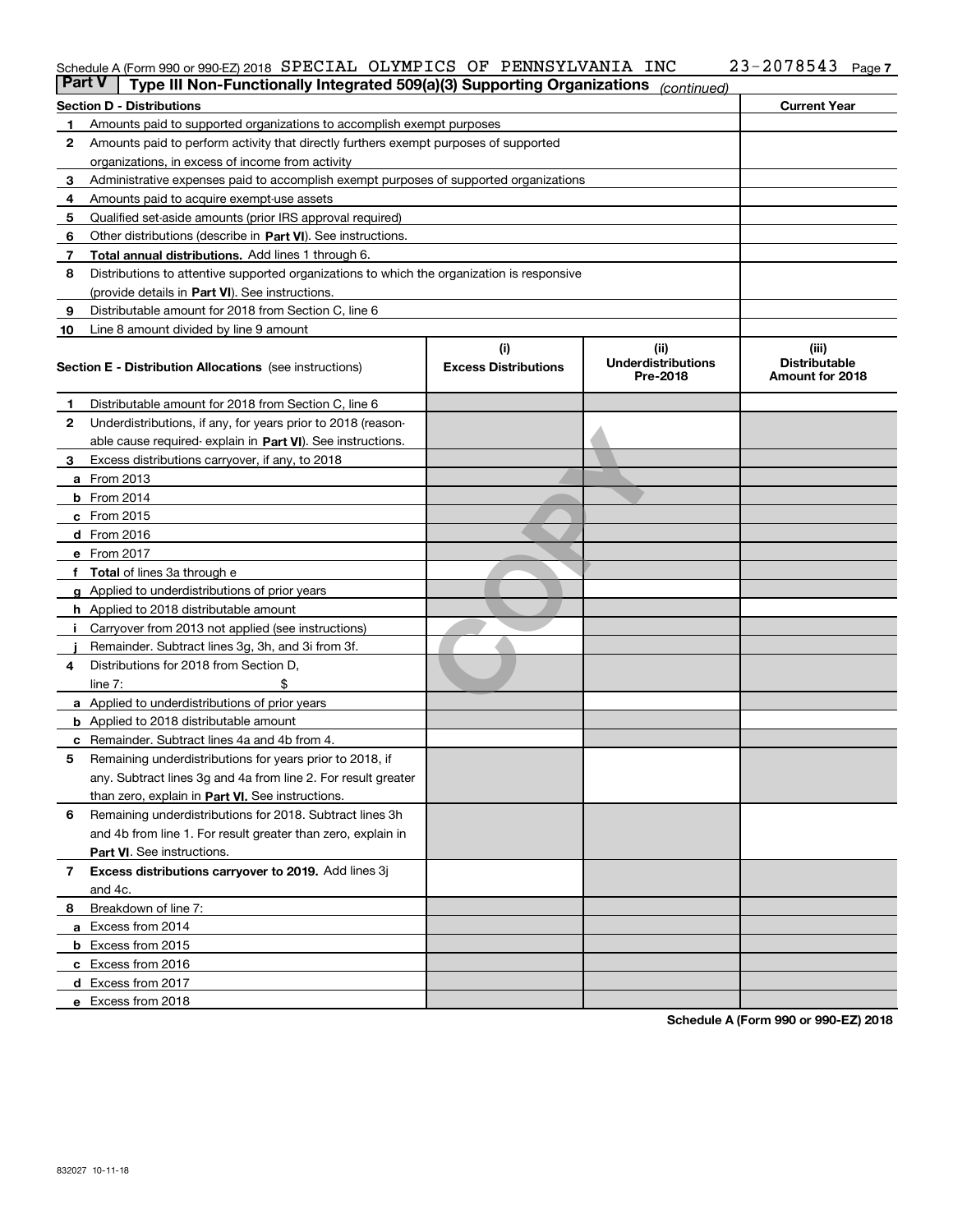| Schedule A (Form 990 or 990-EZ) 2018 SPECIAL OLYMPICS OF PENNSYLVANIA INC<br>Supplemental Information. Provide the explanations required by Part II, line 10; Part II, line 17a or 17b; Part III, line 12;<br>Part IV, Section A, lines 1, 2, 3b, 3c, 4b, 4c, 5a, 6, 9a, 9b, 9c, 11a, 11b, and 11c; Part IV, Section B, lines 1 and 2; Part IV, Section C,<br>line 1; Part IV, Section D, lines 2 and 3; Part IV, Section E, lines 1c, 2a, 2b, 3a, and 3b; Part V, line 1; Part V, Section B, line 1e; Part V,<br>Section D, lines 5, 6, and 8; and Part V, Section E, lines 2, 5, and 6. Also complete this part for any additional information.<br>(See instructions.) |                |  |  |  |  | $23 - 2078543$ Page 8 |  |
|--------------------------------------------------------------------------------------------------------------------------------------------------------------------------------------------------------------------------------------------------------------------------------------------------------------------------------------------------------------------------------------------------------------------------------------------------------------------------------------------------------------------------------------------------------------------------------------------------------------------------------------------------------------------------|----------------|--|--|--|--|-----------------------|--|
|                                                                                                                                                                                                                                                                                                                                                                                                                                                                                                                                                                                                                                                                          | <b>Part VI</b> |  |  |  |  |                       |  |
|                                                                                                                                                                                                                                                                                                                                                                                                                                                                                                                                                                                                                                                                          |                |  |  |  |  |                       |  |
|                                                                                                                                                                                                                                                                                                                                                                                                                                                                                                                                                                                                                                                                          |                |  |  |  |  |                       |  |
|                                                                                                                                                                                                                                                                                                                                                                                                                                                                                                                                                                                                                                                                          |                |  |  |  |  |                       |  |
|                                                                                                                                                                                                                                                                                                                                                                                                                                                                                                                                                                                                                                                                          |                |  |  |  |  |                       |  |
|                                                                                                                                                                                                                                                                                                                                                                                                                                                                                                                                                                                                                                                                          |                |  |  |  |  |                       |  |
|                                                                                                                                                                                                                                                                                                                                                                                                                                                                                                                                                                                                                                                                          |                |  |  |  |  |                       |  |
|                                                                                                                                                                                                                                                                                                                                                                                                                                                                                                                                                                                                                                                                          |                |  |  |  |  |                       |  |
|                                                                                                                                                                                                                                                                                                                                                                                                                                                                                                                                                                                                                                                                          |                |  |  |  |  |                       |  |
|                                                                                                                                                                                                                                                                                                                                                                                                                                                                                                                                                                                                                                                                          |                |  |  |  |  |                       |  |
|                                                                                                                                                                                                                                                                                                                                                                                                                                                                                                                                                                                                                                                                          |                |  |  |  |  |                       |  |
|                                                                                                                                                                                                                                                                                                                                                                                                                                                                                                                                                                                                                                                                          |                |  |  |  |  |                       |  |
|                                                                                                                                                                                                                                                                                                                                                                                                                                                                                                                                                                                                                                                                          |                |  |  |  |  |                       |  |
|                                                                                                                                                                                                                                                                                                                                                                                                                                                                                                                                                                                                                                                                          |                |  |  |  |  |                       |  |
|                                                                                                                                                                                                                                                                                                                                                                                                                                                                                                                                                                                                                                                                          |                |  |  |  |  |                       |  |
|                                                                                                                                                                                                                                                                                                                                                                                                                                                                                                                                                                                                                                                                          |                |  |  |  |  |                       |  |
|                                                                                                                                                                                                                                                                                                                                                                                                                                                                                                                                                                                                                                                                          |                |  |  |  |  |                       |  |
|                                                                                                                                                                                                                                                                                                                                                                                                                                                                                                                                                                                                                                                                          |                |  |  |  |  |                       |  |
|                                                                                                                                                                                                                                                                                                                                                                                                                                                                                                                                                                                                                                                                          |                |  |  |  |  |                       |  |
|                                                                                                                                                                                                                                                                                                                                                                                                                                                                                                                                                                                                                                                                          |                |  |  |  |  |                       |  |
|                                                                                                                                                                                                                                                                                                                                                                                                                                                                                                                                                                                                                                                                          |                |  |  |  |  |                       |  |
|                                                                                                                                                                                                                                                                                                                                                                                                                                                                                                                                                                                                                                                                          |                |  |  |  |  |                       |  |
|                                                                                                                                                                                                                                                                                                                                                                                                                                                                                                                                                                                                                                                                          |                |  |  |  |  |                       |  |
|                                                                                                                                                                                                                                                                                                                                                                                                                                                                                                                                                                                                                                                                          |                |  |  |  |  |                       |  |
|                                                                                                                                                                                                                                                                                                                                                                                                                                                                                                                                                                                                                                                                          |                |  |  |  |  |                       |  |
|                                                                                                                                                                                                                                                                                                                                                                                                                                                                                                                                                                                                                                                                          |                |  |  |  |  |                       |  |
|                                                                                                                                                                                                                                                                                                                                                                                                                                                                                                                                                                                                                                                                          |                |  |  |  |  |                       |  |
|                                                                                                                                                                                                                                                                                                                                                                                                                                                                                                                                                                                                                                                                          |                |  |  |  |  |                       |  |
|                                                                                                                                                                                                                                                                                                                                                                                                                                                                                                                                                                                                                                                                          |                |  |  |  |  |                       |  |
|                                                                                                                                                                                                                                                                                                                                                                                                                                                                                                                                                                                                                                                                          |                |  |  |  |  |                       |  |
|                                                                                                                                                                                                                                                                                                                                                                                                                                                                                                                                                                                                                                                                          |                |  |  |  |  |                       |  |
|                                                                                                                                                                                                                                                                                                                                                                                                                                                                                                                                                                                                                                                                          |                |  |  |  |  |                       |  |
|                                                                                                                                                                                                                                                                                                                                                                                                                                                                                                                                                                                                                                                                          |                |  |  |  |  |                       |  |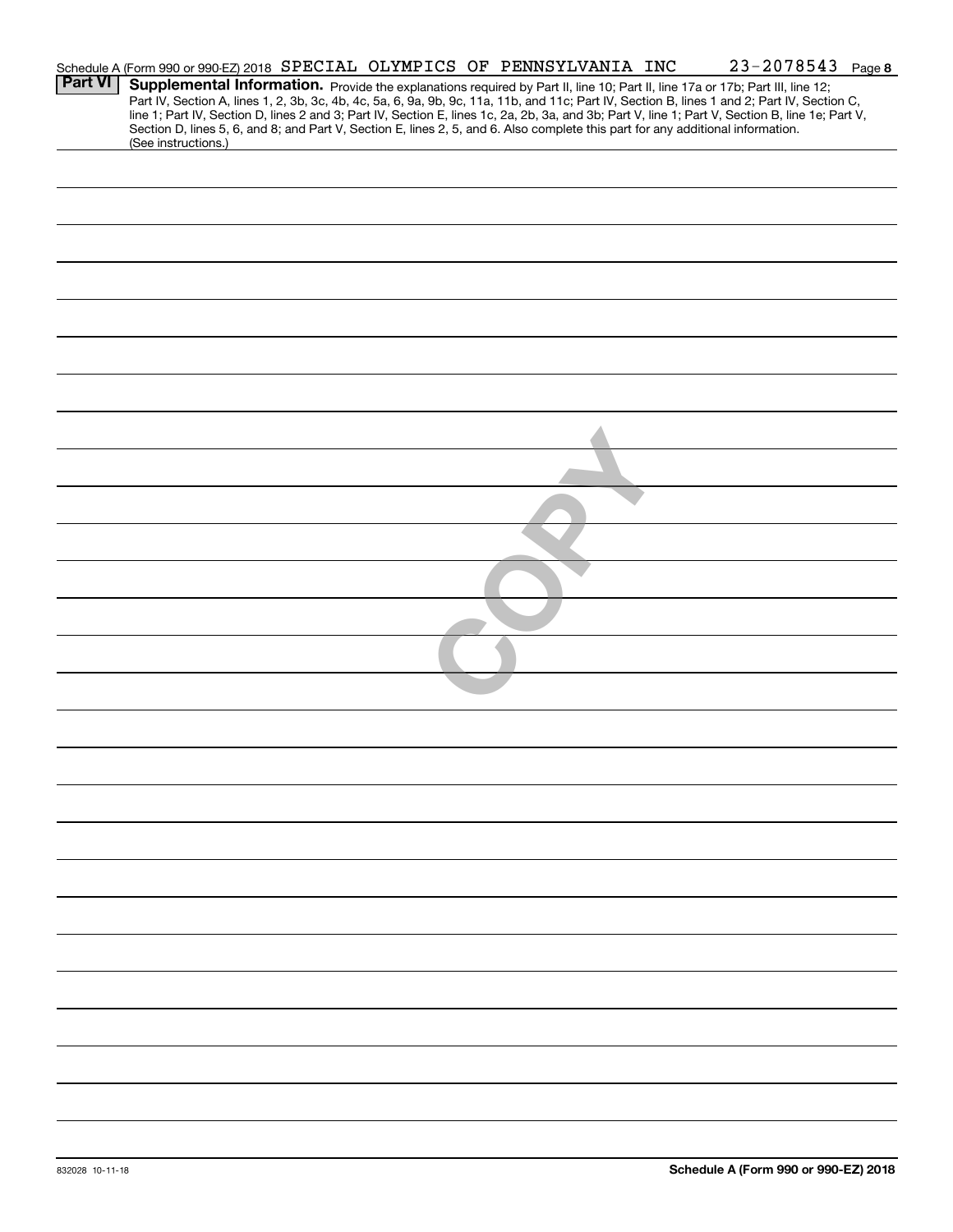## **Identification of Excess Contributions Included on Part II, Line 5 Schedule A 2018**

## **\*\* Do Not File \*\* \*\*\* Not Open to Public Inspection \*\*\***

| <b>Contributor's Name</b>                                 | <b>Total</b><br><b>Contributions</b> | <b>Excess</b><br>Contributions |
|-----------------------------------------------------------|--------------------------------------|--------------------------------|
| SHEETZ, INC.                                              | 2,184,309.                           | 1,442,511.                     |
| WAWA, INC.                                                | 1,250,556.                           | 508,758.                       |
|                                                           |                                      |                                |
|                                                           |                                      |                                |
|                                                           |                                      |                                |
|                                                           |                                      |                                |
|                                                           |                                      |                                |
|                                                           |                                      |                                |
|                                                           |                                      |                                |
|                                                           |                                      |                                |
|                                                           |                                      |                                |
|                                                           |                                      |                                |
|                                                           |                                      |                                |
|                                                           |                                      |                                |
|                                                           |                                      |                                |
|                                                           |                                      |                                |
|                                                           |                                      |                                |
|                                                           |                                      |                                |
|                                                           |                                      |                                |
|                                                           |                                      |                                |
|                                                           |                                      |                                |
|                                                           |                                      |                                |
|                                                           |                                      |                                |
| Total Excess Contributions to Schedule A, Part II, Line 5 |                                      | 1,951,269.                     |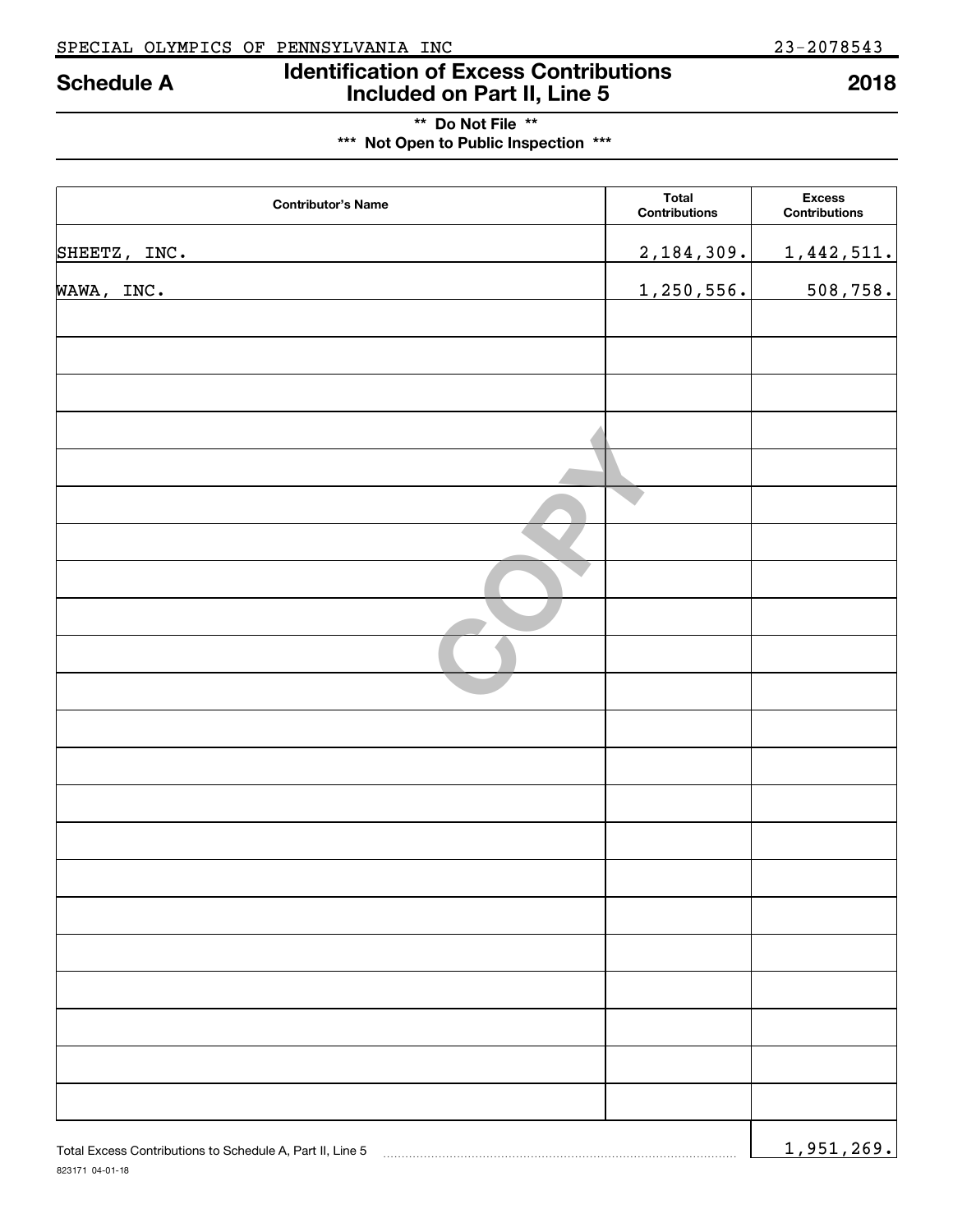Department of the Treasury Internal Revenue Service **(Form 990, 990-EZ, or 990-PF)** Name of the organization

## **Schedule B Schedule of Contributors**

**| Attach to Form 990, Form 990-EZ, or Form 990-PF. | Go to www.irs.gov/Form990 for the latest information.** OMB No. 1545-0047

**2018**

**Employer identification number**

| -2078543 |
|----------|
|----------|

|                                | SPECIAL OLYMPICS OF PENNSYLVANIA INC                                                                                                                                                                                                                                        | 23-2078543 |
|--------------------------------|-----------------------------------------------------------------------------------------------------------------------------------------------------------------------------------------------------------------------------------------------------------------------------|------------|
| Organization type (check one): |                                                                                                                                                                                                                                                                             |            |
| Filers of:                     | Section:                                                                                                                                                                                                                                                                    |            |
| Form 990 or 990-EZ             | $\boxed{\mathbf{X}}$ 501(c)( 3) (enter number) organization                                                                                                                                                                                                                 |            |
|                                | $4947(a)(1)$ nonexempt charitable trust not treated as a private foundation                                                                                                                                                                                                 |            |
|                                | 527 political organization                                                                                                                                                                                                                                                  |            |
| Form 990-PF                    | 501(c)(3) exempt private foundation                                                                                                                                                                                                                                         |            |
|                                | 4947(a)(1) nonexempt charitable trust treated as a private foundation                                                                                                                                                                                                       |            |
|                                | 501(c)(3) taxable private foundation                                                                                                                                                                                                                                        |            |
|                                | Check if your organization is covered by the General Rule or a Special Rule.                                                                                                                                                                                                |            |
|                                | Note: Only a section 501(c)(7), (8), or (10) organization can check boxes for both the General Rule and a Special Rule. See instructions.                                                                                                                                   |            |
| <b>General Rule</b>            |                                                                                                                                                                                                                                                                             |            |
|                                | For an organization filing Form 990, 990-EZ, or 990-PF that received, during the year, contributions totaling \$5,000 or more (in mor<br>property) from any one contributor. Complete Parts I and II. See instructions for determining a contributor's total contributions. |            |
| <b>Special Rules</b>           |                                                                                                                                                                                                                                                                             |            |
| x                              | For an organization described in section 501(c)(3) filing Form 990 or 990-EZ that met the 33 1/3% support test of the regulations un                                                                                                                                        |            |

#### **Special Rules**

any one contributor, during the year, total contributions of the greater of  $\,$  (1) \$5,000; or **(2)** 2% of the amount on (i) Form 990, Part VIII, line 1h;  $\boxed{\textbf{X}}$  For an organization described in section 501(c)(3) filing Form 990 or 990-EZ that met the 33 1/3% support test of the regulations under sections 509(a)(1) and 170(b)(1)(A)(vi), that checked Schedule A (Form 990 or 990-EZ), Part II, line 13, 16a, or 16b, and that received from or (ii) Form 990-EZ, line 1. Complete Parts I and II.

year, total contributions of more than \$1,000 *exclusively* for religious, charitable, scientific, literary, or educational purposes, or for the For an organization described in section 501(c)(7), (8), or (10) filing Form 990 or 990-EZ that received from any one contributor, during the prevention of cruelty to children or animals. Complete Parts I (entering "N/A" in column (b) instead of the contributor name and address), II, and III.  $\mathcal{L}^{\text{max}}$ 

purpose. Don't complete any of the parts unless the **General Rule** applies to this organization because it received *nonexclusively* year, contributions <sub>exclusively</sub> for religious, charitable, etc., purposes, but no such contributions totaled more than \$1,000. If this box is checked, enter here the total contributions that were received during the year for an  $\;$ exclusively religious, charitable, etc., For an organization described in section 501(c)(7), (8), or (10) filing Form 990 or 990-EZ that received from any one contributor, during the religious, charitable, etc., contributions totaling \$5,000 or more during the year  $\Box$ — $\Box$   $\Box$  $\mathcal{L}^{\text{max}}$ 

**Caution:**  An organization that isn't covered by the General Rule and/or the Special Rules doesn't file Schedule B (Form 990, 990-EZ, or 990-PF),  **must** but it answer "No" on Part IV, line 2, of its Form 990; or check the box on line H of its Form 990-EZ or on its Form 990-PF, Part I, line 2, to certify that it doesn't meet the filing requirements of Schedule B (Form 990, 990-EZ, or 990-PF).

**For Paperwork Reduction Act Notice, see the instructions for Form 990, 990-EZ, or 990-PF. Schedule B (Form 990, 990-EZ, or 990-PF) (2018)** LHA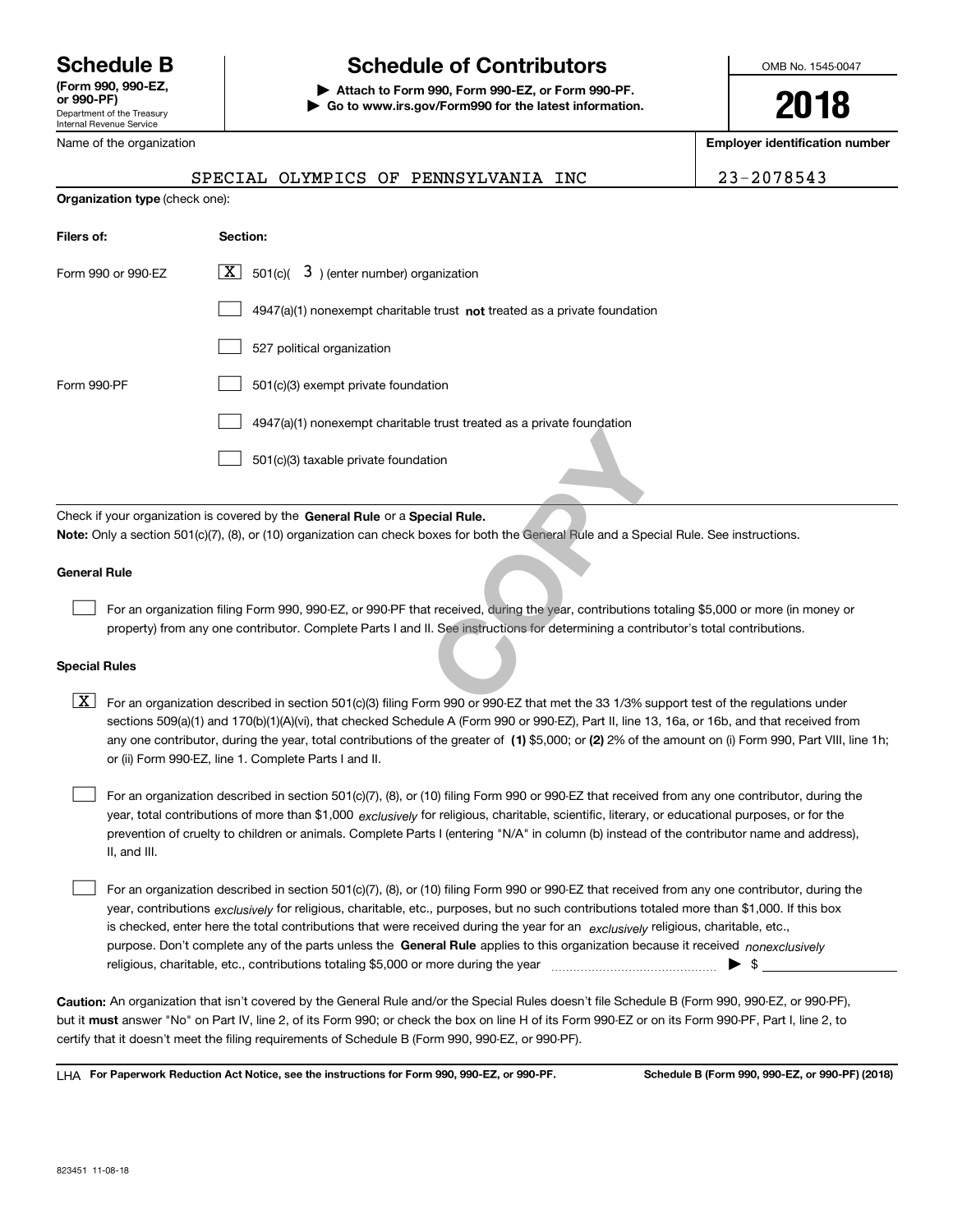Name of organization

**Employer identification number**

#### SPECIAL OLYMPICS OF PENNSYLVANIA INC 23-2078543

Chedule B (Form 990, 990-EZ, or 990-PF) (2018)<br>
lame of organization<br> **23-2078543**<br> **23-2078543**<br> **23-2078543**<br> **Part I Contributors** (see instructions). Use duplicate copies of Part I if additional space is needed.

| (a)<br>No. | (b)<br>Name, address, and ZIP + 4                          | (c)<br><b>Total contributions</b> | (d)<br>Type of contribution                                                                                 |
|------------|------------------------------------------------------------|-----------------------------------|-------------------------------------------------------------------------------------------------------------|
| 1          | SHEETZ, INC.<br>5700 6TH AVE<br>ALTOONA, PA 16602-1111     | 507,091.<br>$\mathrm{\$}$         | $\boxed{\text{X}}$<br>Person<br>Payroll<br>Noncash<br>(Complete Part II for<br>noncash contributions.)      |
| (a)<br>No. | (b)<br>Name, address, and ZIP + 4                          | (c)<br><b>Total contributions</b> | (d)<br>Type of contribution                                                                                 |
| 2          | WAWA, INC.<br>260 W. BALTIMORE PIKE<br>WAWA, PA 19063-5620 | 268,716.<br>\$                    | $\overline{\mathbf{X}}$<br>Person<br>Payroll<br>Noncash<br>(Complete Part II for<br>noncash contributions.) |
| (a)<br>No. | (b)<br>Name, address, and ZIP + 4                          | (c)<br><b>Total contributions</b> | (d)<br>Type of contribution                                                                                 |
|            |                                                            | $$\tilde{}}$                      | Person<br>Payroll<br>Noncash<br>(Complete Part II for<br>noncash contributions.)                            |
| (a)<br>No. | (b)<br>Name, address, and ZIP + 4                          | (c)<br><b>Total contributions</b> | (d)<br>Type of contribution                                                                                 |
|            |                                                            | $\frac{1}{2}$                     | Person<br>Payroll<br>Noncash<br>(Complete Part II for<br>noncash contributions.)                            |
| (a)<br>No. | (b)<br>Name, address, and ZIP + 4                          | (c)<br><b>Total contributions</b> | (d)<br>Type of contribution                                                                                 |
|            |                                                            | \$                                | Person<br>Payroll<br>Noncash<br>(Complete Part II for<br>noncash contributions.)                            |
| (a)<br>No. | (b)<br>Name, address, and ZIP + 4                          | (c)<br><b>Total contributions</b> | (d)<br>Type of contribution                                                                                 |
|            |                                                            | \$                                | Person<br>Payroll<br>Noncash<br>(Complete Part II for<br>noncash contributions.)                            |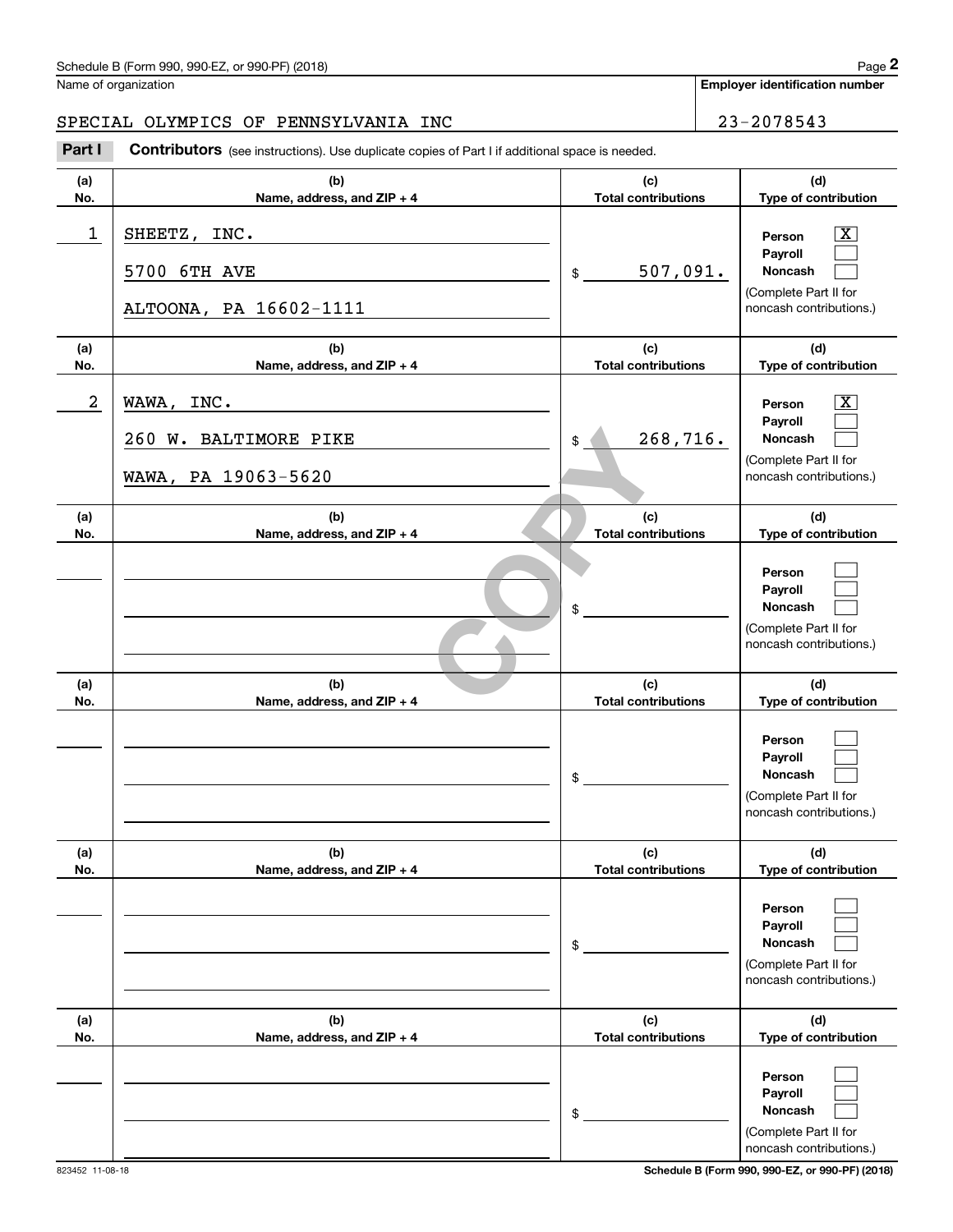**Employer identification number**

SPECIAL OLYMPICS OF PENNSYLVANIA INC 23-2078543

(see instructions). Use duplicate copies of Part II if additional space is needed.<br> **23-2078543**<br> **23-2078543**<br> **Part II Noncash Property** (see instructions). Use duplicate copies of Part II if additional space is needed

| (a)<br>No.<br>from<br>Part I | (b)<br>Description of noncash property given | (c)<br>FMV (or estimate)<br>(See instructions.) | (d)<br>Date received |
|------------------------------|----------------------------------------------|-------------------------------------------------|----------------------|
|                              |                                              | $$\overbrace{\hspace{2.5cm}}$                   |                      |
| (a)<br>No.<br>from<br>Part I | (b)<br>Description of noncash property given | (c)<br>FMV (or estimate)<br>(See instructions.) | (d)<br>Date received |
|                              |                                              | $$\mathbb{S}$$                                  |                      |
| (a)<br>No.<br>from<br>Part I | (b)<br>Description of noncash property given | (c)<br>FMV (or estimate)<br>(See instructions.) | (d)<br>Date received |
|                              |                                              | $\sim$                                          |                      |
| (a)<br>No.<br>from<br>Part I | (b)<br>Description of noncash property given | (c)<br>FMV (or estimate)<br>(See instructions.) | (d)<br>Date received |
|                              |                                              | $\mathfrak s$                                   |                      |
| (a)<br>No.<br>from<br>Part I | (b)<br>Description of noncash property given | (c)<br>FMV (or estimate)<br>(See instructions.) | (d)<br>Date received |
|                              |                                              | \$                                              |                      |
| (a)<br>No.<br>from<br>Part I | (b)<br>Description of noncash property given | (c)<br>FMV (or estimate)<br>(See instructions.) | (d)<br>Date received |
|                              |                                              | \$                                              |                      |
|                              |                                              |                                                 |                      |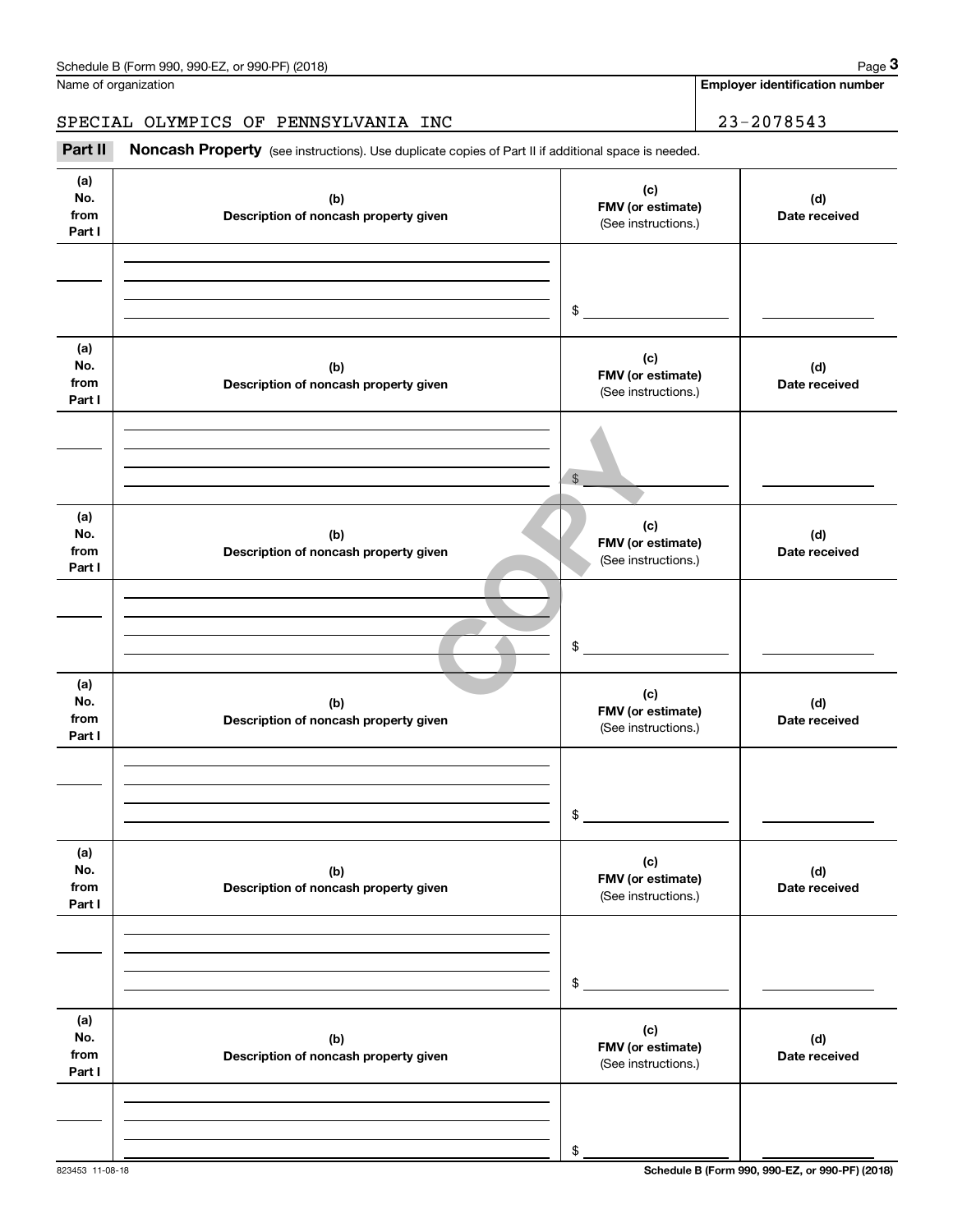|                           | Schedule B (Form 990, 990-EZ, or 990-PF) (2018)                                                                                                                                                                                 |                      | Page 4                                                                                                                                                         |  |  |  |  |
|---------------------------|---------------------------------------------------------------------------------------------------------------------------------------------------------------------------------------------------------------------------------|----------------------|----------------------------------------------------------------------------------------------------------------------------------------------------------------|--|--|--|--|
|                           | Name of organization                                                                                                                                                                                                            |                      | <b>Employer identification number</b>                                                                                                                          |  |  |  |  |
|                           | SPECIAL OLYMPICS OF PENNSYLVANIA INC                                                                                                                                                                                            |                      | 23-2078543                                                                                                                                                     |  |  |  |  |
| Part III                  | from any one contributor. Complete columns (a) through (e) and the following line entry. For organizations                                                                                                                      |                      | Exclusively religious, charitable, etc., contributions to organizations described in section 501(c)(7), (8), or (10) that total more than \$1,000 for the year |  |  |  |  |
|                           | completing Part III, enter the total of exclusively religious, charitable, etc., contributions of \$1,000 or less for the year. (Enter this info. once.) \\$<br>Use duplicate copies of Part III if additional space is needed. |                      |                                                                                                                                                                |  |  |  |  |
| (a) No.<br>from           | (b) Purpose of gift                                                                                                                                                                                                             |                      |                                                                                                                                                                |  |  |  |  |
| Part I                    |                                                                                                                                                                                                                                 | (c) Use of gift      | (d) Description of how gift is held                                                                                                                            |  |  |  |  |
|                           |                                                                                                                                                                                                                                 | (e) Transfer of gift |                                                                                                                                                                |  |  |  |  |
|                           | Transferee's name, address, and ZIP + 4                                                                                                                                                                                         |                      | Relationship of transferor to transferee                                                                                                                       |  |  |  |  |
| (a) No.<br>from<br>Part I | (b) Purpose of gift                                                                                                                                                                                                             | (c) Use of gift      | (d) Description of how gift is held                                                                                                                            |  |  |  |  |
|                           | (e) Transfer of gift                                                                                                                                                                                                            |                      |                                                                                                                                                                |  |  |  |  |
|                           | Transferee's name, address, and ZIP + 4                                                                                                                                                                                         |                      | Relationship of transferor to transferee                                                                                                                       |  |  |  |  |
| (a) No.<br>from<br>Part I | (b) Purpose of gift                                                                                                                                                                                                             | (c) Use of gift      | (d) Description of how gift is held                                                                                                                            |  |  |  |  |
|                           | Transferee's name, address, and $ZIP + 4$                                                                                                                                                                                       | (e) Transfer of gift | Relationship of transferor to transferee                                                                                                                       |  |  |  |  |
|                           |                                                                                                                                                                                                                                 |                      |                                                                                                                                                                |  |  |  |  |
| (a) No.<br>from<br>Part I | (b) Purpose of gift                                                                                                                                                                                                             | (c) Use of gift      | (d) Description of how gift is held                                                                                                                            |  |  |  |  |
|                           |                                                                                                                                                                                                                                 | (e) Transfer of gift |                                                                                                                                                                |  |  |  |  |
|                           | Transferee's name, address, and $ZIP + 4$                                                                                                                                                                                       |                      | Relationship of transferor to transferee                                                                                                                       |  |  |  |  |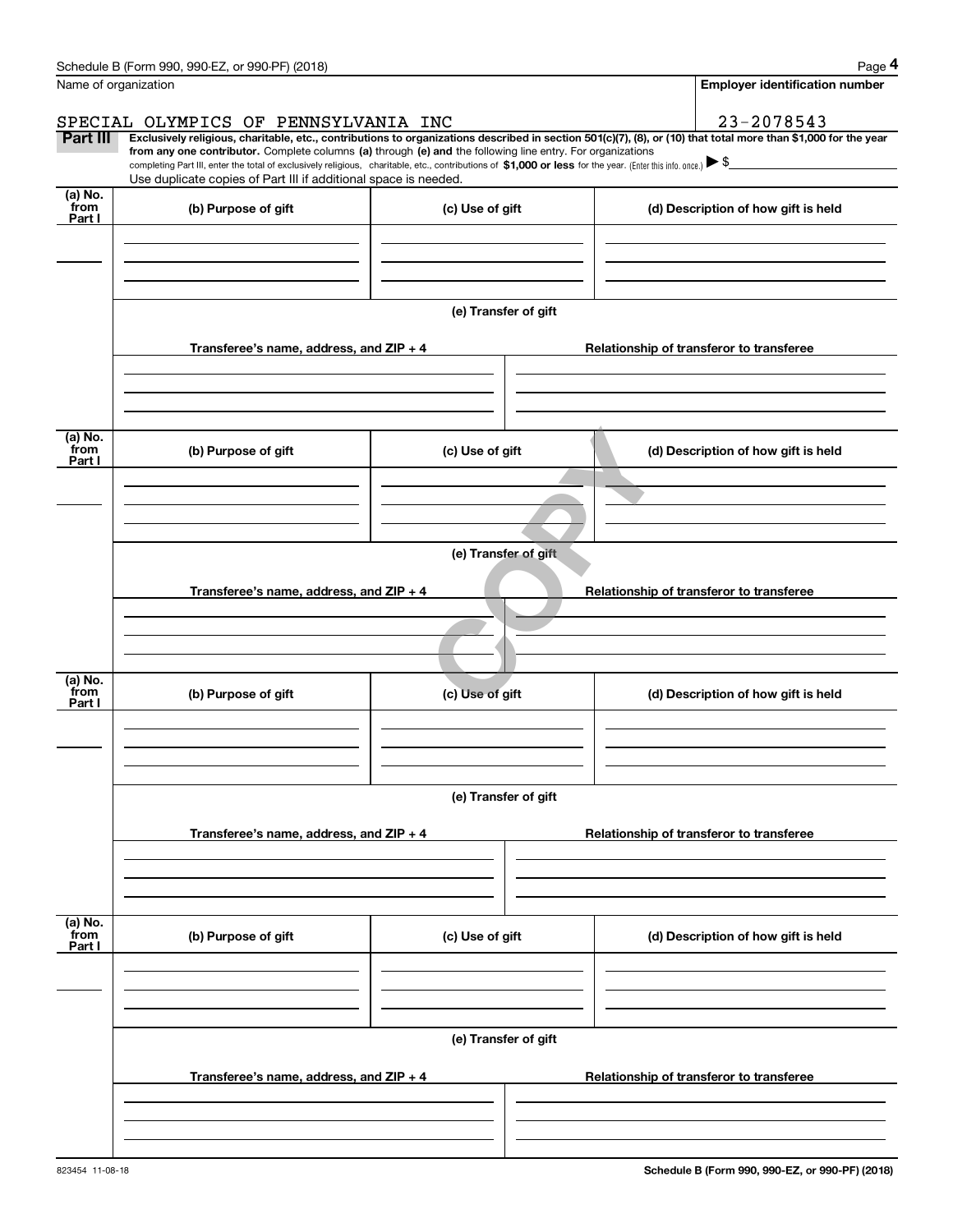| <b>SCHEDULE C</b>                                                                                                                                                                                                                                                             | <b>Political Campaign and Lobbying Activities</b>                                                                                                                 |                                                                                                                                                                                                                                                                                               |         |                                                                             |                          |                                                                                                                                                             |  |  |  |  |
|-------------------------------------------------------------------------------------------------------------------------------------------------------------------------------------------------------------------------------------------------------------------------------|-------------------------------------------------------------------------------------------------------------------------------------------------------------------|-----------------------------------------------------------------------------------------------------------------------------------------------------------------------------------------------------------------------------------------------------------------------------------------------|---------|-----------------------------------------------------------------------------|--------------------------|-------------------------------------------------------------------------------------------------------------------------------------------------------------|--|--|--|--|
| (Form 990 or 990-EZ)                                                                                                                                                                                                                                                          | For Organizations Exempt From Income Tax Under section 501(c) and section 527                                                                                     |                                                                                                                                                                                                                                                                                               |         |                                                                             |                          |                                                                                                                                                             |  |  |  |  |
|                                                                                                                                                                                                                                                                               |                                                                                                                                                                   |                                                                                                                                                                                                                                                                                               |         |                                                                             |                          | <b>Open to Public</b>                                                                                                                                       |  |  |  |  |
| Department of the Treasury<br>Internal Revenue Service                                                                                                                                                                                                                        | ▶ Complete if the organization is described below. ▶ Attach to Form 990 or Form 990-EZ.<br>Go to www.irs.gov/Form990 for instructions and the latest information. |                                                                                                                                                                                                                                                                                               |         |                                                                             |                          |                                                                                                                                                             |  |  |  |  |
| If the organization answered "Yes," on Form 990, Part IV, line 3, or Form 990-EZ, Part V, line 46 (Political Campaign Activities), then                                                                                                                                       |                                                                                                                                                                   |                                                                                                                                                                                                                                                                                               |         |                                                                             |                          |                                                                                                                                                             |  |  |  |  |
|                                                                                                                                                                                                                                                                               |                                                                                                                                                                   | • Section 501(c)(3) organizations: Complete Parts I-A and B. Do not complete Part I-C.                                                                                                                                                                                                        |         |                                                                             |                          |                                                                                                                                                             |  |  |  |  |
|                                                                                                                                                                                                                                                                               |                                                                                                                                                                   | • Section 501(c) (other than section 501(c)(3)) organizations: Complete Parts I-A and C below. Do not complete Part I-B.                                                                                                                                                                      |         |                                                                             |                          |                                                                                                                                                             |  |  |  |  |
|                                                                                                                                                                                                                                                                               | • Section 527 organizations: Complete Part I-A only.                                                                                                              |                                                                                                                                                                                                                                                                                               |         |                                                                             |                          |                                                                                                                                                             |  |  |  |  |
| If the organization answered "Yes," on Form 990, Part IV, line 4, or Form 990-EZ, Part VI, line 47 (Lobbying Activities), then<br>• Section 501(c)(3) organizations that have filed Form 5768 (election under section 501(h)): Complete Part II-A. Do not complete Part II-B. |                                                                                                                                                                   |                                                                                                                                                                                                                                                                                               |         |                                                                             |                          |                                                                                                                                                             |  |  |  |  |
|                                                                                                                                                                                                                                                                               |                                                                                                                                                                   | • Section 501(c)(3) organizations that have NOT filed Form 5768 (election under section 501(h)): Complete Part II-B. Do not complete Part II-A.                                                                                                                                               |         |                                                                             |                          |                                                                                                                                                             |  |  |  |  |
| Tax) (see separate instructions), then                                                                                                                                                                                                                                        |                                                                                                                                                                   | If the organization answered "Yes," on Form 990, Part IV, line 5 (Proxy Tax) (see separate instructions) or Form 990-EZ, Part V, line 35c (Proxy                                                                                                                                              |         |                                                                             |                          |                                                                                                                                                             |  |  |  |  |
| Name of organization                                                                                                                                                                                                                                                          |                                                                                                                                                                   | • Section 501(c)(4), (5), or (6) organizations: Complete Part III.                                                                                                                                                                                                                            |         |                                                                             |                          |                                                                                                                                                             |  |  |  |  |
|                                                                                                                                                                                                                                                                               |                                                                                                                                                                   | SPECIAL OLYMPICS OF PENNSYLVANIA INC                                                                                                                                                                                                                                                          |         |                                                                             |                          | <b>Employer identification number</b><br>23-2078543                                                                                                         |  |  |  |  |
| Part I-A                                                                                                                                                                                                                                                                      |                                                                                                                                                                   | Complete if the organization is exempt under section 501(c) or is a section 527 organization.                                                                                                                                                                                                 |         |                                                                             |                          |                                                                                                                                                             |  |  |  |  |
|                                                                                                                                                                                                                                                                               |                                                                                                                                                                   |                                                                                                                                                                                                                                                                                               |         |                                                                             |                          |                                                                                                                                                             |  |  |  |  |
| 1.                                                                                                                                                                                                                                                                            |                                                                                                                                                                   | Provide a description of the organization's direct and indirect political campaign activities in Part IV.                                                                                                                                                                                     |         |                                                                             |                          |                                                                                                                                                             |  |  |  |  |
| Political campaign activity expenditures<br>2                                                                                                                                                                                                                                 |                                                                                                                                                                   |                                                                                                                                                                                                                                                                                               |         |                                                                             | $\triangleright$ \$      |                                                                                                                                                             |  |  |  |  |
| Volunteer hours for political campaign activities<br>З                                                                                                                                                                                                                        |                                                                                                                                                                   |                                                                                                                                                                                                                                                                                               |         |                                                                             |                          |                                                                                                                                                             |  |  |  |  |
| Part I-B                                                                                                                                                                                                                                                                      |                                                                                                                                                                   | Complete if the organization is exempt under section 501(c)(3).                                                                                                                                                                                                                               |         |                                                                             |                          |                                                                                                                                                             |  |  |  |  |
|                                                                                                                                                                                                                                                                               |                                                                                                                                                                   | 1 Enter the amount of any excise tax incurred by the organization under section 4955                                                                                                                                                                                                          |         | <b>Designations</b>                                                         | $\blacktriangleright$ \$ |                                                                                                                                                             |  |  |  |  |
| 2                                                                                                                                                                                                                                                                             |                                                                                                                                                                   | Enter the amount of any excise tax incurred by organization managers under section 4955                                                                                                                                                                                                       |         | $\begin{array}{c}\n\bullet \\ \bullet \\ \bullet \\ \bullet\n\end{array}$   |                          |                                                                                                                                                             |  |  |  |  |
| з                                                                                                                                                                                                                                                                             |                                                                                                                                                                   | If the organization incurred a section 4955 tax, did it file Form 4720 for this year?                                                                                                                                                                                                         |         |                                                                             |                          | <b>Yes</b><br>No                                                                                                                                            |  |  |  |  |
|                                                                                                                                                                                                                                                                               |                                                                                                                                                                   |                                                                                                                                                                                                                                                                                               |         |                                                                             |                          | Yes<br>No                                                                                                                                                   |  |  |  |  |
| <b>b</b> If "Yes," describe in Part IV.                                                                                                                                                                                                                                       |                                                                                                                                                                   |                                                                                                                                                                                                                                                                                               |         |                                                                             |                          |                                                                                                                                                             |  |  |  |  |
| Part I-C                                                                                                                                                                                                                                                                      |                                                                                                                                                                   | Complete if the organization is exempt under section 501(c), except section 501(c)(3).                                                                                                                                                                                                        |         |                                                                             |                          |                                                                                                                                                             |  |  |  |  |
|                                                                                                                                                                                                                                                                               |                                                                                                                                                                   | 1 Enter the amount directly expended by the filing organization for section 527 exempt function activities<br>Enter the amount of the filing organization's funds contributed to other organizations for section 527                                                                          |         |                                                                             | $\blacktriangleright$ \$ |                                                                                                                                                             |  |  |  |  |
| 2<br>exempt function activities                                                                                                                                                                                                                                               |                                                                                                                                                                   |                                                                                                                                                                                                                                                                                               |         |                                                                             | $\blacktriangleright$ \$ |                                                                                                                                                             |  |  |  |  |
| З                                                                                                                                                                                                                                                                             |                                                                                                                                                                   | Total exempt function expenditures. Add lines 1 and 2. Enter here and on Form 1120-POL,                                                                                                                                                                                                       |         |                                                                             |                          |                                                                                                                                                             |  |  |  |  |
|                                                                                                                                                                                                                                                                               |                                                                                                                                                                   |                                                                                                                                                                                                                                                                                               |         |                                                                             | $\blacktriangleright$ \$ |                                                                                                                                                             |  |  |  |  |
|                                                                                                                                                                                                                                                                               |                                                                                                                                                                   | Did the filing organization file Form 1120-POL for this year?                                                                                                                                                                                                                                 |         |                                                                             |                          | Yes<br><b>No</b>                                                                                                                                            |  |  |  |  |
| 5                                                                                                                                                                                                                                                                             |                                                                                                                                                                   | Enter the names, addresses and employer identification number (EIN) of all section 527 political organizations to which the filing organization                                                                                                                                               |         |                                                                             |                          |                                                                                                                                                             |  |  |  |  |
|                                                                                                                                                                                                                                                                               |                                                                                                                                                                   | made payments. For each organization listed, enter the amount paid from the filing organization's funds. Also enter the amount of political<br>contributions received that were promptly and directly delivered to a separate political organization, such as a separate segregated fund or a |         |                                                                             |                          |                                                                                                                                                             |  |  |  |  |
|                                                                                                                                                                                                                                                                               |                                                                                                                                                                   | political action committee (PAC). If additional space is needed, provide information in Part IV.                                                                                                                                                                                              |         |                                                                             |                          |                                                                                                                                                             |  |  |  |  |
| (a) Name                                                                                                                                                                                                                                                                      |                                                                                                                                                                   | (b) Address                                                                                                                                                                                                                                                                                   | (c) EIN | (d) Amount paid from<br>filing organization's<br>funds. If none, enter -0-. |                          | (e) Amount of political<br>contributions received and<br>promptly and directly<br>delivered to a separate<br>political organization.<br>If none, enter -0-. |  |  |  |  |
|                                                                                                                                                                                                                                                                               |                                                                                                                                                                   |                                                                                                                                                                                                                                                                                               |         |                                                                             |                          |                                                                                                                                                             |  |  |  |  |
|                                                                                                                                                                                                                                                                               |                                                                                                                                                                   |                                                                                                                                                                                                                                                                                               |         |                                                                             |                          |                                                                                                                                                             |  |  |  |  |
|                                                                                                                                                                                                                                                                               |                                                                                                                                                                   |                                                                                                                                                                                                                                                                                               |         |                                                                             |                          |                                                                                                                                                             |  |  |  |  |
|                                                                                                                                                                                                                                                                               |                                                                                                                                                                   |                                                                                                                                                                                                                                                                                               |         |                                                                             |                          |                                                                                                                                                             |  |  |  |  |
|                                                                                                                                                                                                                                                                               |                                                                                                                                                                   |                                                                                                                                                                                                                                                                                               |         |                                                                             |                          |                                                                                                                                                             |  |  |  |  |
|                                                                                                                                                                                                                                                                               |                                                                                                                                                                   |                                                                                                                                                                                                                                                                                               |         |                                                                             |                          |                                                                                                                                                             |  |  |  |  |

**For Paperwork Reduction Act Notice, see the Instructions for Form 990 or 990-EZ. Schedule C (Form 990 or 990-EZ) 2018** LHA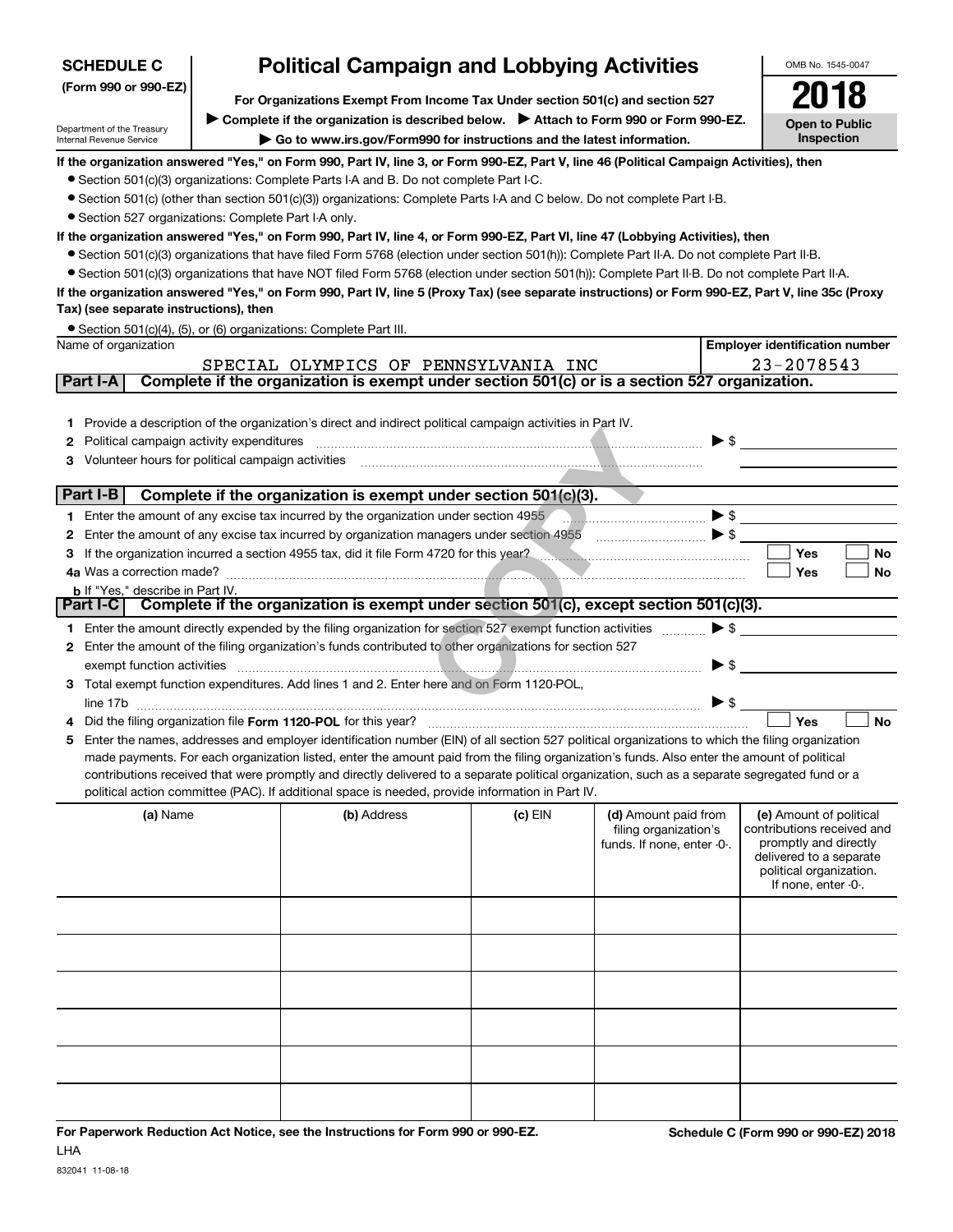|                                            |                                                                                                                                          |                                                                                                                                                                                                                                                                                                                                                                                              |                                                                                                                                                                                                                                                                                                                                                                                                                                                                                                                                                                                                                                                                 | 23-2078543 Page 2                                                                                                                                                                                                                                                                                                                                                                                                                      |
|--------------------------------------------|------------------------------------------------------------------------------------------------------------------------------------------|----------------------------------------------------------------------------------------------------------------------------------------------------------------------------------------------------------------------------------------------------------------------------------------------------------------------------------------------------------------------------------------------|-----------------------------------------------------------------------------------------------------------------------------------------------------------------------------------------------------------------------------------------------------------------------------------------------------------------------------------------------------------------------------------------------------------------------------------------------------------------------------------------------------------------------------------------------------------------------------------------------------------------------------------------------------------------|----------------------------------------------------------------------------------------------------------------------------------------------------------------------------------------------------------------------------------------------------------------------------------------------------------------------------------------------------------------------------------------------------------------------------------------|
|                                            |                                                                                                                                          |                                                                                                                                                                                                                                                                                                                                                                                              |                                                                                                                                                                                                                                                                                                                                                                                                                                                                                                                                                                                                                                                                 |                                                                                                                                                                                                                                                                                                                                                                                                                                        |
|                                            |                                                                                                                                          |                                                                                                                                                                                                                                                                                                                                                                                              |                                                                                                                                                                                                                                                                                                                                                                                                                                                                                                                                                                                                                                                                 |                                                                                                                                                                                                                                                                                                                                                                                                                                        |
|                                            |                                                                                                                                          |                                                                                                                                                                                                                                                                                                                                                                                              |                                                                                                                                                                                                                                                                                                                                                                                                                                                                                                                                                                                                                                                                 |                                                                                                                                                                                                                                                                                                                                                                                                                                        |
|                                            |                                                                                                                                          |                                                                                                                                                                                                                                                                                                                                                                                              | (a) Filing<br>organization's<br>totals                                                                                                                                                                                                                                                                                                                                                                                                                                                                                                                                                                                                                          | (b) Affiliated group<br>totals                                                                                                                                                                                                                                                                                                                                                                                                         |
|                                            |                                                                                                                                          |                                                                                                                                                                                                                                                                                                                                                                                              |                                                                                                                                                                                                                                                                                                                                                                                                                                                                                                                                                                                                                                                                 |                                                                                                                                                                                                                                                                                                                                                                                                                                        |
|                                            |                                                                                                                                          |                                                                                                                                                                                                                                                                                                                                                                                              |                                                                                                                                                                                                                                                                                                                                                                                                                                                                                                                                                                                                                                                                 |                                                                                                                                                                                                                                                                                                                                                                                                                                        |
|                                            |                                                                                                                                          |                                                                                                                                                                                                                                                                                                                                                                                              |                                                                                                                                                                                                                                                                                                                                                                                                                                                                                                                                                                                                                                                                 |                                                                                                                                                                                                                                                                                                                                                                                                                                        |
|                                            |                                                                                                                                          |                                                                                                                                                                                                                                                                                                                                                                                              |                                                                                                                                                                                                                                                                                                                                                                                                                                                                                                                                                                                                                                                                 |                                                                                                                                                                                                                                                                                                                                                                                                                                        |
|                                            |                                                                                                                                          |                                                                                                                                                                                                                                                                                                                                                                                              |                                                                                                                                                                                                                                                                                                                                                                                                                                                                                                                                                                                                                                                                 |                                                                                                                                                                                                                                                                                                                                                                                                                                        |
|                                            |                                                                                                                                          |                                                                                                                                                                                                                                                                                                                                                                                              |                                                                                                                                                                                                                                                                                                                                                                                                                                                                                                                                                                                                                                                                 |                                                                                                                                                                                                                                                                                                                                                                                                                                        |
|                                            |                                                                                                                                          |                                                                                                                                                                                                                                                                                                                                                                                              |                                                                                                                                                                                                                                                                                                                                                                                                                                                                                                                                                                                                                                                                 |                                                                                                                                                                                                                                                                                                                                                                                                                                        |
|                                            |                                                                                                                                          |                                                                                                                                                                                                                                                                                                                                                                                              |                                                                                                                                                                                                                                                                                                                                                                                                                                                                                                                                                                                                                                                                 |                                                                                                                                                                                                                                                                                                                                                                                                                                        |
|                                            |                                                                                                                                          |                                                                                                                                                                                                                                                                                                                                                                                              |                                                                                                                                                                                                                                                                                                                                                                                                                                                                                                                                                                                                                                                                 |                                                                                                                                                                                                                                                                                                                                                                                                                                        |
|                                            |                                                                                                                                          |                                                                                                                                                                                                                                                                                                                                                                                              |                                                                                                                                                                                                                                                                                                                                                                                                                                                                                                                                                                                                                                                                 |                                                                                                                                                                                                                                                                                                                                                                                                                                        |
|                                            |                                                                                                                                          |                                                                                                                                                                                                                                                                                                                                                                                              |                                                                                                                                                                                                                                                                                                                                                                                                                                                                                                                                                                                                                                                                 |                                                                                                                                                                                                                                                                                                                                                                                                                                        |
|                                            |                                                                                                                                          |                                                                                                                                                                                                                                                                                                                                                                                              |                                                                                                                                                                                                                                                                                                                                                                                                                                                                                                                                                                                                                                                                 |                                                                                                                                                                                                                                                                                                                                                                                                                                        |
|                                            |                                                                                                                                          |                                                                                                                                                                                                                                                                                                                                                                                              |                                                                                                                                                                                                                                                                                                                                                                                                                                                                                                                                                                                                                                                                 |                                                                                                                                                                                                                                                                                                                                                                                                                                        |
|                                            |                                                                                                                                          |                                                                                                                                                                                                                                                                                                                                                                                              |                                                                                                                                                                                                                                                                                                                                                                                                                                                                                                                                                                                                                                                                 |                                                                                                                                                                                                                                                                                                                                                                                                                                        |
|                                            |                                                                                                                                          |                                                                                                                                                                                                                                                                                                                                                                                              |                                                                                                                                                                                                                                                                                                                                                                                                                                                                                                                                                                                                                                                                 |                                                                                                                                                                                                                                                                                                                                                                                                                                        |
|                                            |                                                                                                                                          |                                                                                                                                                                                                                                                                                                                                                                                              |                                                                                                                                                                                                                                                                                                                                                                                                                                                                                                                                                                                                                                                                 |                                                                                                                                                                                                                                                                                                                                                                                                                                        |
|                                            |                                                                                                                                          |                                                                                                                                                                                                                                                                                                                                                                                              |                                                                                                                                                                                                                                                                                                                                                                                                                                                                                                                                                                                                                                                                 |                                                                                                                                                                                                                                                                                                                                                                                                                                        |
|                                            |                                                                                                                                          |                                                                                                                                                                                                                                                                                                                                                                                              |                                                                                                                                                                                                                                                                                                                                                                                                                                                                                                                                                                                                                                                                 | Yes<br>No                                                                                                                                                                                                                                                                                                                                                                                                                              |
|                                            |                                                                                                                                          |                                                                                                                                                                                                                                                                                                                                                                                              |                                                                                                                                                                                                                                                                                                                                                                                                                                                                                                                                                                                                                                                                 |                                                                                                                                                                                                                                                                                                                                                                                                                                        |
|                                            |                                                                                                                                          |                                                                                                                                                                                                                                                                                                                                                                                              |                                                                                                                                                                                                                                                                                                                                                                                                                                                                                                                                                                                                                                                                 |                                                                                                                                                                                                                                                                                                                                                                                                                                        |
|                                            | $(b)$ 2016                                                                                                                               | $(c)$ 2017                                                                                                                                                                                                                                                                                                                                                                                   | $(d)$ 2018                                                                                                                                                                                                                                                                                                                                                                                                                                                                                                                                                                                                                                                      | (e) Total                                                                                                                                                                                                                                                                                                                                                                                                                              |
|                                            |                                                                                                                                          |                                                                                                                                                                                                                                                                                                                                                                                              |                                                                                                                                                                                                                                                                                                                                                                                                                                                                                                                                                                                                                                                                 |                                                                                                                                                                                                                                                                                                                                                                                                                                        |
|                                            |                                                                                                                                          |                                                                                                                                                                                                                                                                                                                                                                                              |                                                                                                                                                                                                                                                                                                                                                                                                                                                                                                                                                                                                                                                                 |                                                                                                                                                                                                                                                                                                                                                                                                                                        |
|                                            |                                                                                                                                          |                                                                                                                                                                                                                                                                                                                                                                                              |                                                                                                                                                                                                                                                                                                                                                                                                                                                                                                                                                                                                                                                                 |                                                                                                                                                                                                                                                                                                                                                                                                                                        |
|                                            |                                                                                                                                          |                                                                                                                                                                                                                                                                                                                                                                                              |                                                                                                                                                                                                                                                                                                                                                                                                                                                                                                                                                                                                                                                                 |                                                                                                                                                                                                                                                                                                                                                                                                                                        |
|                                            |                                                                                                                                          |                                                                                                                                                                                                                                                                                                                                                                                              |                                                                                                                                                                                                                                                                                                                                                                                                                                                                                                                                                                                                                                                                 |                                                                                                                                                                                                                                                                                                                                                                                                                                        |
|                                            |                                                                                                                                          |                                                                                                                                                                                                                                                                                                                                                                                              |                                                                                                                                                                                                                                                                                                                                                                                                                                                                                                                                                                                                                                                                 |                                                                                                                                                                                                                                                                                                                                                                                                                                        |
|                                            |                                                                                                                                          |                                                                                                                                                                                                                                                                                                                                                                                              |                                                                                                                                                                                                                                                                                                                                                                                                                                                                                                                                                                                                                                                                 |                                                                                                                                                                                                                                                                                                                                                                                                                                        |
| Over \$1,500,000 but not over \$17,000,000 | g Grassroots nontaxable amount (enter 25% of line 1f)<br><b>h</b> Subtract line 1g from line 1a. If zero or less, enter 0-<br>(a) $2015$ | expenses, and share of excess lobbying expenditures).<br><b>Limits on Lobbying Expenditures</b><br>(The term "expenditures" means amounts paid or incurred.)<br>1a Total lobbying expenditures to influence public opinion (grass roots lobbying)<br><b>b</b> Total lobbying expenditures to influence a legislative body (direct lobbying)<br>20% of the amount on line 1e.<br>\$1,000,000. | if the filing organization checked box A and "limited control" provisions apply.<br>f Lobbying nontaxable amount. Enter the amount from the following table in both columns.<br>The lobbying nontaxable amount is:<br>\$100,000 plus 15% of the excess over \$500,000.<br>\$175,000 plus 10% of the excess over \$1,000,000.<br>\$225,000 plus 5% of the excess over \$1,500,000.<br>If there is an amount other than zero on either line 1h or line 1i, did the organization file Form 4720<br>4-Year Averaging Period Under Section 501(h)<br>See the separate instructions for lines 2a through 2f.)<br>Lobbying Expenditures During 4-Year Averaging Period | Schedule C (Form 990 or 990-EZ) 2018 SPECIAL OLYMPICS OF PENNSYLVANIA INC<br>Complete if the organization is exempt under section 501(c)(3) and filed Form 5768 (election under<br>if the filing organization belongs to an affiliated group (and list in Part IV each affiliated group member's name, address, EIN,<br>(Some organizations that made a section 501(h) election do not have to complete all of the five columns below. |

**Schedule C (Form 990 or 990-EZ) 2018**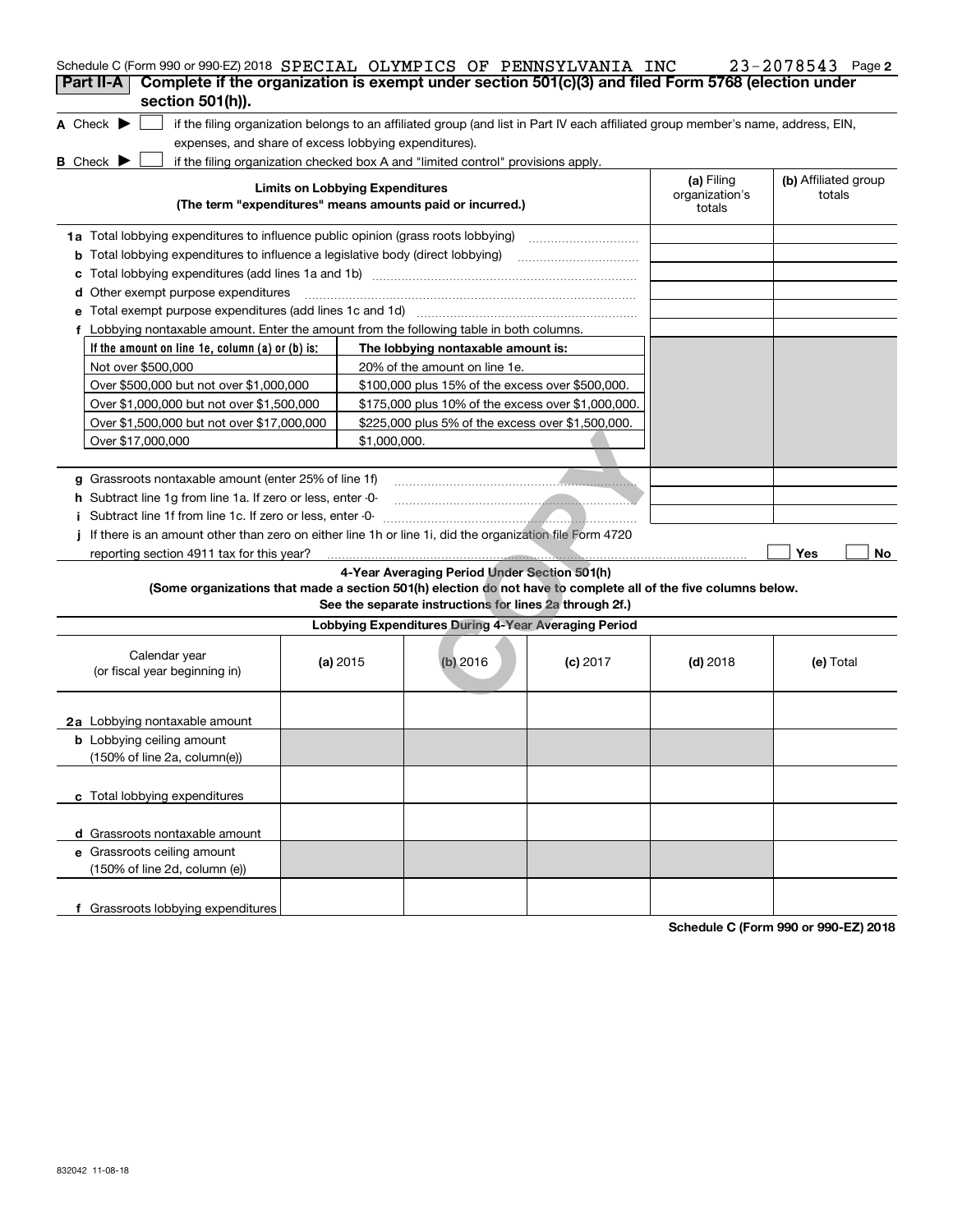#### **3** Schedule C (Form 990 or 990-EZ) 2018  ${\tt SPRECIAL}$   ${\tt OLYMPICS}$   ${\tt OF}$   ${\tt PENNSYLVANIA}$   ${\tt INC}$   $23$  –  $2078543$  Page **Part II-B Complete if the organization is exempt under section 501(c)(3) and has NOT filed Form 5768 (election under section 501(h)).** SPECIAL OLYMPICS OF PENNSYLVANIA INC 23-2078543

| For each "Yes," response on lines 1a through 1i below, provide in Part IV a detailed description |                                                                                                                                                                                                                                           | (a) |              | (b)    |         |
|--------------------------------------------------------------------------------------------------|-------------------------------------------------------------------------------------------------------------------------------------------------------------------------------------------------------------------------------------------|-----|--------------|--------|---------|
|                                                                                                  | of the lobbying activity.                                                                                                                                                                                                                 | Yes | No           | Amount |         |
| 1                                                                                                | During the year, did the filing organization attempt to influence foreign, national, state, or                                                                                                                                            |     |              |        |         |
|                                                                                                  | local legislation, including any attempt to influence public opinion on a legislative matter                                                                                                                                              |     |              |        |         |
|                                                                                                  | or referendum, through the use of:                                                                                                                                                                                                        |     |              |        |         |
|                                                                                                  |                                                                                                                                                                                                                                           |     | x            |        |         |
|                                                                                                  | <b>b</b> Paid staff or management (include compensation in expenses reported on lines 1c through 1i)?                                                                                                                                     |     | х            |        |         |
|                                                                                                  |                                                                                                                                                                                                                                           |     | X            |        |         |
|                                                                                                  |                                                                                                                                                                                                                                           |     | х            |        |         |
|                                                                                                  | e Publications, or published or broadcast statements?                                                                                                                                                                                     |     | X            |        |         |
|                                                                                                  | f Grants to other organizations for lobbying purposes?                                                                                                                                                                                    |     | х            |        |         |
| g                                                                                                | Direct contact with legislators, their staffs, government officials, or a legislative body?                                                                                                                                               |     | х            |        |         |
|                                                                                                  | h Rallies, demonstrations, seminars, conventions, speeches, lectures, or any similar means?                                                                                                                                               |     | х            |        |         |
|                                                                                                  | <i>i</i> Other activities?                                                                                                                                                                                                                | Х   |              |        | 60,000. |
|                                                                                                  |                                                                                                                                                                                                                                           |     |              |        | 60,000. |
|                                                                                                  | 2a Did the activities in line 1 cause the organization to be not described in section 501(c)(3)?                                                                                                                                          |     | Χ            |        |         |
|                                                                                                  |                                                                                                                                                                                                                                           |     |              |        |         |
|                                                                                                  | c If "Yes," enter the amount of any tax incurred by organization managers under section 4912                                                                                                                                              |     |              |        |         |
|                                                                                                  | d If the filing organization incurred a section 4912 tax, did it file Form 4720 for this year?                                                                                                                                            |     |              |        |         |
|                                                                                                  | Complete if the organization is exempt under section $501(c)(4)$ , section $501(c)(5)$ , or section<br><b>Part III-A</b>                                                                                                                  |     |              |        |         |
|                                                                                                  | $501(c)(6)$ .                                                                                                                                                                                                                             |     |              |        |         |
|                                                                                                  |                                                                                                                                                                                                                                           |     |              | Yes    | No      |
| 1.                                                                                               | Were substantially all (90% or more) dues received nondeductible by members?<br>Were substantially all (90% or more) dues received nondeductible by members?                                                                              |     | 1            |        |         |
| 2                                                                                                | Did the organization make only in house lobbying expenditures of \$2,000 or less?                                                                                                                                                         |     | $\mathbf{2}$ |        |         |
| З                                                                                                | Did the organization agree to carry over lobbying and political campaign activity expenditures from the prior year?                                                                                                                       |     | 3            |        |         |
|                                                                                                  | Part III-B <br>Complete if the organization is exempt under section 501(c)(4), section 501(c)(5), or section                                                                                                                              |     |              |        |         |
|                                                                                                  | 501(c)(6) and if either (a) BOTH Part III-A, lines 1 and 2, are answered "No," OR (b) Part III-A, line 3, is<br>answered "Yes."                                                                                                           |     |              |        |         |
| 1                                                                                                | Dues, assessments and similar amounts from members manufactured and substitution of the state and similar amounts from members                                                                                                            |     | 1            |        |         |
| 2                                                                                                | Section 162(e) nondeductible lobbying and political expenditures (do not include amounts of political                                                                                                                                     |     |              |        |         |
|                                                                                                  | expenses for which the section 527(f) tax was paid).                                                                                                                                                                                      |     |              |        |         |
|                                                                                                  | <b>a</b> Current year                                                                                                                                                                                                                     |     | 2a           |        |         |
|                                                                                                  | <b>b</b> Carryover from last year <i>maching and a content of the content of the content of the content of the content of the content of the content of the content of the content of the content of the content of the content of th</i> |     | 2b           |        |         |
|                                                                                                  | <b>c</b> Total                                                                                                                                                                                                                            |     | 2c           |        |         |
|                                                                                                  | Aggregate amount reported in section 6033(e)(1)(A) notices of nondeductible section 162(e) dues                                                                                                                                           |     | 3            |        |         |
| 4                                                                                                | If notices were sent and the amount on line 2c exceeds the amount on line 3, what portion of the excess                                                                                                                                   |     |              |        |         |
|                                                                                                  | does the organization agree to carryover to the reasonable estimate of nondeductible lobbying and political                                                                                                                               |     |              |        |         |
|                                                                                                  | expenditure next year?                                                                                                                                                                                                                    |     | 4            |        |         |
| 5                                                                                                | Taxable amount of lobbying and political expenditures (see instructions)                                                                                                                                                                  |     | 5            |        |         |
| <b>Part IV</b>                                                                                   | <b>Supplemental Information</b>                                                                                                                                                                                                           |     |              |        |         |
|                                                                                                  | Provide the descriptions required for Part I-A, line 1; Part I-B, line 4; Part I-C, line 5; Part II-A (affiliated group list); Part II-A, lines 1 and 2 (see                                                                              |     |              |        |         |
|                                                                                                  | instructions); and Part II-B, line 1. Also, complete this part for any additional information.<br>PART II-B, LINE 1, LOBBYING ACTIVITIES:                                                                                                 |     |              |        |         |
|                                                                                                  | SPECIAL OLYMPICS PENNSYLVANIA ENTERED INTO AN AGREEMENT WITH KSA GROUP,                                                                                                                                                                   |     |              |        |         |
|                                                                                                  | A CONSULTING AND LEGISLATIVE SERVICE FIRM, TO LOBBY ON BEHALF OF                                                                                                                                                                          |     |              |        |         |

SPECIAL OLYMPICS PENNSYLVANIA.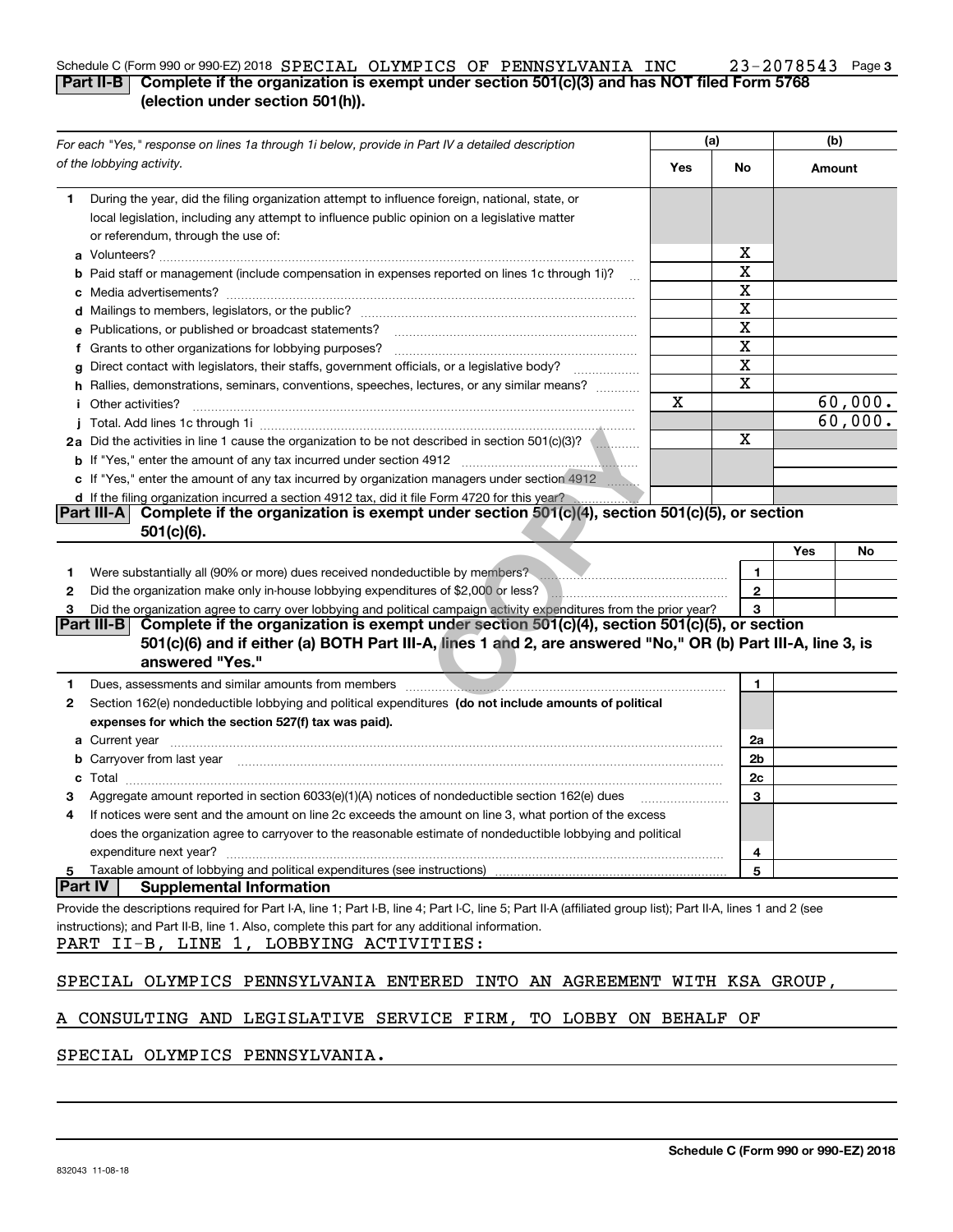| <b>SCHEDULE D</b> |  |
|-------------------|--|
|-------------------|--|

## **SCHEDULE D Supplemental Financial Statements**

(Form 990)<br>
Pepartment of the Treasury<br>
Department of the Treasury<br>
Department of the Treasury<br>
Department of the Treasury<br> **Co to www.irs.gov/Form990 for instructions and the latest information.**<br> **Co to www.irs.gov/Form9** 



Department of the Treasury Internal Revenue Service

| Name of the organization                                                                                           | <b>Employer identification number</b> |                |
|--------------------------------------------------------------------------------------------------------------------|---------------------------------------|----------------|
| SPECIAL OLYMPICS OF PENNSYLVANIA INC                                                                               |                                       | $23 - 2078543$ |
| Part I<br><b>Organizations Maintaining Donor Advised Funds or Other Similar Funds or Accounts.</b> Complete if the |                                       |                |
| organization answered "Yes" on Form 990, Part IV, line 6.                                                          |                                       |                |
|                                                                                                                    | ____                                  |                |

|         |                                                                                                                                                            | (a) Donor advised funds                            |                          | (b) Funds and other accounts |                                 |    |
|---------|------------------------------------------------------------------------------------------------------------------------------------------------------------|----------------------------------------------------|--------------------------|------------------------------|---------------------------------|----|
| 1       |                                                                                                                                                            |                                                    |                          |                              |                                 |    |
| 2       | Aggregate value of contributions to (during year)                                                                                                          |                                                    |                          |                              |                                 |    |
| з       | Aggregate value of grants from (during year)                                                                                                               |                                                    |                          |                              |                                 |    |
| 4       |                                                                                                                                                            |                                                    |                          |                              |                                 |    |
| 5       | Did the organization inform all donors and donor advisors in writing that the assets held in donor advised funds                                           |                                                    |                          |                              |                                 |    |
|         |                                                                                                                                                            |                                                    |                          |                              | Yes                             | No |
| 6       | Did the organization inform all grantees, donors, and donor advisors in writing that grant funds can be used only                                          |                                                    |                          |                              |                                 |    |
|         | for charitable purposes and not for the benefit of the donor or donor advisor, or for any other purpose conferring                                         |                                                    |                          |                              |                                 |    |
|         | impermissible private benefit?                                                                                                                             |                                                    |                          |                              | Yes                             | No |
| Part II | Conservation Easements. Complete if the organization answered "Yes" on Form 990, Part IV, line 7.                                                          |                                                    |                          |                              |                                 |    |
| 1       | Purpose(s) of conservation easements held by the organization (check all that apply).                                                                      |                                                    |                          |                              |                                 |    |
|         | Preservation of land for public use (e.g., recreation or education)                                                                                        | Preservation of a historically important land area |                          |                              |                                 |    |
|         | Protection of natural habitat                                                                                                                              | Preservation of a certified historic structure     |                          |                              |                                 |    |
|         | Preservation of open space                                                                                                                                 |                                                    |                          |                              |                                 |    |
| 2       |                                                                                                                                                            |                                                    |                          |                              |                                 |    |
|         | Complete lines 2a through 2d if the organization held a qualified conservation contribution in the form of a conservation easement on the last             |                                                    |                          |                              | Held at the End of the Tax Year |    |
|         | day of the tax year.                                                                                                                                       |                                                    |                          |                              |                                 |    |
| а       |                                                                                                                                                            |                                                    | 2a                       |                              |                                 |    |
| b       | Total acreage restricted by conservation easements                                                                                                         |                                                    | 2b                       |                              |                                 |    |
| с       | Number of conservation easements on a certified historic structure included in (a) manufacture in the structure                                            |                                                    | 2c                       |                              |                                 |    |
|         | d Number of conservation easements included in (c) acquired after 7/25/06, and not on a historic structure                                                 |                                                    |                          |                              |                                 |    |
|         |                                                                                                                                                            |                                                    | 2d                       |                              |                                 |    |
| З       | Number of conservation easements modified, transferred, released, extinguished, or terminated by the organization during the tax                           |                                                    |                          |                              |                                 |    |
|         | $year \triangleright$                                                                                                                                      |                                                    |                          |                              |                                 |    |
| 4       | Number of states where property subject to conservation easement is located >                                                                              |                                                    |                          |                              |                                 |    |
| 5       | Does the organization have a written policy regarding the periodic monitoring, inspection, handling of                                                     |                                                    |                          |                              |                                 |    |
|         | violations, and enforcement of the conservation easements it holds?                                                                                        |                                                    |                          |                              | Yes                             | No |
| 6       | Staff and volunteer hours devoted to monitoring, inspecting, handling of violations, and enforcing conservation easements during the year                  |                                                    |                          |                              |                                 |    |
|         |                                                                                                                                                            |                                                    |                          |                              |                                 |    |
| 7       | Amount of expenses incurred in monitoring, inspecting, handling of violations, and enforcing conservation easements during the year                        |                                                    |                          |                              |                                 |    |
|         | $\blacktriangleright$ \$                                                                                                                                   |                                                    |                          |                              |                                 |    |
| 8       | Does each conservation easement reported on line 2(d) above satisfy the requirements of section 170(h)(4)(B)(i)                                            |                                                    |                          |                              |                                 |    |
|         |                                                                                                                                                            |                                                    |                          |                              | Yes                             | No |
| 9       | In Part XIII, describe how the organization reports conservation easements in its revenue and expense statement, and balance sheet, and                    |                                                    |                          |                              |                                 |    |
|         | include, if applicable, the text of the footnote to the organization's financial statements that describes the organization's accounting for               |                                                    |                          |                              |                                 |    |
|         | conservation easements.                                                                                                                                    |                                                    |                          |                              |                                 |    |
|         | Organizations Maintaining Collections of Art, Historical Treasures, or Other Similar Assets.<br>Part III                                                   |                                                    |                          |                              |                                 |    |
|         | Complete if the organization answered "Yes" on Form 990, Part IV, line 8.                                                                                  |                                                    |                          |                              |                                 |    |
|         | 1a If the organization elected, as permitted under SFAS 116 (ASC 958), not to report in its revenue statement and balance sheet works of art,              |                                                    |                          |                              |                                 |    |
|         | historical treasures, or other similar assets held for public exhibition, education, or research in furtherance of public service, provide, in Part XIII,  |                                                    |                          |                              |                                 |    |
|         | the text of the footnote to its financial statements that describes these items.                                                                           |                                                    |                          |                              |                                 |    |
|         | <b>b</b> If the organization elected, as permitted under SFAS 116 (ASC 958), to report in its revenue statement and balance sheet works of art, historical |                                                    |                          |                              |                                 |    |
|         | treasures, or other similar assets held for public exhibition, education, or research in furtherance of public service, provide the following amounts      |                                                    |                          |                              |                                 |    |
|         | relating to these items:                                                                                                                                   |                                                    |                          |                              |                                 |    |
|         | $\mathbf{u}$                                                                                                                                               |                                                    |                          | \$                           |                                 |    |
|         | (ii) Assets included in Form 990, Part X                                                                                                                   |                                                    | $\blacktriangleright$ s  |                              |                                 |    |
| 2       | If the organization received or held works of art, historical treasures, or other similar assets for financial gain, provide                               |                                                    |                          |                              |                                 |    |
|         | the following amounts required to be reported under SFAS 116 (ASC 958) relating to these items:                                                            |                                                    |                          |                              |                                 |    |
| а       |                                                                                                                                                            |                                                    |                          | - \$                         |                                 |    |
|         |                                                                                                                                                            |                                                    | $\blacktriangleright$ \$ |                              |                                 |    |

**For Paperwork Reduction Act Notice, see the Instructions for Form 990. Schedule D (Form 990) 2018** LHA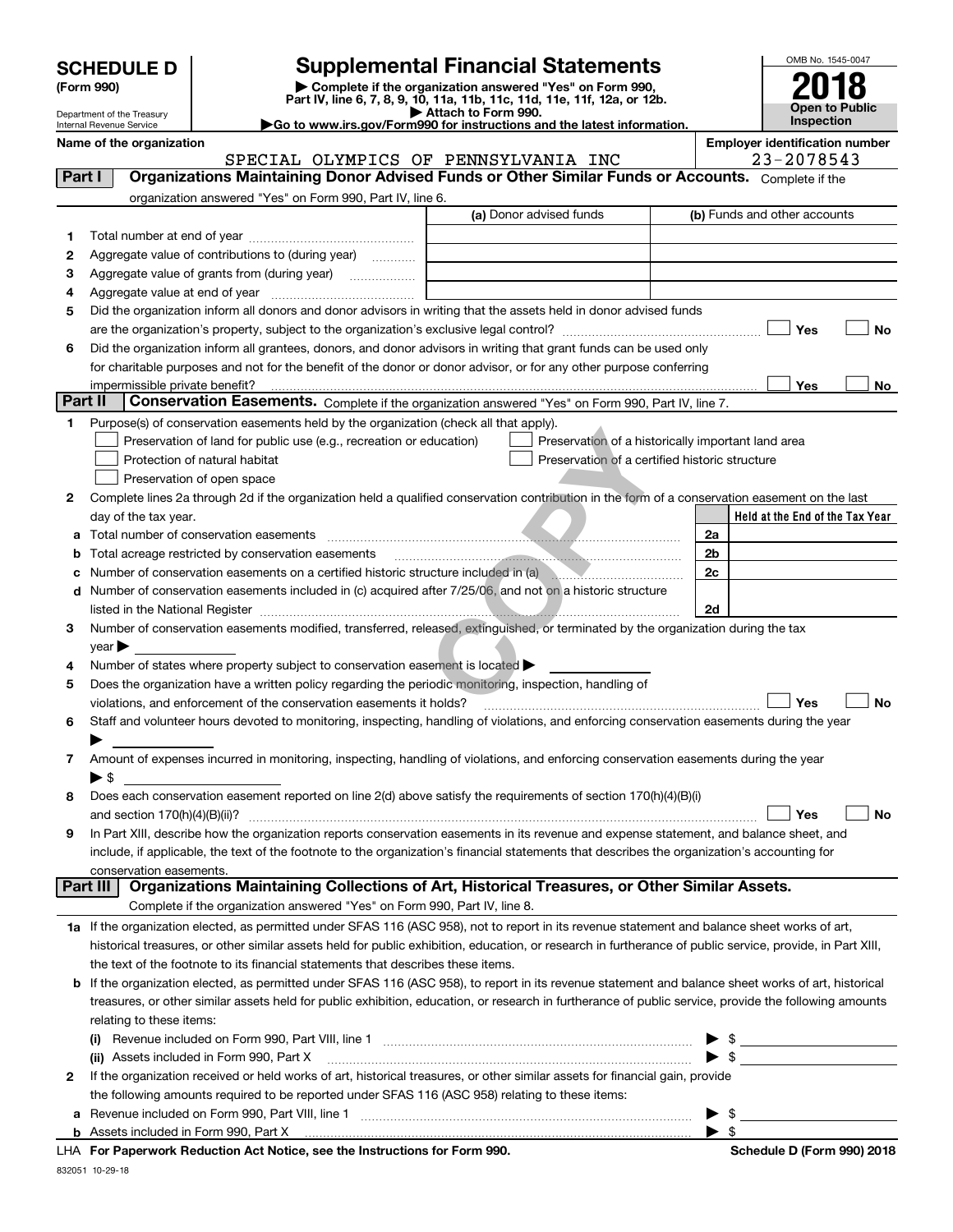| Organizations Maintaining Collections of Art, Historical Treasures, or Other Similar Assets (continued)<br><b>Part III</b><br>Using the organization's acquisition, accession, and other records, check any of the following that are a significant use of its collection items<br>з<br>(check all that apply):<br>Public exhibition<br>Loan or exchange programs<br>a<br>Other and the contract of the contract of the contract of the contract of the contract of the contract of the contract of the contract of the contract of the contract of the contract of the contract of the contract of the<br>Scholarly research<br>b<br>e<br>Preservation for future generations<br>c<br>Provide a description of the organization's collections and explain how they further the organization's exempt purpose in Part XIII.<br>During the year, did the organization solicit or receive donations of art, historical treasures, or other similar assets<br>5<br>to be sold to raise funds rather than to be maintained as part of the organization's collection?<br>Yes<br>No<br><b>Part IV</b><br>Escrow and Custodial Arrangements. Complete if the organization answered "Yes" on Form 990, Part IV, line 9, or<br>reported an amount on Form 990, Part X, line 21.<br>1a Is the organization an agent, trustee, custodian or other intermediary for contributions or other assets not included<br>Yes<br>No<br>on Form 990, Part X? [11] matter contracts and contracts and contracts are contracted as a function of the set of the set of the set of the set of the set of the set of the set of the set of the set of the set of the set o<br>b If "Yes," explain the arrangement in Part XIII and complete the following table:<br>Amount<br>c Beginning balance measurements and the contract of the contract of the contract of the contract of the contract of the contract of the contract of the contract of the contract of the contract of the contract of the contr<br>1c<br>1d<br>e Distributions during the year manufactured and contain an account of the year manufactured and the year manufactured and the year manufactured and the year manufactured and the year manufactured and the year manufactured<br>1e<br>1f<br>Ending balance manufactured and contract the contract of the contract of the contract of the contract of the contract of the contract of the contract of the contract of the contract of the contract of the contract of the c<br>Yes<br>2a Did the organization include an amount on Form 990, Part X, line 21, for escrow or custodial account liability?<br>No<br><b>b</b> If "Yes," explain the arrangement in Part XIII. Check here if the explanation has been provided on Part XIII<br>Endowment Funds. Complete if the organization answered "Yes" on Form 990, Part IV, line 10.<br><b>Part V</b><br>(c) Two years back<br>(a) Current year<br>(b) Prior year<br>(d) Three years back<br>(e) Four years back<br>2,576,336.<br>2,588,504.<br>2,433,273.<br>2,479,427.<br>2,562,843.<br>Beginning of year balance<br>1a<br>16,597.<br>25, 365.<br>19,072.<br>10,509.<br>247,877.<br>$-1,196.$<br>$-6,965.$<br>46,824.<br>Net investment earnings, gains, and losses<br>e Other expenditures for facilities<br>344,233.<br>121, 411.<br>70,323.<br>95,523.<br>82,994.<br>and programs<br>2, 232, 103.<br>2,576,336.<br>2,562,843.<br>2,433,273.<br>2,479,427.<br>End of year balance<br>Provide the estimated percentage of the current year end balance (line 1g, column (a)) held as:<br>2<br>$\frac{0}{6}$<br>Board designated or quasi-endowment<br>Permanent endowment<br>%<br>b |
|----------------------------------------------------------------------------------------------------------------------------------------------------------------------------------------------------------------------------------------------------------------------------------------------------------------------------------------------------------------------------------------------------------------------------------------------------------------------------------------------------------------------------------------------------------------------------------------------------------------------------------------------------------------------------------------------------------------------------------------------------------------------------------------------------------------------------------------------------------------------------------------------------------------------------------------------------------------------------------------------------------------------------------------------------------------------------------------------------------------------------------------------------------------------------------------------------------------------------------------------------------------------------------------------------------------------------------------------------------------------------------------------------------------------------------------------------------------------------------------------------------------------------------------------------------------------------------------------------------------------------------------------------------------------------------------------------------------------------------------------------------------------------------------------------------------------------------------------------------------------------------------------------------------------------------------------------------------------------------------------------------------------------------------------------------------------------------------------------------------------------------------------------------------------------------------------------------------------------------------------------------------------------------------------------------------------------------------------------------------------------------------------------------------------------------------------------------------------------------------------------------------------------------------------------------------------------------------------------------------------------------------------------------------------------------------------------------------------------------------------------------------------------------------------------------------------------------------------------------------------------------------------------------------------------------------------------------------------------------------------------------------------------------------------------------------------------------------------------------------------------------------------------------------------------------------------------------------------------------------------------------------------------------------------------------------------------------------------------------------------------------------------------------------------------------------------------------------------------------------------------------------------------------------------------------------------------------------------------------------------------------------------|
|                                                                                                                                                                                                                                                                                                                                                                                                                                                                                                                                                                                                                                                                                                                                                                                                                                                                                                                                                                                                                                                                                                                                                                                                                                                                                                                                                                                                                                                                                                                                                                                                                                                                                                                                                                                                                                                                                                                                                                                                                                                                                                                                                                                                                                                                                                                                                                                                                                                                                                                                                                                                                                                                                                                                                                                                                                                                                                                                                                                                                                                                                                                                                                                                                                                                                                                                                                                                                                                                                                                                                                                                                                              |
|                                                                                                                                                                                                                                                                                                                                                                                                                                                                                                                                                                                                                                                                                                                                                                                                                                                                                                                                                                                                                                                                                                                                                                                                                                                                                                                                                                                                                                                                                                                                                                                                                                                                                                                                                                                                                                                                                                                                                                                                                                                                                                                                                                                                                                                                                                                                                                                                                                                                                                                                                                                                                                                                                                                                                                                                                                                                                                                                                                                                                                                                                                                                                                                                                                                                                                                                                                                                                                                                                                                                                                                                                                              |
|                                                                                                                                                                                                                                                                                                                                                                                                                                                                                                                                                                                                                                                                                                                                                                                                                                                                                                                                                                                                                                                                                                                                                                                                                                                                                                                                                                                                                                                                                                                                                                                                                                                                                                                                                                                                                                                                                                                                                                                                                                                                                                                                                                                                                                                                                                                                                                                                                                                                                                                                                                                                                                                                                                                                                                                                                                                                                                                                                                                                                                                                                                                                                                                                                                                                                                                                                                                                                                                                                                                                                                                                                                              |
|                                                                                                                                                                                                                                                                                                                                                                                                                                                                                                                                                                                                                                                                                                                                                                                                                                                                                                                                                                                                                                                                                                                                                                                                                                                                                                                                                                                                                                                                                                                                                                                                                                                                                                                                                                                                                                                                                                                                                                                                                                                                                                                                                                                                                                                                                                                                                                                                                                                                                                                                                                                                                                                                                                                                                                                                                                                                                                                                                                                                                                                                                                                                                                                                                                                                                                                                                                                                                                                                                                                                                                                                                                              |
|                                                                                                                                                                                                                                                                                                                                                                                                                                                                                                                                                                                                                                                                                                                                                                                                                                                                                                                                                                                                                                                                                                                                                                                                                                                                                                                                                                                                                                                                                                                                                                                                                                                                                                                                                                                                                                                                                                                                                                                                                                                                                                                                                                                                                                                                                                                                                                                                                                                                                                                                                                                                                                                                                                                                                                                                                                                                                                                                                                                                                                                                                                                                                                                                                                                                                                                                                                                                                                                                                                                                                                                                                                              |
|                                                                                                                                                                                                                                                                                                                                                                                                                                                                                                                                                                                                                                                                                                                                                                                                                                                                                                                                                                                                                                                                                                                                                                                                                                                                                                                                                                                                                                                                                                                                                                                                                                                                                                                                                                                                                                                                                                                                                                                                                                                                                                                                                                                                                                                                                                                                                                                                                                                                                                                                                                                                                                                                                                                                                                                                                                                                                                                                                                                                                                                                                                                                                                                                                                                                                                                                                                                                                                                                                                                                                                                                                                              |
|                                                                                                                                                                                                                                                                                                                                                                                                                                                                                                                                                                                                                                                                                                                                                                                                                                                                                                                                                                                                                                                                                                                                                                                                                                                                                                                                                                                                                                                                                                                                                                                                                                                                                                                                                                                                                                                                                                                                                                                                                                                                                                                                                                                                                                                                                                                                                                                                                                                                                                                                                                                                                                                                                                                                                                                                                                                                                                                                                                                                                                                                                                                                                                                                                                                                                                                                                                                                                                                                                                                                                                                                                                              |
|                                                                                                                                                                                                                                                                                                                                                                                                                                                                                                                                                                                                                                                                                                                                                                                                                                                                                                                                                                                                                                                                                                                                                                                                                                                                                                                                                                                                                                                                                                                                                                                                                                                                                                                                                                                                                                                                                                                                                                                                                                                                                                                                                                                                                                                                                                                                                                                                                                                                                                                                                                                                                                                                                                                                                                                                                                                                                                                                                                                                                                                                                                                                                                                                                                                                                                                                                                                                                                                                                                                                                                                                                                              |
|                                                                                                                                                                                                                                                                                                                                                                                                                                                                                                                                                                                                                                                                                                                                                                                                                                                                                                                                                                                                                                                                                                                                                                                                                                                                                                                                                                                                                                                                                                                                                                                                                                                                                                                                                                                                                                                                                                                                                                                                                                                                                                                                                                                                                                                                                                                                                                                                                                                                                                                                                                                                                                                                                                                                                                                                                                                                                                                                                                                                                                                                                                                                                                                                                                                                                                                                                                                                                                                                                                                                                                                                                                              |
|                                                                                                                                                                                                                                                                                                                                                                                                                                                                                                                                                                                                                                                                                                                                                                                                                                                                                                                                                                                                                                                                                                                                                                                                                                                                                                                                                                                                                                                                                                                                                                                                                                                                                                                                                                                                                                                                                                                                                                                                                                                                                                                                                                                                                                                                                                                                                                                                                                                                                                                                                                                                                                                                                                                                                                                                                                                                                                                                                                                                                                                                                                                                                                                                                                                                                                                                                                                                                                                                                                                                                                                                                                              |
|                                                                                                                                                                                                                                                                                                                                                                                                                                                                                                                                                                                                                                                                                                                                                                                                                                                                                                                                                                                                                                                                                                                                                                                                                                                                                                                                                                                                                                                                                                                                                                                                                                                                                                                                                                                                                                                                                                                                                                                                                                                                                                                                                                                                                                                                                                                                                                                                                                                                                                                                                                                                                                                                                                                                                                                                                                                                                                                                                                                                                                                                                                                                                                                                                                                                                                                                                                                                                                                                                                                                                                                                                                              |
|                                                                                                                                                                                                                                                                                                                                                                                                                                                                                                                                                                                                                                                                                                                                                                                                                                                                                                                                                                                                                                                                                                                                                                                                                                                                                                                                                                                                                                                                                                                                                                                                                                                                                                                                                                                                                                                                                                                                                                                                                                                                                                                                                                                                                                                                                                                                                                                                                                                                                                                                                                                                                                                                                                                                                                                                                                                                                                                                                                                                                                                                                                                                                                                                                                                                                                                                                                                                                                                                                                                                                                                                                                              |
|                                                                                                                                                                                                                                                                                                                                                                                                                                                                                                                                                                                                                                                                                                                                                                                                                                                                                                                                                                                                                                                                                                                                                                                                                                                                                                                                                                                                                                                                                                                                                                                                                                                                                                                                                                                                                                                                                                                                                                                                                                                                                                                                                                                                                                                                                                                                                                                                                                                                                                                                                                                                                                                                                                                                                                                                                                                                                                                                                                                                                                                                                                                                                                                                                                                                                                                                                                                                                                                                                                                                                                                                                                              |
|                                                                                                                                                                                                                                                                                                                                                                                                                                                                                                                                                                                                                                                                                                                                                                                                                                                                                                                                                                                                                                                                                                                                                                                                                                                                                                                                                                                                                                                                                                                                                                                                                                                                                                                                                                                                                                                                                                                                                                                                                                                                                                                                                                                                                                                                                                                                                                                                                                                                                                                                                                                                                                                                                                                                                                                                                                                                                                                                                                                                                                                                                                                                                                                                                                                                                                                                                                                                                                                                                                                                                                                                                                              |
|                                                                                                                                                                                                                                                                                                                                                                                                                                                                                                                                                                                                                                                                                                                                                                                                                                                                                                                                                                                                                                                                                                                                                                                                                                                                                                                                                                                                                                                                                                                                                                                                                                                                                                                                                                                                                                                                                                                                                                                                                                                                                                                                                                                                                                                                                                                                                                                                                                                                                                                                                                                                                                                                                                                                                                                                                                                                                                                                                                                                                                                                                                                                                                                                                                                                                                                                                                                                                                                                                                                                                                                                                                              |
|                                                                                                                                                                                                                                                                                                                                                                                                                                                                                                                                                                                                                                                                                                                                                                                                                                                                                                                                                                                                                                                                                                                                                                                                                                                                                                                                                                                                                                                                                                                                                                                                                                                                                                                                                                                                                                                                                                                                                                                                                                                                                                                                                                                                                                                                                                                                                                                                                                                                                                                                                                                                                                                                                                                                                                                                                                                                                                                                                                                                                                                                                                                                                                                                                                                                                                                                                                                                                                                                                                                                                                                                                                              |
|                                                                                                                                                                                                                                                                                                                                                                                                                                                                                                                                                                                                                                                                                                                                                                                                                                                                                                                                                                                                                                                                                                                                                                                                                                                                                                                                                                                                                                                                                                                                                                                                                                                                                                                                                                                                                                                                                                                                                                                                                                                                                                                                                                                                                                                                                                                                                                                                                                                                                                                                                                                                                                                                                                                                                                                                                                                                                                                                                                                                                                                                                                                                                                                                                                                                                                                                                                                                                                                                                                                                                                                                                                              |
|                                                                                                                                                                                                                                                                                                                                                                                                                                                                                                                                                                                                                                                                                                                                                                                                                                                                                                                                                                                                                                                                                                                                                                                                                                                                                                                                                                                                                                                                                                                                                                                                                                                                                                                                                                                                                                                                                                                                                                                                                                                                                                                                                                                                                                                                                                                                                                                                                                                                                                                                                                                                                                                                                                                                                                                                                                                                                                                                                                                                                                                                                                                                                                                                                                                                                                                                                                                                                                                                                                                                                                                                                                              |
|                                                                                                                                                                                                                                                                                                                                                                                                                                                                                                                                                                                                                                                                                                                                                                                                                                                                                                                                                                                                                                                                                                                                                                                                                                                                                                                                                                                                                                                                                                                                                                                                                                                                                                                                                                                                                                                                                                                                                                                                                                                                                                                                                                                                                                                                                                                                                                                                                                                                                                                                                                                                                                                                                                                                                                                                                                                                                                                                                                                                                                                                                                                                                                                                                                                                                                                                                                                                                                                                                                                                                                                                                                              |
|                                                                                                                                                                                                                                                                                                                                                                                                                                                                                                                                                                                                                                                                                                                                                                                                                                                                                                                                                                                                                                                                                                                                                                                                                                                                                                                                                                                                                                                                                                                                                                                                                                                                                                                                                                                                                                                                                                                                                                                                                                                                                                                                                                                                                                                                                                                                                                                                                                                                                                                                                                                                                                                                                                                                                                                                                                                                                                                                                                                                                                                                                                                                                                                                                                                                                                                                                                                                                                                                                                                                                                                                                                              |
|                                                                                                                                                                                                                                                                                                                                                                                                                                                                                                                                                                                                                                                                                                                                                                                                                                                                                                                                                                                                                                                                                                                                                                                                                                                                                                                                                                                                                                                                                                                                                                                                                                                                                                                                                                                                                                                                                                                                                                                                                                                                                                                                                                                                                                                                                                                                                                                                                                                                                                                                                                                                                                                                                                                                                                                                                                                                                                                                                                                                                                                                                                                                                                                                                                                                                                                                                                                                                                                                                                                                                                                                                                              |
|                                                                                                                                                                                                                                                                                                                                                                                                                                                                                                                                                                                                                                                                                                                                                                                                                                                                                                                                                                                                                                                                                                                                                                                                                                                                                                                                                                                                                                                                                                                                                                                                                                                                                                                                                                                                                                                                                                                                                                                                                                                                                                                                                                                                                                                                                                                                                                                                                                                                                                                                                                                                                                                                                                                                                                                                                                                                                                                                                                                                                                                                                                                                                                                                                                                                                                                                                                                                                                                                                                                                                                                                                                              |
|                                                                                                                                                                                                                                                                                                                                                                                                                                                                                                                                                                                                                                                                                                                                                                                                                                                                                                                                                                                                                                                                                                                                                                                                                                                                                                                                                                                                                                                                                                                                                                                                                                                                                                                                                                                                                                                                                                                                                                                                                                                                                                                                                                                                                                                                                                                                                                                                                                                                                                                                                                                                                                                                                                                                                                                                                                                                                                                                                                                                                                                                                                                                                                                                                                                                                                                                                                                                                                                                                                                                                                                                                                              |
|                                                                                                                                                                                                                                                                                                                                                                                                                                                                                                                                                                                                                                                                                                                                                                                                                                                                                                                                                                                                                                                                                                                                                                                                                                                                                                                                                                                                                                                                                                                                                                                                                                                                                                                                                                                                                                                                                                                                                                                                                                                                                                                                                                                                                                                                                                                                                                                                                                                                                                                                                                                                                                                                                                                                                                                                                                                                                                                                                                                                                                                                                                                                                                                                                                                                                                                                                                                                                                                                                                                                                                                                                                              |
|                                                                                                                                                                                                                                                                                                                                                                                                                                                                                                                                                                                                                                                                                                                                                                                                                                                                                                                                                                                                                                                                                                                                                                                                                                                                                                                                                                                                                                                                                                                                                                                                                                                                                                                                                                                                                                                                                                                                                                                                                                                                                                                                                                                                                                                                                                                                                                                                                                                                                                                                                                                                                                                                                                                                                                                                                                                                                                                                                                                                                                                                                                                                                                                                                                                                                                                                                                                                                                                                                                                                                                                                                                              |
|                                                                                                                                                                                                                                                                                                                                                                                                                                                                                                                                                                                                                                                                                                                                                                                                                                                                                                                                                                                                                                                                                                                                                                                                                                                                                                                                                                                                                                                                                                                                                                                                                                                                                                                                                                                                                                                                                                                                                                                                                                                                                                                                                                                                                                                                                                                                                                                                                                                                                                                                                                                                                                                                                                                                                                                                                                                                                                                                                                                                                                                                                                                                                                                                                                                                                                                                                                                                                                                                                                                                                                                                                                              |
|                                                                                                                                                                                                                                                                                                                                                                                                                                                                                                                                                                                                                                                                                                                                                                                                                                                                                                                                                                                                                                                                                                                                                                                                                                                                                                                                                                                                                                                                                                                                                                                                                                                                                                                                                                                                                                                                                                                                                                                                                                                                                                                                                                                                                                                                                                                                                                                                                                                                                                                                                                                                                                                                                                                                                                                                                                                                                                                                                                                                                                                                                                                                                                                                                                                                                                                                                                                                                                                                                                                                                                                                                                              |
|                                                                                                                                                                                                                                                                                                                                                                                                                                                                                                                                                                                                                                                                                                                                                                                                                                                                                                                                                                                                                                                                                                                                                                                                                                                                                                                                                                                                                                                                                                                                                                                                                                                                                                                                                                                                                                                                                                                                                                                                                                                                                                                                                                                                                                                                                                                                                                                                                                                                                                                                                                                                                                                                                                                                                                                                                                                                                                                                                                                                                                                                                                                                                                                                                                                                                                                                                                                                                                                                                                                                                                                                                                              |
|                                                                                                                                                                                                                                                                                                                                                                                                                                                                                                                                                                                                                                                                                                                                                                                                                                                                                                                                                                                                                                                                                                                                                                                                                                                                                                                                                                                                                                                                                                                                                                                                                                                                                                                                                                                                                                                                                                                                                                                                                                                                                                                                                                                                                                                                                                                                                                                                                                                                                                                                                                                                                                                                                                                                                                                                                                                                                                                                                                                                                                                                                                                                                                                                                                                                                                                                                                                                                                                                                                                                                                                                                                              |
|                                                                                                                                                                                                                                                                                                                                                                                                                                                                                                                                                                                                                                                                                                                                                                                                                                                                                                                                                                                                                                                                                                                                                                                                                                                                                                                                                                                                                                                                                                                                                                                                                                                                                                                                                                                                                                                                                                                                                                                                                                                                                                                                                                                                                                                                                                                                                                                                                                                                                                                                                                                                                                                                                                                                                                                                                                                                                                                                                                                                                                                                                                                                                                                                                                                                                                                                                                                                                                                                                                                                                                                                                                              |
|                                                                                                                                                                                                                                                                                                                                                                                                                                                                                                                                                                                                                                                                                                                                                                                                                                                                                                                                                                                                                                                                                                                                                                                                                                                                                                                                                                                                                                                                                                                                                                                                                                                                                                                                                                                                                                                                                                                                                                                                                                                                                                                                                                                                                                                                                                                                                                                                                                                                                                                                                                                                                                                                                                                                                                                                                                                                                                                                                                                                                                                                                                                                                                                                                                                                                                                                                                                                                                                                                                                                                                                                                                              |
|                                                                                                                                                                                                                                                                                                                                                                                                                                                                                                                                                                                                                                                                                                                                                                                                                                                                                                                                                                                                                                                                                                                                                                                                                                                                                                                                                                                                                                                                                                                                                                                                                                                                                                                                                                                                                                                                                                                                                                                                                                                                                                                                                                                                                                                                                                                                                                                                                                                                                                                                                                                                                                                                                                                                                                                                                                                                                                                                                                                                                                                                                                                                                                                                                                                                                                                                                                                                                                                                                                                                                                                                                                              |
|                                                                                                                                                                                                                                                                                                                                                                                                                                                                                                                                                                                                                                                                                                                                                                                                                                                                                                                                                                                                                                                                                                                                                                                                                                                                                                                                                                                                                                                                                                                                                                                                                                                                                                                                                                                                                                                                                                                                                                                                                                                                                                                                                                                                                                                                                                                                                                                                                                                                                                                                                                                                                                                                                                                                                                                                                                                                                                                                                                                                                                                                                                                                                                                                                                                                                                                                                                                                                                                                                                                                                                                                                                              |
| Temporarily restricted endowment ▶<br>%                                                                                                                                                                                                                                                                                                                                                                                                                                                                                                                                                                                                                                                                                                                                                                                                                                                                                                                                                                                                                                                                                                                                                                                                                                                                                                                                                                                                                                                                                                                                                                                                                                                                                                                                                                                                                                                                                                                                                                                                                                                                                                                                                                                                                                                                                                                                                                                                                                                                                                                                                                                                                                                                                                                                                                                                                                                                                                                                                                                                                                                                                                                                                                                                                                                                                                                                                                                                                                                                                                                                                                                                      |
| The percentages on lines 2a, 2b, and 2c should equal 100%.                                                                                                                                                                                                                                                                                                                                                                                                                                                                                                                                                                                                                                                                                                                                                                                                                                                                                                                                                                                                                                                                                                                                                                                                                                                                                                                                                                                                                                                                                                                                                                                                                                                                                                                                                                                                                                                                                                                                                                                                                                                                                                                                                                                                                                                                                                                                                                                                                                                                                                                                                                                                                                                                                                                                                                                                                                                                                                                                                                                                                                                                                                                                                                                                                                                                                                                                                                                                                                                                                                                                                                                   |
| 3a Are there endowment funds not in the possession of the organization that are held and administered for the organization                                                                                                                                                                                                                                                                                                                                                                                                                                                                                                                                                                                                                                                                                                                                                                                                                                                                                                                                                                                                                                                                                                                                                                                                                                                                                                                                                                                                                                                                                                                                                                                                                                                                                                                                                                                                                                                                                                                                                                                                                                                                                                                                                                                                                                                                                                                                                                                                                                                                                                                                                                                                                                                                                                                                                                                                                                                                                                                                                                                                                                                                                                                                                                                                                                                                                                                                                                                                                                                                                                                   |
| Yes<br>No<br>by:                                                                                                                                                                                                                                                                                                                                                                                                                                                                                                                                                                                                                                                                                                                                                                                                                                                                                                                                                                                                                                                                                                                                                                                                                                                                                                                                                                                                                                                                                                                                                                                                                                                                                                                                                                                                                                                                                                                                                                                                                                                                                                                                                                                                                                                                                                                                                                                                                                                                                                                                                                                                                                                                                                                                                                                                                                                                                                                                                                                                                                                                                                                                                                                                                                                                                                                                                                                                                                                                                                                                                                                                                             |
| X<br>3a(i)<br>(i)                                                                                                                                                                                                                                                                                                                                                                                                                                                                                                                                                                                                                                                                                                                                                                                                                                                                                                                                                                                                                                                                                                                                                                                                                                                                                                                                                                                                                                                                                                                                                                                                                                                                                                                                                                                                                                                                                                                                                                                                                                                                                                                                                                                                                                                                                                                                                                                                                                                                                                                                                                                                                                                                                                                                                                                                                                                                                                                                                                                                                                                                                                                                                                                                                                                                                                                                                                                                                                                                                                                                                                                                                            |
| $\mathbf X$<br>(ii) related organizations<br>3a(ii)                                                                                                                                                                                                                                                                                                                                                                                                                                                                                                                                                                                                                                                                                                                                                                                                                                                                                                                                                                                                                                                                                                                                                                                                                                                                                                                                                                                                                                                                                                                                                                                                                                                                                                                                                                                                                                                                                                                                                                                                                                                                                                                                                                                                                                                                                                                                                                                                                                                                                                                                                                                                                                                                                                                                                                                                                                                                                                                                                                                                                                                                                                                                                                                                                                                                                                                                                                                                                                                                                                                                                                                          |
| 3b                                                                                                                                                                                                                                                                                                                                                                                                                                                                                                                                                                                                                                                                                                                                                                                                                                                                                                                                                                                                                                                                                                                                                                                                                                                                                                                                                                                                                                                                                                                                                                                                                                                                                                                                                                                                                                                                                                                                                                                                                                                                                                                                                                                                                                                                                                                                                                                                                                                                                                                                                                                                                                                                                                                                                                                                                                                                                                                                                                                                                                                                                                                                                                                                                                                                                                                                                                                                                                                                                                                                                                                                                                           |
| Describe in Part XIII the intended uses of the organization's endowment funds.                                                                                                                                                                                                                                                                                                                                                                                                                                                                                                                                                                                                                                                                                                                                                                                                                                                                                                                                                                                                                                                                                                                                                                                                                                                                                                                                                                                                                                                                                                                                                                                                                                                                                                                                                                                                                                                                                                                                                                                                                                                                                                                                                                                                                                                                                                                                                                                                                                                                                                                                                                                                                                                                                                                                                                                                                                                                                                                                                                                                                                                                                                                                                                                                                                                                                                                                                                                                                                                                                                                                                               |
| Land, Buildings, and Equipment.<br><b>Part VI</b>                                                                                                                                                                                                                                                                                                                                                                                                                                                                                                                                                                                                                                                                                                                                                                                                                                                                                                                                                                                                                                                                                                                                                                                                                                                                                                                                                                                                                                                                                                                                                                                                                                                                                                                                                                                                                                                                                                                                                                                                                                                                                                                                                                                                                                                                                                                                                                                                                                                                                                                                                                                                                                                                                                                                                                                                                                                                                                                                                                                                                                                                                                                                                                                                                                                                                                                                                                                                                                                                                                                                                                                            |
| Complete if the organization answered "Yes" on Form 990, Part IV, line 11a. See Form 990, Part X, line 10.                                                                                                                                                                                                                                                                                                                                                                                                                                                                                                                                                                                                                                                                                                                                                                                                                                                                                                                                                                                                                                                                                                                                                                                                                                                                                                                                                                                                                                                                                                                                                                                                                                                                                                                                                                                                                                                                                                                                                                                                                                                                                                                                                                                                                                                                                                                                                                                                                                                                                                                                                                                                                                                                                                                                                                                                                                                                                                                                                                                                                                                                                                                                                                                                                                                                                                                                                                                                                                                                                                                                   |
| Description of property<br>(a) Cost or other<br>(b) Cost or other<br>(c) Accumulated<br>(d) Book value<br>basis (investment)<br>basis (other)<br>depreciation                                                                                                                                                                                                                                                                                                                                                                                                                                                                                                                                                                                                                                                                                                                                                                                                                                                                                                                                                                                                                                                                                                                                                                                                                                                                                                                                                                                                                                                                                                                                                                                                                                                                                                                                                                                                                                                                                                                                                                                                                                                                                                                                                                                                                                                                                                                                                                                                                                                                                                                                                                                                                                                                                                                                                                                                                                                                                                                                                                                                                                                                                                                                                                                                                                                                                                                                                                                                                                                                                |
|                                                                                                                                                                                                                                                                                                                                                                                                                                                                                                                                                                                                                                                                                                                                                                                                                                                                                                                                                                                                                                                                                                                                                                                                                                                                                                                                                                                                                                                                                                                                                                                                                                                                                                                                                                                                                                                                                                                                                                                                                                                                                                                                                                                                                                                                                                                                                                                                                                                                                                                                                                                                                                                                                                                                                                                                                                                                                                                                                                                                                                                                                                                                                                                                                                                                                                                                                                                                                                                                                                                                                                                                                                              |
| b                                                                                                                                                                                                                                                                                                                                                                                                                                                                                                                                                                                                                                                                                                                                                                                                                                                                                                                                                                                                                                                                                                                                                                                                                                                                                                                                                                                                                                                                                                                                                                                                                                                                                                                                                                                                                                                                                                                                                                                                                                                                                                                                                                                                                                                                                                                                                                                                                                                                                                                                                                                                                                                                                                                                                                                                                                                                                                                                                                                                                                                                                                                                                                                                                                                                                                                                                                                                                                                                                                                                                                                                                                            |
|                                                                                                                                                                                                                                                                                                                                                                                                                                                                                                                                                                                                                                                                                                                                                                                                                                                                                                                                                                                                                                                                                                                                                                                                                                                                                                                                                                                                                                                                                                                                                                                                                                                                                                                                                                                                                                                                                                                                                                                                                                                                                                                                                                                                                                                                                                                                                                                                                                                                                                                                                                                                                                                                                                                                                                                                                                                                                                                                                                                                                                                                                                                                                                                                                                                                                                                                                                                                                                                                                                                                                                                                                                              |
| 627,661.<br>100, 301.<br>527,360.                                                                                                                                                                                                                                                                                                                                                                                                                                                                                                                                                                                                                                                                                                                                                                                                                                                                                                                                                                                                                                                                                                                                                                                                                                                                                                                                                                                                                                                                                                                                                                                                                                                                                                                                                                                                                                                                                                                                                                                                                                                                                                                                                                                                                                                                                                                                                                                                                                                                                                                                                                                                                                                                                                                                                                                                                                                                                                                                                                                                                                                                                                                                                                                                                                                                                                                                                                                                                                                                                                                                                                                                            |
|                                                                                                                                                                                                                                                                                                                                                                                                                                                                                                                                                                                                                                                                                                                                                                                                                                                                                                                                                                                                                                                                                                                                                                                                                                                                                                                                                                                                                                                                                                                                                                                                                                                                                                                                                                                                                                                                                                                                                                                                                                                                                                                                                                                                                                                                                                                                                                                                                                                                                                                                                                                                                                                                                                                                                                                                                                                                                                                                                                                                                                                                                                                                                                                                                                                                                                                                                                                                                                                                                                                                                                                                                                              |
| 100, 301.                                                                                                                                                                                                                                                                                                                                                                                                                                                                                                                                                                                                                                                                                                                                                                                                                                                                                                                                                                                                                                                                                                                                                                                                                                                                                                                                                                                                                                                                                                                                                                                                                                                                                                                                                                                                                                                                                                                                                                                                                                                                                                                                                                                                                                                                                                                                                                                                                                                                                                                                                                                                                                                                                                                                                                                                                                                                                                                                                                                                                                                                                                                                                                                                                                                                                                                                                                                                                                                                                                                                                                                                                                    |

**Schedule D (Form 990) 2018**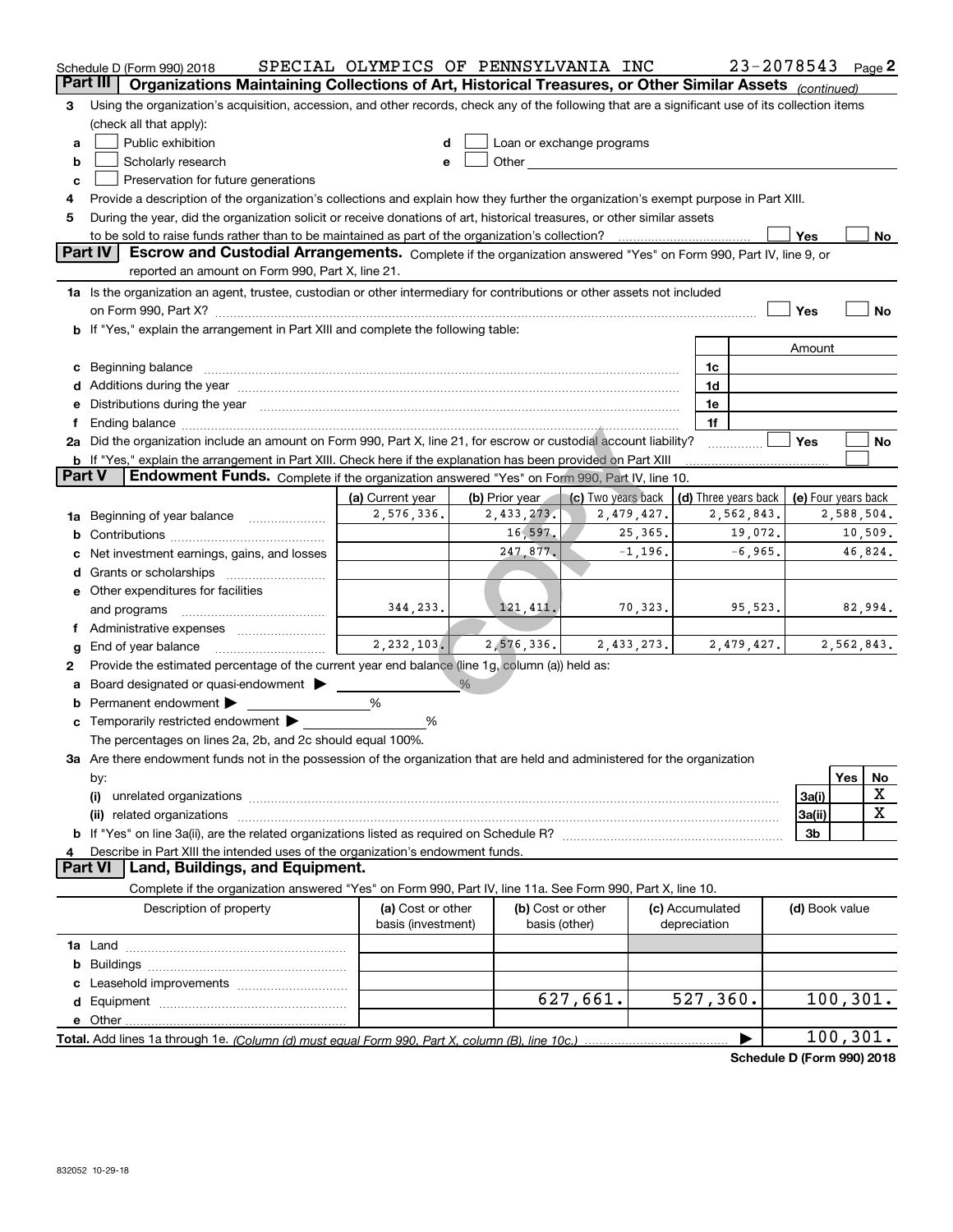| Schedule D (Form 990) 2018                                                                                                                           |                 | SPECIAL OLYMPICS OF PENNSYLVANIA INC                      | 23-2078543<br>Page $3$ |
|------------------------------------------------------------------------------------------------------------------------------------------------------|-----------------|-----------------------------------------------------------|------------------------|
| <b>Part VII</b> Investments - Other Securities.                                                                                                      |                 |                                                           |                        |
| Complete if the organization answered "Yes" on Form 990, Part IV, line 11b. See Form 990, Part X, line 12.                                           |                 |                                                           |                        |
| (a) Description of security or category (including name of security)                                                                                 | (b) Book value  | (c) Method of valuation: Cost or end-of-year market value |                        |
|                                                                                                                                                      |                 |                                                           |                        |
|                                                                                                                                                      |                 |                                                           |                        |
| (3) Other                                                                                                                                            |                 |                                                           |                        |
| (A)                                                                                                                                                  |                 |                                                           |                        |
| (B)                                                                                                                                                  |                 |                                                           |                        |
| (C)                                                                                                                                                  |                 |                                                           |                        |
| (D)<br>(E)                                                                                                                                           |                 |                                                           |                        |
| (F)                                                                                                                                                  |                 |                                                           |                        |
| (G)                                                                                                                                                  |                 |                                                           |                        |
| (H)                                                                                                                                                  |                 |                                                           |                        |
| Total. (Col. (b) must equal Form 990, Part X, col. (B) line 12.)                                                                                     |                 |                                                           |                        |
| Part VIII Investments - Program Related.                                                                                                             |                 |                                                           |                        |
| Complete if the organization answered "Yes" on Form 990, Part IV, line 11c. See Form 990, Part X, line 13.                                           |                 |                                                           |                        |
| (a) Description of investment                                                                                                                        | (b) Book value  | (c) Method of valuation: Cost or end-of-year market value |                        |
| (1)                                                                                                                                                  |                 |                                                           |                        |
| (2)                                                                                                                                                  |                 |                                                           |                        |
| (3)                                                                                                                                                  |                 |                                                           |                        |
| (4)                                                                                                                                                  |                 |                                                           |                        |
| (5)                                                                                                                                                  |                 |                                                           |                        |
| (6)                                                                                                                                                  |                 |                                                           |                        |
| (7)                                                                                                                                                  |                 |                                                           |                        |
| (8)                                                                                                                                                  |                 |                                                           |                        |
| (9)                                                                                                                                                  |                 |                                                           |                        |
| Total. (Col. (b) must equal Form 990, Part X, col. (B) line 13.)                                                                                     |                 |                                                           |                        |
| <b>Other Assets.</b><br><b>Part IX</b>                                                                                                               |                 |                                                           |                        |
| Complete if the organization answered "Yes" on Form 990, Part IV, line 11d. See Form 990, Part X, line 15.                                           |                 |                                                           |                        |
|                                                                                                                                                      | (a) Description |                                                           | (b) Book value         |
| (1)                                                                                                                                                  |                 |                                                           |                        |
| (2)                                                                                                                                                  |                 |                                                           |                        |
| (3)                                                                                                                                                  |                 |                                                           |                        |
| (4)                                                                                                                                                  |                 |                                                           |                        |
| (5)                                                                                                                                                  |                 |                                                           |                        |
| (6)                                                                                                                                                  |                 |                                                           |                        |
| (7)                                                                                                                                                  |                 |                                                           |                        |
| (8)                                                                                                                                                  |                 |                                                           |                        |
| (9)                                                                                                                                                  |                 |                                                           |                        |
| Total. (Column (b) must equal Form 990. Part X. col. (B) line 15.)                                                                                   |                 |                                                           |                        |
| <b>Other Liabilities.</b><br><b>Part X</b>                                                                                                           |                 |                                                           |                        |
| Complete if the organization answered "Yes" on Form 990, Part IV, line 11e or 11f. See Form 990, Part X, line 25.                                    |                 | (b) Book value                                            |                        |
| (a) Description of liability<br>1.                                                                                                                   |                 |                                                           |                        |
| (1)<br>Federal income taxes                                                                                                                          |                 |                                                           |                        |
| (2)                                                                                                                                                  |                 |                                                           |                        |
| (3)                                                                                                                                                  |                 |                                                           |                        |
| (4)                                                                                                                                                  |                 |                                                           |                        |
| (5)                                                                                                                                                  |                 |                                                           |                        |
| (6)                                                                                                                                                  |                 |                                                           |                        |
| (7)                                                                                                                                                  |                 |                                                           |                        |
| (8)                                                                                                                                                  |                 |                                                           |                        |
| (9)                                                                                                                                                  |                 |                                                           |                        |
| Total. (Column (b) must equal Form 990, Part X, col. (B) line 25.)                                                                                   |                 |                                                           |                        |
| 2. Liability for uncertain tax positions. In Part XIII, provide the text of the footnote to the organization's financial statements that reports the |                 |                                                           |                        |

organization's liability for uncertain tax positions under FIN 48 (ASC 740). Check here if the text of the footnote has been provided in Part XIII  $~\boxed{\rm X}$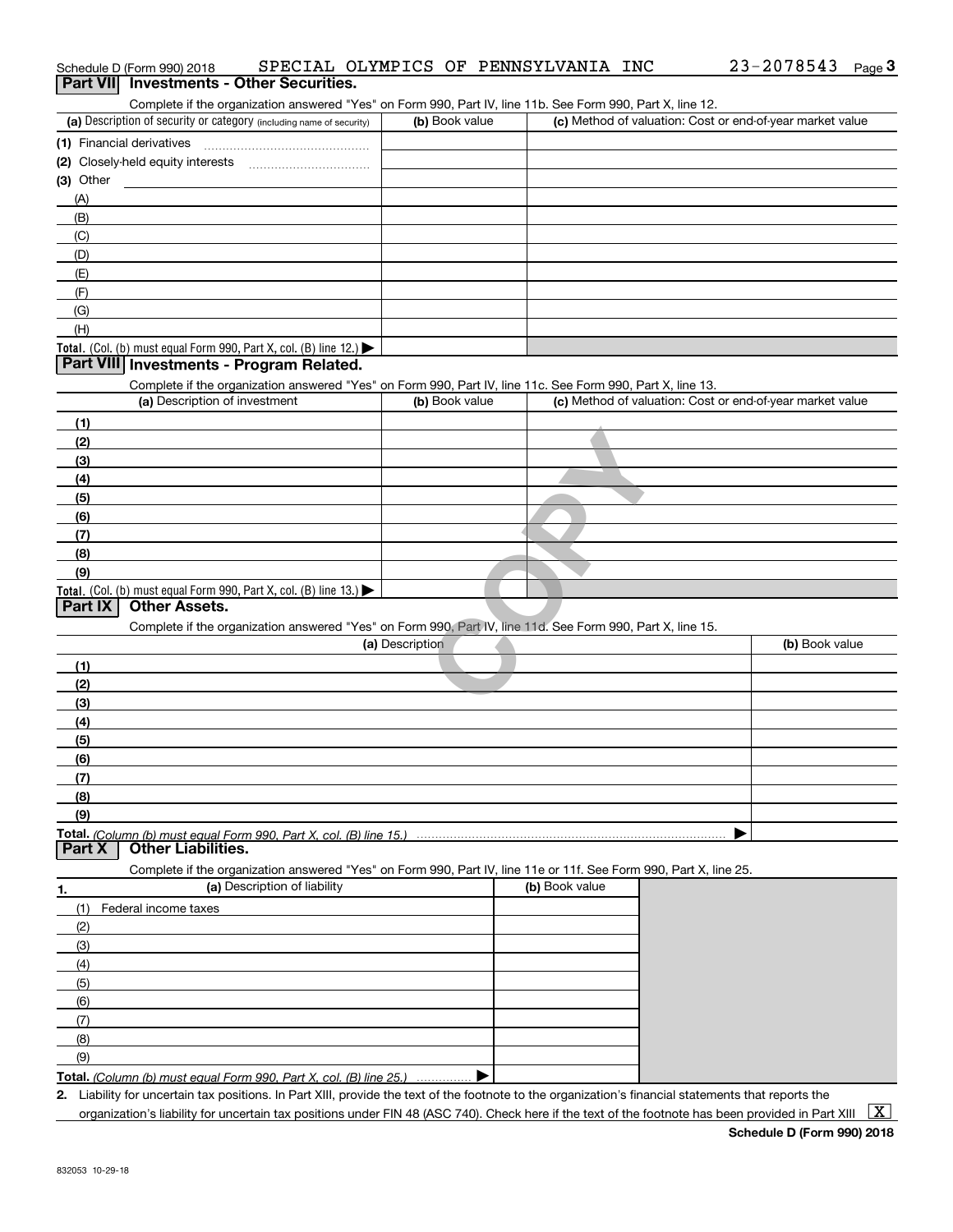|    | SPECIAL OLYMPICS OF PENNSYLVANIA INC<br>Schedule D (Form 990) 2018                                                                                             |                |             |                | 23-2078543<br>Page 4 |    |
|----|----------------------------------------------------------------------------------------------------------------------------------------------------------------|----------------|-------------|----------------|----------------------|----|
|    | Reconciliation of Revenue per Audited Financial Statements With Revenue per Return.<br><b>Part XI</b>                                                          |                |             |                |                      |    |
|    | Complete if the organization answered "Yes" on Form 990, Part IV, line 12a.                                                                                    |                |             |                |                      |    |
| 1  | Total revenue, gains, and other support per audited financial statements                                                                                       |                |             | 1.             | 9,579,761.           |    |
| 2  | Amounts included on line 1 but not on Form 990, Part VIII, line 12:                                                                                            |                |             |                |                      |    |
| a  |                                                                                                                                                                | 2a             | $-287,707.$ |                |                      |    |
| b  |                                                                                                                                                                | 2 <sub>b</sub> | 261,760.    |                |                      |    |
| c  | Recoveries of prior year grants [11] Recoveries of prior year grants [11] Recoveries of prior year grants                                                      | 2c             |             |                |                      |    |
| d  | Other (Describe in Part XIII.)                                                                                                                                 | 2d             | 891,342.    |                |                      |    |
| е  | Add lines 2a through 2d                                                                                                                                        |                |             | 2e             | 865,395.             |    |
| 3  |                                                                                                                                                                |                |             | $\mathbf{3}$   | 8,714,366.           |    |
| 4  | Amounts included on Form 990, Part VIII, line 12, but not on line 1:                                                                                           |                |             |                |                      |    |
| a  | Investment expenses not included on Form 990, Part VIII, line 7b [1000000000000000000000000000000000                                                           | 4a             |             |                |                      |    |
| b  |                                                                                                                                                                | 4b             |             |                |                      |    |
|    | Add lines 4a and 4b                                                                                                                                            |                |             | 4с             |                      | 0. |
|    |                                                                                                                                                                |                |             | 5              | 8,714,366.           |    |
|    | Part XII   Reconciliation of Expenses per Audited Financial Statements With Expenses per Return.                                                               |                |             |                |                      |    |
|    | Complete if the organization answered "Yes" on Form 990, Part IV, line 12a.                                                                                    |                |             |                |                      |    |
| 1  | Total expenses and losses per audited financial statements                                                                                                     |                |             | $\blacksquare$ | 9,221,912.           |    |
| 2  | Amounts included on line 1 but not on Form 990, Part IX, line 25:                                                                                              |                |             |                |                      |    |
| a  |                                                                                                                                                                | 2a             | 261,760.    |                |                      |    |
| b  |                                                                                                                                                                | 2 <sub>b</sub> |             |                |                      |    |
|    |                                                                                                                                                                | 2c             |             |                |                      |    |
| d  |                                                                                                                                                                |                | 891,342.    |                |                      |    |
| е  | Add lines 2a through 2d                                                                                                                                        |                |             | 2e             | 1, 153, 102.         |    |
| з  |                                                                                                                                                                |                |             | 3              | 8,068,810.           |    |
| 4  | Amounts included on Form 990, Part IX, line 25, but not on line 1:                                                                                             |                |             |                |                      |    |
|    |                                                                                                                                                                | 4a             |             |                |                      |    |
|    |                                                                                                                                                                | 4b             |             |                |                      |    |
| c. | Add lines 4a and 4b                                                                                                                                            |                |             | 4с             |                      | 0. |
| 5. | Total expenses. Add lines 3 and 4c. (This must equal Form 990, Part I, line 18.) [[[[[[[[[[[[[[[[[[[[[[[[[[[[]]]]]]]                                           |                |             | 5              | 8,068,810.           |    |
|    | Part XIII Supplemental Information.                                                                                                                            |                |             |                |                      |    |
|    | Provide the descriptions required for Part II, lines 3, 5, and 9; Part III, lines 1a and 4; Part IV, lines 1b and 2b; Part V, line 4; Part X, line 2; Part XI, |                |             |                |                      |    |
|    | lines 2d and 4b; and Part XII, lines 2d and 4b. Also complete this part to provide any additional information.                                                 |                |             |                |                      |    |
|    |                                                                                                                                                                |                |             |                |                      |    |

#### PART V, LINE 4:

| THE BOARD OF DIRECTORS HAS DESIGNATED A PORTION OF THE UNRESTRICTED NET   |
|---------------------------------------------------------------------------|
| ASSETS AS AN ENDOWMENT FUND FOR SUPPORT OF CAPITAL PROJECTS NECESSARY TO  |
| ASSIST PARTICIPATING ATHLETES, THE ATHLETE LEADERSHIP FUND TO SUPPORT     |
| SOPA'S VISION OF BEING THE "GLOBAL LEADER" IN ATHLETE LEADERSHIP, AND THE |
| AL SENAVITIS MISSION IMPACT FUND TO PROVIDE RESOURCES TO ENSURE ATHLETES  |
| IN EVERY PART OF THE STATE ARE BEING SERVED WITH OPPORTUNITIES, PROGRAMS  |
| AND COMPETITIONS.                                                         |
|                                                                           |

#### DURING 2018, THE BOARD HAS RECLASSED NET ASSETS CLASSIFIED AS DONOR

RESTRICTED ENDOWMENT TO TEMPORAIRLY RESTRICTED NET ASSETS. THESE ASSETS

#### WILL BE USED FOR PROGRAMS RELATED TO THE EXCEMPT PURPOSE.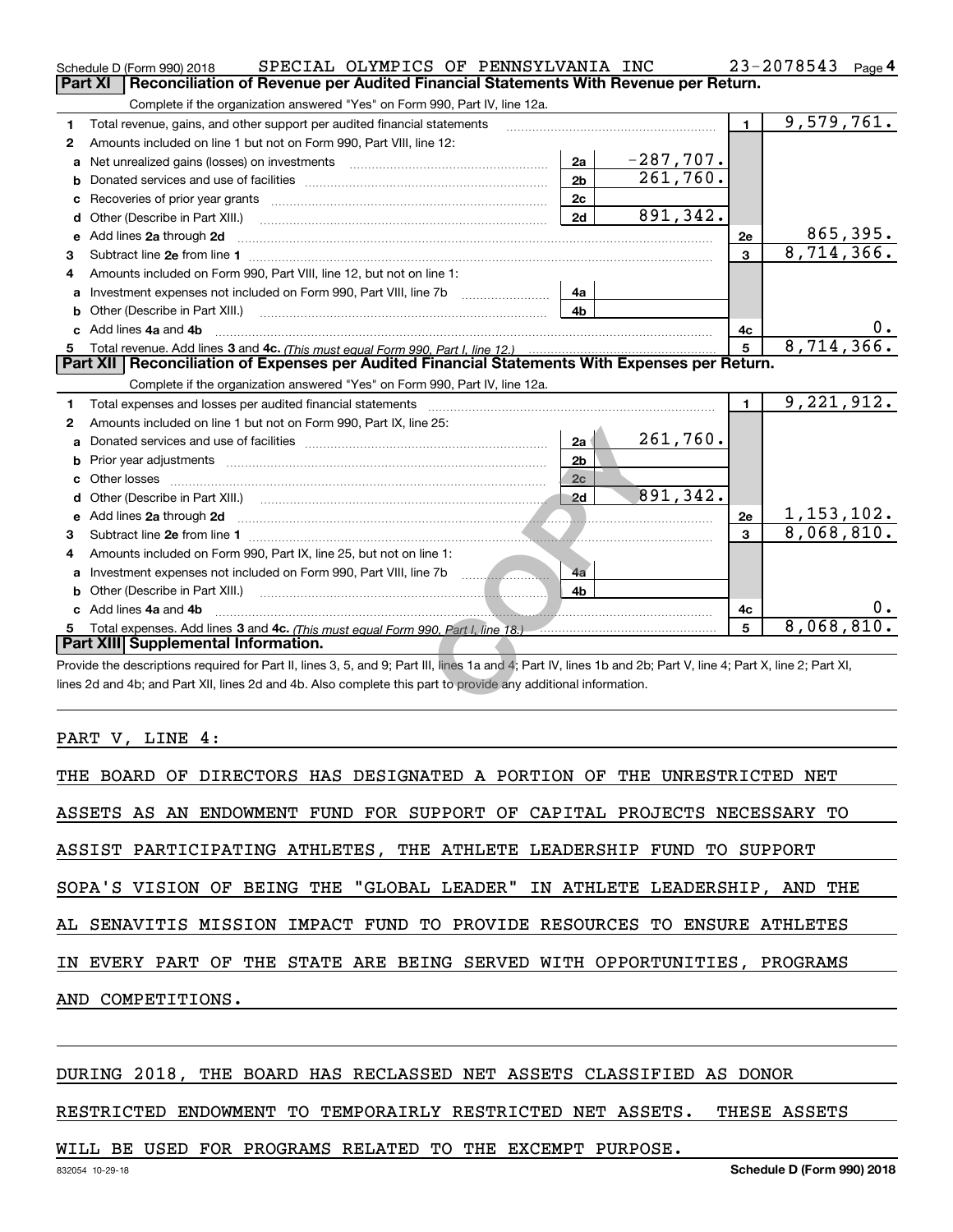#### Schedule D (Form 990) 2018 SPECIAL OLYMPICS OF PENNSYLVANIA INC 23-2078543 Page <del>5</del> *(continued)* **Part XIII Supplemental Information**

PART X, LINE 2:

| THE ORGANIZATION IS INCORPORATED UNDER THE COMMONWEALTH OF PENNSYLVANIA  |
|--------------------------------------------------------------------------|
| (COMMONWEALTH) NOT-FOR-PROFIT CORPORATION LAW AND IS EXEMPT FROM FEDERAL |
| INCOME TAXES UNDER SECTION $501(C)(3)$ OF THE INTERNAL REVENUE CODE. THE |
| ORGANIZATION IS REGISTERED AS REQUIRED WITH THE PENNSYLVANIA BUREAU OF   |
| CHARITABLE ORGANIZATIONS. TAX FILINGS ARE SUBJECT TO AUDIT BY VARIOUS    |
| TAXING AUTHORITIES. OPEN PERIODS SUBJECT TO AUDIT FOR FEDERAL PURPOSES   |
| ARE GENERALLY THE PREVIOUS THREE YEARS OF TAX RETURNS FILED.             |
|                                                                          |
| PART XI, LINE 2D - OTHER ADJUSTMENTS:                                    |
| 827,151.<br>COST OF SPECIAL EVENTS                                       |
| COST OF GAMING<br>$20,015$ .                                             |
| 44,176.<br>COST OF GOODS SOLD                                            |
| 891,342.<br>TOTAL TO SCHEDULE D, PART XI, LINE 2D                        |
|                                                                          |
| PART XII, LINE 2D - OTHER ADJUSTMENTS:                                   |
| 827,151.<br>COST OF SPECIAL EVENTS                                       |
| COST OF GAMING<br>$20,015$ .                                             |
| 44,176.<br>COST OF GOODS SOLD                                            |
| 891,342.<br>TOTAL TO SCHEDULE D, PART XII, LINE 2D                       |
|                                                                          |
|                                                                          |
|                                                                          |
|                                                                          |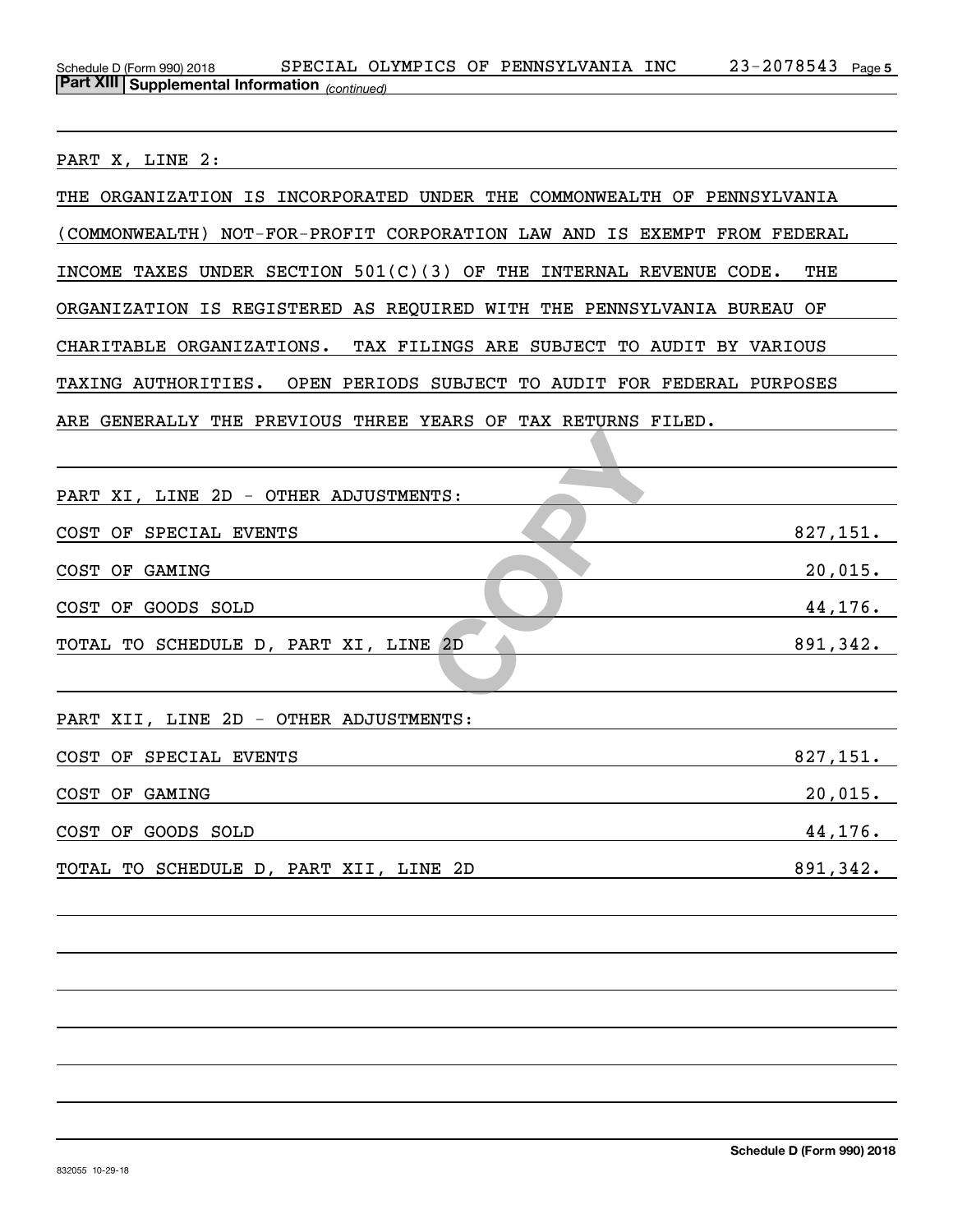| <b>SCHEDULE G</b>                                                                                                                                                   |                                                                                                                                                                             |                                      |                                          |     |                                         | <b>Supplemental Information Regarding Fundraising or Gaming Activities</b>                                                    |  |                                  | OMB No. 1545-0047                       |
|---------------------------------------------------------------------------------------------------------------------------------------------------------------------|-----------------------------------------------------------------------------------------------------------------------------------------------------------------------------|--------------------------------------|------------------------------------------|-----|-----------------------------------------|-------------------------------------------------------------------------------------------------------------------------------|--|----------------------------------|-----------------------------------------|
| (Form 990 or 990-EZ)                                                                                                                                                | Complete if the organization answered "Yes" on Form 990, Part IV, line 17, 18, or 19, or if the<br>2018<br>organization entered more than \$15,000 on Form 990-EZ, line 6a. |                                      |                                          |     |                                         |                                                                                                                               |  |                                  |                                         |
| Department of the Treasury                                                                                                                                          |                                                                                                                                                                             |                                      | Attach to Form 990 or Form 990-EZ.       |     |                                         |                                                                                                                               |  |                                  | <b>Open to Public</b>                   |
| Internal Revenue Service                                                                                                                                            |                                                                                                                                                                             |                                      |                                          |     |                                         | Go to www.irs.gov/Form990 for instructions and the latest information.                                                        |  |                                  | Inspection                              |
| Name of the organization                                                                                                                                            |                                                                                                                                                                             |                                      |                                          |     |                                         |                                                                                                                               |  |                                  | <b>Employer identification number</b>   |
|                                                                                                                                                                     |                                                                                                                                                                             | SPECIAL OLYMPICS OF PENNSYLVANIA INC |                                          |     |                                         |                                                                                                                               |  | 23-2078543                       |                                         |
| Part I                                                                                                                                                              | required to complete this part.                                                                                                                                             |                                      |                                          |     |                                         | Fundraising Activities. Complete if the organization answered "Yes" on Form 990, Part IV, line 17. Form 990-EZ filers are not |  |                                  |                                         |
| 1 Indicate whether the organization raised funds through any of the following activities. Check all that apply.                                                     |                                                                                                                                                                             |                                      |                                          |     |                                         |                                                                                                                               |  |                                  |                                         |
| $ X $ Mail solicitations<br>$\mathbf{a}$                                                                                                                            |                                                                                                                                                                             |                                      |                                          |     |                                         | $e$ $\boxed{\text{X}}$ Solicitation of non-government grants                                                                  |  |                                  |                                         |
| b                                                                                                                                                                   | Internet and email solicitations                                                                                                                                            |                                      | $f[X]$ Solicitation of government grants |     |                                         |                                                                                                                               |  |                                  |                                         |
| $\boxed{\textbf{X}}$ Phone solicitations<br>C                                                                                                                       |                                                                                                                                                                             |                                      | $g\mid X$ Special fundraising events     |     |                                         |                                                                                                                               |  |                                  |                                         |
| $\boxed{\textbf{X}}$ In-person solicitations<br>d                                                                                                                   |                                                                                                                                                                             |                                      |                                          |     |                                         |                                                                                                                               |  |                                  |                                         |
| 2 a Did the organization have a written or oral agreement with any individual (including officers, directors, trustees, or                                          |                                                                                                                                                                             |                                      |                                          |     |                                         |                                                                                                                               |  |                                  |                                         |
|                                                                                                                                                                     |                                                                                                                                                                             |                                      |                                          |     |                                         | key employees listed in Form 990, Part VII) or entity in connection with professional fundraising services?                   |  | $X$ Yes                          | No                                      |
| b If "Yes," list the 10 highest paid individuals or entities (fundraisers) pursuant to agreements under which the fundraiser is to be                               |                                                                                                                                                                             |                                      |                                          |     |                                         |                                                                                                                               |  |                                  |                                         |
| compensated at least \$5,000 by the organization.                                                                                                                   |                                                                                                                                                                             |                                      |                                          |     |                                         |                                                                                                                               |  |                                  |                                         |
|                                                                                                                                                                     |                                                                                                                                                                             |                                      |                                          |     |                                         |                                                                                                                               |  | (v) Amount paid                  |                                         |
| (i) Name and address of individual                                                                                                                                  |                                                                                                                                                                             | (ii) Activity                        |                                          |     | (iii) Did<br>fundraiser<br>have custody | (iv) Gross receipts                                                                                                           |  | to (or retained by)              | (vi) Amount paid<br>to (or retained by) |
| or entity (fundraiser)                                                                                                                                              |                                                                                                                                                                             |                                      |                                          |     | or control of<br>contributions?         | from activity                                                                                                                 |  | fundraiser<br>listed in col. (i) | organization                            |
| THE HERITAGE COMPANY - 2402                                                                                                                                         |                                                                                                                                                                             | TELEMARKETING SERVICES &             |                                          | Yes | No                                      |                                                                                                                               |  |                                  |                                         |
| WILDWOOD AVE, LITTLE ROCK, AR                                                                                                                                       |                                                                                                                                                                             | <b>EDUCATION</b>                     |                                          |     | X                                       | 239,739.                                                                                                                      |  | 127,817.                         | 111,921.                                |
|                                                                                                                                                                     |                                                                                                                                                                             |                                      |                                          |     |                                         |                                                                                                                               |  |                                  |                                         |
|                                                                                                                                                                     |                                                                                                                                                                             |                                      |                                          |     |                                         |                                                                                                                               |  |                                  |                                         |
|                                                                                                                                                                     |                                                                                                                                                                             |                                      |                                          |     |                                         |                                                                                                                               |  |                                  |                                         |
|                                                                                                                                                                     |                                                                                                                                                                             |                                      |                                          |     |                                         |                                                                                                                               |  |                                  |                                         |
|                                                                                                                                                                     |                                                                                                                                                                             |                                      |                                          |     |                                         |                                                                                                                               |  |                                  |                                         |
|                                                                                                                                                                     |                                                                                                                                                                             |                                      |                                          |     |                                         |                                                                                                                               |  |                                  |                                         |
|                                                                                                                                                                     |                                                                                                                                                                             |                                      |                                          |     |                                         |                                                                                                                               |  |                                  |                                         |
|                                                                                                                                                                     |                                                                                                                                                                             |                                      |                                          |     |                                         |                                                                                                                               |  |                                  |                                         |
|                                                                                                                                                                     |                                                                                                                                                                             |                                      |                                          |     |                                         |                                                                                                                               |  |                                  |                                         |
|                                                                                                                                                                     |                                                                                                                                                                             |                                      |                                          |     |                                         |                                                                                                                               |  |                                  |                                         |
|                                                                                                                                                                     |                                                                                                                                                                             |                                      |                                          |     |                                         |                                                                                                                               |  |                                  |                                         |
|                                                                                                                                                                     |                                                                                                                                                                             |                                      |                                          |     |                                         |                                                                                                                               |  |                                  |                                         |
|                                                                                                                                                                     |                                                                                                                                                                             |                                      |                                          |     |                                         |                                                                                                                               |  |                                  |                                         |
|                                                                                                                                                                     |                                                                                                                                                                             |                                      |                                          |     |                                         |                                                                                                                               |  |                                  |                                         |
|                                                                                                                                                                     |                                                                                                                                                                             |                                      |                                          |     |                                         |                                                                                                                               |  |                                  |                                         |
|                                                                                                                                                                     |                                                                                                                                                                             |                                      |                                          |     |                                         |                                                                                                                               |  |                                  |                                         |
|                                                                                                                                                                     |                                                                                                                                                                             |                                      |                                          |     |                                         |                                                                                                                               |  |                                  |                                         |
|                                                                                                                                                                     |                                                                                                                                                                             |                                      |                                          |     |                                         |                                                                                                                               |  |                                  |                                         |
|                                                                                                                                                                     |                                                                                                                                                                             |                                      |                                          |     |                                         |                                                                                                                               |  |                                  |                                         |
| Total                                                                                                                                                               |                                                                                                                                                                             |                                      |                                          |     |                                         | 239,739.                                                                                                                      |  | 127,817.                         | 111,921.                                |
| 3 List all states in which the organization is registered or licensed to solicit contributions or has been notified it is exempt from registration<br>or licensing. |                                                                                                                                                                             |                                      |                                          |     |                                         |                                                                                                                               |  |                                  |                                         |

AL,AK,AZ,AR,CA,CO,CT,DE,FL,GA,HI,ID,IL,IN,IA,KS,KY,LA,ME,MD,MA,MI,MN,MS,MO MT,NE,NV,NH,NJ,NM,NY,NC,ND,OH,OK,OR,PA,RI,SC,SD,TN,TX,UT,VT,VA,WA,WV,WI,WY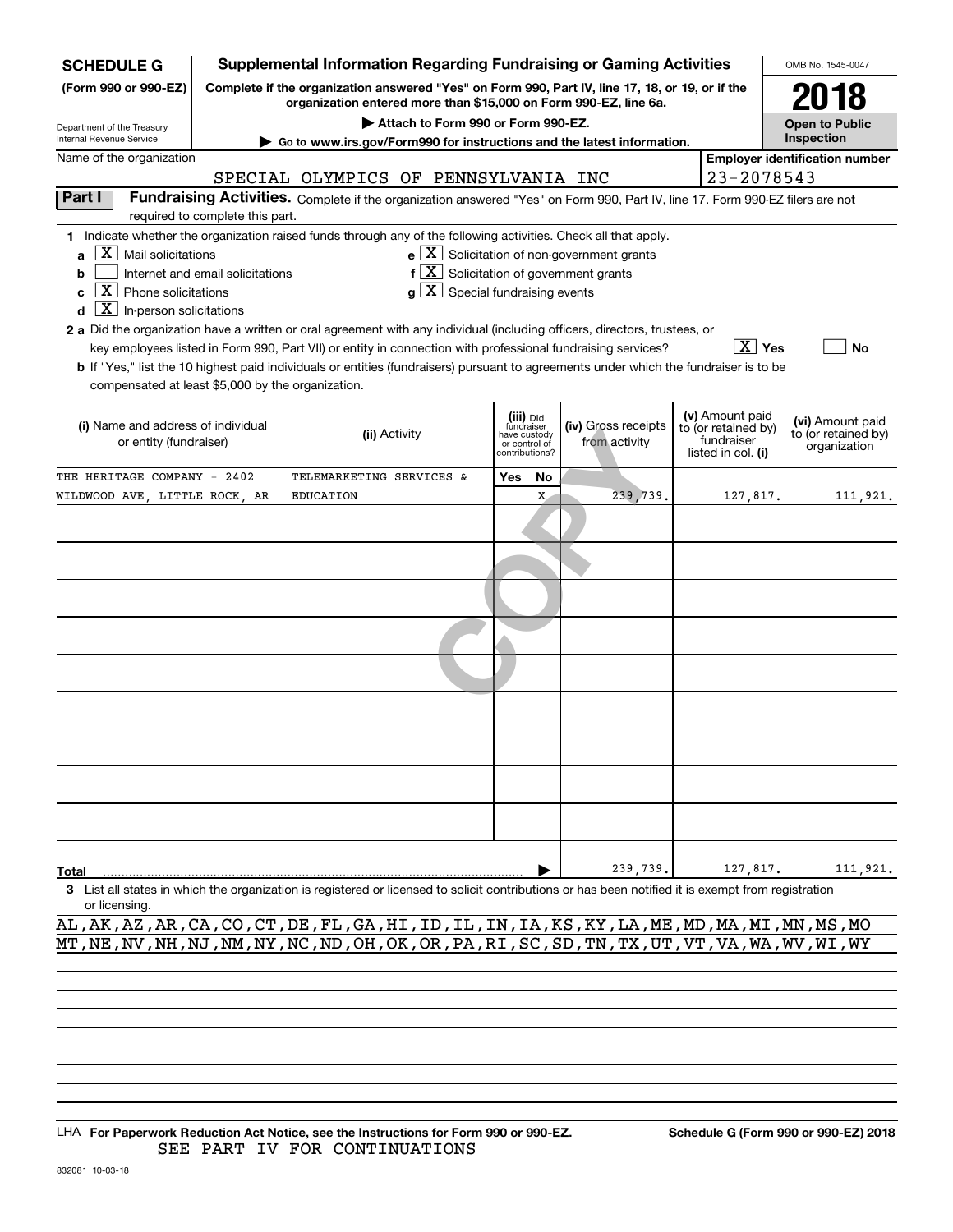23-2078543 Page 2 Schedule G (Form 990 or 990-EZ) 2018  ${\tt SPECIAL}$   ${\tt OLYMPICS}$   ${\tt OF}$   ${\tt PENNSYLVANIA}$   ${\tt INC}$   $23$  –  $2078543$   ${\tt Page}$ **Part II** | Fundraising Events. Complete if the organization answered "Yes" on Form 990, Part IV, line 18, or reported more than \$15,000

of fundraising event contributions and gross income on Form 990-EZ, lines 1 and 6b. List events with gross receipts greater than \$5,000.

|                        |                                                                                                                             | of fundraising event contributions and gross income on Form 990-EZ, lines 1 and 6b. List events with gross receipts greater than \$5,000. |              |                                                  |                     |                                                     |  |  |
|------------------------|-----------------------------------------------------------------------------------------------------------------------------|-------------------------------------------------------------------------------------------------------------------------------------------|--------------|--------------------------------------------------|---------------------|-----------------------------------------------------|--|--|
|                        |                                                                                                                             |                                                                                                                                           | (a) Event #1 | $(b)$ Event #2                                   | (c) Other events    | (d) Total events                                    |  |  |
|                        |                                                                                                                             |                                                                                                                                           | GOLF         | POLAR BEAR                                       |                     | (add col. (a) through                               |  |  |
|                        |                                                                                                                             |                                                                                                                                           | TOURNAMENTS  | <b>PLUNGE</b>                                    | 20                  | col. (c)                                            |  |  |
|                        |                                                                                                                             |                                                                                                                                           | (event type) | (event type)                                     | (total number)      |                                                     |  |  |
| Revenue                | 1.                                                                                                                          |                                                                                                                                           | 338,302.     | 1,297,246.                                       | 926,383.            | 2,561,931.                                          |  |  |
|                        |                                                                                                                             |                                                                                                                                           | 299,724.     | 1,248,806.                                       | 905, 225.           | 2,453,755.                                          |  |  |
|                        |                                                                                                                             | 3 Gross income (line 1 minus line 2)                                                                                                      | 38,578.      | 48,440.                                          | 21, 158.            | 108,176.                                            |  |  |
|                        |                                                                                                                             |                                                                                                                                           |              |                                                  |                     |                                                     |  |  |
|                        |                                                                                                                             |                                                                                                                                           | 38,578.      | 48,440.                                          | 21,158.             | 108, 176.                                           |  |  |
| Direct Expenses        |                                                                                                                             |                                                                                                                                           | 66,272.      | 7,748.                                           | 36,335.             | 110, 355.                                           |  |  |
|                        |                                                                                                                             | 7 Food and beverages                                                                                                                      | 20,582.      | 17, 160.                                         | 47,248.             | 84,990.                                             |  |  |
|                        | 8                                                                                                                           |                                                                                                                                           |              |                                                  |                     |                                                     |  |  |
|                        | 9                                                                                                                           |                                                                                                                                           | 14,468.      | 264, 129.                                        | 245,033.            | 523, 630.                                           |  |  |
|                        |                                                                                                                             | 10 Direct expense summary. Add lines 4 through 9 in column (d)                                                                            |              |                                                  |                     | 827,151.                                            |  |  |
|                        |                                                                                                                             | 11 Net income summary. Subtract line 10 from line 3, column (d)                                                                           |              |                                                  |                     | $-718,975.$                                         |  |  |
|                        | <b>Part III</b><br>Gaming. Complete if the organization answered "Yes" on Form 990, Part IV, line 19, or reported more than |                                                                                                                                           |              |                                                  |                     |                                                     |  |  |
|                        |                                                                                                                             | \$15,000 on Form 990-EZ, line 6a.                                                                                                         |              |                                                  |                     |                                                     |  |  |
| Revenue                |                                                                                                                             |                                                                                                                                           | (a) Bingo    | (b) Pull tabs/instant<br>bingo/progressive bingo | (c) Other gaming    | (d) Total gaming (add<br>col. (a) through col. (c)) |  |  |
|                        |                                                                                                                             |                                                                                                                                           | 11,949.      |                                                  | 54, 209.            | 66, 158.                                            |  |  |
|                        |                                                                                                                             |                                                                                                                                           |              |                                                  |                     |                                                     |  |  |
| <b>Direct Expenses</b> |                                                                                                                             |                                                                                                                                           | 3,142.       |                                                  | 13,359.             | 16,501.                                             |  |  |
|                        |                                                                                                                             |                                                                                                                                           |              |                                                  |                     |                                                     |  |  |
|                        | 5                                                                                                                           | Other direct expenses                                                                                                                     | 2,340.       |                                                  | 1,174.              | 3,514.                                              |  |  |
|                        |                                                                                                                             |                                                                                                                                           | 100 %<br>Yes | Yes<br>%                                         | 100 %<br><b>Yes</b> |                                                     |  |  |

**9**Enter the state(s) in which the organization conducts gaming activities: PA **10a** Were any of the organization's gaming licenses revoked, suspended, or terminated during the tax year? \_\_\_\_\_\_\_\_\_\_\_\_\_\_\_\_\_ **a** Is the organization licensed to conduct gaming activities in each of these states? \_\_\_\_\_\_\_\_\_\_\_\_\_\_\_\_\_\_\_\_\_\_\_\_\_\_\_\_\_\_\_ **b**If "No," explain: **X** Yes **No Yes** es  $|\,\texttt{X}\,|$  No

**No** X X

 $\sqrt{X}$  No  $\sqrt{X}$  No  $\sqrt{X}$ 

~~~~~~~~~~~~~~~~~~~~~~~~ |

**b** If "Yes," explain:

**6** Volunteer labor  $\ldots \ldots \ldots \ldots \ldots \ldots \ldots \ldots \ldots \ldots$ 

**7**Direct expense summary. Add lines 2 through 5 in column (d)

**8**Net gaming income summary. Subtract line 7 from line 1, column (d)

832082 10-03-18

 $\blacktriangleright$ 

20,015.

46,143.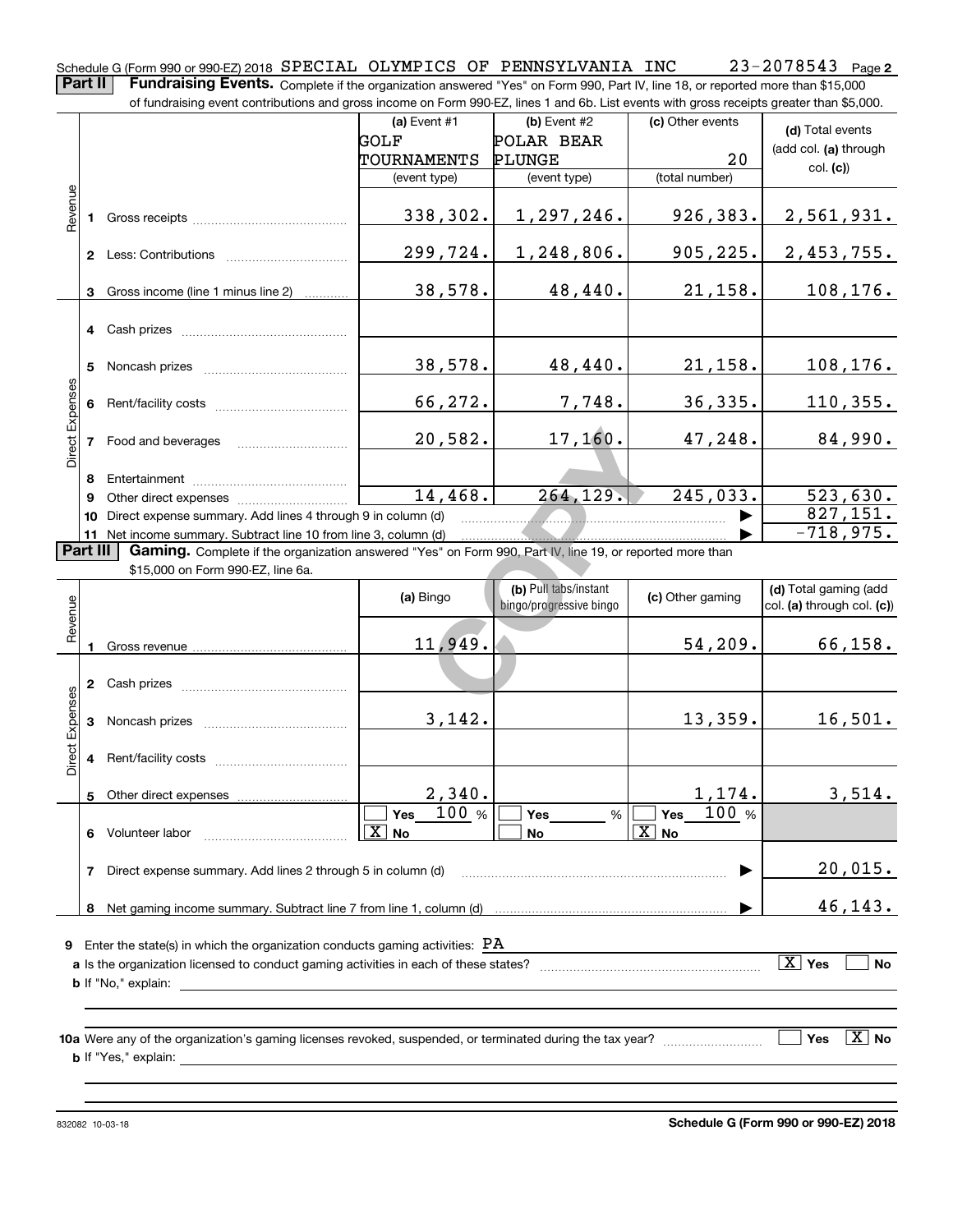|       | Schedule G (Form 990 or 990-EZ) 2018 SPECIAL OLYMPICS OF PENNSYLVANIA INC                                                                                                                                                                          | 23-2078543                    | Page 3                |
|-------|----------------------------------------------------------------------------------------------------------------------------------------------------------------------------------------------------------------------------------------------------|-------------------------------|-----------------------|
|       |                                                                                                                                                                                                                                                    | Yes                           | $\boxed{\text{X}}$ No |
|       | 12 Is the organization a grantor, beneficiary or trustee of a trust, or a member of a partnership or other entity formed                                                                                                                           |                               |                       |
|       |                                                                                                                                                                                                                                                    | Yes                           | $\boxed{\text{X}}$ No |
|       | 13 Indicate the percentage of gaming activity conducted in:                                                                                                                                                                                        |                               |                       |
|       |                                                                                                                                                                                                                                                    | 13а                           | %                     |
|       | <b>b</b> An outside facility <b>contained and the contract of the contract of the contract of the contract of the contract of the contract of the contract of the contract of the contract of the contract of the contract of the con</b>          | $13b \, 100.00$ %             |                       |
|       | 14 Enter the name and address of the person who prepares the organization's gaming/special events books and records:                                                                                                                               |                               |                       |
|       | Name > MATTHEW B. AARON<br>Address $\triangleright$ 2570 BLVD OF THE GENERALS - NORRISTOWN, PA 19403                                                                                                                                               |                               |                       |
|       |                                                                                                                                                                                                                                                    |                               |                       |
|       |                                                                                                                                                                                                                                                    |                               | $\boxed{\text{X}}$ No |
|       | c If "Yes," enter name and address of the third party:                                                                                                                                                                                             |                               |                       |
|       | Name $\blacktriangleright$                                                                                                                                                                                                                         |                               |                       |
|       | Address $\blacktriangleright$                                                                                                                                                                                                                      |                               |                       |
| 16    | Gaming manager information:                                                                                                                                                                                                                        |                               |                       |
|       | $Name$ $MATTHEW$ B. AARON                                                                                                                                                                                                                          |                               |                       |
|       | Gaming manager compensation $\triangleright$ \$<br>Description of services provided > MATTHEW AARON, AS PRESIDENT & CEO, HAS OVERALL                                                                                                               |                               |                       |
|       | SUPERVISION AND MANAGEMENT OF ALL ACTIVITIES, INCLUDING GAMING.                                                                                                                                                                                    |                               |                       |
|       |                                                                                                                                                                                                                                                    |                               |                       |
|       | $X$ Director/officer<br>Employee<br>Independent contractor                                                                                                                                                                                         |                               |                       |
|       | <b>17</b> Mandatory distributions:                                                                                                                                                                                                                 |                               |                       |
|       | a Is the organization required under state law to make charitable distributions from the gaming proceeds to<br><b>b</b> Enter the amount of distributions required under state law to be distributed to other exempt organizations or spent in the | $\sqrt{Y}$ Yes $\boxed{X}$ No |                       |
|       | organization's own exempt activities during the tax year $\triangleright$ \$<br><b>Part IV</b><br>Supplemental Information. Provide the explanations required by Part I, line 2b, columns (iii) and (v); and Part III, lines 9, 9b, 10b,           |                               |                       |
|       | 15b, 15c, 16, and 17b, as applicable. Also provide any additional information. See instructions.                                                                                                                                                   |                               |                       |
|       |                                                                                                                                                                                                                                                    |                               |                       |
|       | SCHEDULE G, PART I, LINE 2B, LIST OF TEN HIGHEST PAID FUNDRAISERS:                                                                                                                                                                                 |                               |                       |
|       |                                                                                                                                                                                                                                                    |                               |                       |
| ( I ) | NAME OF FUNDRAISER: THE HERITAGE COMPANY                                                                                                                                                                                                           |                               |                       |
| ( I ) | ADDRESS OF FUNDRAISER: 2402 WILDWOOD AVE, LITTLE ROCK, AR                                                                                                                                                                                          | 72120                         |                       |
|       |                                                                                                                                                                                                                                                    |                               |                       |
|       |                                                                                                                                                                                                                                                    |                               |                       |
|       |                                                                                                                                                                                                                                                    |                               |                       |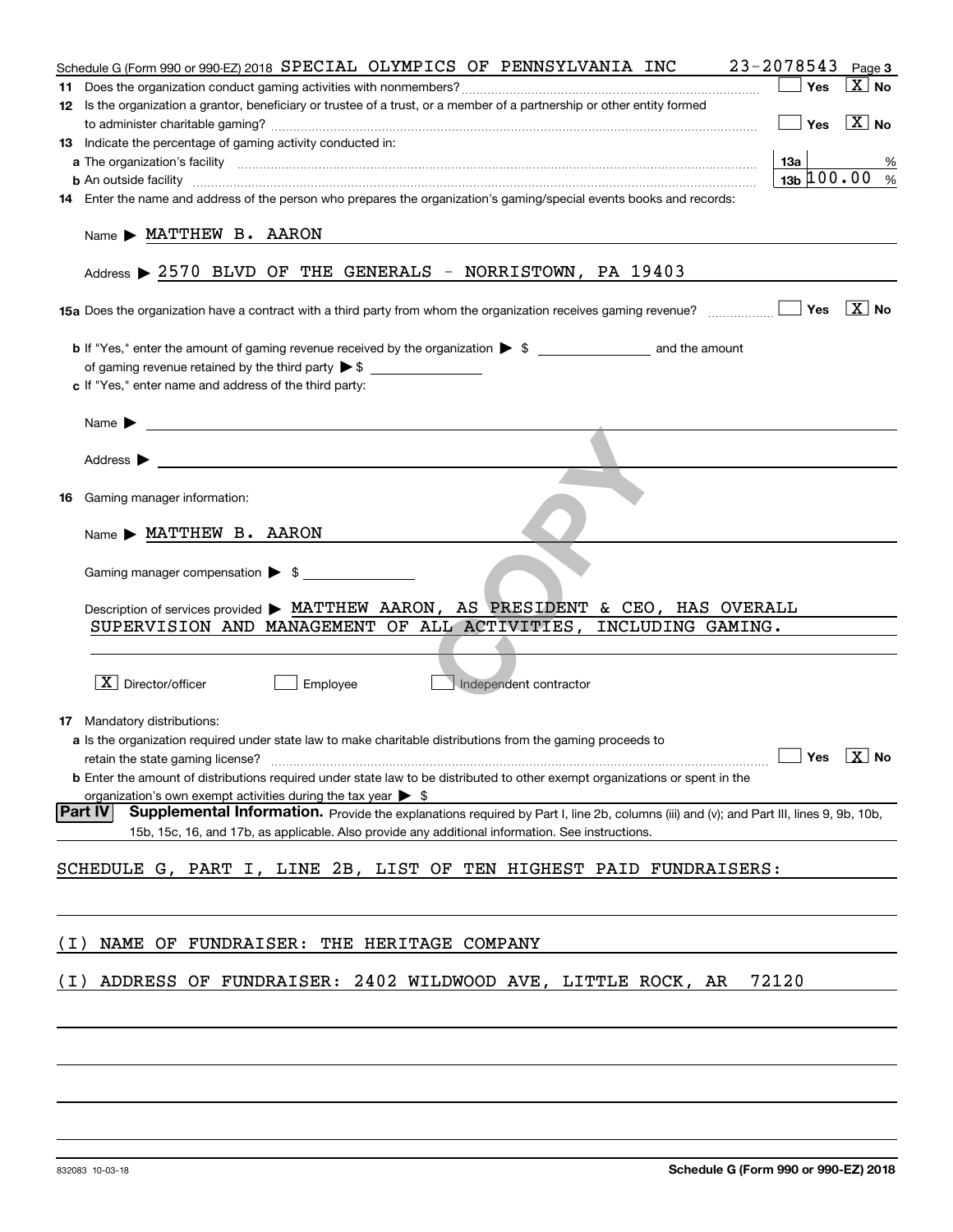| Schedule G (Form 990 or 990-EZ) SPECIAL OLI<br>Part IV Supplemental Information (continued) |  | SPECIAL OLYMPICS OF PENNSYLVANIA INC | $23 - 2078543$ Page 4 |  |
|---------------------------------------------------------------------------------------------|--|--------------------------------------|-----------------------|--|
|                                                                                             |  |                                      |                       |  |
|                                                                                             |  |                                      |                       |  |
|                                                                                             |  |                                      |                       |  |
|                                                                                             |  |                                      |                       |  |
|                                                                                             |  |                                      |                       |  |
|                                                                                             |  |                                      |                       |  |
|                                                                                             |  |                                      |                       |  |
|                                                                                             |  |                                      |                       |  |
|                                                                                             |  |                                      |                       |  |
|                                                                                             |  |                                      |                       |  |
|                                                                                             |  |                                      |                       |  |
|                                                                                             |  |                                      |                       |  |
|                                                                                             |  |                                      |                       |  |
|                                                                                             |  |                                      |                       |  |
|                                                                                             |  |                                      |                       |  |
|                                                                                             |  |                                      |                       |  |
|                                                                                             |  |                                      |                       |  |
|                                                                                             |  |                                      |                       |  |
|                                                                                             |  |                                      |                       |  |
|                                                                                             |  |                                      |                       |  |
|                                                                                             |  |                                      |                       |  |
|                                                                                             |  |                                      |                       |  |
|                                                                                             |  |                                      |                       |  |
|                                                                                             |  |                                      |                       |  |
|                                                                                             |  |                                      |                       |  |
|                                                                                             |  |                                      |                       |  |
|                                                                                             |  |                                      |                       |  |
|                                                                                             |  |                                      |                       |  |
|                                                                                             |  |                                      |                       |  |
|                                                                                             |  |                                      |                       |  |
|                                                                                             |  |                                      |                       |  |
|                                                                                             |  |                                      |                       |  |
|                                                                                             |  |                                      |                       |  |
|                                                                                             |  |                                      |                       |  |
|                                                                                             |  |                                      |                       |  |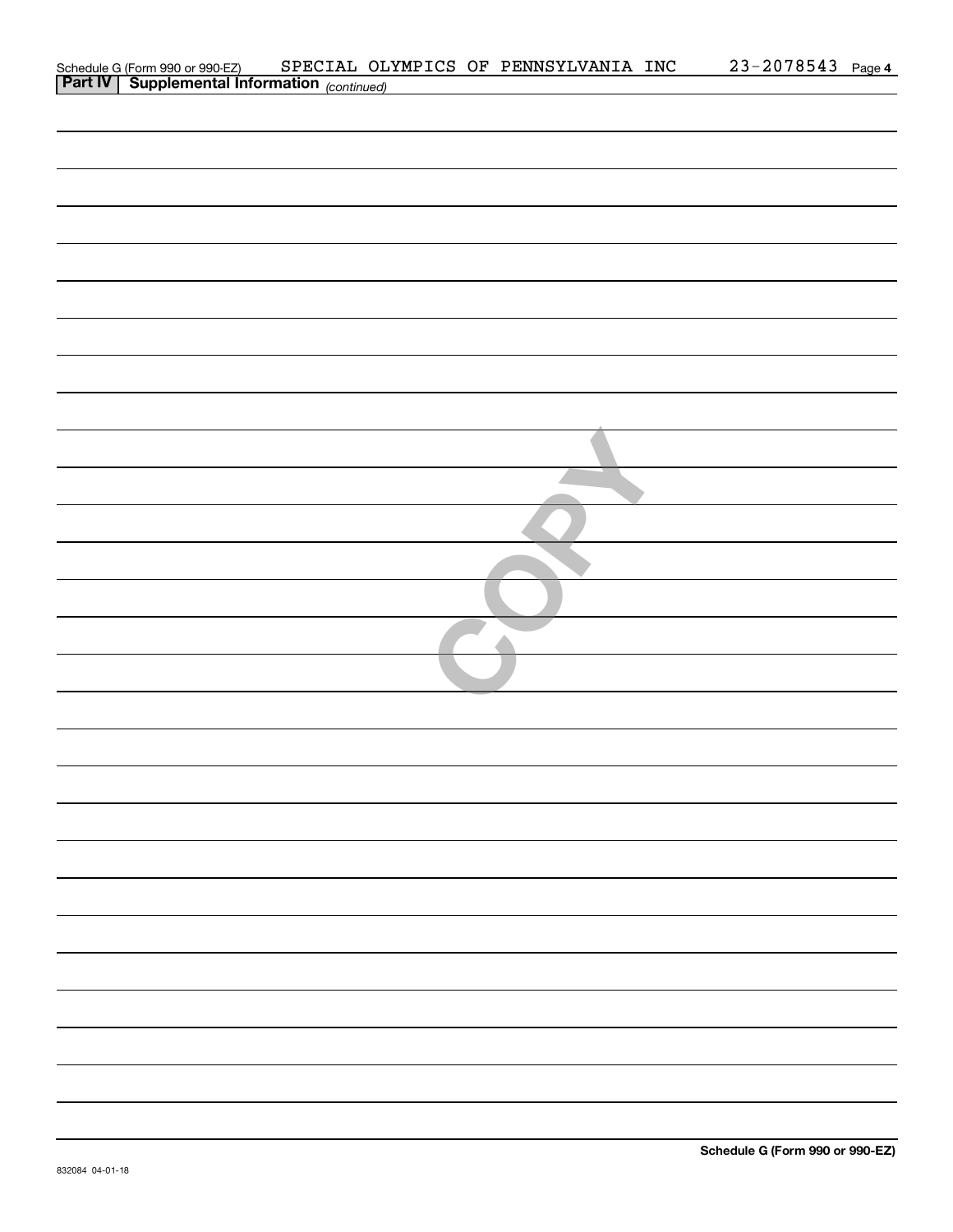|   | <b>SCHEDULE J</b>                                                                                                                                  | <b>Compensation Information</b>                                                                                                                                                                                                                 |  | OMB No. 1545-0047                     |            |             |  |  |
|---|----------------------------------------------------------------------------------------------------------------------------------------------------|-------------------------------------------------------------------------------------------------------------------------------------------------------------------------------------------------------------------------------------------------|--|---------------------------------------|------------|-------------|--|--|
|   | (Form 990)                                                                                                                                         | For certain Officers, Directors, Trustees, Key Employees, and Highest                                                                                                                                                                           |  |                                       | 2018       |             |  |  |
|   |                                                                                                                                                    | <b>Compensated Employees</b>                                                                                                                                                                                                                    |  |                                       |            |             |  |  |
|   |                                                                                                                                                    | Complete if the organization answered "Yes" on Form 990, Part IV, line 23.<br>Attach to Form 990.                                                                                                                                               |  | <b>Open to Public</b>                 |            |             |  |  |
|   | Department of the Treasury<br>Internal Revenue Service                                                                                             | ► Go to www.irs.gov/Form990 for instructions and the latest information.                                                                                                                                                                        |  |                                       | Inspection |             |  |  |
|   | Name of the organization                                                                                                                           |                                                                                                                                                                                                                                                 |  | <b>Employer identification number</b> |            |             |  |  |
|   |                                                                                                                                                    | SPECIAL OLYMPICS OF PENNSYLVANIA INC                                                                                                                                                                                                            |  | 23-2078543                            |            |             |  |  |
|   | Part I                                                                                                                                             | <b>Questions Regarding Compensation</b>                                                                                                                                                                                                         |  |                                       |            |             |  |  |
|   |                                                                                                                                                    |                                                                                                                                                                                                                                                 |  |                                       | Yes        | No          |  |  |
|   |                                                                                                                                                    | Check the appropriate box(es) if the organization provided any of the following to or for a person listed on Form 990,                                                                                                                          |  |                                       |            |             |  |  |
|   |                                                                                                                                                    | Part VII, Section A, line 1a. Complete Part III to provide any relevant information regarding these items.                                                                                                                                      |  |                                       |            |             |  |  |
|   | First-class or charter travel<br>Housing allowance or residence for personal use                                                                   |                                                                                                                                                                                                                                                 |  |                                       |            |             |  |  |
|   | Travel for companions                                                                                                                              | Payments for business use of personal residence                                                                                                                                                                                                 |  |                                       |            |             |  |  |
|   |                                                                                                                                                    | Tax indemnification and gross-up payments<br>Health or social club dues or initiation fees                                                                                                                                                      |  |                                       |            |             |  |  |
|   |                                                                                                                                                    | Discretionary spending account<br>Personal services (such as maid, chauffeur, chef)                                                                                                                                                             |  |                                       |            |             |  |  |
|   |                                                                                                                                                    |                                                                                                                                                                                                                                                 |  |                                       |            |             |  |  |
| b |                                                                                                                                                    | If any of the boxes on line 1a are checked, did the organization follow a written policy regarding payment or                                                                                                                                   |  | 1b                                    |            |             |  |  |
|   | reimbursement or provision of all of the expenses described above? If "No," complete Part III to explain                                           |                                                                                                                                                                                                                                                 |  |                                       |            |             |  |  |
| 2 |                                                                                                                                                    | Did the organization require substantiation prior to reimbursing or allowing expenses incurred by all directors,                                                                                                                                |  |                                       |            |             |  |  |
|   |                                                                                                                                                    |                                                                                                                                                                                                                                                 |  | $\mathbf{2}$                          |            |             |  |  |
|   |                                                                                                                                                    |                                                                                                                                                                                                                                                 |  |                                       |            |             |  |  |
| 3 |                                                                                                                                                    | Indicate which, if any, of the following the filing organization used to establish the compensation of the organization's<br>CEO/Executive Director. Check all that apply. Do not check any boxes for methods used by a related organization to |  |                                       |            |             |  |  |
|   |                                                                                                                                                    |                                                                                                                                                                                                                                                 |  |                                       |            |             |  |  |
|   | establish compensation of the CEO/Executive Director, but explain in Part III.<br>$X$ Compensation committee<br>Written employment contract        |                                                                                                                                                                                                                                                 |  |                                       |            |             |  |  |
|   |                                                                                                                                                    | $X$ Compensation survey or study                                                                                                                                                                                                                |  |                                       |            |             |  |  |
|   | Independent compensation consultant<br>$\boxed{\textbf{X}}$ Form 990 of other organizations<br>$X$ Approval by the board or compensation committee |                                                                                                                                                                                                                                                 |  |                                       |            |             |  |  |
|   |                                                                                                                                                    |                                                                                                                                                                                                                                                 |  |                                       |            |             |  |  |
| 4 |                                                                                                                                                    | During the year, did any person listed on Form 990, Part VII, Section A, line 1a, with respect to the filing                                                                                                                                    |  |                                       |            |             |  |  |
|   | organization or a related organization:                                                                                                            |                                                                                                                                                                                                                                                 |  |                                       |            |             |  |  |
| а |                                                                                                                                                    | Receive a severance payment or change-of-control payment?                                                                                                                                                                                       |  | 4a                                    |            | х           |  |  |
|   |                                                                                                                                                    |                                                                                                                                                                                                                                                 |  | 4b                                    |            | $\mathbf X$ |  |  |
| с |                                                                                                                                                    |                                                                                                                                                                                                                                                 |  | 4c                                    |            | X           |  |  |
|   |                                                                                                                                                    | If "Yes" to any of lines 4a-c, list the persons and provide the applicable amounts for each item in Part III.                                                                                                                                   |  |                                       |            |             |  |  |
|   |                                                                                                                                                    |                                                                                                                                                                                                                                                 |  |                                       |            |             |  |  |
|   |                                                                                                                                                    | Only section 501(c)(3), 501(c)(4), and 501(c)(29) organizations must complete lines 5-9.                                                                                                                                                        |  |                                       |            |             |  |  |
| 5 |                                                                                                                                                    | For persons listed on Form 990, Part VII, Section A, line 1a, did the organization pay or accrue any compensation                                                                                                                               |  |                                       |            |             |  |  |
|   | contingent on the revenues of:                                                                                                                     |                                                                                                                                                                                                                                                 |  | 5а                                    |            | х           |  |  |
| a |                                                                                                                                                    |                                                                                                                                                                                                                                                 |  |                                       |            |             |  |  |
|   |                                                                                                                                                    |                                                                                                                                                                                                                                                 |  | 5b                                    |            | X           |  |  |
|   |                                                                                                                                                    | If "Yes" on line 5a or 5b, describe in Part III.                                                                                                                                                                                                |  |                                       |            |             |  |  |
|   |                                                                                                                                                    | 6 For persons listed on Form 990, Part VII, Section A, line 1a, did the organization pay or accrue any compensation                                                                                                                             |  |                                       |            |             |  |  |
|   | contingent on the net earnings of:                                                                                                                 |                                                                                                                                                                                                                                                 |  | 6a                                    |            | x           |  |  |
| a |                                                                                                                                                    |                                                                                                                                                                                                                                                 |  |                                       |            |             |  |  |
|   |                                                                                                                                                    |                                                                                                                                                                                                                                                 |  | 6b                                    |            | X           |  |  |
|   |                                                                                                                                                    | If "Yes" on line 6a or 6b, describe in Part III.                                                                                                                                                                                                |  |                                       |            |             |  |  |
|   |                                                                                                                                                    | 7 For persons listed on Form 990, Part VII, Section A, line 1a, did the organization provide any nonfixed payments                                                                                                                              |  |                                       |            | x           |  |  |
|   |                                                                                                                                                    | Were any amounts reported on Form 990, Part VII, paid or accrued pursuant to a contract that was subject to the                                                                                                                                 |  | 7                                     |            |             |  |  |
| 8 |                                                                                                                                                    |                                                                                                                                                                                                                                                 |  | 8                                     |            | x           |  |  |
| 9 |                                                                                                                                                    | initial contract exception described in Regulations section 53.4958-4(a)(3)? If "Yes," describe in Part III<br>If "Yes" on line 8, did the organization also follow the rebuttable presumption procedure described in                           |  |                                       |            |             |  |  |
|   |                                                                                                                                                    |                                                                                                                                                                                                                                                 |  | 9                                     |            |             |  |  |
|   |                                                                                                                                                    |                                                                                                                                                                                                                                                 |  |                                       |            |             |  |  |

LHA For Paperwork Reduction Act Notice, see the Instructions for Form 990. Schedule J (Form 990) 2018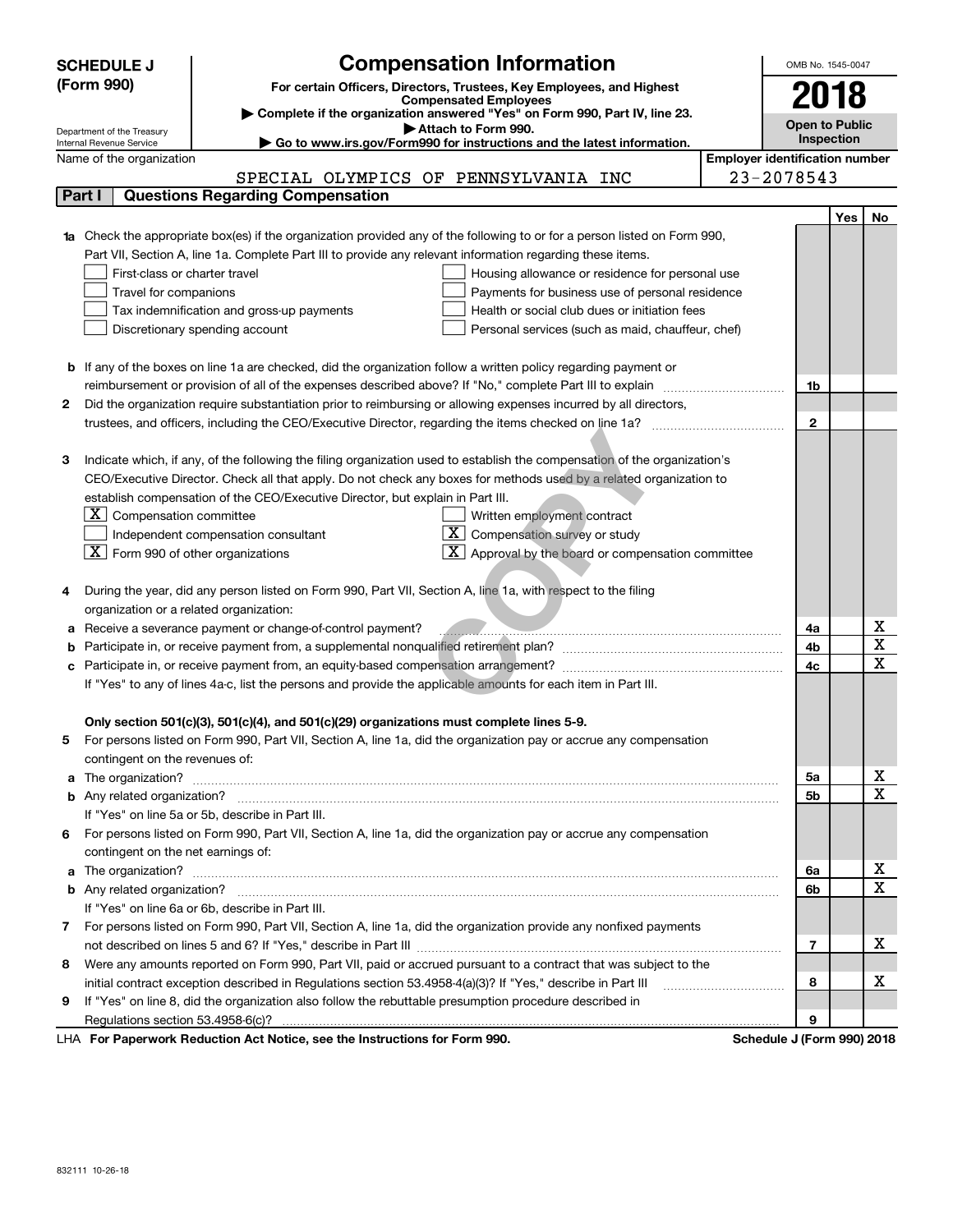# **Part II Officers, Directors, Trustees, Key Employees, and Highest Compensated Employees.**  Schedule J (Form 990) 2018 Page Use duplicate copies if additional space is needed.

For each individual whose compensation must be reported on Schedule J, report compensation from the organization on row (i) and from related organizations, described in the instructions, on row (ii). Do not list any individuals that aren't listed on Form 990, Part VII.

**Note:**  The sum of columns (B)(i)-(iii) for each listed individual must equal the total amount of Form 990, Part VII, Section A, line 1a, applicable column (D) and (E) amounts for that individual.

|                      |                           |                          | (B) Breakdown of W-2 and/or 1099-MISC compensation                                                     |                  | (C) Retirement and<br>other deferred | (D) Nontaxable<br>benefits | (E) Total of columns<br>$(B)(i)-(D)$      | (F) Compensation<br>in column (B) |  |
|----------------------|---------------------------|--------------------------|--------------------------------------------------------------------------------------------------------|------------------|--------------------------------------|----------------------------|-------------------------------------------|-----------------------------------|--|
| (A) Name and Title   |                           | (i) Base<br>compensation | (ii) Bonus &<br>(iii) Other<br>compensation<br>incentive<br>reportable<br>compensation<br>compensation |                  |                                      |                            | reported as deferred<br>on prior Form 990 |                                   |  |
| (1) MATTHEW B. AARON | (i)                       | 197,675.                 | $\overline{0}$ .                                                                                       | $\overline{0}$ . | $\overline{0}$ .                     | 34,562.                    | 232, 237.                                 | 0.                                |  |
| PRESIDENT & CEO      | <u>(ii)</u>               | $\overline{0}$ .         | $\overline{0}$ .                                                                                       | $\overline{0}$ . | $\overline{0}$ .                     | $\overline{0}$ .           | $\overline{0}$ .                          | $\overline{0}$ .                  |  |
|                      | (i)                       |                          |                                                                                                        |                  |                                      |                            |                                           |                                   |  |
|                      | <u>(ii)</u>               |                          |                                                                                                        |                  |                                      |                            |                                           |                                   |  |
|                      | (i)                       |                          |                                                                                                        |                  |                                      |                            |                                           |                                   |  |
|                      | <u>(ii)</u>               |                          |                                                                                                        |                  |                                      |                            |                                           |                                   |  |
|                      | $(\sf{i})$                |                          |                                                                                                        |                  |                                      |                            |                                           |                                   |  |
|                      | (ii)                      |                          |                                                                                                        |                  |                                      |                            |                                           |                                   |  |
|                      | $(\sf{i})$                |                          |                                                                                                        |                  |                                      |                            |                                           |                                   |  |
|                      | (ii)                      |                          |                                                                                                        |                  |                                      |                            |                                           |                                   |  |
|                      | $(\sf{i})$                |                          |                                                                                                        |                  |                                      |                            |                                           |                                   |  |
|                      | (ii)                      |                          |                                                                                                        |                  |                                      |                            |                                           |                                   |  |
|                      | $(\sf{i})$                |                          |                                                                                                        |                  |                                      |                            |                                           |                                   |  |
|                      | <u>(ii)</u><br>$(\sf{i})$ |                          |                                                                                                        |                  |                                      |                            |                                           |                                   |  |
|                      | <u>(ii)</u>               |                          |                                                                                                        |                  |                                      |                            |                                           |                                   |  |
|                      | $(\sf{i})$                |                          |                                                                                                        |                  |                                      |                            |                                           |                                   |  |
|                      | <u>(ii)</u>               |                          |                                                                                                        |                  |                                      |                            |                                           |                                   |  |
|                      | $(\sf{i})$                |                          |                                                                                                        |                  |                                      |                            |                                           |                                   |  |
|                      | (ii)                      |                          |                                                                                                        |                  |                                      |                            |                                           |                                   |  |
|                      | (i)                       |                          |                                                                                                        |                  |                                      |                            |                                           |                                   |  |
|                      | (ii)                      |                          |                                                                                                        |                  |                                      |                            |                                           |                                   |  |
|                      | (i)                       |                          |                                                                                                        |                  |                                      |                            |                                           |                                   |  |
|                      | (ii)                      |                          |                                                                                                        |                  |                                      |                            |                                           |                                   |  |
|                      | (i)                       |                          |                                                                                                        |                  |                                      |                            |                                           |                                   |  |
|                      | (ii)                      |                          |                                                                                                        |                  |                                      |                            |                                           |                                   |  |
|                      | (i)                       |                          |                                                                                                        |                  |                                      |                            |                                           |                                   |  |
|                      | (ii)                      |                          |                                                                                                        |                  |                                      |                            |                                           |                                   |  |
|                      | (i)                       |                          |                                                                                                        |                  |                                      |                            |                                           |                                   |  |
|                      | <u>(ii)</u>               |                          |                                                                                                        |                  |                                      |                            |                                           |                                   |  |
|                      | (i)                       |                          |                                                                                                        |                  |                                      |                            |                                           |                                   |  |
|                      | $\overline{}}$            |                          |                                                                                                        |                  |                                      |                            |                                           |                                   |  |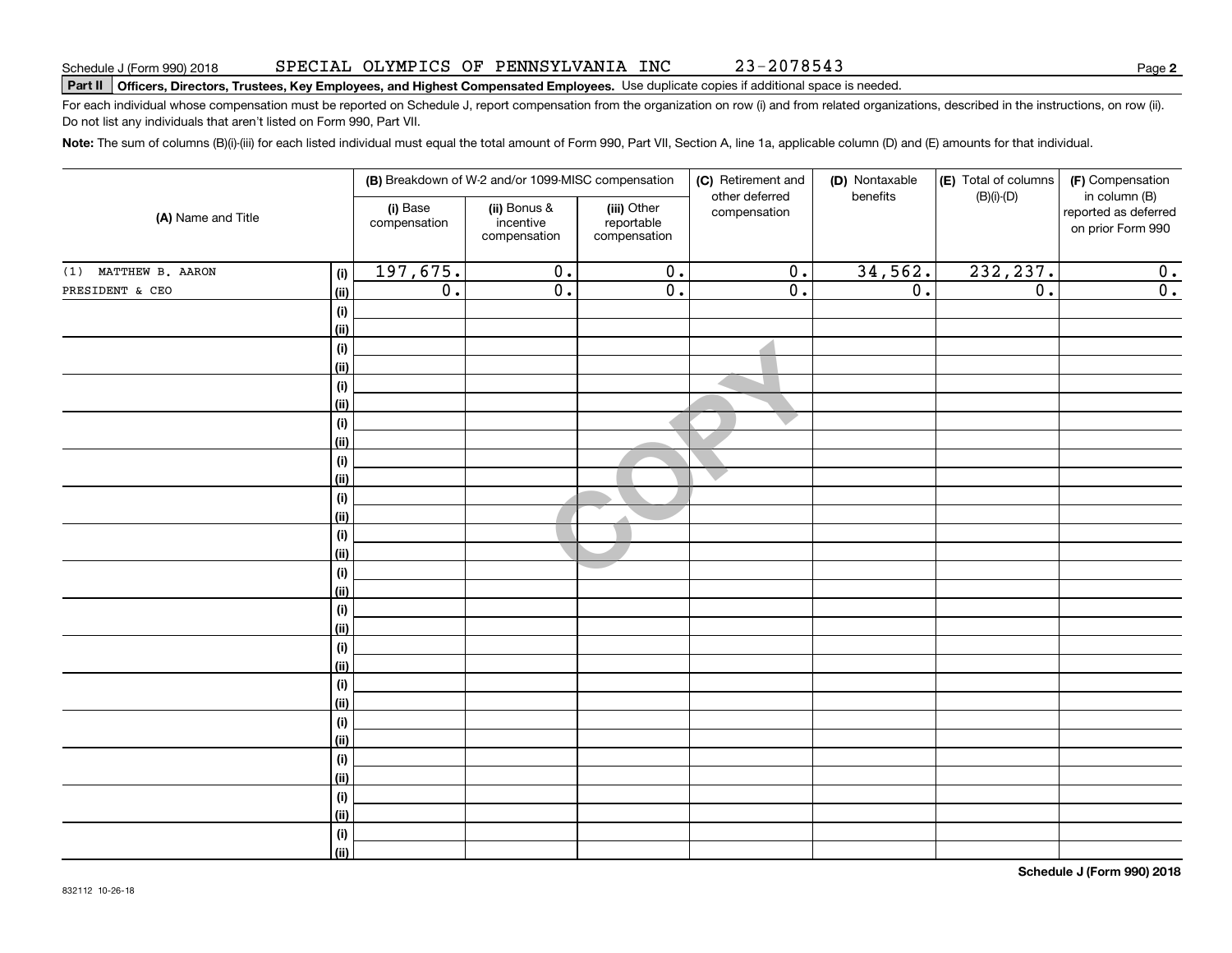## **Part III Supplemental Information**

Schedule J (Form 990) 2018 SPECIAL OLYMPICS OF PENNSYLVANIA INC<br>Part III Supplemental Information<br>Provide the information, explanation, or descriptions required for Part I, lines 1a, 1b, 3, 4a, 4b, 4c, 5a, 5b, 6a, 6b, 7, a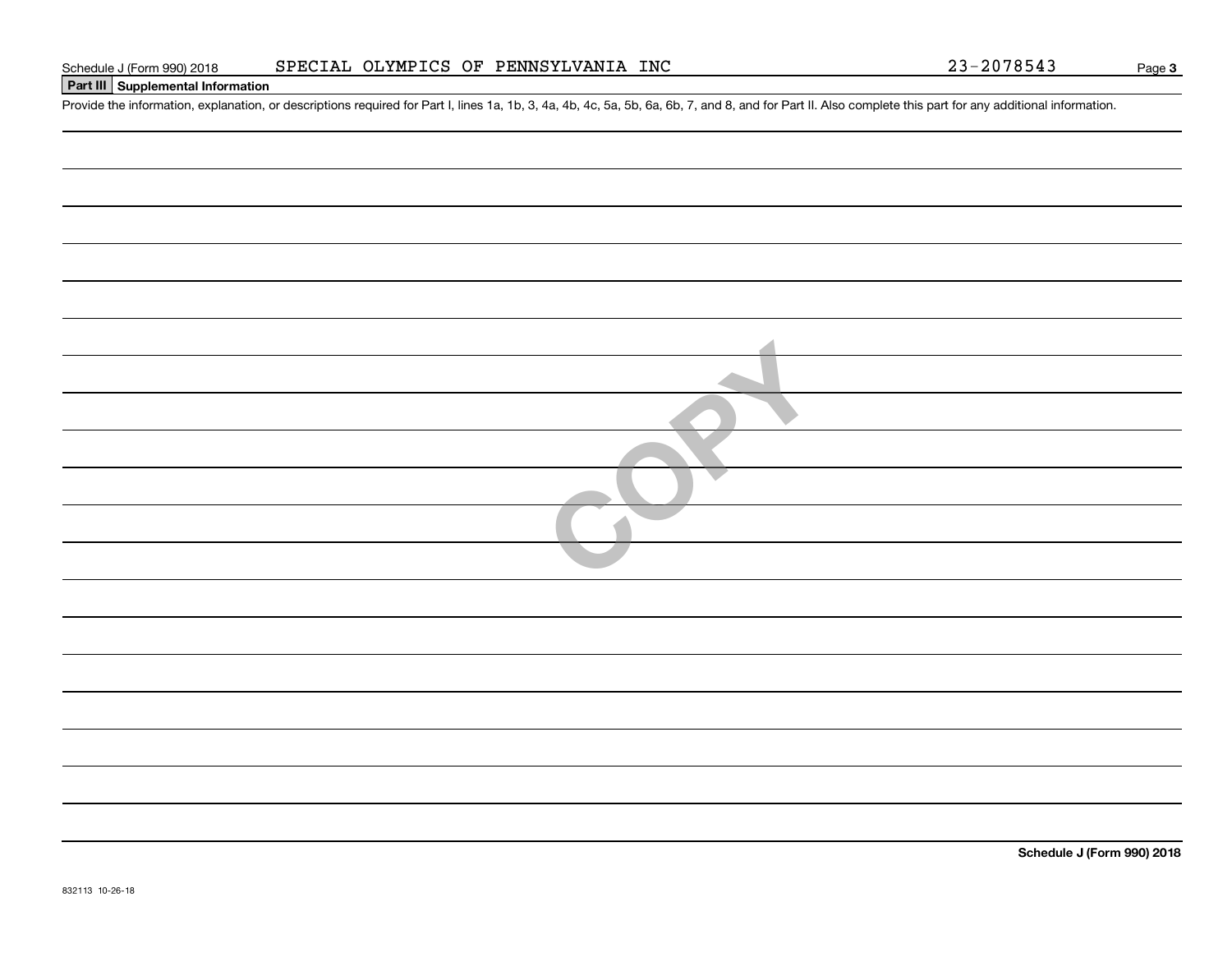#### **SCHEDULE M (Form 990)**

# **Noncash Contributions**

OMB No. 1545-0047

**Open to Public Inspection**

| Department of the Treasury |
|----------------------------|
| Internal Revenue Service   |

**Complete if the organizations answered "Yes" on Form 990, Part IV, lines 29 or 30.** <sup>J</sup>**2018**

**Attach to Form 990.** J

 **Go to www.irs.gov/Form990 for instructions and the latest information.** J

Name of the organization

#### SPECIAL OLYMPICS OF PENNSYLVANIA INC

| <b>Employer identification number</b> |
|---------------------------------------|
| 23-2078543                            |

|  | SPECIAL OLYMPICS OF PENNSYLVANIA INC |  |
|--|--------------------------------------|--|
|  |                                      |  |

| Part I | <b>Types of Property</b>                                                                                                       |                               |                                      |                                                                                                      |                                                       |                            |    |
|--------|--------------------------------------------------------------------------------------------------------------------------------|-------------------------------|--------------------------------------|------------------------------------------------------------------------------------------------------|-------------------------------------------------------|----------------------------|----|
|        |                                                                                                                                | (a)<br>Check if<br>applicable | (b)<br>Number of<br>contributions or | (c)<br>Noncash contribution<br>amounts reported on<br>items contributed Form 990, Part VIII, line 1g | Method of determining<br>noncash contribution amounts | (d)                        |    |
| 1      |                                                                                                                                |                               |                                      |                                                                                                      |                                                       |                            |    |
| 2      |                                                                                                                                |                               |                                      |                                                                                                      |                                                       |                            |    |
| з      | Art - Fractional interests                                                                                                     |                               |                                      |                                                                                                      |                                                       |                            |    |
| 4      | Books and publications                                                                                                         |                               |                                      |                                                                                                      |                                                       |                            |    |
| 5      | Clothing and household goods                                                                                                   |                               |                                      |                                                                                                      |                                                       |                            |    |
| 6      |                                                                                                                                |                               |                                      |                                                                                                      |                                                       |                            |    |
| 7      |                                                                                                                                |                               |                                      |                                                                                                      |                                                       |                            |    |
| 8      | Intellectual property                                                                                                          |                               |                                      |                                                                                                      |                                                       |                            |    |
| 9      | Securities - Publicly traded                                                                                                   |                               |                                      |                                                                                                      |                                                       |                            |    |
| 10     | Securities - Closely held stock                                                                                                |                               |                                      |                                                                                                      |                                                       |                            |    |
|        | Securities - Partnership, LLC, or                                                                                              |                               |                                      |                                                                                                      |                                                       |                            |    |
| 11     | trust interests                                                                                                                |                               |                                      |                                                                                                      |                                                       |                            |    |
| 12     | Securities - Miscellaneous                                                                                                     |                               |                                      |                                                                                                      |                                                       |                            |    |
| 13     | Qualified conservation contribution -                                                                                          |                               |                                      |                                                                                                      |                                                       |                            |    |
|        | Historic structures                                                                                                            |                               |                                      |                                                                                                      |                                                       |                            |    |
| 14     | Qualified conservation contribution - Other                                                                                    |                               |                                      |                                                                                                      |                                                       |                            |    |
| 15     | Real estate - Residential                                                                                                      |                               |                                      |                                                                                                      |                                                       |                            |    |
| 16     | Real estate - Commercial                                                                                                       |                               |                                      |                                                                                                      |                                                       |                            |    |
| 17     |                                                                                                                                |                               |                                      |                                                                                                      |                                                       |                            |    |
| 18     |                                                                                                                                |                               |                                      |                                                                                                      |                                                       |                            |    |
| 19     |                                                                                                                                |                               |                                      |                                                                                                      |                                                       |                            |    |
| 20     | Drugs and medical supplies                                                                                                     |                               |                                      |                                                                                                      |                                                       |                            |    |
| 21     |                                                                                                                                |                               |                                      |                                                                                                      |                                                       |                            |    |
| 22     |                                                                                                                                |                               |                                      |                                                                                                      |                                                       |                            |    |
| 23     |                                                                                                                                |                               |                                      |                                                                                                      |                                                       |                            |    |
| 24     | Archeological artifacts                                                                                                        |                               |                                      |                                                                                                      |                                                       |                            |    |
| 25     | (FOOD AND MATE)<br>Other $\blacktriangleright$                                                                                 | х                             | 10                                   | 116,893.FMV                                                                                          |                                                       |                            |    |
| 26     | Other<br>$\left(\begin{array}{ccc}\n\end{array}\right)$                                                                        |                               |                                      |                                                                                                      |                                                       |                            |    |
| 27     | $($ $)$<br>Other                                                                                                               |                               |                                      |                                                                                                      |                                                       |                            |    |
| 28     | Other                                                                                                                          |                               |                                      |                                                                                                      |                                                       |                            |    |
| 29     | Number of Forms 8283 received by the organization during the tax year for contributions                                        |                               |                                      |                                                                                                      |                                                       |                            |    |
|        | for which the organization completed Form 8283, Part IV, Donee Acknowledgement                                                 |                               |                                      | 29                                                                                                   |                                                       |                            |    |
|        |                                                                                                                                |                               |                                      |                                                                                                      |                                                       | Yes                        | No |
|        | 30a During the year, did the organization receive by contribution any property reported in Part I, lines 1 through 28, that it |                               |                                      |                                                                                                      |                                                       |                            |    |
|        | must hold for at least three years from the date of the initial contribution, and which isn't required to be used for          |                               |                                      |                                                                                                      |                                                       |                            |    |
|        | exempt purposes for the entire holding period?                                                                                 |                               |                                      |                                                                                                      |                                                       | 30a                        | х  |
|        | <b>b</b> If "Yes," describe the arrangement in Part II.                                                                        |                               |                                      |                                                                                                      |                                                       |                            |    |
| 31     | Does the organization have a gift acceptance policy that requires the review of any nonstandard contributions?                 |                               |                                      |                                                                                                      |                                                       | х<br>31                    |    |
|        | 32a Does the organization hire or use third parties or related organizations to solicit, process, or sell noncash              |                               |                                      |                                                                                                      |                                                       |                            |    |
|        | contributions?                                                                                                                 |                               |                                      |                                                                                                      |                                                       | <b>32a</b>                 | x  |
|        | <b>b</b> If "Yes," describe in Part II.                                                                                        |                               |                                      |                                                                                                      |                                                       |                            |    |
| 33     | If the organization didn't report an amount in column (c) for a type of property for which column (a) is checked,              |                               |                                      |                                                                                                      |                                                       |                            |    |
|        | describe in Part II.                                                                                                           |                               |                                      |                                                                                                      |                                                       |                            |    |
| LHA    | For Paperwork Reduction Act Notice, see the Instructions for Form 990.                                                         |                               |                                      |                                                                                                      |                                                       | Schedule M (Form 990) 2018 |    |
|        |                                                                                                                                |                               |                                      |                                                                                                      |                                                       |                            |    |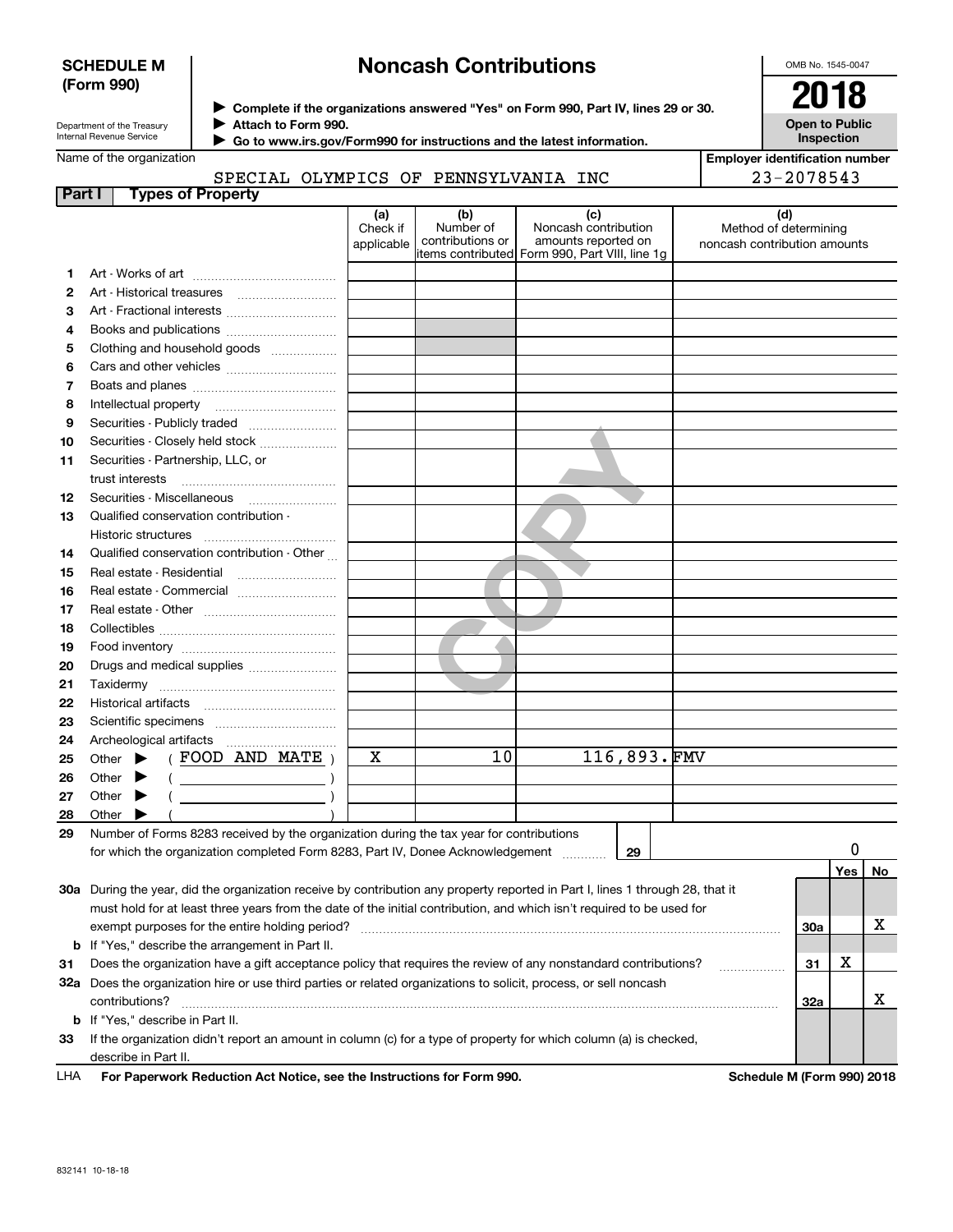**2**

Part II | Supplemental Information. Provide the information required by Part I, lines 30b, 32b, and 33, and whether the organization is reporting in Part I, column (b), the number of contributions, the number of items received, or a combination of both. Also complete this part for any additional information.

SCHEDULE M, PART I, COLUMN (B):

#### LINE 25B REPRESENTS THE NUMBER OF CONTRIBUTORS.

| $\leftarrow$ |  |
|--------------|--|
|              |  |
|              |  |
|              |  |
|              |  |
|              |  |
|              |  |
|              |  |
|              |  |
|              |  |
|              |  |
|              |  |
|              |  |
|              |  |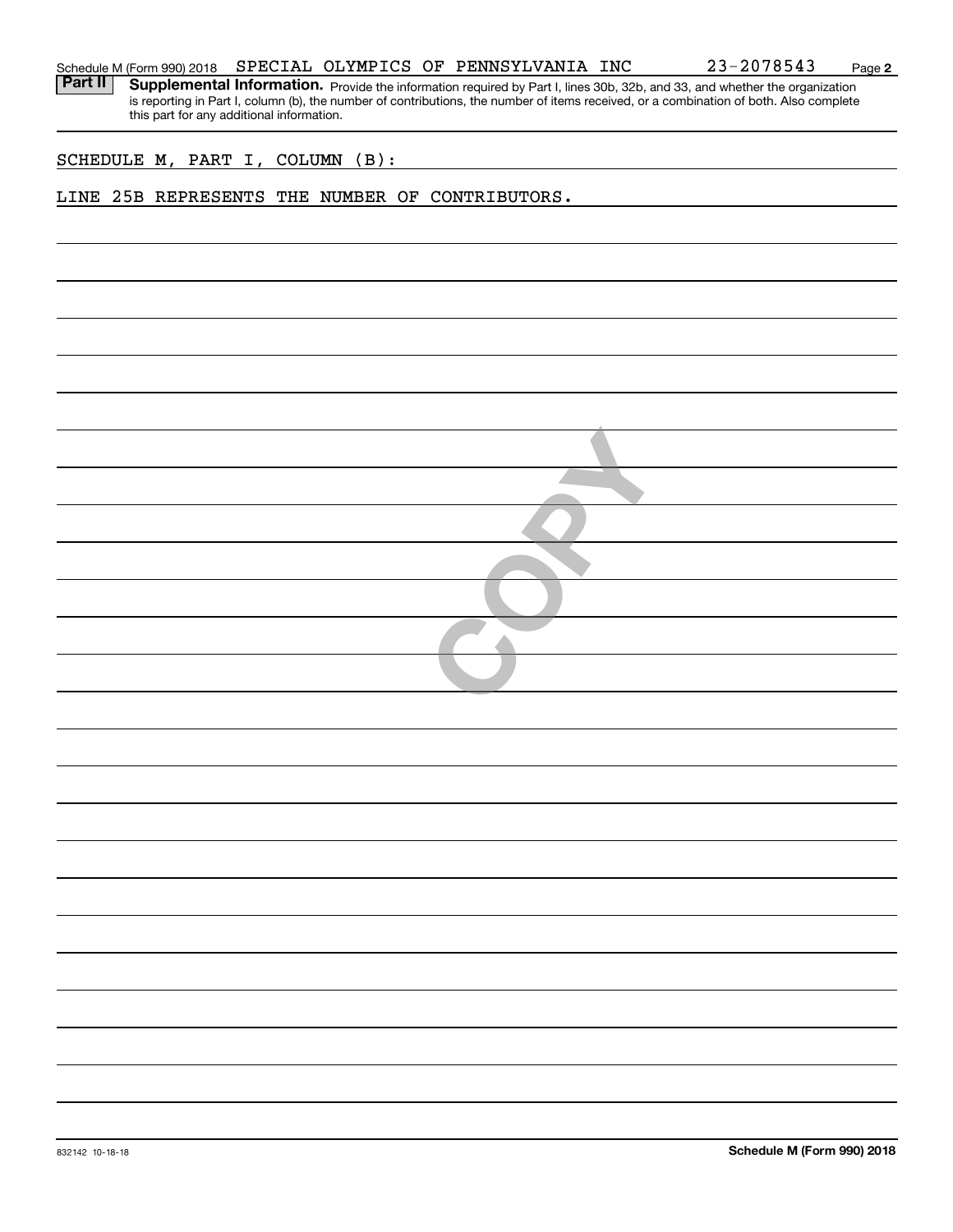Department of the Treasury **(Form 990 or 990-EZ)**

Name of the organization

Internal Revenue Service

### **SCHEDULE O Supplemental Information to Form 990 or 990-EZ**

**Complete to provide information for responses to specific questions on Form 990 or 990-EZ or to provide any additional information. | Attach to Form 990 or 990-EZ. | Go to www.irs.gov/Form990 for the latest information.**



SPECIAL OLYMPICS OF PENNSYLVANIA INC | 23-2078543

**Employer identification number**

FORM 990, PART III, LINE 1, DESCRIPTION OF ORGANIZATION MISSION:

THE MISSION OF SPECIAL OLYMPICS IS TO PROVIDE YEAR-ROUND SPORTS

TRAINING AND COMPETITION IN A VARIETY OF OLYMPIC-TYPE SPORTS FOR

CHILDREN AND ADULTS WITH INTELLECTUAL DISABILITIES, GIVING THEM

CONTINUING OPPORTUNITIES TO DEVELOP PHYSICAL FITNESS, DEMONSTRATE

COURAGE, EXPERIENCE JOY, AND PARTICIPATE IN A SHARING OF GIFTS, SKILLS,

AND FRIENDSHIP WITH THEIR FAMILIES, OTHER SPECIAL OLYMPICS ATHLETES,

AND THE COMMUNITY.

**EXAM SERVICE ACCOMPLISH<br>THE DEMONSTRATION OF<br>E COMMUNITY. ATHLETES<br>THE BENEFITS OF PARTIC<br>THEM TO LIVE MORE INDE** FORM 990, PART III, LINE 4A, PROGRAM SERVICE ACCOMPLISHMENTS:

ACTIVITY, SOCIAL INTERACTION, AND THE DEMONSTRATION OF COMPETENCE TO

THEMSELVES, THEIR FAMILIES AND THE COMMUNITY. ATHLETES LEARN

DEVELOPMENTAL AND LIFE SKILLS AS THE BENEFITS OF PARTICIPATION

TRANSLATE BEYOND SPORTS, HELPING THEM TO LIVE MORE INDEPENDENT AND

REWARDING LIVES. SPECIAL OLYMPICS ALSO PROVIDES A POSITIVE VENUE FOR

FAMILIES, VOLUNTEERS, AND DONORS TO BECOME PART OF A CARING COMMUNITY,

AND TO BECOME INVOLVED IN THE MOVEMENT.

FORM 990, PART VI, SECTION B, LINE 11B:

THE FORM 990 IS REVIEWED BY THE FINANCE COMMITTEE PRIOR TO FILING.

FORM 990, PART VI, SECTION B, LINE 12C:

THE ORGANIZATION DISRIBUTES A CONFLICT OF INTEREST QUESTIONNAIRE ANNUALLY

TO OFFICERS, DIRECTORS, AND KEY EMPLOYEES. IF A POTENTIAL CONFLICT OF

INTEREST IS DISCOVERED, THE BOARD OF DIRECTORS WILL REVIEW THE POTENTIAL

832211 10-10-18 LHA For Paperwork Reduction Act Notice, see the Instructions for Form 990 or 990-EZ. Schedule O (Form 990 or 990-EZ) (2018) CONFLICT AND MAKE A DETERMINATION IF A CONFLICT EXISTS. THE PERSONS WITH A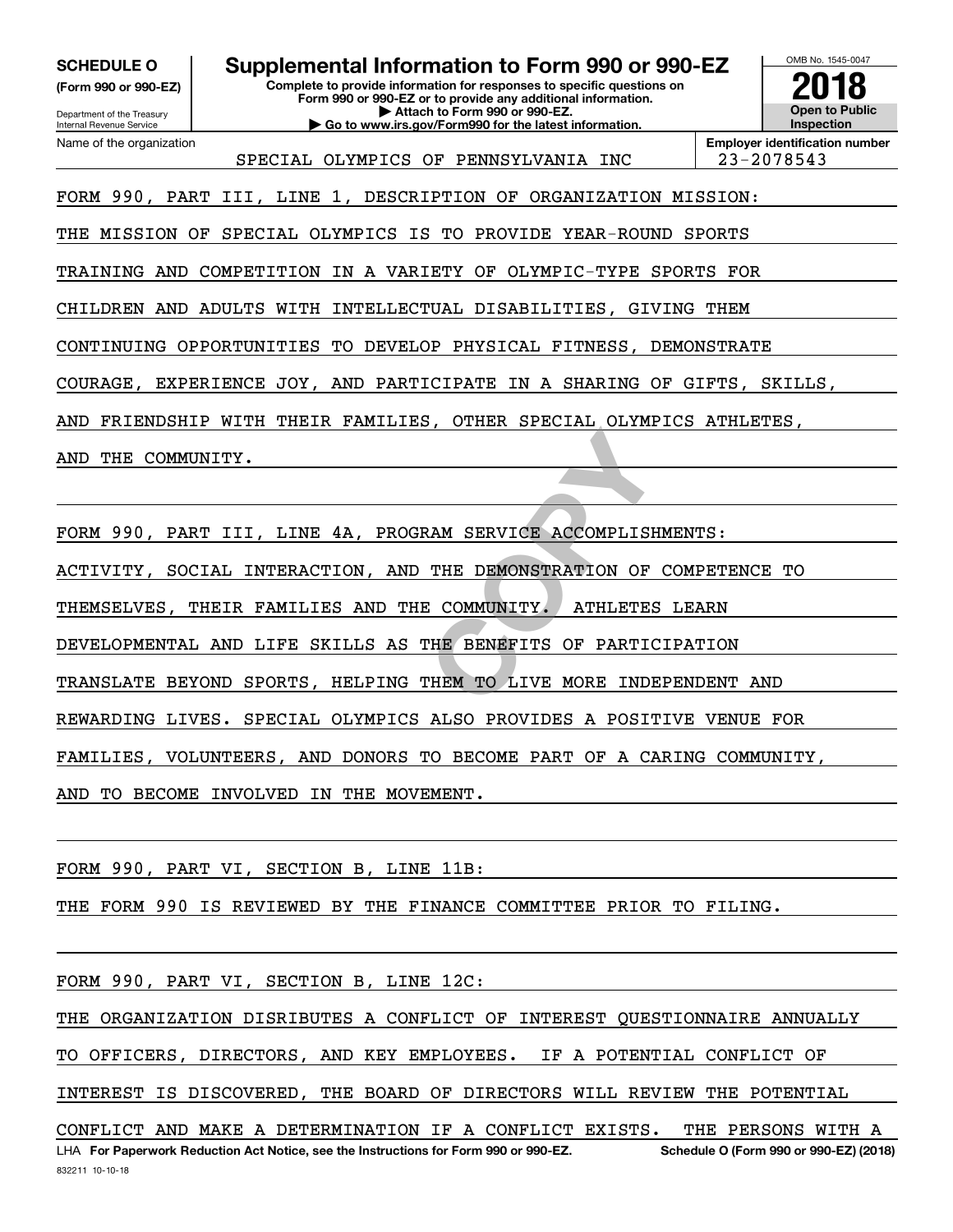| Schedule O (Form 990 or 990-EZ) (2018)                                     | Page 2                                              |
|----------------------------------------------------------------------------|-----------------------------------------------------|
| Name of the organization<br>SPECIAL OLYMPICS OF PENNSYLVANIA INC           | <b>Employer identification number</b><br>23-2078543 |
| POTENTIAL CONFLICT ARE PROHIBITED FROM PARTICIPATING IN THE GOVERNING      |                                                     |
| BODY'S DELIBERATION AND DECISION IN THE TRANSACTION.                       |                                                     |
|                                                                            |                                                     |
| FORM 990, PART VI, SECTION B, LINE 15:                                     |                                                     |
| INDEPENDENT BOARD OF DIRECTORS ESTABLISHES COMPENSATION FOR THE CEO<br>THE |                                                     |

BASED ON A FORMAL ANNUAL REVIEW PROCESS. THE PROCESS INCLUDES A REVIEW OF JOB DUTIES, PERFORMANCE AND COMPARABILITY DATA IN FUNCTIONALLY COMPARABLE POSITIONS AT SIMILARLY SITUATED ORGANIZATIONS. THE CEO FOLLOWS A SIMILAR ANNUAL PERFORMANCE REVIEW PROCESS FOR ALL OTHER STAFF MEMBERS.

FORM 990, PART VI, SECTION C, LINE 19:

FOR ALL OTHER STAFF M THE ORGANIZATION MAKES ITS GOVERNING DOCUMENTS AND CONFLICT OF INTEREST

POLICY AVAILABLE TO THE PUBLIC UPON REQUEST.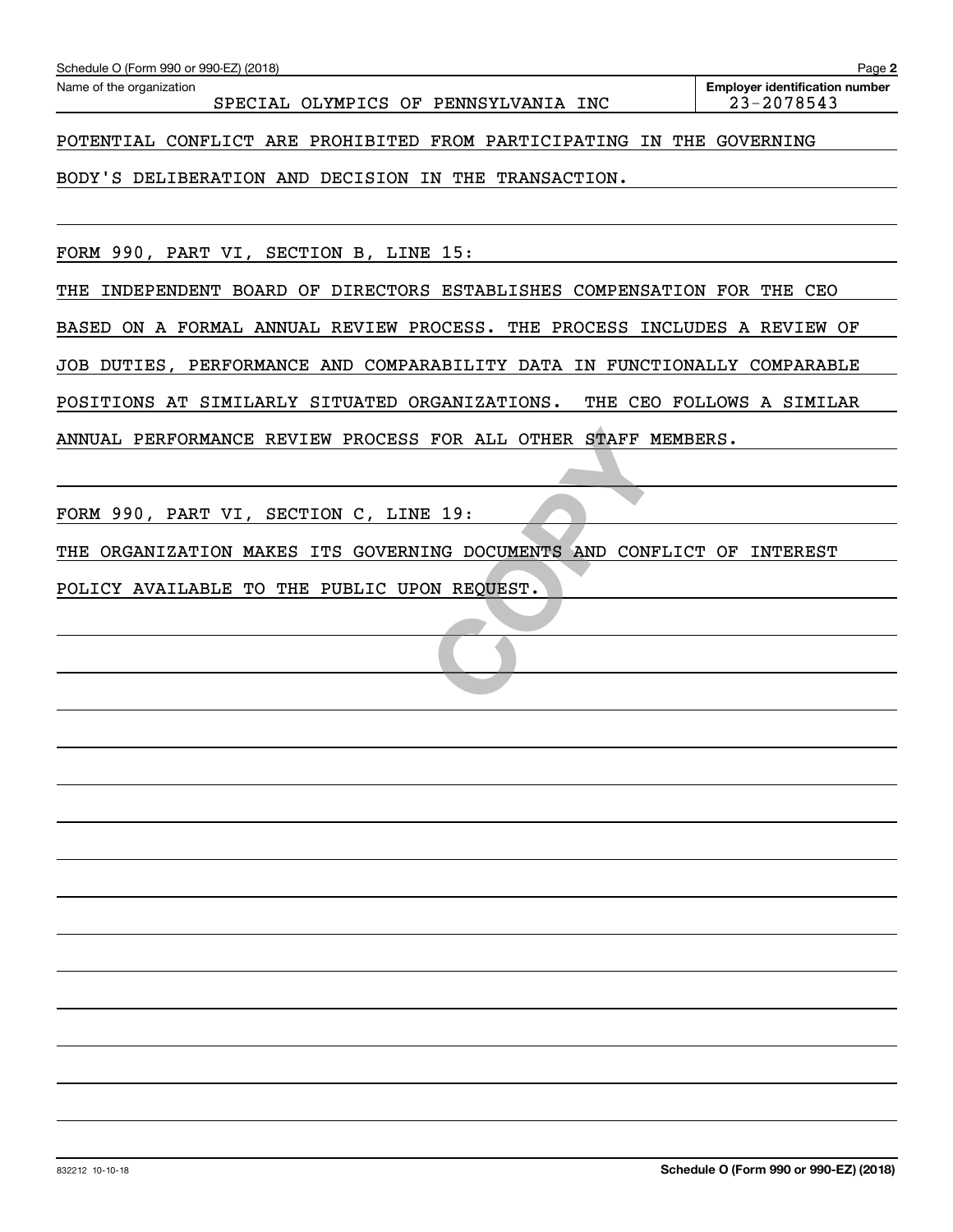(Rev. January 2019)

## **Application for Automatic Extension of Time To File an Exempt Organization Return**

**Enter filer's identifying number**

Department of the Treasury Internal Revenue Service

- **| File a separate application for each return.**
- **| Go to www.irs.gov/Form8868 for the latest information.**

**Electronic filing (e-file).**  You can electronically file Form 8868 to request a 6-month automatic extension of time to file any of the filing of this form, visit www.irs.gov/e-file-providers/e-file-for-charities-and-non-profits. forms listed below with the exception of Form 8870, Information Return for Transfers Associated With Certain Personal Benefit Contracts, for which an extension request must be sent to the IRS in paper format (see instructions). For more details on the electronic

**Automatic 6-Month Extension of Time.** Only submit original (no copies needed).

All corporations required to file an income tax return other than Form 990-T (including 1120-C filers), partnerships, REMICs, and trusts must use Form 7004 to request an extension of time to file income tax returns.

|                                      |                                                                                                                                                                                                                                                                                                                                                                                                                                                                                                                                                                                                                                                                                                |              |                                                                                                                                  |              | Enter mer s identifying number               |                                         |
|--------------------------------------|------------------------------------------------------------------------------------------------------------------------------------------------------------------------------------------------------------------------------------------------------------------------------------------------------------------------------------------------------------------------------------------------------------------------------------------------------------------------------------------------------------------------------------------------------------------------------------------------------------------------------------------------------------------------------------------------|--------------|----------------------------------------------------------------------------------------------------------------------------------|--------------|----------------------------------------------|-----------------------------------------|
| Type or                              | Name of exempt organization or other filer, see instructions.                                                                                                                                                                                                                                                                                                                                                                                                                                                                                                                                                                                                                                  |              |                                                                                                                                  |              |                                              | Employer identification number (EIN) or |
| print                                | SPECIAL OLYMPICS OF PENNSYLVANIA INC                                                                                                                                                                                                                                                                                                                                                                                                                                                                                                                                                                                                                                                           |              |                                                                                                                                  |              | 23-2078543                                   |                                         |
| File by the<br>due date for          | Number, street, and room or suite no. If a P.O. box, see instructions.                                                                                                                                                                                                                                                                                                                                                                                                                                                                                                                                                                                                                         |              |                                                                                                                                  |              | Social security number (SSN)                 |                                         |
| filing your<br>return. See           | 2750 BLVD OF THE GENERALS, NO. 124                                                                                                                                                                                                                                                                                                                                                                                                                                                                                                                                                                                                                                                             |              |                                                                                                                                  |              |                                              |                                         |
| instructions.                        | City, town or post office, state, and ZIP code. For a foreign address, see instructions.<br>NORRISTOWN, PA<br>19403                                                                                                                                                                                                                                                                                                                                                                                                                                                                                                                                                                            |              |                                                                                                                                  |              |                                              |                                         |
|                                      | Enter the Return Code for the return that this application is for (file a separate application for each return)                                                                                                                                                                                                                                                                                                                                                                                                                                                                                                                                                                                |              |                                                                                                                                  |              |                                              | $\mathbf 0$<br>1                        |
| <b>Application</b>                   |                                                                                                                                                                                                                                                                                                                                                                                                                                                                                                                                                                                                                                                                                                | Return       | Application                                                                                                                      |              |                                              | Return                                  |
| Is For                               |                                                                                                                                                                                                                                                                                                                                                                                                                                                                                                                                                                                                                                                                                                | Code         | Is For                                                                                                                           |              |                                              | Code                                    |
|                                      | Form 990 or Form 990-EZ                                                                                                                                                                                                                                                                                                                                                                                                                                                                                                                                                                                                                                                                        | 01           | Form 990-T (corporation)                                                                                                         |              |                                              | 07                                      |
| Form 990-BL                          |                                                                                                                                                                                                                                                                                                                                                                                                                                                                                                                                                                                                                                                                                                | 02           | Form 1041-A                                                                                                                      |              |                                              | 08                                      |
|                                      | Form 4720 (individual)                                                                                                                                                                                                                                                                                                                                                                                                                                                                                                                                                                                                                                                                         | 03           | Form 4720 (other than individual)                                                                                                |              |                                              | 09                                      |
| Form 990-PF                          |                                                                                                                                                                                                                                                                                                                                                                                                                                                                                                                                                                                                                                                                                                | 04           | Form 5227                                                                                                                        |              |                                              | 10                                      |
|                                      | Form 990-T (sec. 401(a) or 408(a) trust)                                                                                                                                                                                                                                                                                                                                                                                                                                                                                                                                                                                                                                                       | 05           | Form 6069                                                                                                                        |              |                                              | 11                                      |
|                                      | Form 990-T (trust other than above)                                                                                                                                                                                                                                                                                                                                                                                                                                                                                                                                                                                                                                                            | 06           | Form 8870<br>THE ORGANIZATION - 2750 BLVD OF THE GENERALS, NO. 124                                                               |              |                                              | 12                                      |
| $box \blacktriangleright$<br>1.<br>2 | • The books are in the care of > NORRISTOWN, PA 19403<br>Telephone No. $\triangleright$ 610-630-9450<br>If this is for a Group Return, enter the organization's four digit Group Exemption Number (GEN) _________. If this is for the whole group, check this<br>. If it is for part of the group, check this box $\blacktriangleright$ [<br>I request an automatic 6-month extension of time until<br>the organization named above. The extension is for the organization's return for:<br>$\blacktriangleright$ $\boxed{\text{X}}$ calendar year 2018 or<br>tax year beginning<br>If the tax year entered in line 1 is for less than 12 months, check reason:<br>Change in accounting period | , and ending | Fax No.<br>and attach a list with the names and EINs of all members the extension is for.<br>NOVEMBER 15, 2019<br>Initial return | Final return | , to file the exempt organization return for |                                         |
| За                                   | If this application is for Forms 990-BL, 990-PF, 990-T, 4720, or 6069, enter the tentative tax, less<br>any nonrefundable credits. See instructions.                                                                                                                                                                                                                                                                                                                                                                                                                                                                                                                                           |              |                                                                                                                                  | За           | \$                                           | 0.                                      |
| b                                    | If this application is for Forms 990-PF, 990-T, 4720, or 6069, enter any refundable credits and                                                                                                                                                                                                                                                                                                                                                                                                                                                                                                                                                                                                |              |                                                                                                                                  |              |                                              |                                         |
|                                      | estimated tax payments made. Include any prior year overpayment allowed as a credit.                                                                                                                                                                                                                                                                                                                                                                                                                                                                                                                                                                                                           |              |                                                                                                                                  | 3b           | \$                                           | 0.                                      |
| c                                    | <b>Balance due.</b> Subtract line 3b from line 3a. Include your payment with this form, if required, by                                                                                                                                                                                                                                                                                                                                                                                                                                                                                                                                                                                        |              |                                                                                                                                  |              |                                              |                                         |
|                                      | using EFTPS (Electronic Federal Tax Payment System). See instructions.                                                                                                                                                                                                                                                                                                                                                                                                                                                                                                                                                                                                                         |              |                                                                                                                                  | 3c           |                                              | 0.                                      |
| instructions.                        | Caution: If you are going to make an electronic funds withdrawal (direct debit) with this Form 8868, see Form 8453-EO and Form 8879-EO for payment                                                                                                                                                                                                                                                                                                                                                                                                                                                                                                                                             |              |                                                                                                                                  |              |                                              |                                         |

**HA** For Privacy Act and Paperwork Reduction Act Notice, see instructions. **But a struction of the Community Community** Form 8868 (Rev. 1-2019) LHA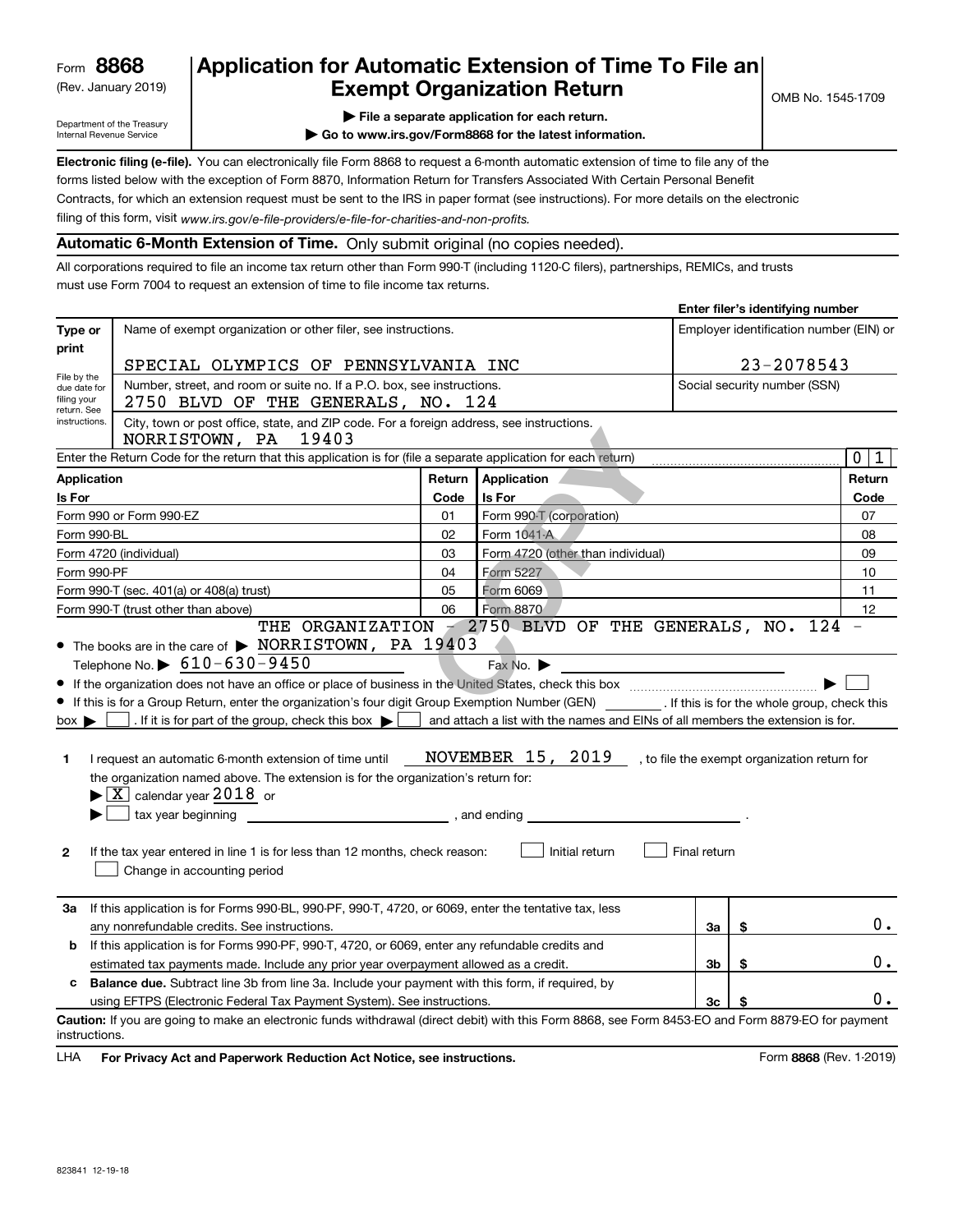# **TAX RETURN FILING INSTRUCTIONS**

PENNSYLVANIA FORM BCO-10

#### **FOR THE YEAR ENDING**

December 31, 2018

#### **Prepared For:**

Special Olympics of Pennsylvania Inc 2750 Blvd of the Generals No. 124 Norristown, PA 19403

#### **Prepared By:**

Wipfli LLP 170 North Radnor-Chester Road, Suite 200 Radnor, PA 19087

#### **Amount of Tax:**

Balance due of \$250

#### **Make Check Payable To:**

Commonwealth of Pennsylvania

**Mail Tax Return To:**

trations Bureau of Charitable Organizations 207 North Office Building Harrisburg, PA 17120

#### **Return Must Be Mailed On Or Before:**

Please mail as soon as possible.

#### **Special Instructions:**

The report should be signed and dated by an authorized individual(s).

A completed and signed copy of the federal Form 990 (and all applicable attachments) must be included with Form BCO-10.

We recommend that returns be mailed certified mail, return receipt requested, with the stamp validated at a postal station in order to have proof of timely mailing.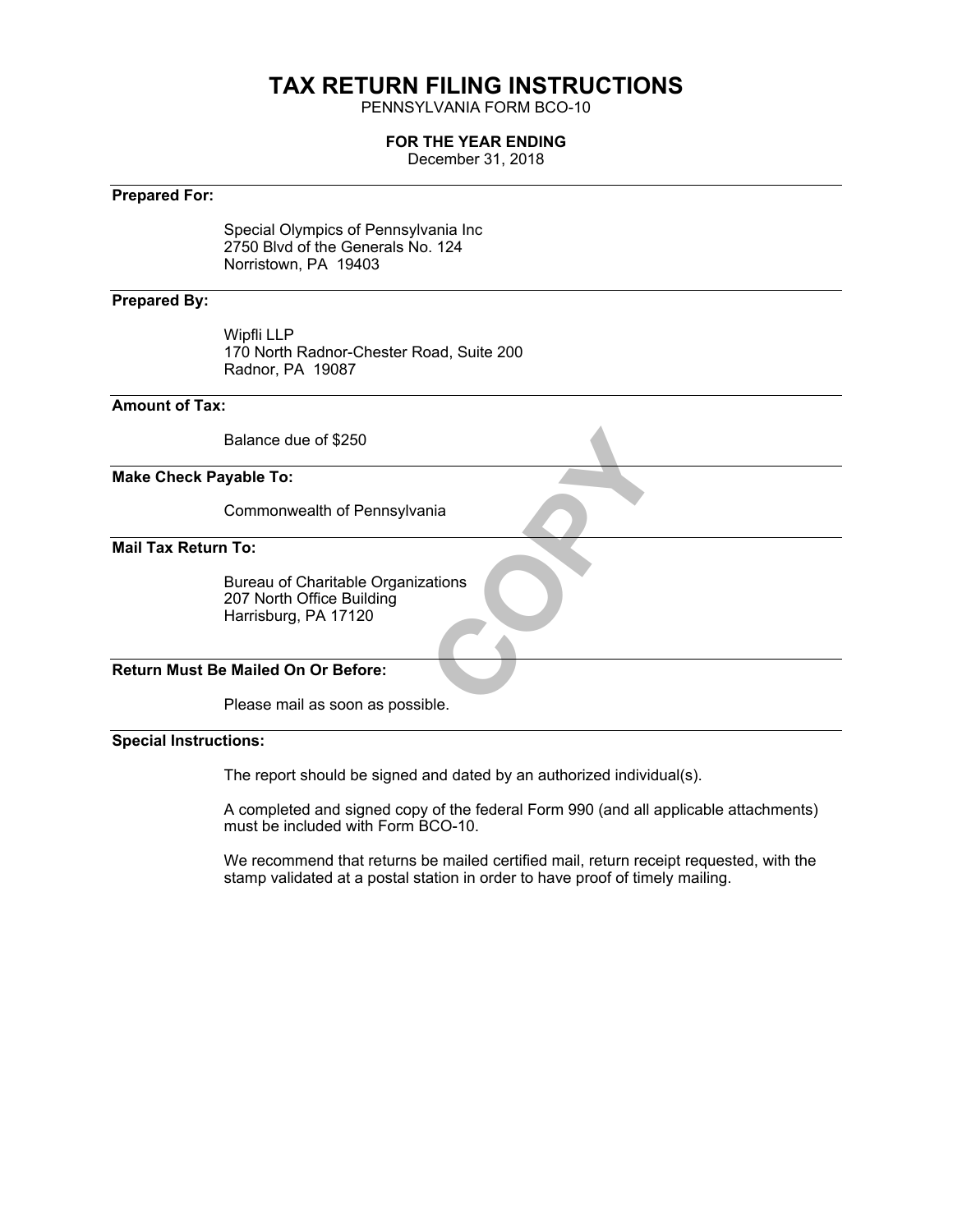| Mail to:<br>Pennsylvania Department of State<br>Bureau of Corporations and Charitable Organizations<br>207 North Office Building<br>Harrisburg, PA 17120<br>See www.dos.pa.gov/charities for more information | <b>Charitable Organization</b><br><b>Registration Statement</b><br>BCO-10 (rev. 8/2017)<br><b>Fee: See instructions</b>                                             |
|---------------------------------------------------------------------------------------------------------------------------------------------------------------------------------------------------------------|---------------------------------------------------------------------------------------------------------------------------------------------------------------------|
|                                                                                                                                                                                                               | Read all instructions prior to completing form.                                                                                                                     |
| Certificate number: 00567<br>(N/A if initial registration)                                                                                                                                                    | If this is a voluntary registration, check and complete the<br>applicable box(es). For a registration to be voluntary, at<br>least one of the following must apply: |
| 12/31/2018<br>Fiscal year ended:<br><b>MM</b><br><b>DD</b><br>YYYY                                                                                                                                            | Organization is exempt from registration because                                                                                                                    |
| FEIN: 23-2078543                                                                                                                                                                                              | Organization does not solicit contributions in<br>Pennsylvania                                                                                                      |
| 1. Legal name of organization:                                                                                                                                                                                | SPECIAL OLYMPICS OF PENNSYLVANIA INC                                                                                                                                |
| Check if name change and give previous name                                                                                                                                                                   |                                                                                                                                                                     |
| 2. All other names used to solicit contributions:                                                                                                                                                             |                                                                                                                                                                     |
| SEE STATEMENT 1                                                                                                                                                                                               |                                                                                                                                                                     |
|                                                                                                                                                                                                               |                                                                                                                                                                     |
|                                                                                                                                                                                                               |                                                                                                                                                                     |
| Contact person: SUSAN WYLAND<br>З.                                                                                                                                                                            | Contact's E-mail: SWYLAND@SPECIALOLYMPICSPA.OR                                                                                                                      |
| 4. Physical address of organization:                                                                                                                                                                          | Mailing address: (If different than physical)                                                                                                                       |
| 2750 BLVD OF THE GENERALS, NO.                                                                                                                                                                                |                                                                                                                                                                     |
| 124                                                                                                                                                                                                           |                                                                                                                                                                     |
| <b>NORRISTOWN</b>                                                                                                                                                                                             |                                                                                                                                                                     |
| 19403<br>PA                                                                                                                                                                                                   |                                                                                                                                                                     |
| MONTGOMERY<br>County:                                                                                                                                                                                         | Phone number: $610 - 630 - 9450$                                                                                                                                    |
| 800 number:                                                                                                                                                                                                   | Fax number:                                                                                                                                                         |
| Email (if different than Contact's email):                                                                                                                                                                    | <u> 1980 - Jan Stein Stein Stein Stein Stein Stein Stein Stein Stein Stein Stein Stein Stein Stein Stein Stein S</u>                                                |
| Website: WWW.SPECIALOLYMPICSPA.ORG                                                                                                                                                                            |                                                                                                                                                                     |
| 5. Type of organization (e.g. non-profit corporation, unincorporated association, etc.):<br>CORPORATION                                                                                                       |                                                                                                                                                                     |
| Where established: PENNSYLVANIA                                                                                                                                                                               | Date established: 01/01/1970                                                                                                                                        |
| *Initial registrants must submit copies of organizational documents such as charter, articles of incorporation                                                                                                |                                                                                                                                                                     |

egistrants must submit copies of organizational documents such as charter, articles of incorporation, constitution or other organizational instrument and by-laws.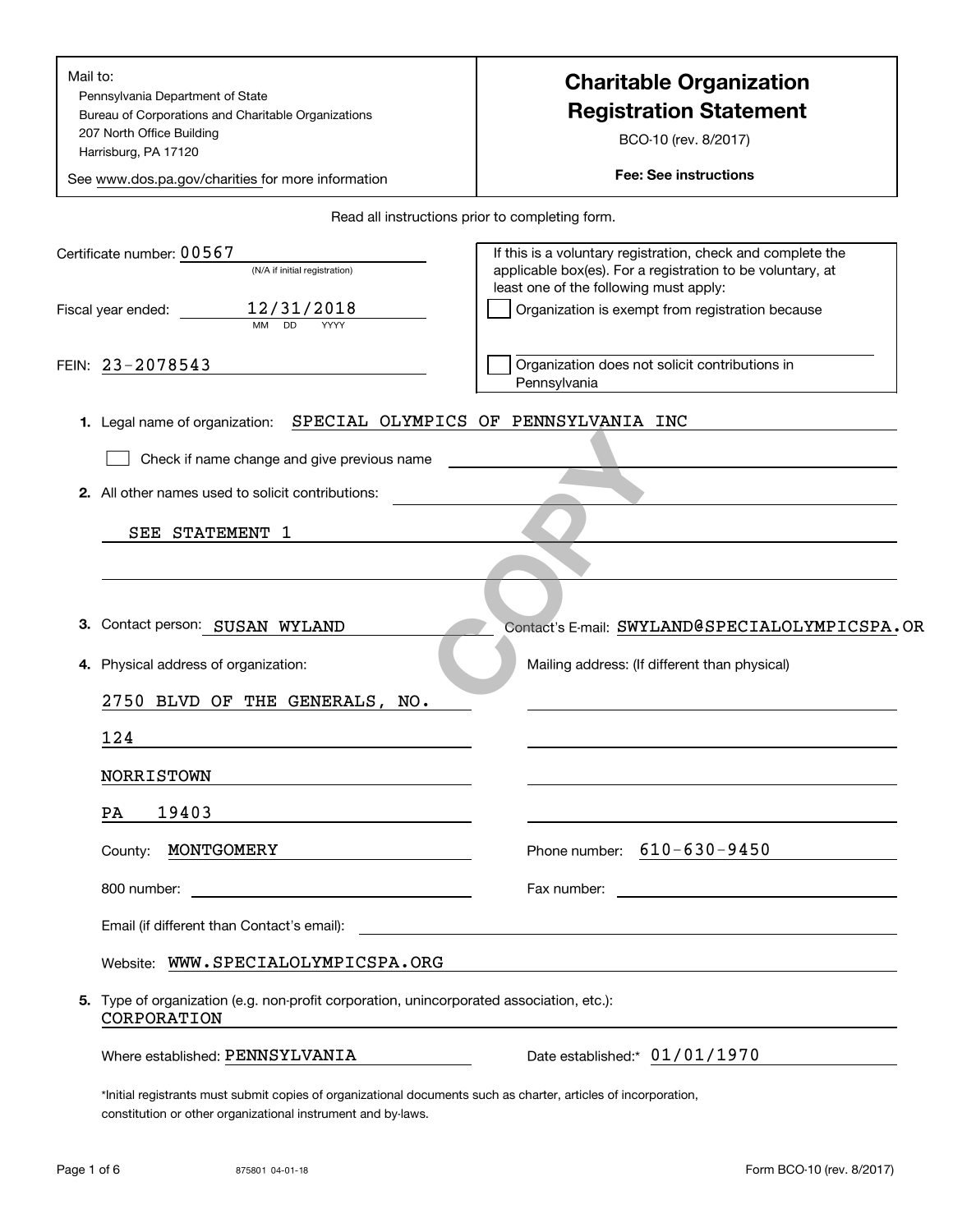#### SPECIAL OLYMPICS OF PENNSYLVANIA INC

| 6. Name and addresses of all offices, chapters, branches, auxiliaries, affiliates or other subordinate units located in |
|-------------------------------------------------------------------------------------------------------------------------|
| Pennsylvania, which share in the contributions or other revenue raised in the Commonwealth: (Attach a separate          |
| sheet if necessary)                                                                                                     |

| 7. Short form registration applicability - Specified types of charitable organizations described in §162.7(a) of the Act may |
|------------------------------------------------------------------------------------------------------------------------------|
| file a short form registration, which permits the organization to register without filing a financial report. Check the      |
| section that describes the organization. If the organization does not meet any of the criteria below for short form          |
| registration, check "Not Applicable":                                                                                        |

 $\S 162.7$ (a)(1) - Persons or organizations which solicit contributions for the relief of a specific individual, when all of the contributions collected are turned over to the named beneficiary for his/her use without any deductions and provided that all contributions collected shall be held in trust

 $$162.7(a)(2)$  - Organizations which only solicit within the membership of the organization by other members of the organization. The term "membership" shall not include those persons who are granted a membership solely upon making a contribution as the result of solicitation. "Member" means a person having membership in a nonprofit corporation, or other organization, in accordance with the provisions of its articles of incorporation, bylaws or other instruments creating its form and organization and having bona fide rights and privileges in the organization such as the right to vote, to elect officers and directors, to hold office or position as ordinarily conferred on members of such organizations. The membership of the organization by other data was theld in trust<br>theld in trust<br>the membership of the organization by oth<br>clude those persons who are granted a mem<br>n. "Member" means a person having memb<br>ance with the pr

¤ Organizations which receive gross contributions of no more than \$25,000 per fiscal year whose 162.7(a)(3) fundraising activities are carried on only by volunteers, members, officers or permanent employees and only permanent employees are compensated for those fundraising activities

¤ Veterans organizations chartered under Federal law, organizations of volunteer firemen, 162.7(a)(4) ambulance associations, rescue squad associations and their auxiliaries or affiliates, which are not exempt from registration, did not receive gross contributions in excess of \$100,000 and did not use a professional solicitor.

#### | X | Not Applicable

Charitable organizations which check boxes  $\,$  §162.7(a)(1)  $\,$  §162.7(a)(4) are not required to file a financial report with this registration. If "Not Applicable" is checked, the charitable organization must submit financial reports which are audited, reviewed, compiled or internally prepared. See Instructions.

| Date organization first solicited contributions from Pennsylvania residents:                                                                                                                                                               |           |     |      |
|--------------------------------------------------------------------------------------------------------------------------------------------------------------------------------------------------------------------------------------------|-----------|-----|------|
|                                                                                                                                                                                                                                            | <b>MM</b> | DD  | YYYY |
| Other                                                                                                                                                                                                                                      |           |     |      |
|                                                                                                                                                                                                                                            |           |     |      |
| If organization solicited Pennsylvania residents and received gross* contributions totaling more than<br>\$25,000 in any given fiscal year, provide the date the organization first received contributions totaling more<br>than \$25,000. |           |     |      |
|                                                                                                                                                                                                                                            | MМ        | DD. | YYYY |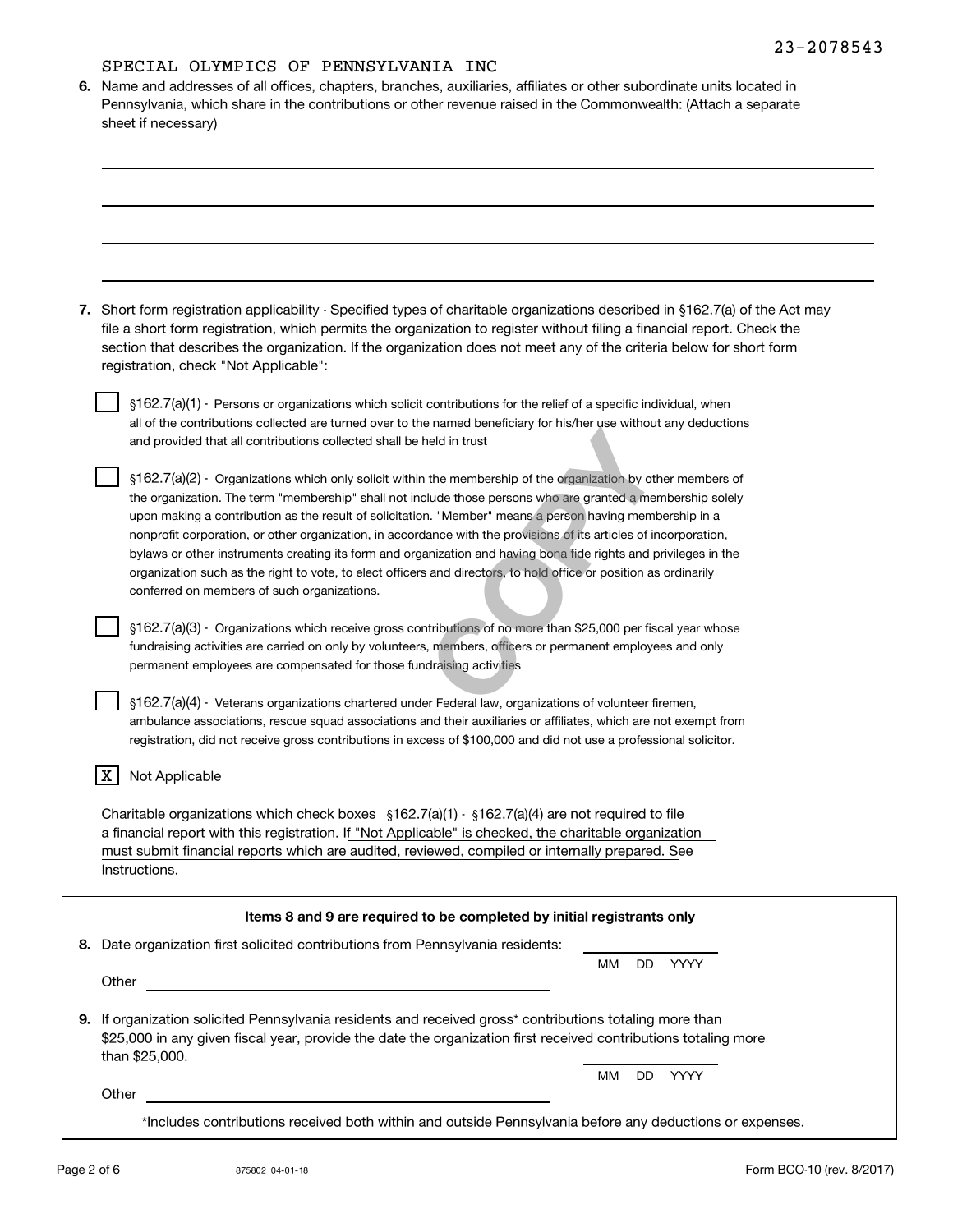|     | 23-2078543                                                                                                                                                                                                                                                                                                                                                                                     |
|-----|------------------------------------------------------------------------------------------------------------------------------------------------------------------------------------------------------------------------------------------------------------------------------------------------------------------------------------------------------------------------------------------------|
|     | SPECIAL OLYMPICS OF PENNSYLVANIA INC<br>X Yes<br>10. Has the organization been granted IRS tax-exempt status?<br>No                                                                                                                                                                                                                                                                            |
|     | A. If "Yes," under which IRS code section: $501(C)(3)$<br>and attach a<br>copy of the IRS exemption letter if not previously submitted.                                                                                                                                                                                                                                                        |
|     | X No<br>B. Has the organization's tax-exempt status ever been denied, revoked or modified?<br>Yes<br>(If "Yes," attach a copy of the denial, revocation or modification and subsequent reinstatement, if any, and if not previously submitted.)                                                                                                                                                |
|     | 11. Was the organization required to file any type of IRS 990 return, including 990, 990EZ, 990PF or 990N and applicable<br>X Yes<br>schedules, for its most recently completed fiscal year?<br><b>No</b>                                                                                                                                                                                      |
|     | (If "Yes," attach a copy of the most recently filed 990, 990EZ, 990PF or 990N and include all schedules. If "No," attach an explanation<br>of why the organization is exempt from filing an IRS 990 return. An organization that is not required to file an IRS 990 return or an<br>organization that files a 990N, 990EZ or 990PF, must file a Pennsylvania public disclosure form (BCO-23).) |
|     | 12. Manner in which contributions are solicited (e.g. direct mail, telephone, internet, etc.):                                                                                                                                                                                                                                                                                                 |
|     | TELEPHONE, DIRECT MAIL, INTERNET                                                                                                                                                                                                                                                                                                                                                               |
|     |                                                                                                                                                                                                                                                                                                                                                                                                |
|     | 13. A clear description of the specific programs for which contributions are used or will be used, and a statement<br>describing whether such programs are planned or in existence.                                                                                                                                                                                                            |
|     | SUPPORT COSTS OF SPORTS TRAINING AND COMPETITION FOR 20,000 ATHELETES IN PENNSYLVANIA. PROGRAMS ARE                                                                                                                                                                                                                                                                                            |
|     | ONGOING ANNUALLY AT THIS LEVEL AND THERE IS NO CHARGE FOR PARTICIPATION.                                                                                                                                                                                                                                                                                                                       |
|     |                                                                                                                                                                                                                                                                                                                                                                                                |
|     |                                                                                                                                                                                                                                                                                                                                                                                                |
|     |                                                                                                                                                                                                                                                                                                                                                                                                |
|     | 14. Is the organization registered to solicit contributions in any other state or municipality?                                                                                                                                                                                                                                                                                                |
|     | ΧI<br><b>No</b><br>(If "Yes," list all states and municipalities. Attach a separate sheet if necessary.)<br>Yes                                                                                                                                                                                                                                                                                |
|     |                                                                                                                                                                                                                                                                                                                                                                                                |
|     |                                                                                                                                                                                                                                                                                                                                                                                                |
|     |                                                                                                                                                                                                                                                                                                                                                                                                |
|     | 15. Is any person compensated, or does the organization intend to compensate any person, who solicits contributions in<br>Pennsylvania, including, but not limited to, employees of the organization and professional solicitors?<br>(Do not check                                                                                                                                             |
|     | X No<br>"Yes" if the organization only uses or intends to only use a professional fundraising counsel.)<br>Yes                                                                                                                                                                                                                                                                                 |
|     | If "Yes," give the date the person or entity started or will start soliciting contributions from Pennsylvania<br>residents:<br>Month<br>Day<br>Year                                                                                                                                                                                                                                            |
| 16. | Names, addresses, and telephone numbers of all professional solicitors the organization uses or intends to use to                                                                                                                                                                                                                                                                              |
|     | solicit contributions from Pennsylvania residents. For each entry, include the beginning and ending dates of all<br>contracts and dates Pennsylvania residents were first solicited, or will be solicited: (Attach a separate sheet if necessary)                                                                                                                                              |
|     | STATEMENT<br>2<br>SEE                                                                                                                                                                                                                                                                                                                                                                          |
|     |                                                                                                                                                                                                                                                                                                                                                                                                |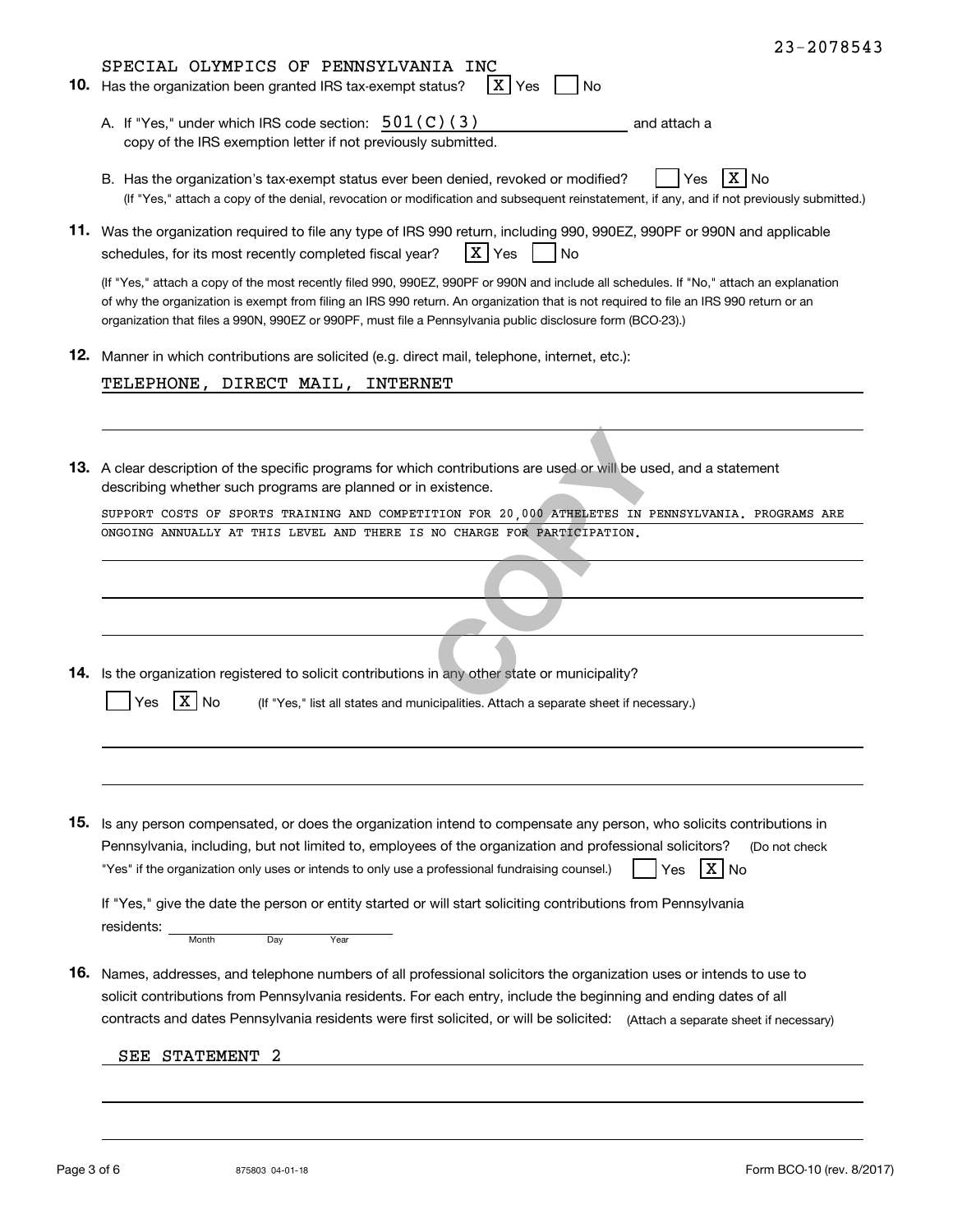## SPECIAL OLYMPICS OF PENNSYLVANIA INC.

| 17. | PLECTUD ONIMEICS OF FEMMOINAMIN INC<br>Names, addresses, and telephone numbers of all professional fundraising counsel the organization uses or intends<br>to use to provide services with respect to the solicitation of contributions from Pennsylvania residents. For each entry,<br>include the beginning and ending dates of all contracts and dates services began, or will begin, with respect to<br>soliciting contributions from Pennsylvania residents: (Attach a separate sheet if necessary)                                                                       |
|-----|--------------------------------------------------------------------------------------------------------------------------------------------------------------------------------------------------------------------------------------------------------------------------------------------------------------------------------------------------------------------------------------------------------------------------------------------------------------------------------------------------------------------------------------------------------------------------------|
| 18. | Names, addresses, and telephone numbers of any commercial coventurers under contract with the organization:<br>(Attach a separate sheet if necessary)                                                                                                                                                                                                                                                                                                                                                                                                                          |
| 19. | If the registering charity is a parent organization located in Pennsylvania, does the organization elect to file a combined<br>registration covering all of its Pennsylvania affiliates?<br>X Not Applicable<br>No<br>(See note "Affiliate and Parent Organization")<br>Yes<br>If "Yes," give all names and certificate numbers of the affiliate organizations:<br>(Each affiliate whose parent organization files an IRS 990 group return must submit a copy of the parent organization's 990 group<br>return and file a public disclosure form (BCO-23) for each affiliate.) |
| 20. | Is the registering charity a Pennsylvania affiliate of a parent organization, which elected to file a combined registration<br>on the registering charity's behalf? (See note "Affiliate and Parent Organization")                                                                                                                                                                                                                                                                                                                                                             |
|     | X   Not Applicable<br>No<br>Yes<br>If "Yes," provide the name and, if available, certificate number of the parent organization.<br>(Each affiliate whose parent organization files an IRS 990 group return must submit a copy of the parent organization's 990 group return<br>and file a public disclosure form (BCO-23) for each affiliate.)                                                                                                                                                                                                                                 |
|     | Legal name of parent organization<br>Pennsylvania certificate number                                                                                                                                                                                                                                                                                                                                                                                                                                                                                                           |
| 21. | Provide the names and addresses of all officers, directors, trustees and principal salaried executive staff officers.<br>(Attach separate sheet if necessary. A reference to the 990 or the BCO-23 is not sufficient.)                                                                                                                                                                                                                                                                                                                                                         |
|     | SEE STATEMENT 3                                                                                                                                                                                                                                                                                                                                                                                                                                                                                                                                                                |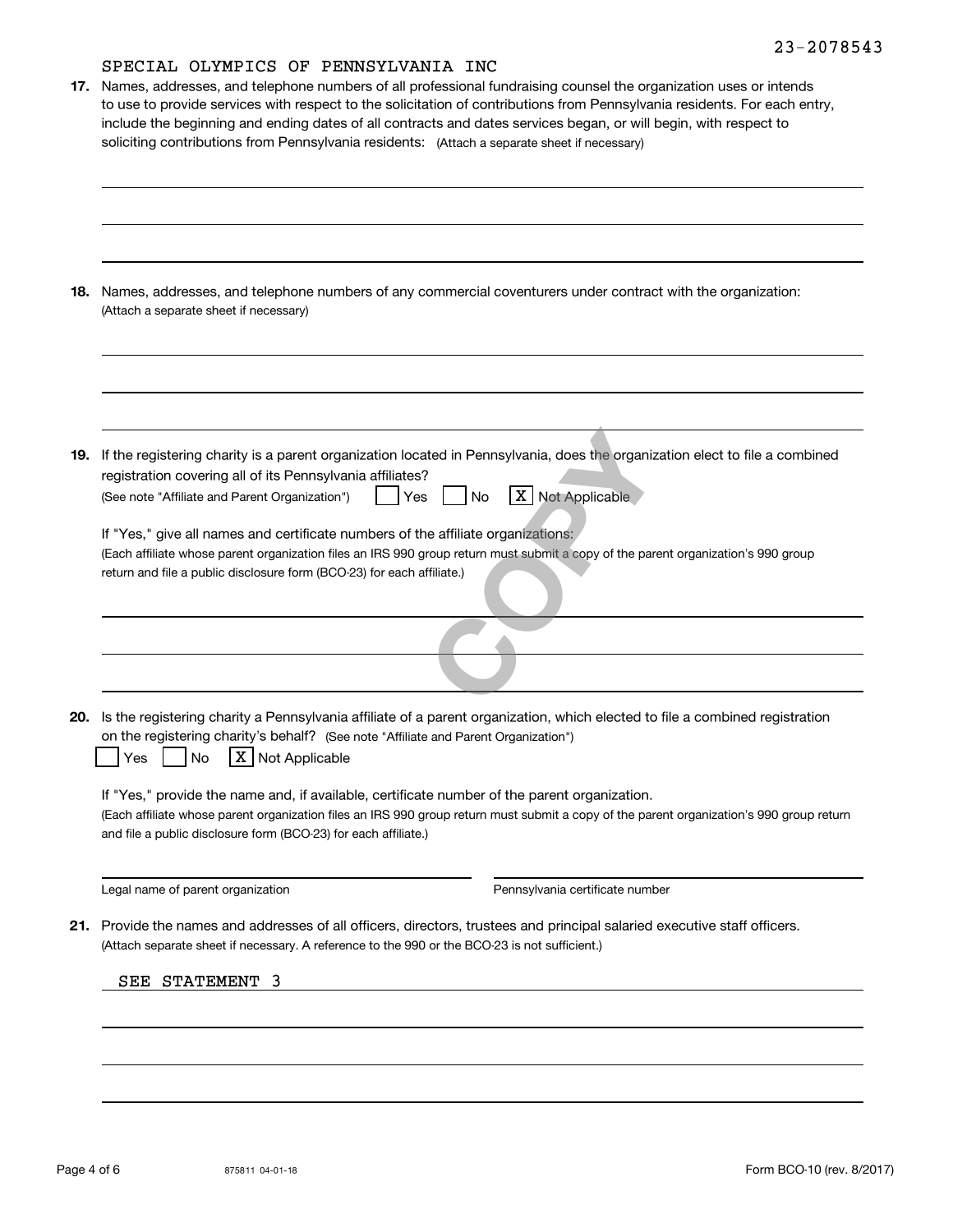#### SPECIAL OLYMPICS OF PENNSYLVANIA INC

**22.** Names of the individuals or officers of the organization who: (Attach a separate sheet if necessary)

A. Are in charge of solicitation activities:

#### SEE STATEMENT 4

B. Have final responsibility for the custody of contributions:

| SEE | <b>STATEMENT</b> | 5 |
|-----|------------------|---|
|-----|------------------|---|

C. Have final responsibility for final distribution of contributions:

|  | SEE STATEMENT | 6 |
|--|---------------|---|
|--|---------------|---|

D. Are responsible for custody of financial records:

| STATEMENT<br>SEE | 7 |
|------------------|---|
|------------------|---|

- **23.**Are any officers, directors, trustees, or employees related by blood, marriage, or adoption to:
	- A. Any other officer, director, trustee, or employee?  $\blacksquare$  Yes  $\blacksquare$  X No Yes X No
- B. Any officer, agent, or employee of any professional fundraising counsel or solicitor under contract with organization? \*\* es | X | No Plated by blood, marriage, or adoption
	- C. Any officers, agents or employees of any supplier or vendor providing goods or services? \*\*

#### Yes |X|No

\*\*(this includes any officer, director, trustee, or employee of the charitable organization who is also an officer, director, trustee, employee or owner of a professional fundraising counsel, professional solicitor, supplier or vendor)

If "Yes" is checked to any of the above, attach a list of related individuals including names, business, and residence addresses of related parties.

- **24.** Has the organization or any of its present officers, directors, executive personnel or trustees ever:
	- A. Been found to have engaged in unlawful practices in the solicitation of contributions or administration of charitable assets or been enjoined from soliciting contributions or currently has such proceedings pending in this or any other jurisdiction?n? | |Yes |X|No
	- B. Had its registration or license to solicit contributions denied, suspended, or revoked by any governmental agency? Yes |X|No
	- C. Entered into any legally enforceable agreement (such as a consent agreement, an assurance of voluntary compliance or discontinuance or any similar agreement) with any district attorney, Office of Attorney General, or other local or state governmental agency? | Yes X No

(If "Yes" is checked in response to any of the above, attach a written explanation, including the reasons for actions, and copies of all relevant documents.)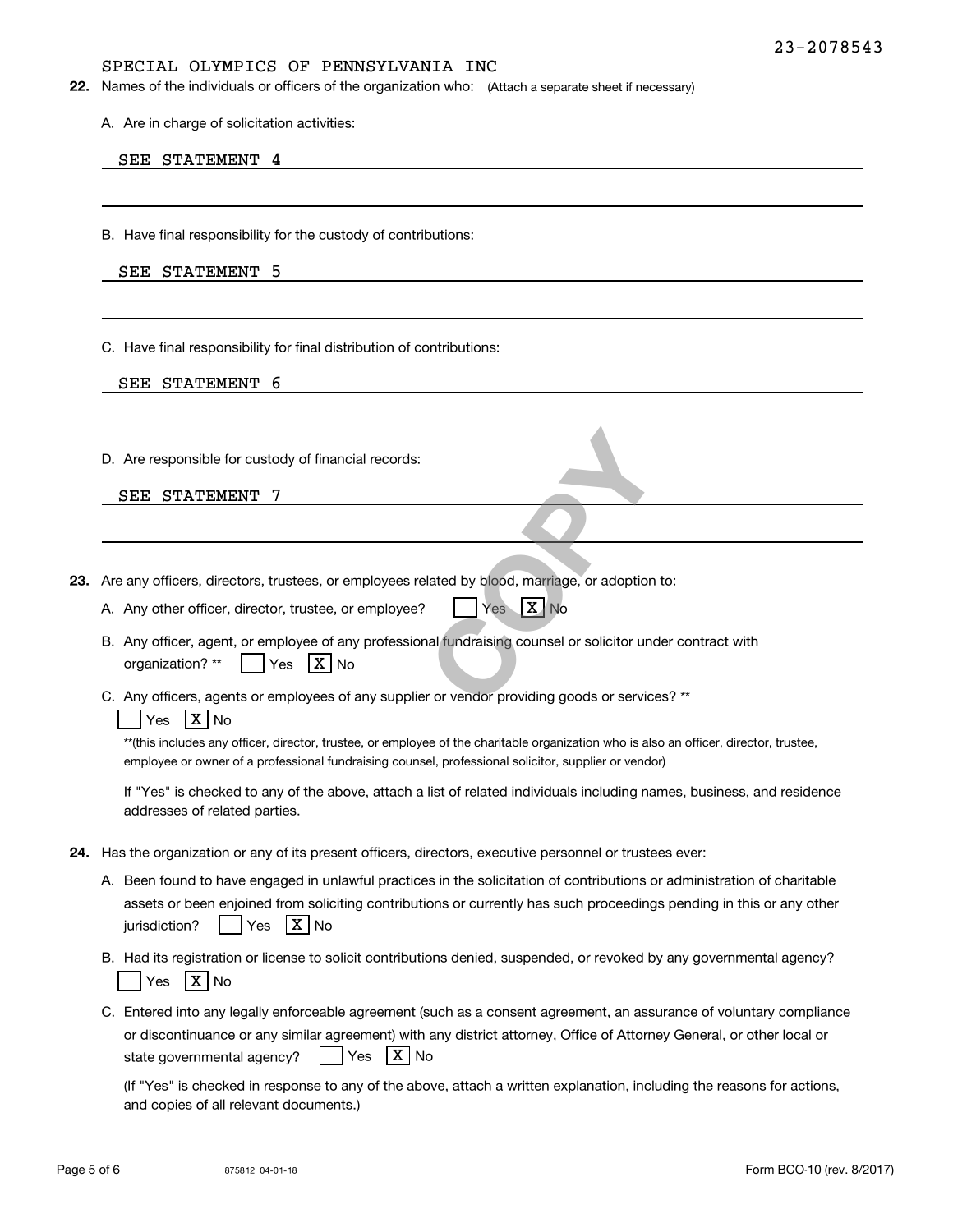#### SPECIAL OLYMPICS OF PENNSYLVANIA INC

**Certification -** This registration statement must be signed by two different officers of the organization, one of whom shall be the chief fiscal officer or the equivalent.

| I certify that the information provided in this registration, including all statements      |
|---------------------------------------------------------------------------------------------|
| and attached documentation, is true and correct to the best of my knowledge,                |
| information and belief. I understand that the falsification of any statement or             |
| documentation made is subject to the penalties of 18 Pa.C.S. $\frac{4904}{16}$ (relating to |
| unsworn falsification to authorities) and 10 P.S. $\,$ 162.17 (relating to administrative   |
| enforcement and penalties).                                                                 |

| Signature of Chief Fiscal Officer                                                                                       | Date        |
|-------------------------------------------------------------------------------------------------------------------------|-------------|
| SUSAN WYLAND, VP OF FINANCE & ADMINISTRATION                                                                            |             |
| Type or print name and title of Chief Fiscal Officer                                                                    |             |
| Signature of Other Authorized Officer                                                                                   | <b>Date</b> |
| MATTHEW B. AARON, PRESIDENT & CEO                                                                                       |             |
| Type or print name and title of Other Authorized Officer                                                                |             |
| Checklist for registration:                                                                                             |             |
| X<br>Completed registration statement properly signed and dated.                                                        |             |
| X<br>A copy of the IRS 990/990EZ/990PF/990N Return and required schedules,<br>signed and dated by an authorized officer |             |
| Public Disclosure Form BCO-23 (if required)                                                                             |             |
| X<br>Applicable Financial Statements (audited, reviewed, compiled or internally prepared)                               |             |
| X<br>Registration fee and any late filing fees                                                                          |             |
| Initial Registrants Only: IRS determination letter, articles of incorporation or charter and<br>by-laws.                |             |
| See Instructions for more information on completing this form and attachments.                                          |             |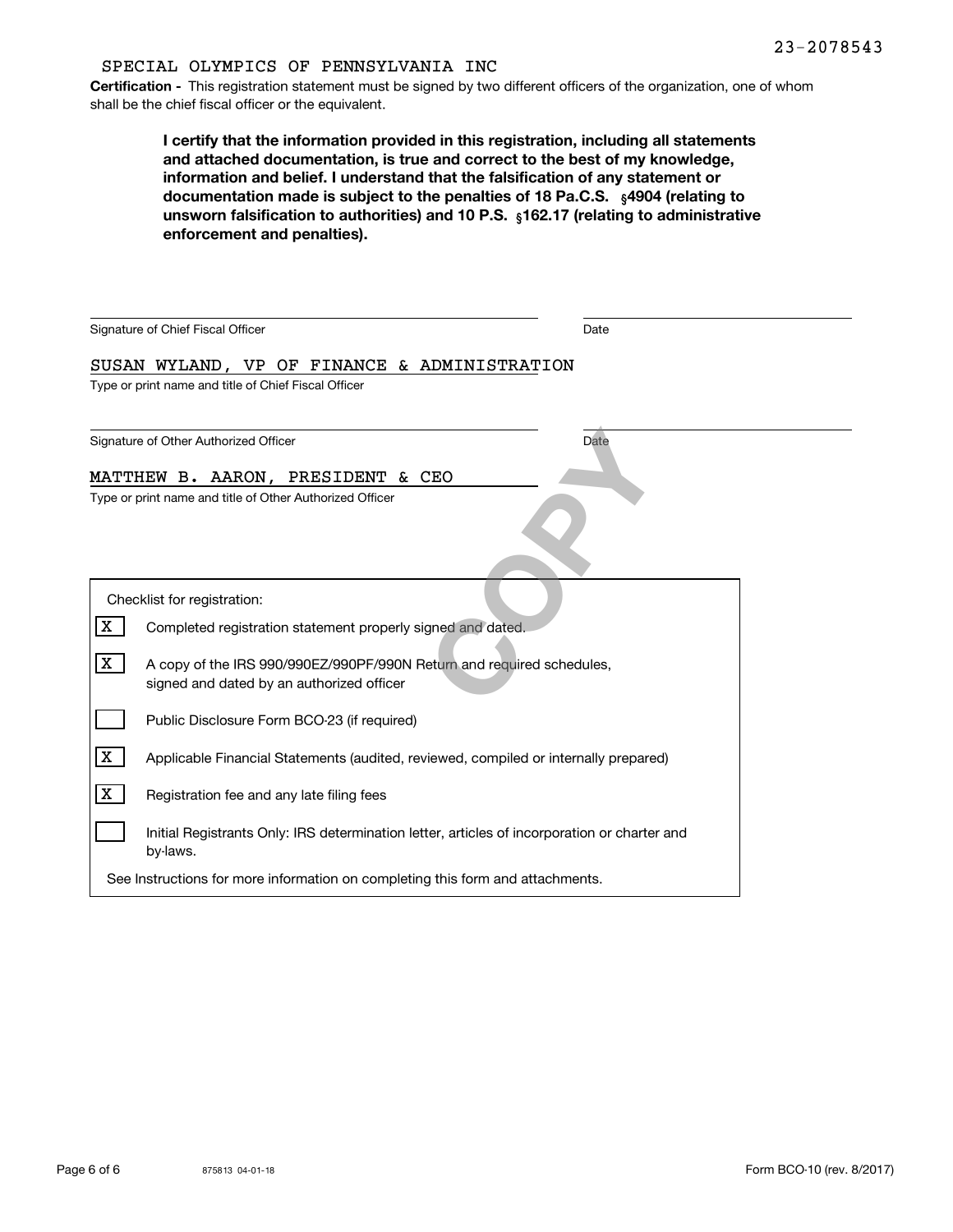#### ~~~~~~~~~~~~~~~~~~~~~~~~~~~~~~~~~~~~~~~~~~~~~~~~~~~~~~~~~~~~~~~~~~~~~~~~~~~~~~~~FORM BCO-10 NAMES USED TO SOLICIT CONTRIBUTIONS STATEMENT 1

- OTHER NAMES USED
- SOPA, INC-ADAMS COUNTY
- SOPA, INC-ALLEGHENY COUNTY
- SOPA, INC-AREA M
- SOPA, INC-AREA P
- SOPA, INC-SCRANTON/LACKAWANNA COUNTY
- SOPA, INC-ARMSTRONG/INDIANA COUNTY
- SOPA, INC-BEAVER COUNTY
- SOPA, INC-BEDFORD COUNTY
- SOPA, INC-BERKS COUNTY
- SOPA, INC-BETHLEHEM COUNTY
- SOPA, INC-BLAIR COUNTY
- SOPA, INC-BRADFORD/SULLIVAN COUNTY
- SOPA, INC-BUCKS COUNTY
- SOPA, INC-BUTLER COUNTY
- SOPA, INC-CAMBRIA COUNTY
- SOPA, INC-CARBON COUNTY
- SOPA, INC-CENTRE COUNTY
- SOPA, INC-CHESTER COUNTY

**COPY**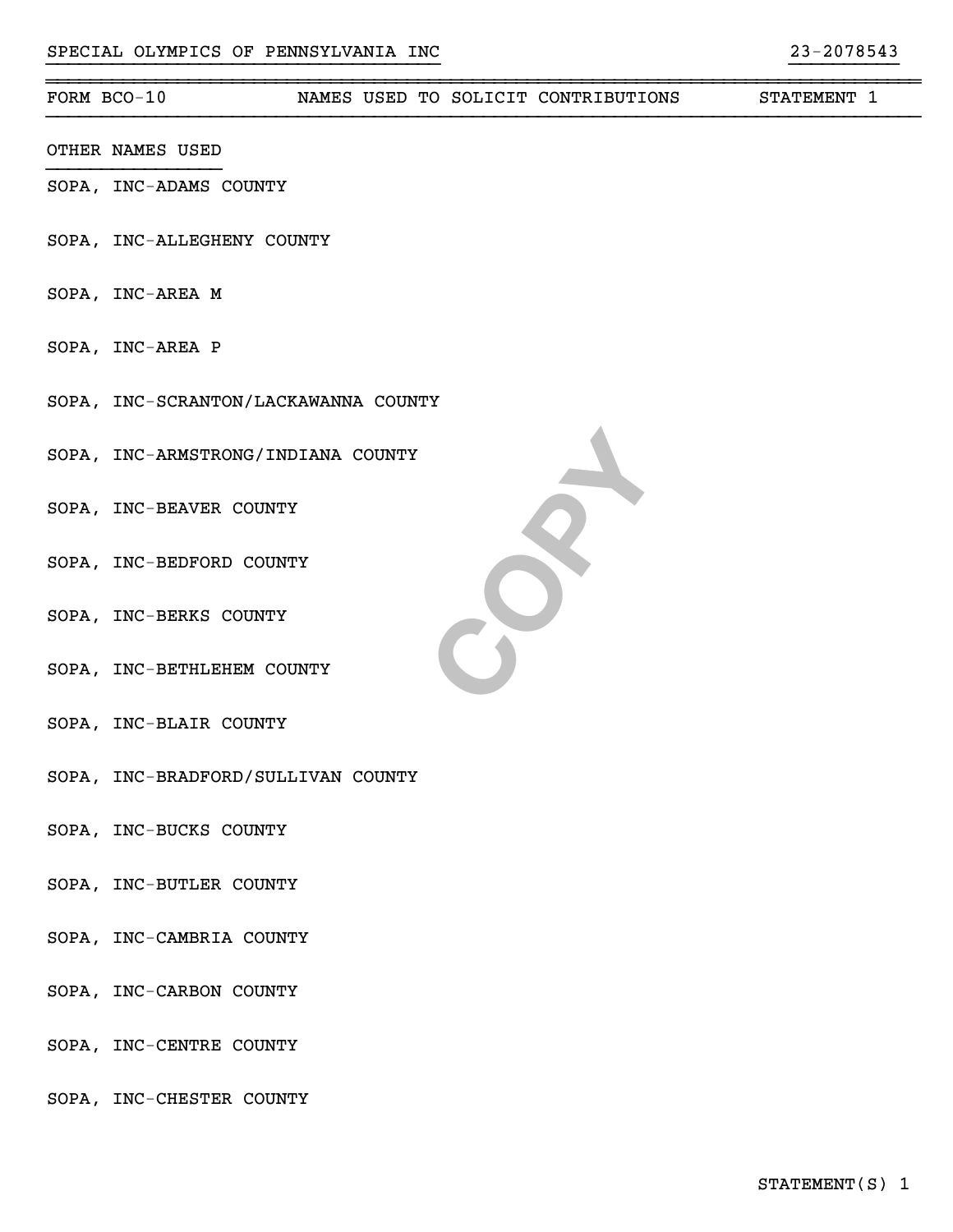SOPA, INC-CLARION COUNTY

- SOPA, INC-CLEARFIELD COUNTY
- SOPA, INC-CLINTON COUNTY
- SOPA, INC-COLUMBIA/MONTOUR COUNTIES
- SOPA, INC-CRAWFORD COUNTY
- SOPA, INC-DELAWARE COUNTY
- SOPA, INC-DUBOIS/JEFFERSON COUNTY
- SOPA, INC-ELK/CAMERON COUNTY
- SOPA, INC-ERIE CITY
- SOPA, INC-ERIE COUNTY
- SOPA, INC-FAYETTE COUNTY
- SOPA, INC-FRANKLIN COUNTY
- SOPA, INC-GREENE COUNTY
- SOPA, INC-HUNTINGDON/FULTON COUNTIES
- SOPA, INC-LANCASTER COUNTY
- SOPA, INC-LAWRENCE COUNTY
- SOPA, INC-LEBANON COUNTY
- SOPA, INC-LEHIGH COUNTY
- SOPA, INC-LUZERNE COUNTY
- SOPA, INC-LYCOMING COUNTY



}}}}}}}}}}}}}}}}}}}}}}}}}}}}}}}}}}}} }}}}}}}}}}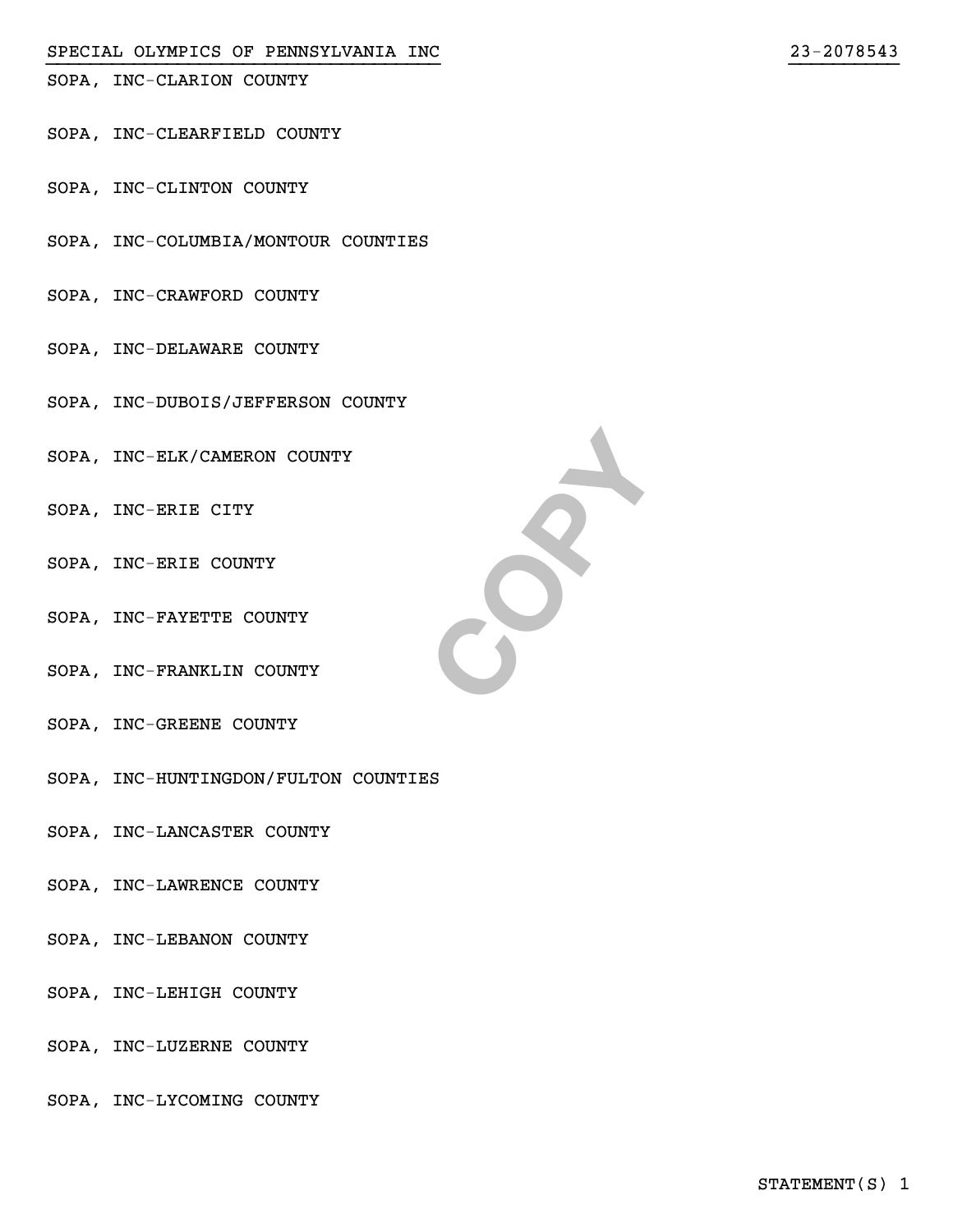#### SPECIAL OLYMPICS OF PENNSYLVANIA INC 23-2078543

SOPA, INC-MCKEAN COUNTY

- SOPA, INC-MERCER COUNTY
- SOPA, INC-MIFFLIN/JUNIATA COUNTIES
- SOPA, INC-MONROE COUNTY
- SOPA, INC-MONTGOMERY COUNTY
- SOPA, INC-NORTHAMPTON COUNTY
- SOPA, INC-NORTHUMBERLAND/SNYDER COUNTIES
- SOPA, INC-POTTER COUNTY
- SOPA, INC-SCHUYLKILL COUNTY
- SOPA, INC-SOMERSET COUNTY
- SOPA, INC-TIOGA COUNTY
- SOPA, INC-UNION COUNTY
- SOPA, INC-VENANGO/FOREST COUNTIES
- SOPA, INC-WARREN COUNTY
- SOPA, INC-WASHINGTON COUNTY
- SOPA, INC-WESTMORELAND COUNTY
- SOPA, INC-YORK COUNTY



}}}}}}}}}}}}}}}}}}}}}}}}}}}}}}}}}}}} }}}}}}}}}}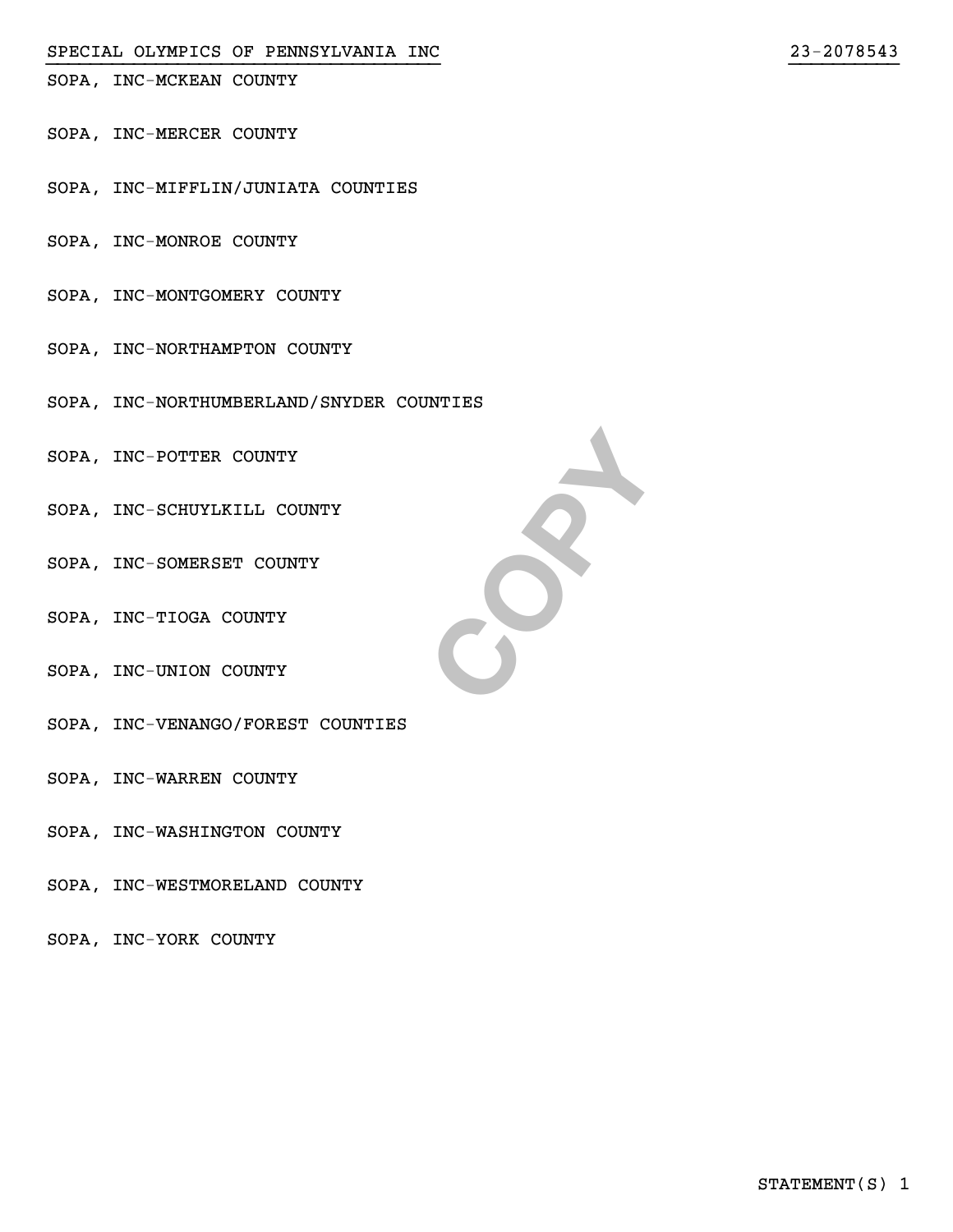| FORM BCO-10<br>ALL PROFESSIONAL SOLICITORS                                        |                                              |                     | STATEMENT 2        |  |
|-----------------------------------------------------------------------------------|----------------------------------------------|---------------------|--------------------|--|
| NAME AND ADDRESS                                                                  |                                              |                     | PHONE NUMBER       |  |
| THE HERITAGE COMPANY<br>2402 WILDWOOD AVE.<br>LITTLE ROCK, AR 72120               |                                              |                     | $501 - 835 - 5000$ |  |
| CONTRACT BEGIN DATE                                                               | CONTRACT END DATE                            | SOLICIT DATE        |                    |  |
| 01/01/2018                                                                        | 12/31/2018                                   |                     |                    |  |
|                                                                                   |                                              |                     |                    |  |
| FORM BCO-10                                                                       | OFFICERS, DIRECTORS, TRUSTEES AND EXECUTIVES |                     | STATEMENT 3        |  |
| NAME AND ADDRESS                                                                  |                                              | TITLE               |                    |  |
| MATTHEW B. AARON<br>2750 BLVD OF THE GENERALS, NO. 124<br>NORRISTOWN, PA 19403    |                                              | PRESIDENT & CEO     |                    |  |
| NAME AND ADDRESS                                                                  |                                              | TITLE               |                    |  |
| <b>JAMES WENNER</b><br>2750 BLVD OF THE GENERALS, NO. 124<br>NORRISTOWN, PA 19403 |                                              | <b>CHAIRMAN</b>     |                    |  |
| NAME AND ADDRESS                                                                  |                                              | TITLE               |                    |  |
| BOB LOPEZ<br>2750 BLVD OF THE GENERALS, NO. 124<br>NORRISTOWN, PA 19403           |                                              | VICE CHAIR          |                    |  |
| NAME AND ADDRESS                                                                  |                                              | TITLE               |                    |  |
| TOM HINDMAN<br>2750 BLVD OF THE GENERALS, NO. 124<br>NORRISTOWN, PA 19403         |                                              | <b>TREASURER</b>    |                    |  |
| NAME AND ADDRESS                                                                  |                                              | TITLE               |                    |  |
| JOHANNA SCHOENECK<br>2750 BLVD OF THE GENERALS, NO. 124<br>NORRISTOWN, PA 19403   |                                              | <b>SECRETARY</b>    |                    |  |
| NAME AND ADDRESS                                                                  |                                              | TITLE               |                    |  |
| STEVE NOLDER<br>2750 BLVD OF THE GENERALS, NO. 124<br>NORRISTOWN, PA 19403        |                                              | <b>BOARD MEMBER</b> |                    |  |

}}}}}}}}}}}}}}}}}}}}}}}}}}}}}}}}}}}} }}}}}}}}}}

~~~~~~~~~~~~~~~~~~~~~~~~~~~~~~~~~~~~~~~~~~~~~~~~~~~~~~~~~~~~~~~~~~~~~~~~~~~~~~~~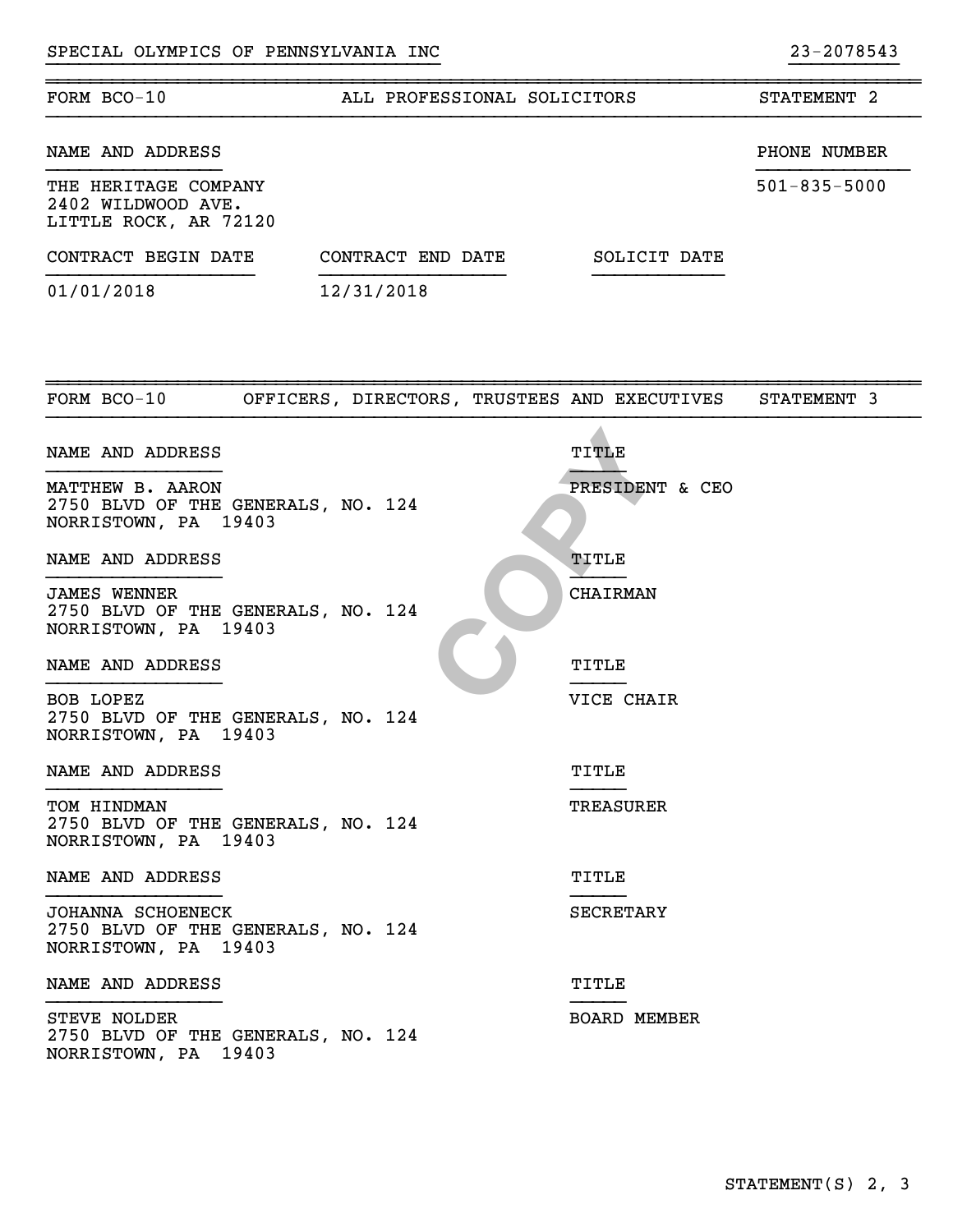| SPECIAL OLYMPICS OF PENNSYLVANIA INC                                                | 23-2078543          |
|-------------------------------------------------------------------------------------|---------------------|
| NAME AND ADDRESS<br>TITLE                                                           |                     |
| ALICIA HICKOK<br>2750 BLVD OF THE GENERALS, NO. 124<br>NORRISTOWN, PA 19403         | <b>BOARD MEMBER</b> |
| NAME AND ADDRESS<br>TITLE                                                           |                     |
| <b>JAKE ARMSTRONG</b><br>2750 BLVD OF THE GENERALS, NO. 124<br>NORRISTOWN, PA 19403 | <b>BOARD MEMBER</b> |
| NAME AND ADDRESS<br>TITLE                                                           |                     |
| TONY GILLESPIE<br>2750 BLVD OF THE GENERALS, NO. 124<br>NORRISTOWN, PA 19403        | <b>BOARD MEMBER</b> |
| NAME AND ADDRESS<br>TITLE                                                           |                     |
| CARL BURGESS<br>2750 BLVD OF THE GENERALS, NO. 124<br>NORRISTOWN, PA 19403          | <b>BOARD MEMBER</b> |
| NAME AND ADDRESS<br>TITLE                                                           |                     |
| BRAD CAVEN<br>2750 BLVD OF THE GENERALS, NO. 124<br>NORRISTOWN, PA 19403            | <b>BOARD MEMBER</b> |
| NAME AND ADDRESS<br>TITLE                                                           |                     |
| <b>MARGARET GRAY</b><br>2750 BLVD OF THE GENERALS, NO. 124<br>NORRISTOWN, PA 19403  | <b>BOARD MEMBER</b> |
| NAME AND ADDRESS<br>TITLE                                                           |                     |
| MARY MEDER<br>2750 BLVD OF THE GENERALS, NO. 124<br>NORRISTOWN, PA 19403            | <b>BOARD MEMBER</b> |
| NAME AND ADDRESS<br>TITLE                                                           |                     |
| MARC BRUNO<br>2750 BLVD OF THE GENERALS, NO. 124<br>NORRISTOWN, PA 19403            | <b>BOARD MEMBER</b> |
| NAME AND ADDRESS<br>TITLE                                                           |                     |
| C SHANNON BARRY<br>2750 BLVD OF THE GENERALS, NO. 124<br>NORRISTOWN, PA 19403       | <b>BOARD MEMBER</b> |
| NAME AND ADDRESS<br>TITLE                                                           |                     |
| <b>JAMES PETERS</b><br>2750 BLVD OF THE GENERALS, NO. 124<br>NORRISTOWN, PA 19403   | <b>BOARD MEMBER</b> |

 $23 - 2078543$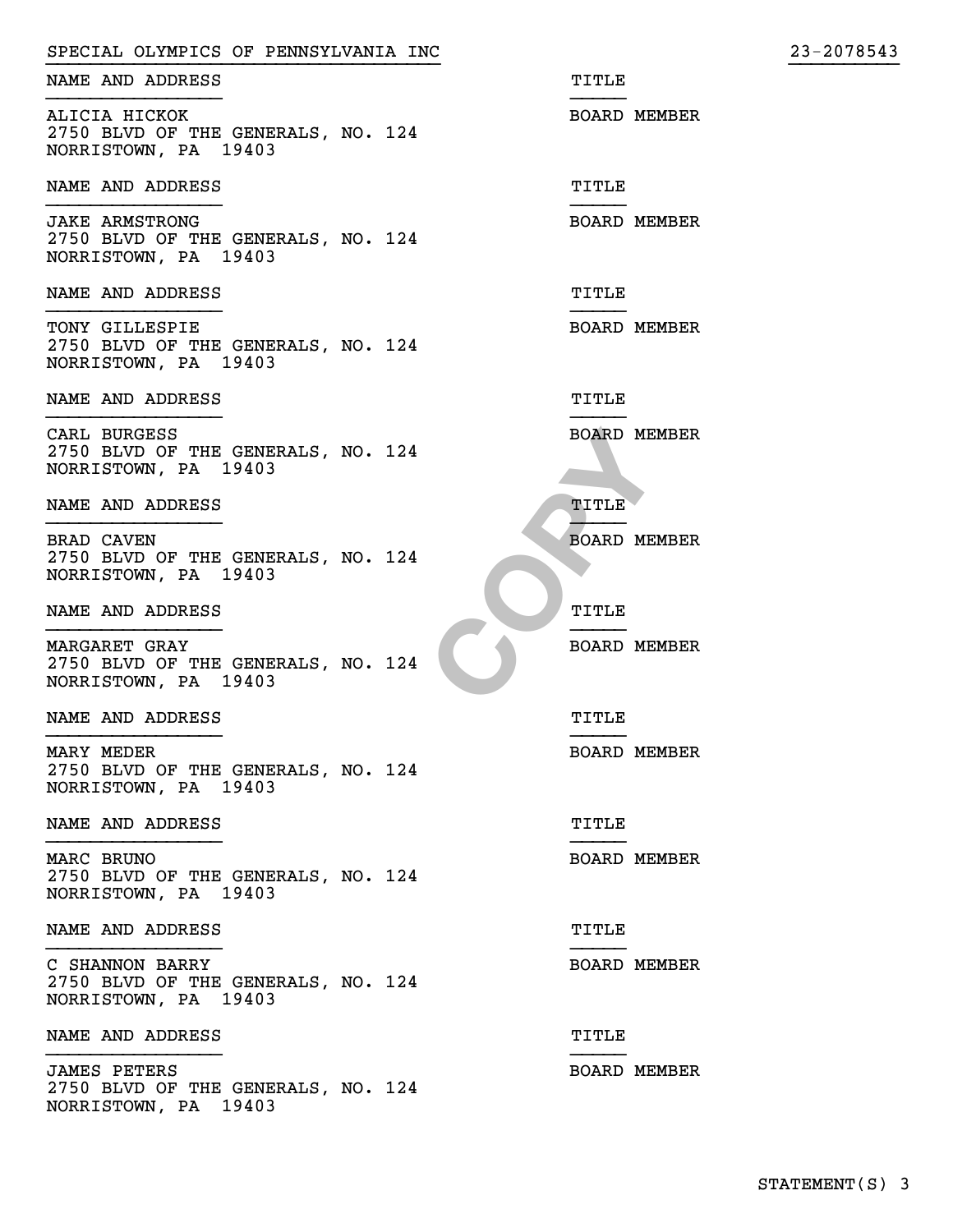| SPECIAL OLYMPICS OF PENNSYLVANIA INC                                                | 23-2078543          |
|-------------------------------------------------------------------------------------|---------------------|
| NAME AND ADDRESS<br>TITLE                                                           |                     |
| DAVID ROSENBERG<br>2750 BLVD OF THE GENERALS, NO. 124<br>NORRISTOWN, PA 19403       | <b>BOARD MEMBER</b> |
| NAME AND ADDRESS<br>TITLE                                                           |                     |
| <b>SCOTT SCHUBERT</b><br>2750 BLVD OF THE GENERALS, NO. 124<br>NORRISTOWN, PA 19403 | <b>BOARD MEMBER</b> |
| NAME AND ADDRESS<br>TITLE                                                           |                     |
| PETER SEIDENBERG, MD<br>2750 BLVD OF THE GENERALS, NO. 124<br>NORRISTOWN, PA 19403  | <b>BOARD MEMBER</b> |
| NAME AND ADDRESS<br><b>TITLE</b>                                                    |                     |
| SUE PATERNO<br>2750 BLVD OF THE GENERALS, NO. 124<br>NORRISTOWN, PA 19403           | <b>BOARD MEMBER</b> |
| NAME AND ADDRESS<br>TITLE                                                           |                     |
| MICHAEL TRETTEL<br>2750 BLVD OF THE GENERALS, NO. 124<br>NORRISTOWN, PA 19403       | <b>BOARD MEMBER</b> |
| NAME AND ADDRESS<br>TITLE                                                           |                     |
| ERNIE ROUNDTREE<br>2750 BLVD OF THE GENERALS, NO. 124<br>NORRISTOWN, PA 19403       | <b>BOARD MEMBER</b> |

| ᅲᄉ<br>. )RM<br>BC. | τN.<br>. . | OF | <b>888</b><br>DИ<br>דחתמה<br>50 I | רדס<br>m<br>ACT <sup>T</sup><br>v<br>د 1. | ידור<br>ּ בידי<br>"ЕМЬ. |
|--------------------|------------|----|-----------------------------------|-------------------------------------------|-------------------------|

#### NAME AND ADDRESS

MATTHEW B. AARON - PRESIDENT & CEO 2570 BLVD. OF THE GENERALS NORRISTOWN, PA 19403

#### NAME AND ADDRESS

ERIC CUSHING - VP OF DEVELOPMENT 2570 BLVD. OF THE GENERALS NORRISTOWN, PA 19403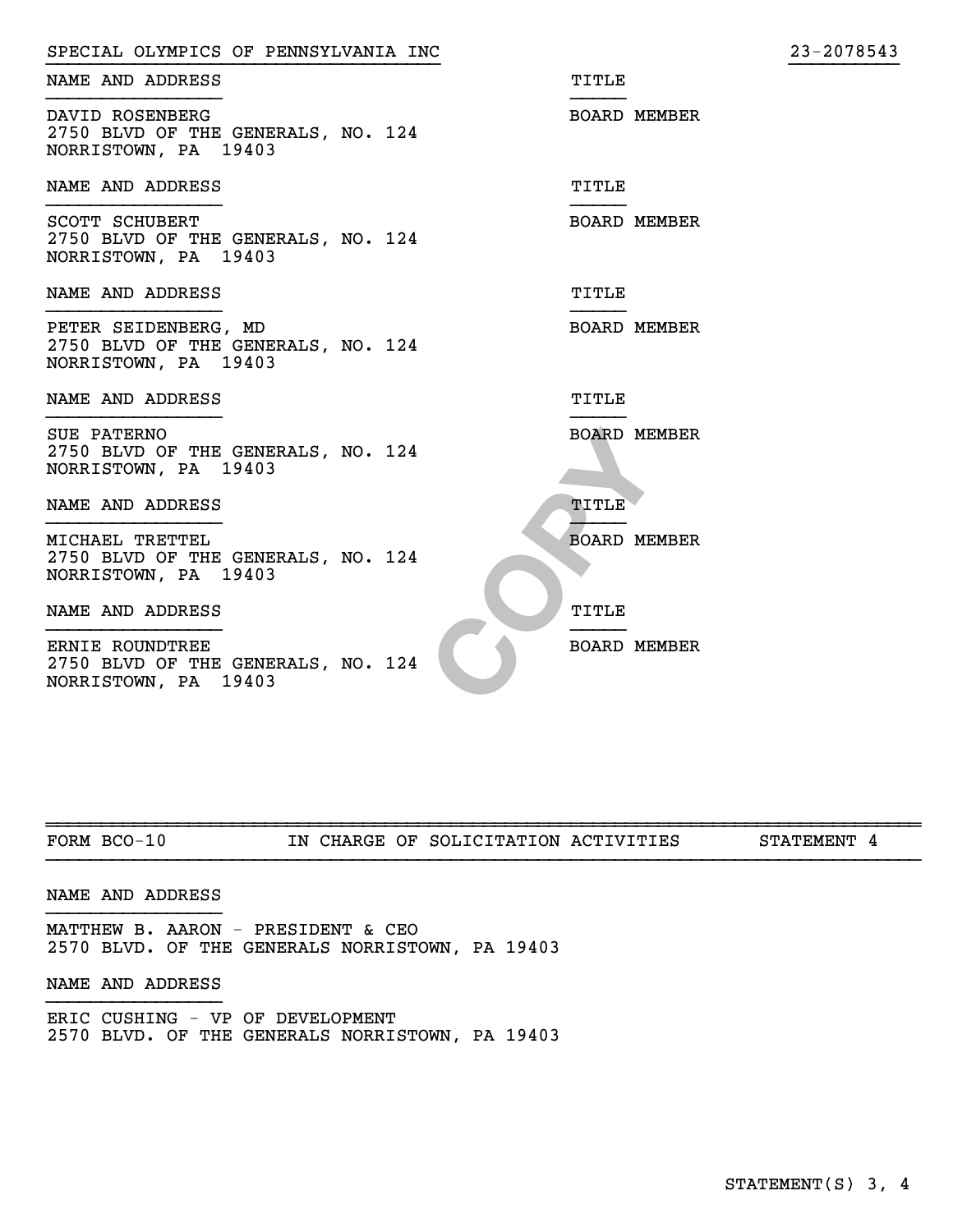#### SPECIAL OLYMPICS OF PENNSYLVANIA INC 23-2078543

### FORM BCO-10 FINAL RESPONSIBILITY CUSTODY OF CONTRIBUTIONS STATEMENT 5

}}}}}}}}}}}}}}}}}}}}}}}}}}}}}}}}}}}} }}}}}}}}}}

~~~~~~~~~~~~~~~~~~~~~~~~~~~~~~~~~~~~~~~~~~~~~~~~~~~~~~~~~~~~~~~~~~~~~~~~~~~~~~~~

#### NAME AND ADDRESS

MATTHEW B. AARON - PRESIDENT & CEO 2570 BLVD. OF THE GENERALS NORRISTOWN, PA 19403

#### NAME AND ADDRESS

SUSAN WYLAND - VP OF FINANCE & ADMINISTRATION 2570 BLVD. OF THE GENERALS NORRISTOWN, PA 19403

FORM BCO-10 **FINAL DISTRIBUTION OF CONTRIBUTIONS** STATEMENT 6

~~~~~~~~~~~~~~~~~~~~~~~~~~~~~~~~~~~~~~~~~~~~~~~~~~~~~~~~~~~~~~~~~~~~~~~~~~~~~~~~

#### NAME AND ADDRESS

MATTHEW B. AARON - PRESIDENT & CEO 2570 BLVD. OF THE GENERALS NORRISTOWN, PA 19403

#### NAME AND ADDRESS

**CONTRATE SERVING PROOF**<br>
CONTRATE SERVING PROOF<br>
COPYRESS PROOF<br>
COPYRESS PROOF<br>
COPYRESS PROOF<br>
COPYRESS PROOF<br>
COPYRESS PROOF<br>
COPYRESS PROOF<br>
COPYRESS PROOF<br>
COPYRESS PROOF<br>
COPYRESS PROOF<br>
COPYRESS PROOF<br>
COPYRESS PRO ERIC CUSHING - VP OF DEVELOPMENT 2570 BLVD. OF THE GENERALS NORRISTOWN, PA 19403

NAME AND ADDRESS

SUSAN WYLAND - VP OF FINANCE & ADMINISTRATION 2570 BLVD. OF THE GENERALS NORRISTOWN, PA 19403

NAME AND ADDRESS

CLARE WALSH-MILLER, VP PR 2570 BLVD. OF THE GENERALS NORRISTOWN, PA 19403